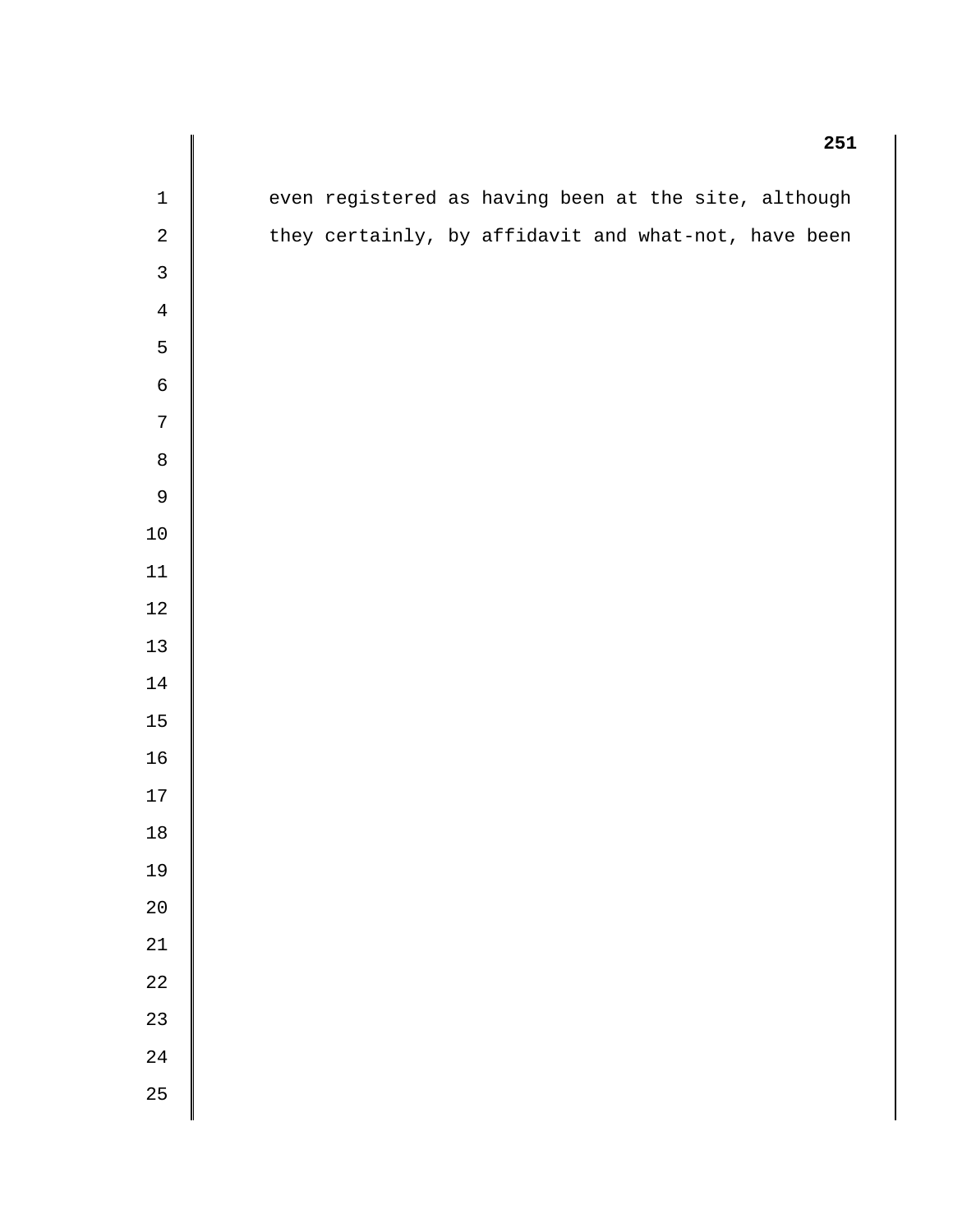individual program. We're trying to come up with worker compensation decisions for individuals and if we -- if there's an admission that the records were not complete enough to allow us to an individual dose reconstruction, then why not just look at it okay, let's not -- you know, I think then you're taking the next step and saying we don't have enough to do the individual dose reconstruction -- here's where I get a little uncomfortable. We don't have enough to do the individual dose reconstruction, but we think that this -- somehow we're pretty sure that this source term and the information about the processes on the site is complete enough that we can do a worst-case estimate, and that's where I lose a little bit of faith, maybe, that -

1

2

3

4

5

6

7

8

9

10

11

12

13

14

15

16 17 18 19 20 21 22 23 24 25 **DR. NETON:** But also on top of that, we have no idea which workers were in those situations which would have received the larger exposures. You can imagine 100 workers in a facility where a large cesium source is not monitored, you don't know which ones were sitting maybe out in the hallway, somewhere else -- this is 50 years later. It's just not possible to reconstruct that. So your alternative is to just be extremely claimantfriendly and everyone that comes through just say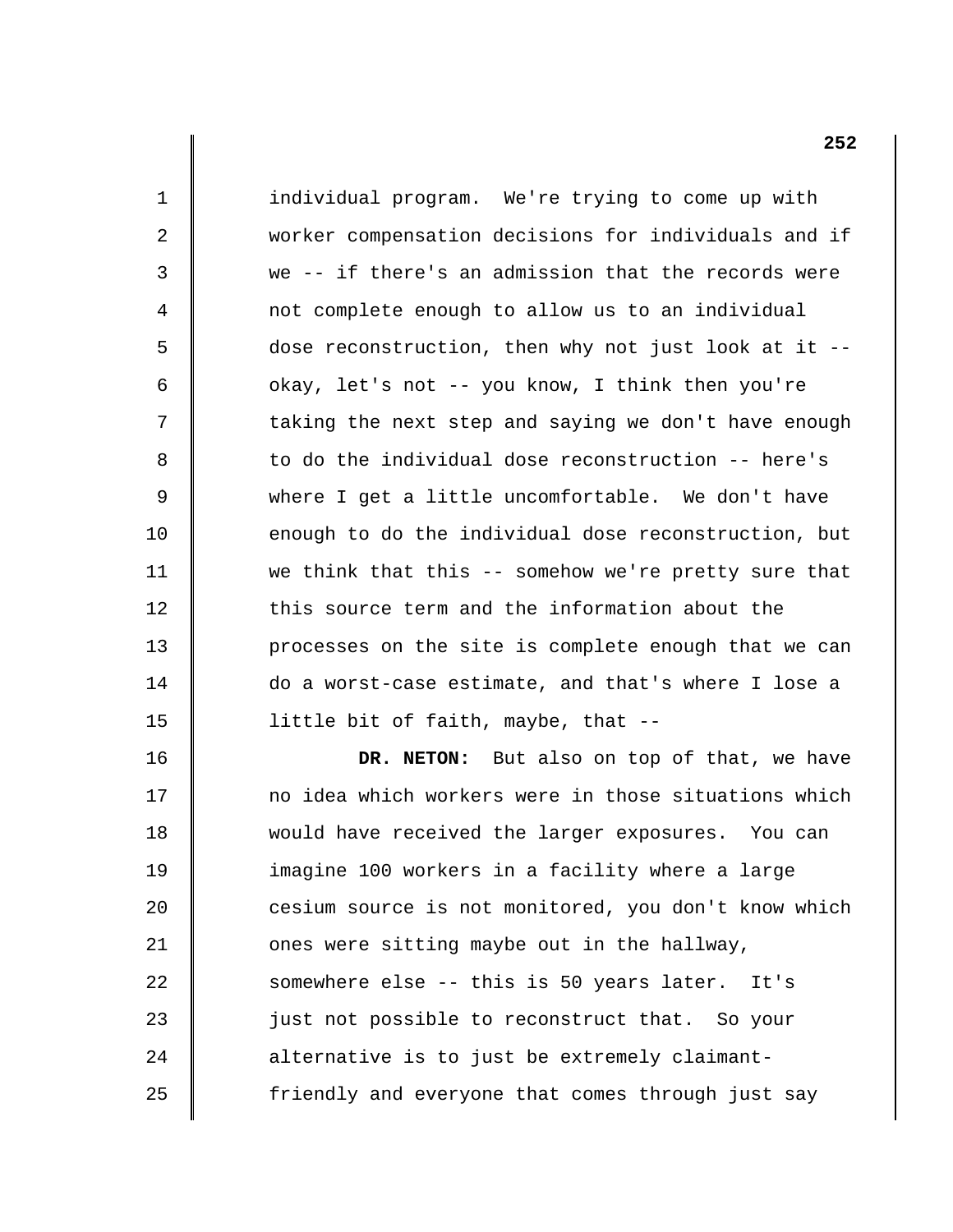1 2 3 4 5 6 7 8 9 10 11 12 13 14 15 16 17 18 19 20 21 22 23 24 25 well, you were in a situation that would potential endanger your health and make -- do a dose reconstruction very favorable and pass them all through the process. **MR. GRIFFON:** Yeah, I - **DR. NETON:** I mean that's sort of the equivalent of having an SEC, in my mind. **MR. GRIFFON:** Well, I'm not saying it shouldn't be a rigorous process to determine -- to narrow -- I mean I'm not arguing for broadening the class infinitely. I'm just saying that, you know, the examples of -- for examples, you know, with processes where you were working with recycled fuel, you know, process information shows that transuranics will be isolated or concentrated in certain sub -- you know, certain processes, certain buildings, and I think you can do a reasonable effort to determine what subset of workers were in those areas, and that's a work duration thing. You might say anyone who worked in that process area where the -- you know, that process was going on for over a year and should have been monitored for this stuff but was not, that is good -- you know, we couldn't calculate your individual dose. That's the precursor to all this is we couldn't calculate your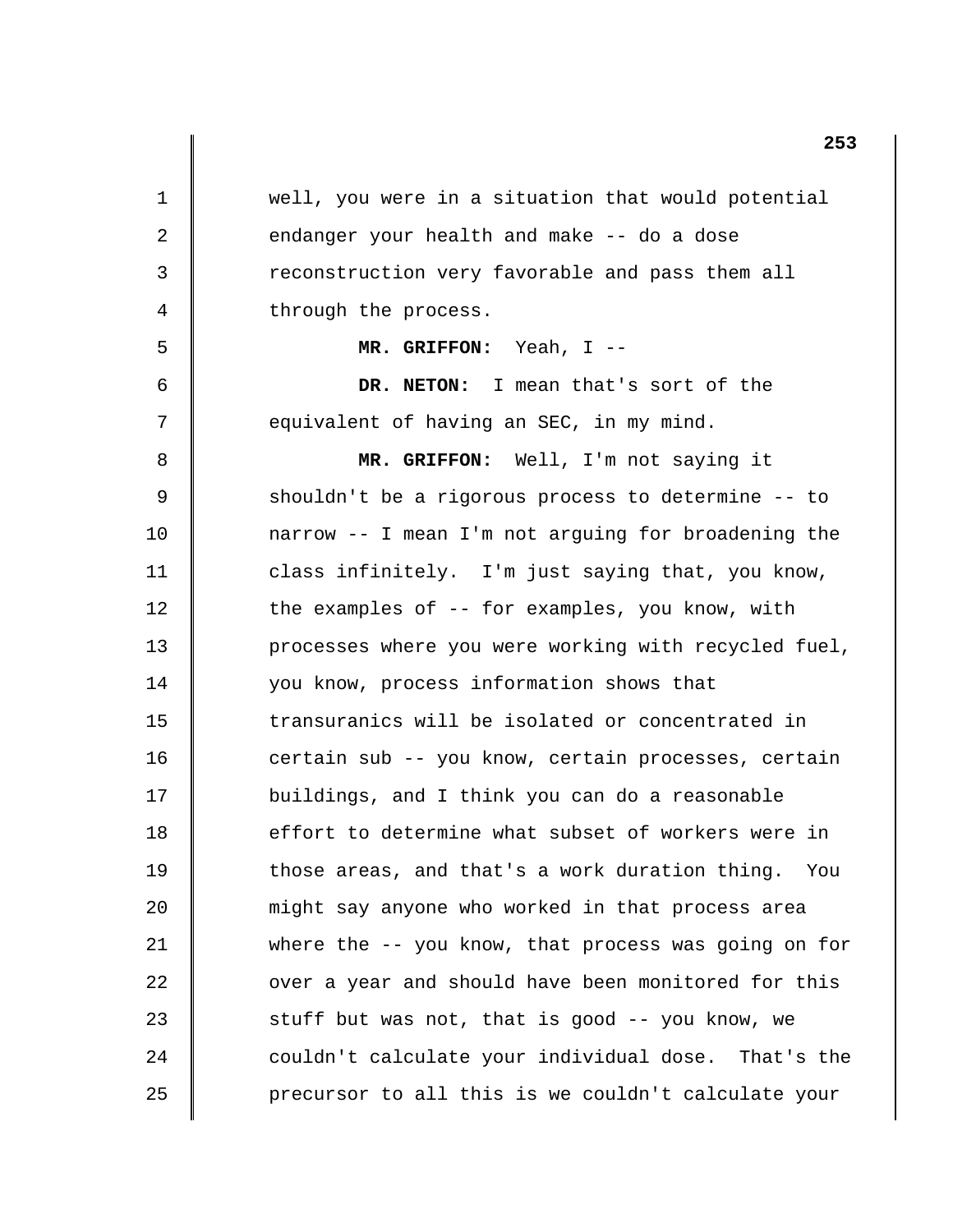|    | 254                                                  |
|----|------------------------------------------------------|
| 1  | individual dose.                                     |
| 2  | DR. NETON: Right.                                    |
| 3  | MR. GRIFFON: And then the next thing is --           |
| 4  | DR. ZIEMER: But we can get a bound then.             |
| 5  | MR. GRIFFON: Right, let's make sure that --          |
| 6  | you know, the check for endangerment of health would |
| 7  | be just that you worked in those processes where --  |
| 8  | you know.                                            |
| 9  | DR. NETON: Well, you're suggesting that we           |
| 10 | wouldn't look at endangered health based on --       |
| 11 | MR. GRIFFON: That's the --                           |
| 12 | DR. NETON: -- probability of causation.              |
| 13 | MR. GRIFFON: That's the question, and I              |
| 14 | know it's a fundamental question.                    |
| 15 | DR. NETON: Well, I think the Act says that           |
| 16 | we have to determine if their health was endangered. |
| 17 | That's a criteria. I mean that's one of the          |
| 18 | conditions that we're tasked with looking at. And    |
| 19 | endangered health is the fact that there was an      |
| 20 | unmonitored material -- that doesn't pass that test, |
| 21 | I don't think. Unmonitored material doesn't          |
| 22 | necessarily endanger health to the definition which  |
| 23 | we've adopted which is to have caused cancer as      |
| 24 | likely as not.                                       |
| 25 | Yeah, I don't have the Act<br>MR. GRIFFON:           |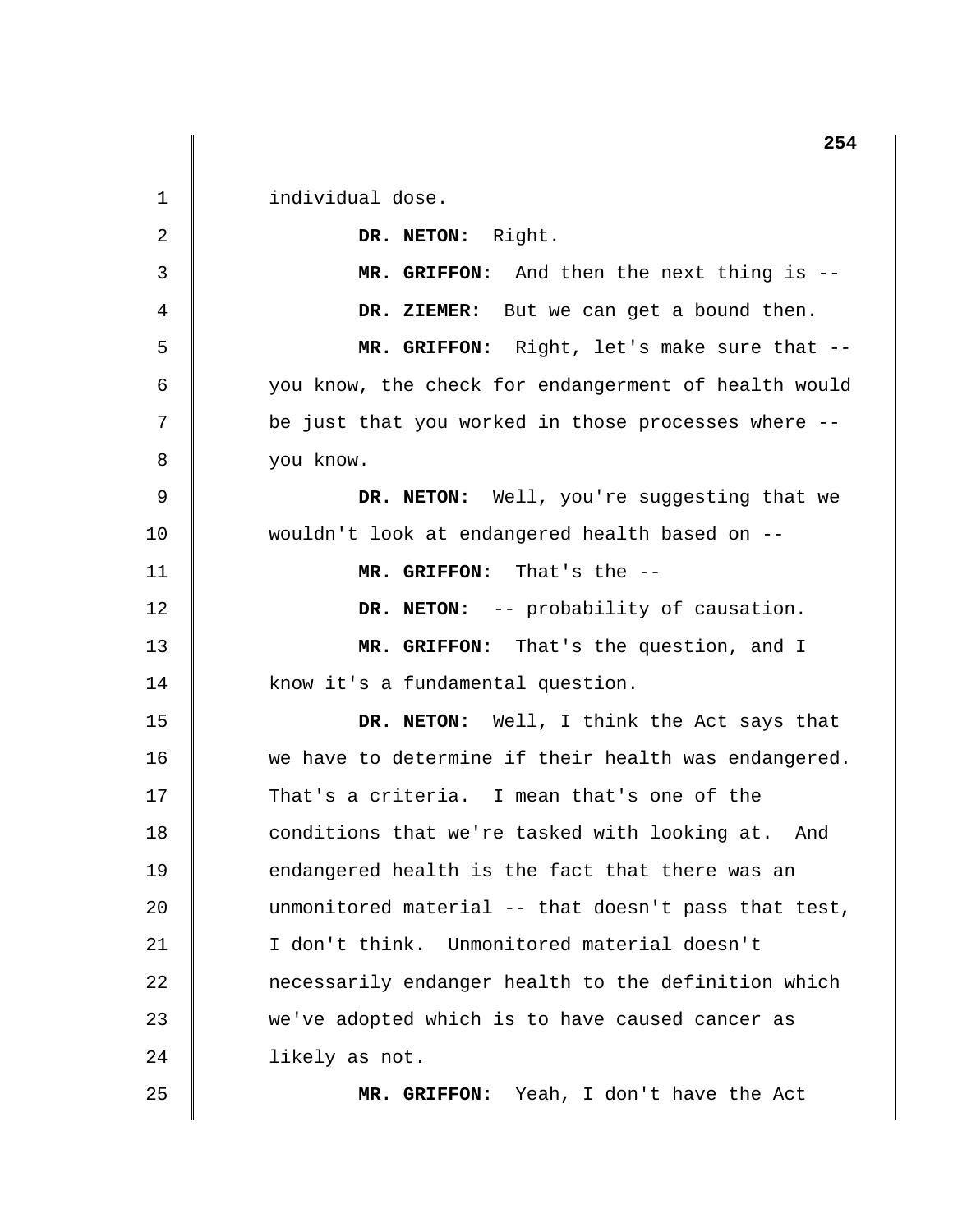1 2 3 4 5 6 7 8 9 10 11 12 13 14 15 16 17 18 19 20 21 22 23 24 25 right here with me, but I'm not sure the Act specifies how you would define endangered health. **DR. NETON:** No, it doesn't. **MR. GRIFFON:** Or interpret endangered health. Right? **DR. NETON:** No, but the rule does. I mean we've taken that approach, endangered health - **MR. GRIFFON:** Yes, the rule does now, yes. But that's what I'm commenting on. **DR. NETON:** If you believe in a linear, no threshold hypothesis, then any atom that wasn't monitored potentially endangered their health. You have to have some objective criteria to quantify that. I mean you just can't say because there was an unmonitored small amount of material, that that endangered health. There may be a one in 100,000 chance of endangering the health, but is that really what we're tasked with doing? I don't think so. **MR. GRIFFON:** I see your point. **DR. MELIUS:** I think what's bothering us with this is we've got this IREP model which is a very elegant model for taking into account uncertainty and given (inaudible) based on whatever is available in terms of epidemiological and other health information. And then we wed it up with this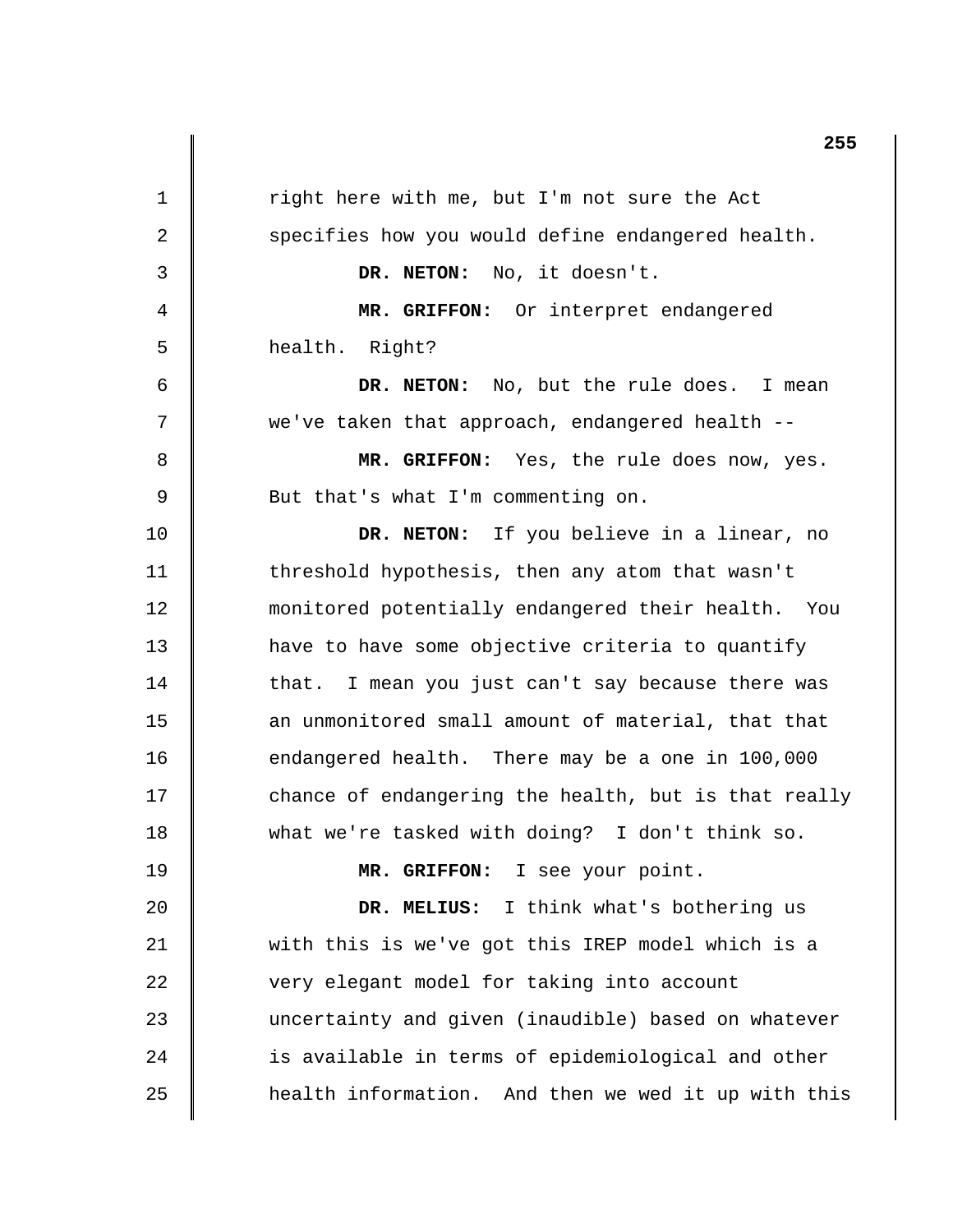situation that Mark is just describing -- I've gone through some examples with him -- and we do this very convoluted calculation -- leukemia and two different tumor types -- somehow imply a certain amount of accuracy to that process, I think more accuracy than it may deserve. And you worry that it would become sort of an arbitrary decision as to how you would make that determination. Then how do you then calculate how -- what's -- who is the cohort? What's the duration of people -- you know, how -- is it anybody that would have been in that laboratory over that period of time or is it they have to be there for 30 days, how do you make that calculation. And in a situation where we've already said there's insufficient data to do individual dose reconstruction and -- it just seems to be a very convoluted way of making this determination. I think it sort of implies that there's a stronger basis for the determination than we really have. I think -- use Ted Katz's analogy, it's like having him go outside and look at the weather one day and run in to this supercomputer that then will calculate what the average temperature's going to be in Atlanta that day, and you're sort of making you know, you ask Ted to come up with well, is it

1

2

3

4

5

6

7

8

9

10

11

12

13

14

15

16

17

18

19

20

21

22

23

24

25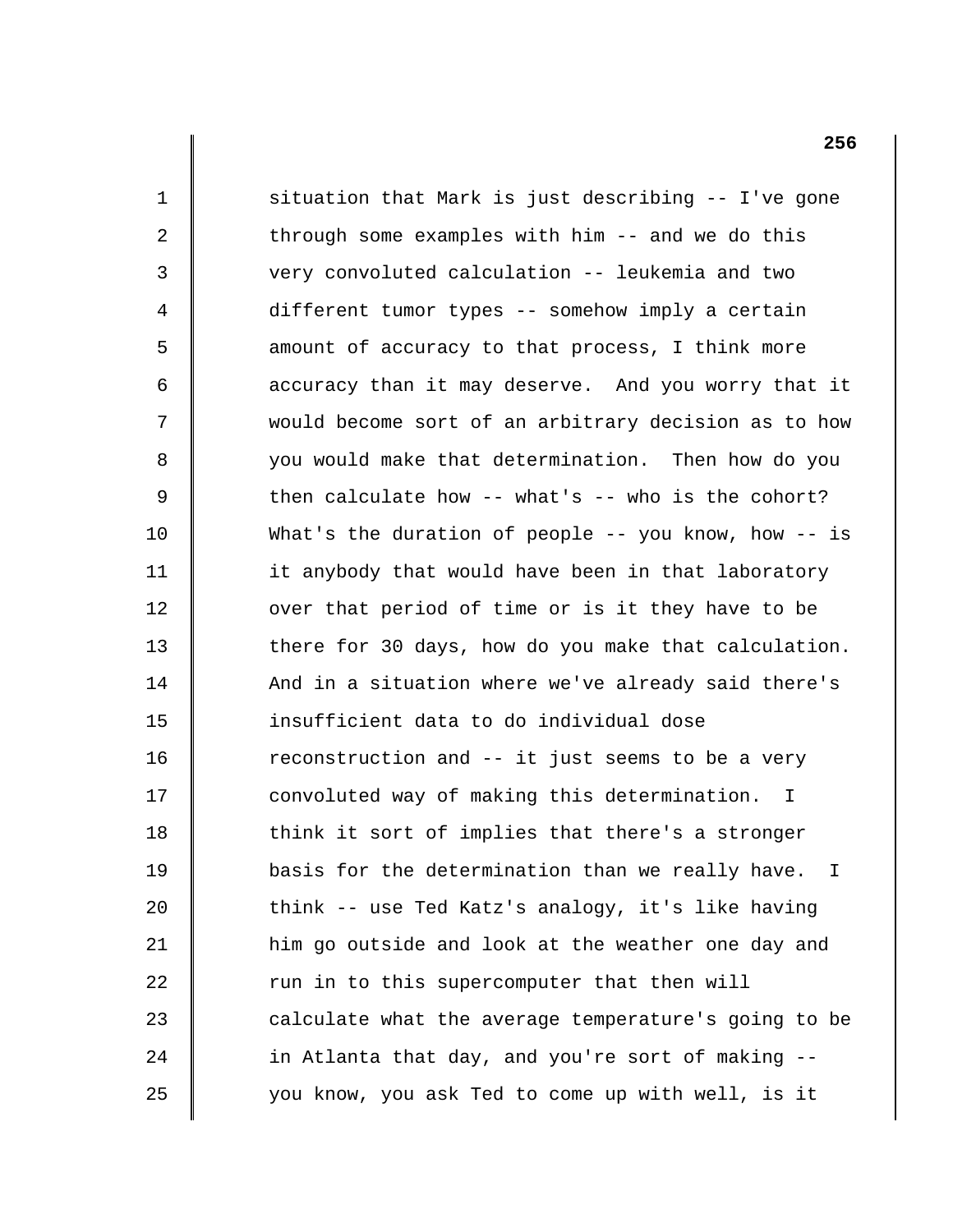going to rain or not and Ted runs in and presses the button and does all these calculations. But Ted's guess is -- sort of bothers me a little bit as how we're going to rely on that versus somebody else's guess as to what the weather will be that day. And then we do a calculation that somehow implies that that's a good guess. You know, I don't know.

1

2

3

4

5

6

7

8

9

10

11

12

13

14

15

16

17

18

19

20

21

22

23

24

25

**MR. GRIFFON:** I also -- I do understand and I appreciate Jim's response that -- and I don't think -- you know, when I go back to the statute, I certainly don't think the intent was to try to include people in the Special Exposure Cohort like vendors that were on the site once a week -- just an example, but just a vendor coming in once a week, wasn't badged, wasn't monitored, we didn't know anything about his dose and -- you know, but the chances are very small that he had any significant exposure. That's not the intent and so I appreciate your response that way, but -- you know, and I'm not sure how to -- I'm not sure how to put that other trigger on there, but I have a concern of just this notion that you can -- that you've exhausted all your possibilities for individual dose reconstruction and yet you're going to try to in some way quantify this endangered health aspect. So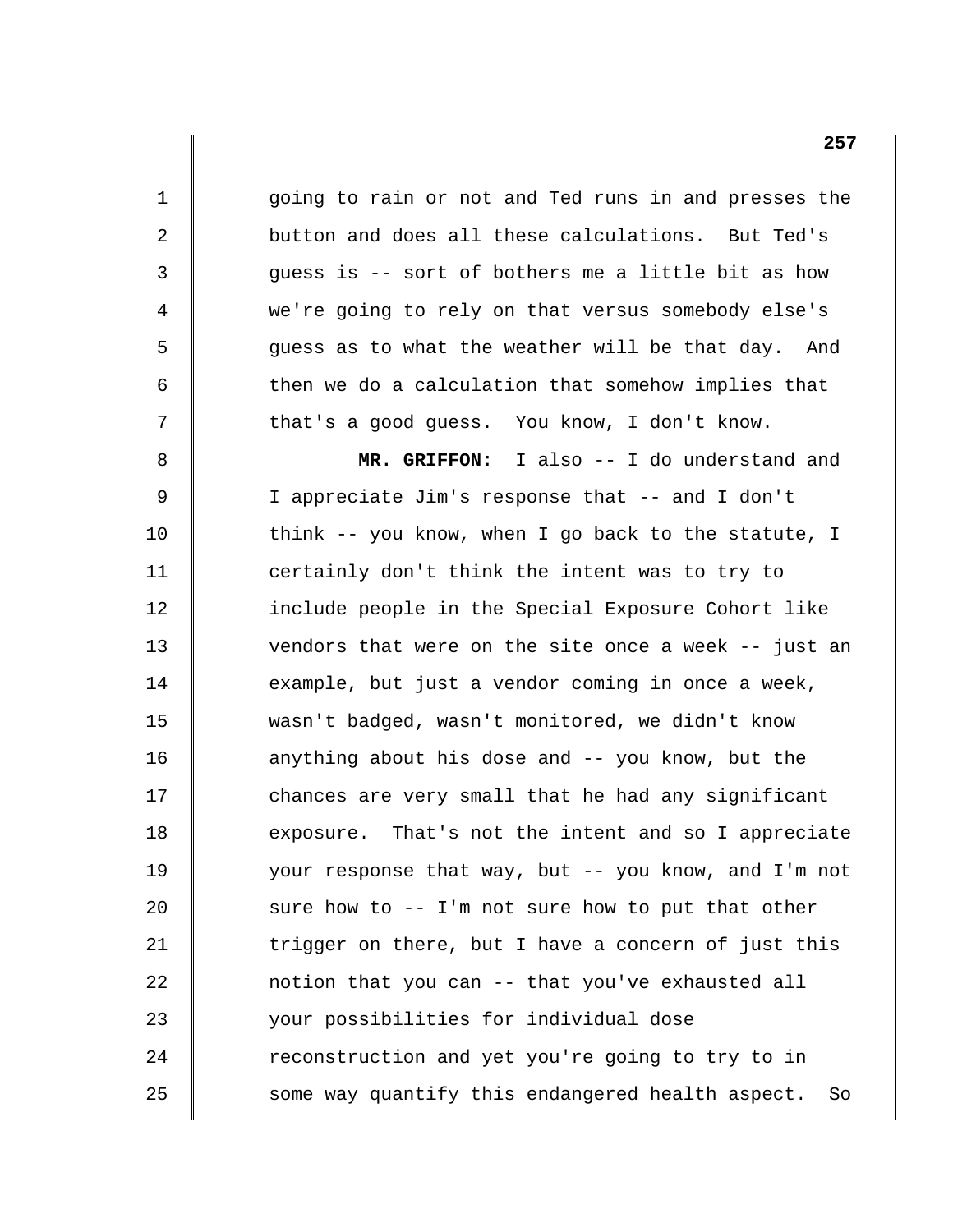I'm still wrestling with it myself, but that's that's the concern.

1

2

3

4

5

6

7

8

9

10

11

12

13

14

15

16

17

18

19

20

21

22

23

24

25

**DR. ZIEMER:** But it appears that the methodology is not one like the weather case where you're trying to predict the weather. It's more like what's the worst possible -- what's the hottest day you can have in December, and use that as the upper limit. So you can say well, it's unlikely, statistically, that some level which you have decided is out here somewhere -- that the weather will be hotter than some value in Atlanta in December. So we're working way out at the extreme of the prediction. Remember that these are prediction models. There still is a chance for error in any of these. There still is a chance that someone who has a cancer caused by radiation will not be compensated, but the chance is very small but not zero. Okay?

And I think in the way they're approaching this, it says basically we're trying to find worst case. We can't reconstruct dose, but we can bound it in a reasonable way that is fair to anyone it's not the Coke machine guy who comes in for a minute, but it's the worker who's in there. And usually on these cohorts you're specifying when they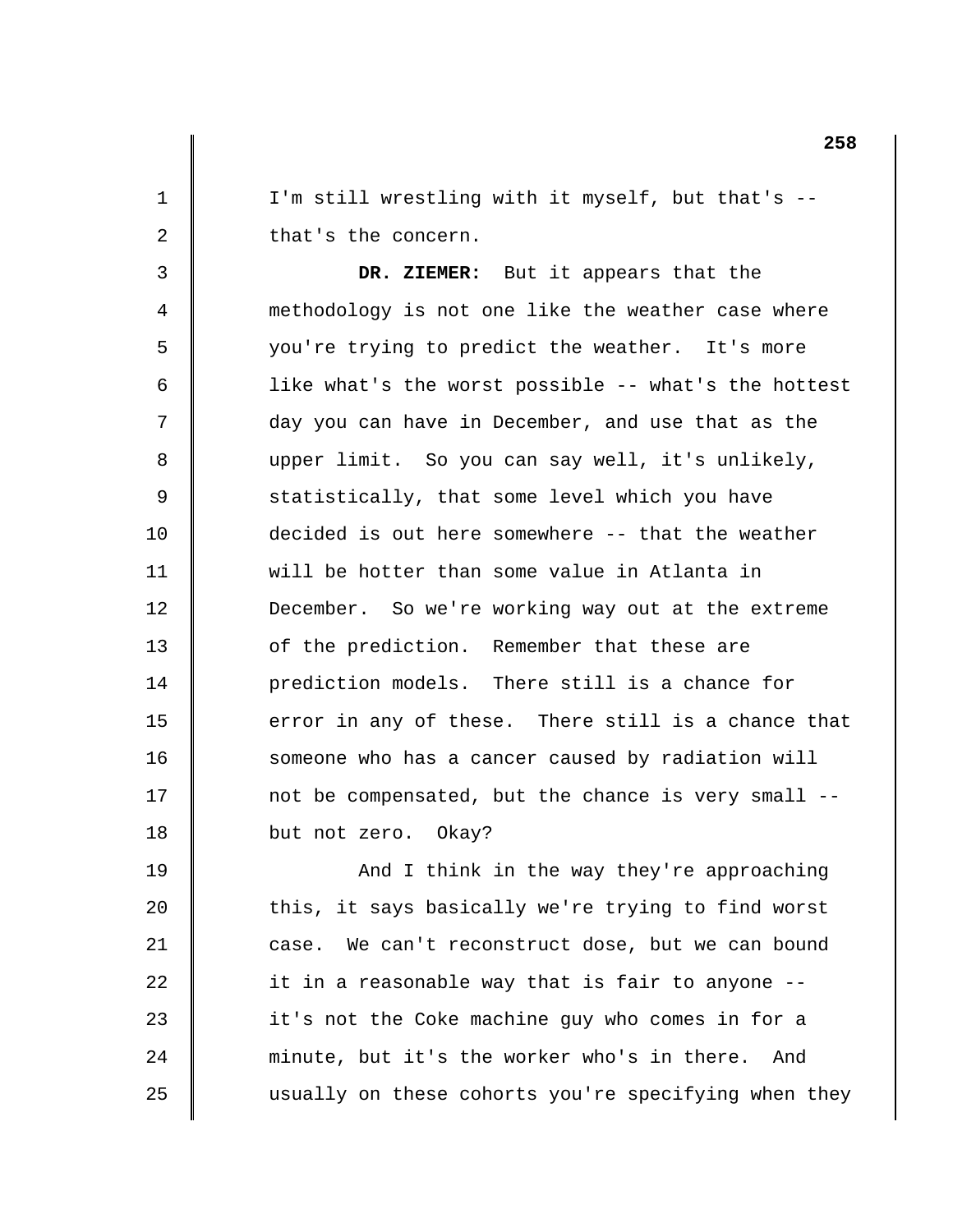worked there. And some may have been there a month and some may have been there a year, but they still qualify if they were there when certain things were there, which is set within the boundary of the cohort.

**MR. GRIFFON:** Well -- go ahead, Jim.

1

2

3

4

5

6

7

8

9

10

11

12

13

14

15

16

**DR. MELIUS:** I think there's two things, though, that are still a concern. One is that there's going to be situations where the information's going to be very weak. And that initial number that Jim and his staff is going to come up with is going to be -- have a very flimsy basis. Not their fault. I mean good judgment and everything, but just there's so little information. And then we're sort of plugging that number into this very fancy calculation. I mean it's -

17 18 19 20 21 22 23 24 25 And the second thing is why are we doing this, given -- knowing the fact that this is going to be, in many cases, a very weak number, based on judgment and so forth, all -- given that. Then we're doing this averaging between leukemia and some other cancer. I mean it just -- that calculation the two calculations and so forth just seem to me not appropriate, given the nature of the number we're doing. It seems to me it implies more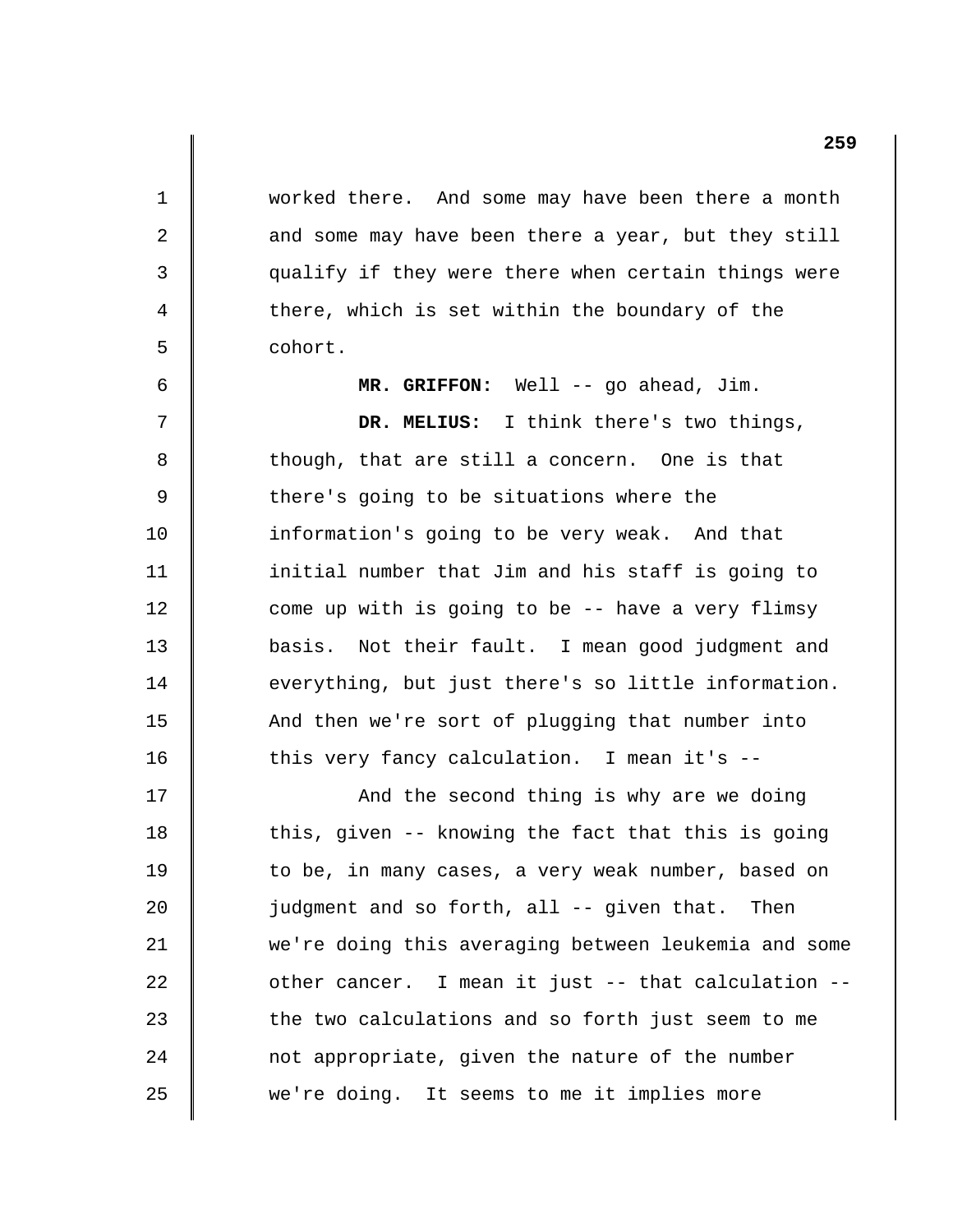| 1  | accuracy than -- the number than is probably         |
|----|------------------------------------------------------|
| 2  | warranted by the situation that this process is      |
| 3  | meant to handle, and I just think it's sort of an    |
| 4  | unnecessary step to take and tends to be arbitrary   |
| 5  | and why do that. But again, we're going to -- we,    |
| 6  | as a committee reviewing these -- the NIOSH report,  |
| 7  | we're going to be looking at the basis for that      |
| 8  | number. Now I mean that's really what we're going    |
| 9  | to be looking at and providing some input to that    |
| 10 | and so forth, so that may take care of this issue.   |
| 11 | But it's still -- I worry about the situations where |
| 12 | there's just so little information and we're trying  |
| 13 | to make that information fit into this calculation.  |
| 14 | DR. ZIEMER: Rich.                                    |
| 15 | MR. ESPINOSA: Well, I also see a                     |
| 16 | possibility to where there's going to be a lot of    |
| 17 | information provided, but the information might not  |
| 18 | be sufficient to do a dose reconstruction or         |
| 19 | possibly put these members on a cohort. For          |
| 20 | example, there's electricians at CMR in Los Alamos   |
| 21 | pulling wire. They're pulling wire through three or  |
| 22 | four different lab rooms a day to where they're      |
| 23 | exposed to four or five different isotopes, but      |
| 24 | they're not on a bioassay program, but they are      |
| 25 | badged with the TLD that's biased to one or the      |
|    |                                                      |

 $\begin{array}{c} \hline \end{array}$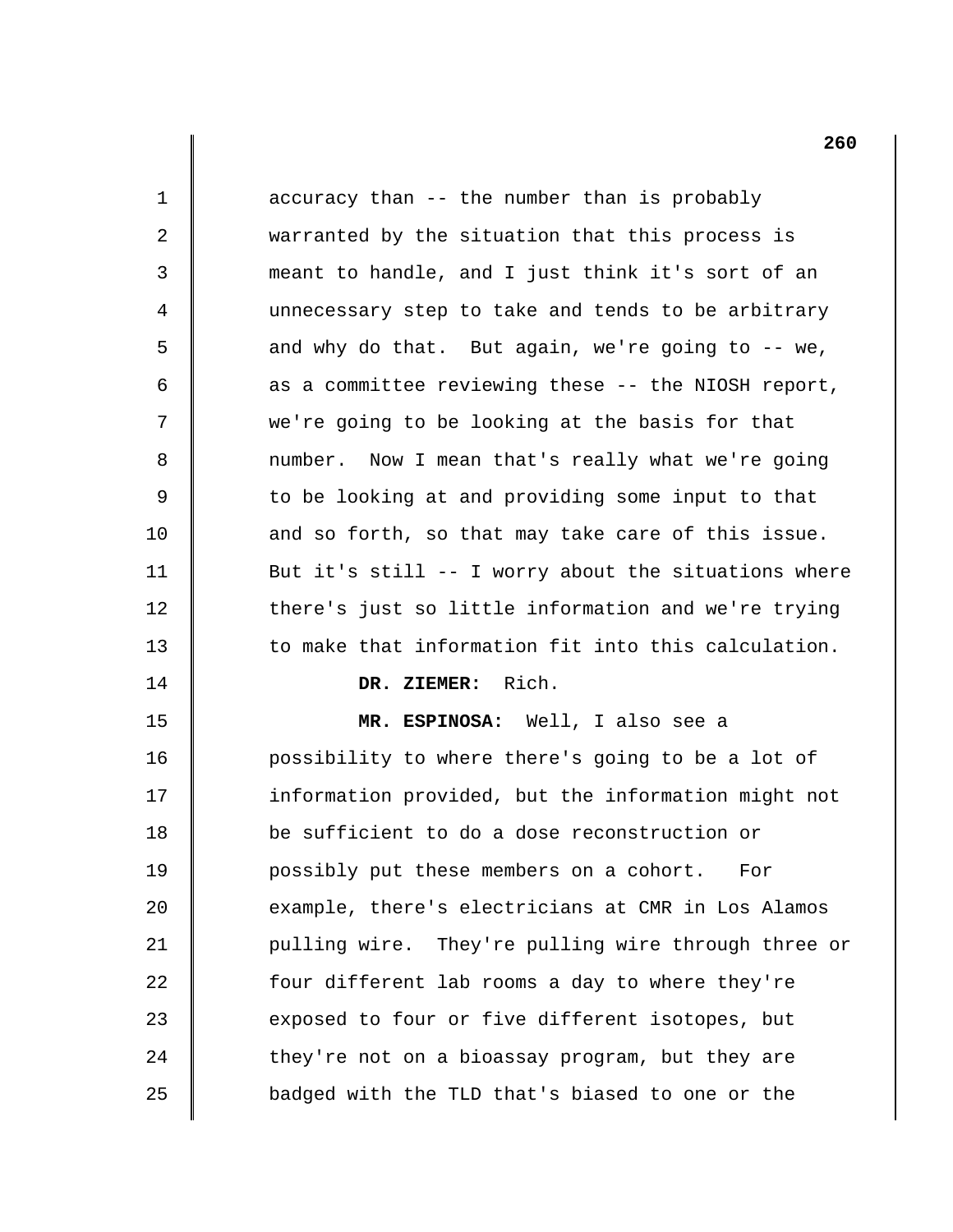| 1           | other.                                                     |
|-------------|------------------------------------------------------------|
| 2           | DR. ZIEMER: Roy?                                           |
| 3           | DR. DEHART: Jim, I understand your concern.                |
| 4           | What is your consideration for the alternative? How        |
| 5           | would you do it, other than just taking the whole          |
| 6           | cohort and awarding?                                       |
| 7           | DR. MELIUS: Well, you could either come up                 |
| 8           | with, first of all, some duration type of                  |
| $\mathsf 9$ | calculations. It's not clear to me yet how they're         |
| 10          | going to consider duration and exposure. And I             |
| 11          | would certainly simplify this process of doing the         |
| 12          | two cancers and so forth. I just don't think that          |
| 13          | -- I just don't think it makes sense, given how weak       |
| 14          | this data is going to be. So I would get rid of            |
| 15          | that doubling -- that consideration of two different       |
| 16          | types of cancers and so forth.                             |
| 17          | MR. GRIFFON: And along those lines, Roy,                   |
| 18          | the $-$ - I mean I think where $-$ - to get to this point, |
| 19          | we've also seen that you've got to go over that            |
| 20          | first hurdle, that they couldn't calculate an              |
| 21          | individual dose with sufficient accuracy.<br>And I         |
| 22          | think from what we've seen in $--$ I think they're         |
| 23          | going to -- even for the low/low cases where they --       |
| 24          | you know, they're going to use worst-case data,            |
| 25          | worst-case estimates if they're nowhere near 50            |

 $\begin{array}{c} \hline \end{array}$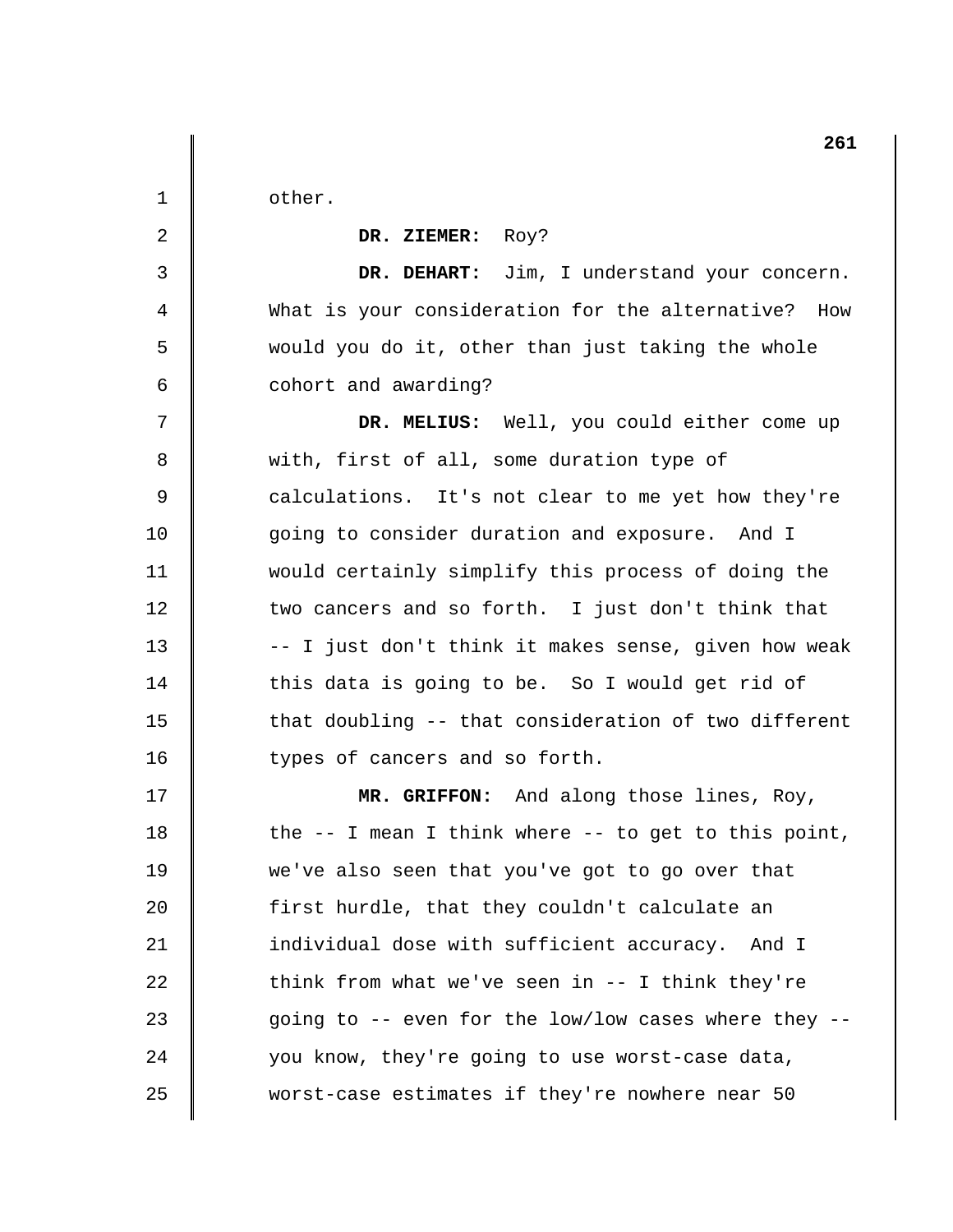percentile, they're not even going to reach that next hurdle of okay, we can't -- you know, they're going to give them the best, most -- you know, benefit of the doubt and try to do an individual calculation if they don't reach that hurdle. So I think that throws away that concern of are we going to be putting people in this class that really had no chance of any -- I mean that would -- that's my notion, anyway, is that you're going to lose those in that process. You know, those that had no significant chance of any significant exposure. Then once you've reached that, you say okay, but for -- you know, we can't define this dose. Then I think -- you know, I think that step of just a duration-based approach and -- you know, should have been monitored or were monitored approach might be adequate. That's my opinion, because I think those other ones are going to fall off before you get before you meet the first set of criteria, which is can you estimate with sufficient accuracy. And you know, sufficient accuracy is defined is complete the dose reconstruction for purposes of compensation. It doesn't have to be -- as we've said before, it doesn't have to be an accurate dose, it just has to be accurate enough to make a determination for

1

2

3

4

5

6

7

8

9

10

11

12

13

14

15

16

17

18

19

20

21

22

23

24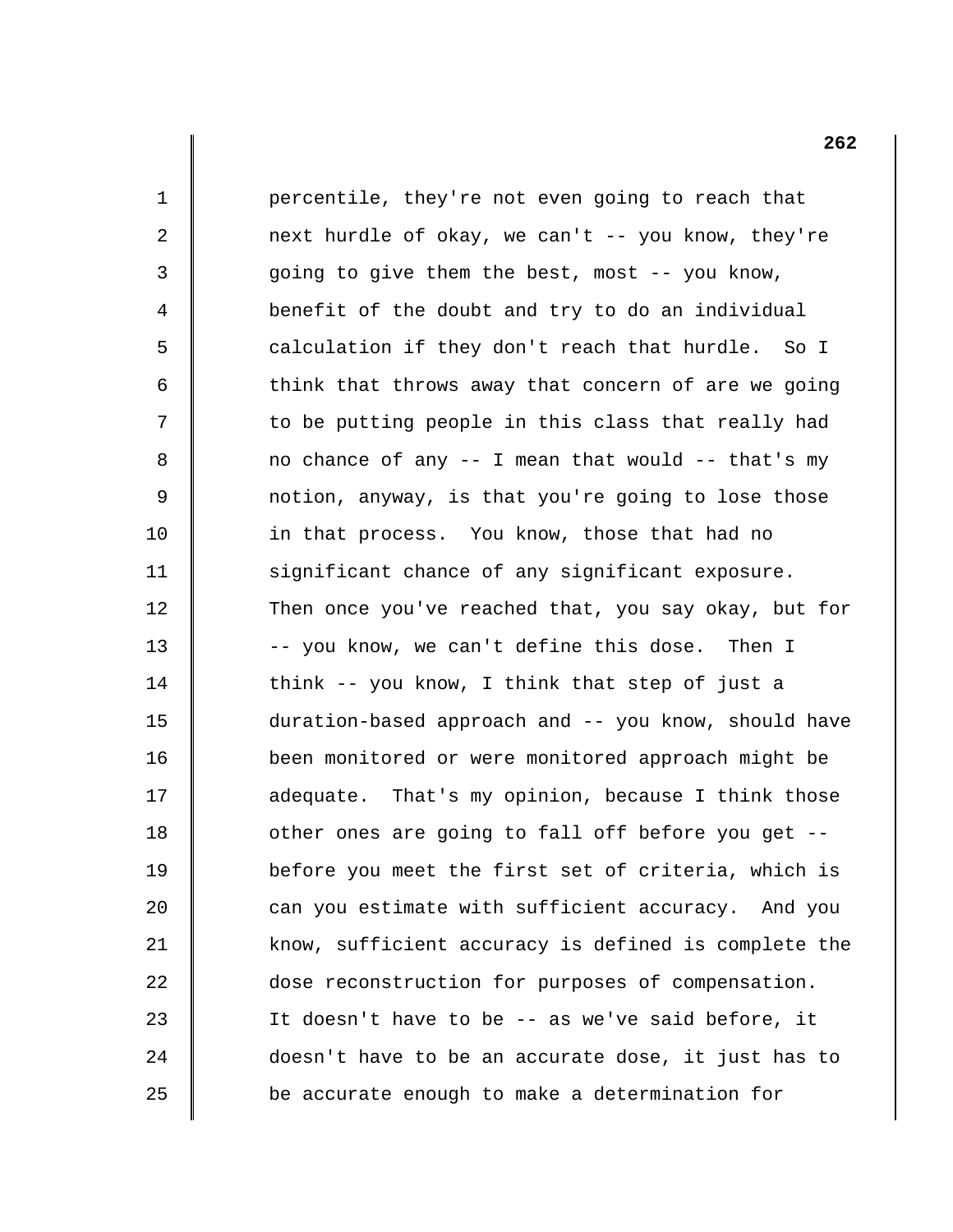1 2 3 4 5 6 7 8 9 10 11 12 13 14 15 16 17 18 19 20 21 22 23 24 25 causation. So that, I think, could get -- you know, I hear the concern about well, we don't want to just be adding people to this class that really had no potential of any significant exposure at all. I think that's part of the reluctance to go to a qualitative measure for endangered health. But that would be my rebuttal is that I think that's -- those are going to fall off in that way. DR. ZIEMER: Mark, where are we on your -we did number three. Sufficient accuracy, we sort of covered that before, and do you want to -- we need to take a break. **MR. GRIFFON:** We should take a break 'cause number two is very complicated and maybe Ted can look at number two during the break and step through those responses because - **DR. ZIEMER:** Yeah. Let's take our break and recognize we also have to discuss the dose reconstruction recommendations yet, too. Fifteen minutes, folks. (Whereupon, a recess was taken.) **DR. ZIEMER:** We'll return to our business. I have one housekeeping item, and that concerns the minutes of the meeting which we approved, but I pointed out that I would like you to individually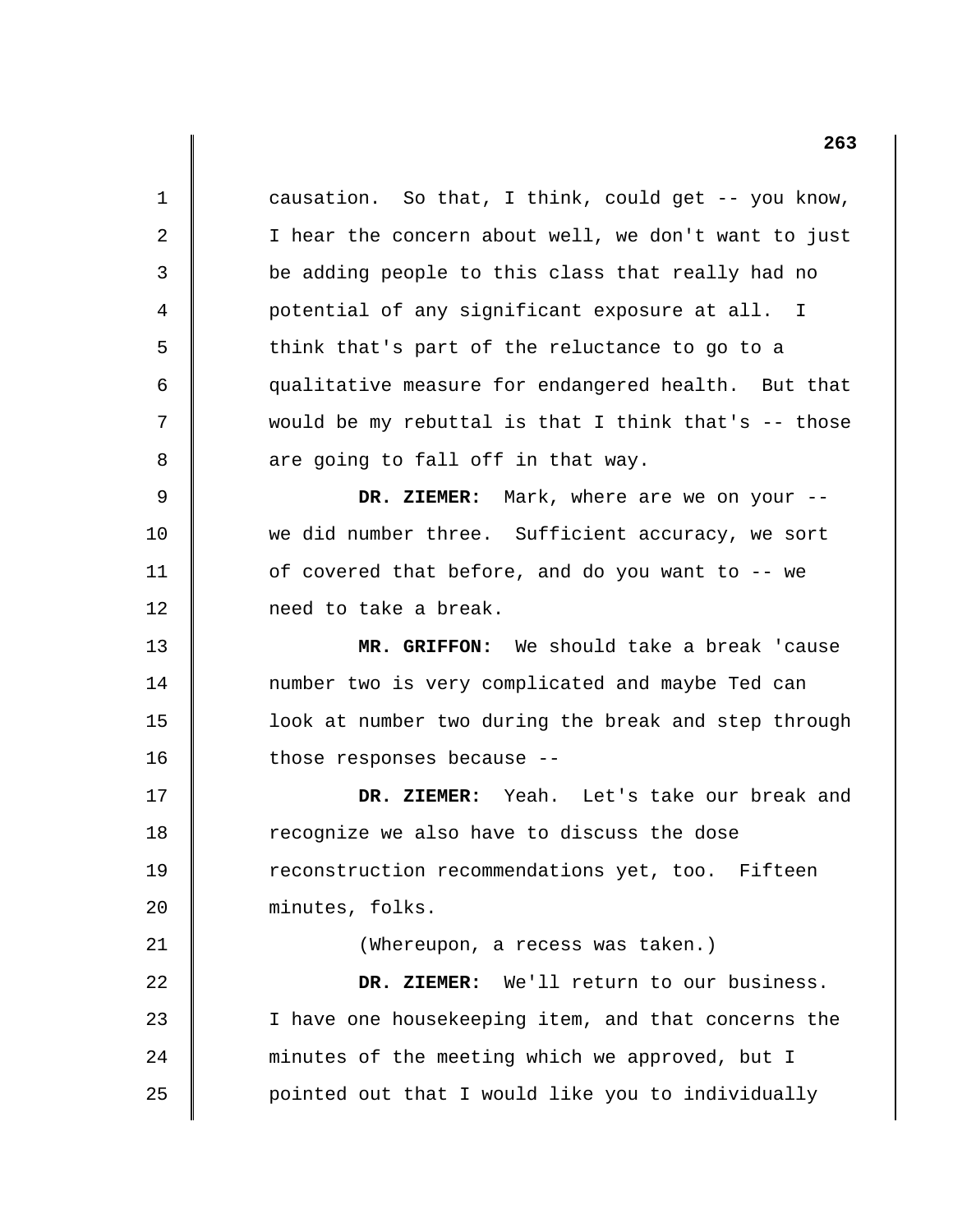provide your editorial changes or -- the misspellings or anything like that. I have a master copy -- this is Cori's master copy -- and anyone who has editorial changes we'd like you to mark them in the master copy.

1

2

3

4

5

6

8

9

10

11

12

13

14

15

16

17

18

19

20

21

22

23

24

25

7 see. Okay, I'm going to start this around with How many of you have such changes? Let me Wanda. Mark yours in and then pass it on to the next person, just as we go here. Just mark yours in there so that they're all in that one copy. This is in addition -- this does not include the actual substantive changes that we made yesterday. We already have those on the record, so these are just the editorial changes, any grammatical or spelling or whatever, that kind of thing.

Now let's return to Mark's document and the clarification of issue regarding SEC class applying for non-SEC-listed cancers. And Mark, before you get into this, I want to ask a question which I think is part of this and also I think relates to Richard Miller's question yesterday, the question about combining of the special cohort upper boundary dose values with other doses. And maybe Jim, you can help us answer this.

Under the guidelines and procedures, could a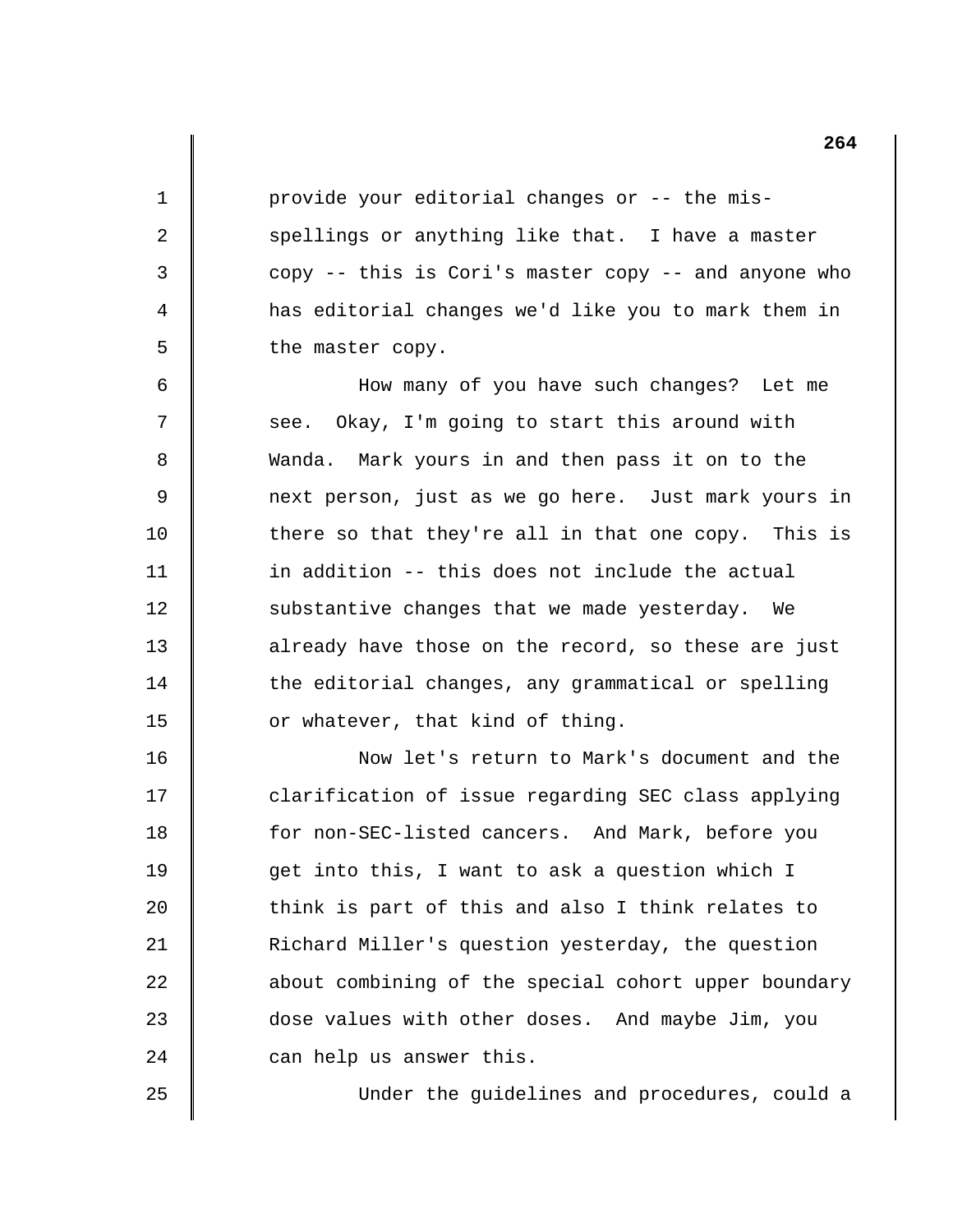1 2 3 4 5 6 7 8 9 10 11 12 13 14 15 16 17 18 19 20 21 22 23  $2.4$ 25 person who has a period of work -- let's say they were Special Exposure Cohort period -- or potentially Special Exposure Cohort period, but perhaps didn't meet that criteria. Let's say that it was determined that their dose could have been no more than let us say ten rem. And then the calculations showed that it was not sufficient to meet the probability of causation for that situation. But in addition to that, at some other location perhaps, they had monitored doses and dose reconstructions could be done, and suppose it was found that they had another ten at one location and five at another. The question is, can they add in the hypothetical dose from the period for which dose reconstruction was not done, and add that as an upper bound to the other doses that could be reconstructed? I think that -- that's sort of the nature of what Richard Miller was asking about the  $--$ **MR. GRIFFON:** And that's my question 2(c) here is exactly that. **DR. ZIEMER:** Right. **MR. GRIFFON:** Yeah. **MR. KATZ:** Well, actually I think 2(c)'s different.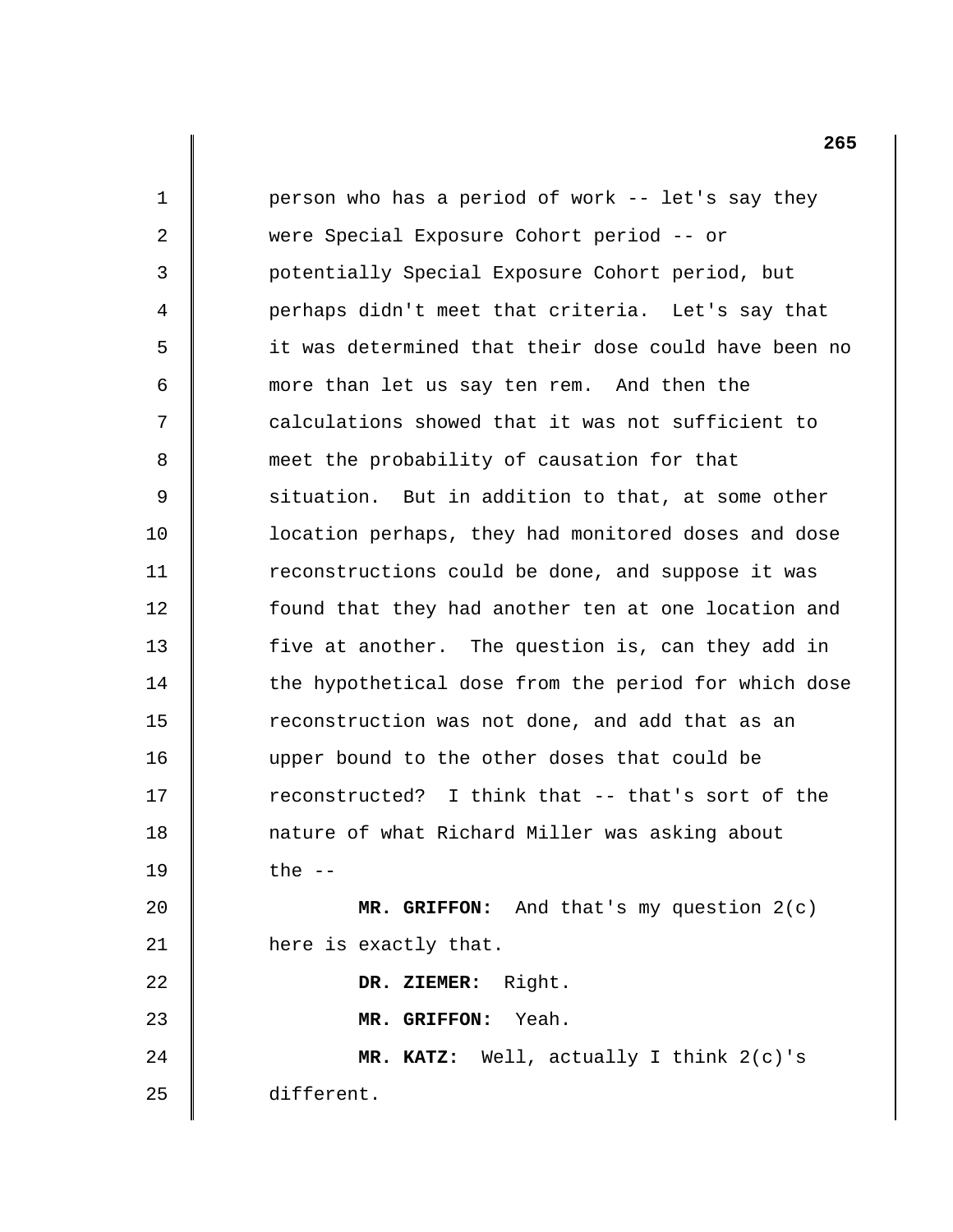| 1  | MR. GRIFFON: Is it?                                  |
|----|------------------------------------------------------|
| 2  | MR. KATZ: But -- yeah, because that's                |
| 3  | asking for the class, would the class determination  |
| 4  | I think you're getting at there, can --              |
| 5  | MR. GRIFFON: I think that's what he said.            |
| 6  | MR. KATZ: -- dose is up.                             |
| 7  | DR. ZIEMER: But if they're in a class                |
| 8  | that's been approved, they're getting compensated    |
| 9  | already, so that's a moot point. Right?              |
| 10 | MR. GRIFFON: No, potential -- go ahead,              |
| 11 | answer his question.                                 |
| 12 | MR. KATZ: Potential class, they're not               |
| 13 | really in a class. Let me --                         |
| 14 | MR. GRIFFON: Answer his question.                    |
| 15 | MR. KATZ: Well, let me -- I'm going to go            |
| 16 | through all of these really -- why don't I just go   |
| 17 | through all of these, instead of starting at the end |
| 18 | there.                                               |
| 19 | An individual's in an SEC class but has              |
| 20 | exposures outside of that time period, location, et  |
| 21 | cetera that defines the class, and the question is   |
| 22 | can that individual apply for compensation outside   |
| 23 | of the procedures of the Special Exposure Cohort to  |
| 24 | the DOL. And that's already answered. That's         |
| 25 | actually not a policy issue at all. Right now and    |
|    |                                                      |

 $\begin{array}{c} \hline \end{array}$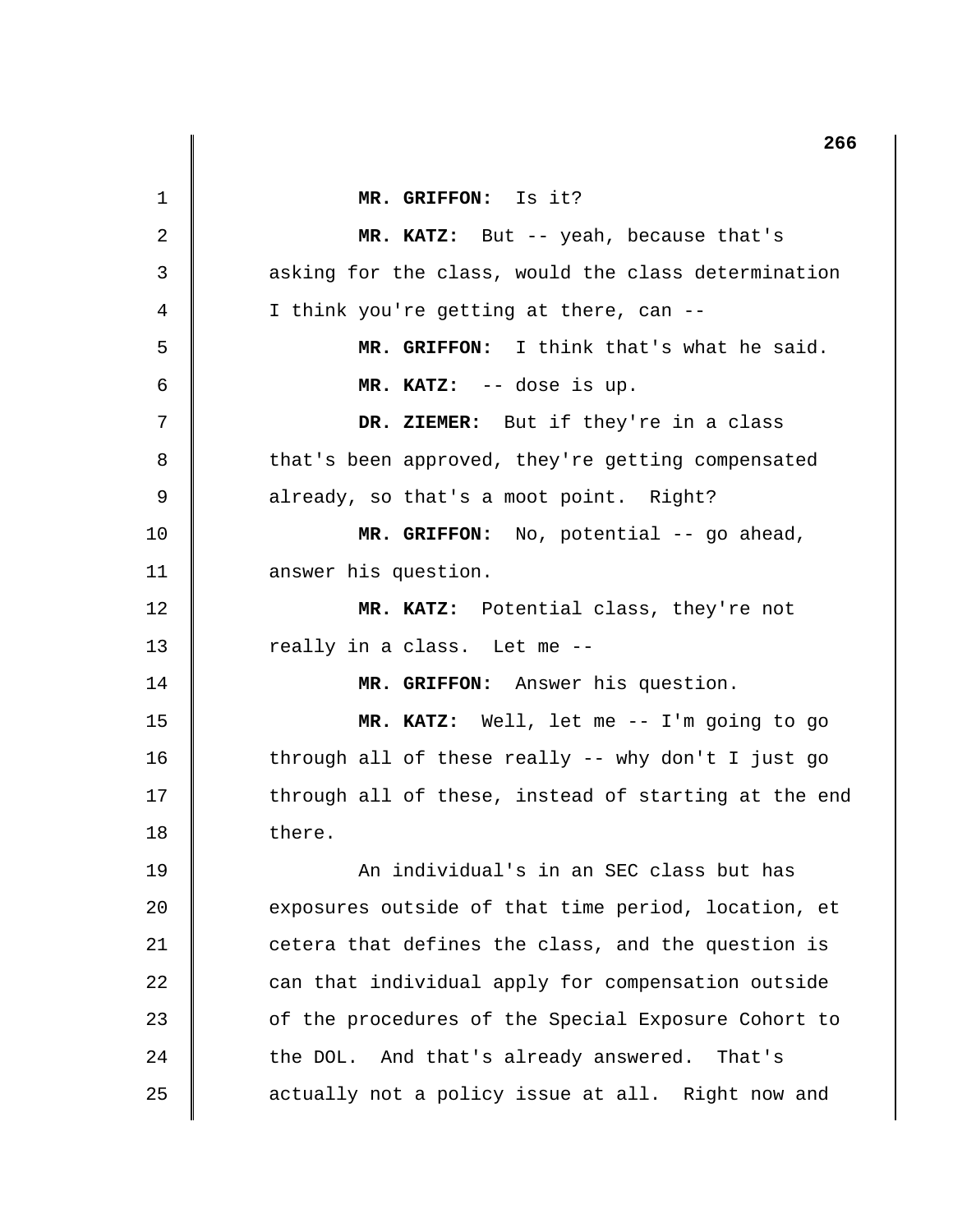1 2 3 4 5 6 7 8 9 10 11 12 13 14 15 16 17 18 19 20 21 22 23 24 25 always -- the Department of Labor, when they get a claim for a cancer that is not an SEC cancer, that claim will come to us for dose reconstruction. So there's no barrier for an individual who doesn't have an SEC cancer, a specified cancer, coming to us for dose reconstruction. There's no even decision or appeal they have to make. **MR. GRIFFON:** And that question was put in there more as a clarification. I - **MR. KATZ:** Right, so I'm clari- **MR. GRIFFON:** -- was a little concerned about the statement that Richard Miller read yesterday from the transcripts in New York seemed to interpret things differently and that's - **MR. KATZ:** Right, let me -- and that's you know, he said some Federal official -- it's me. I'm the responsible party. I'm speaking very narrowly in that case because I think people, for the most part, were understanding that with the atomic weapons employers that their whole facility and work experience would be -- comprise the class. But anyway, that's my -- if I had to do it over again, I wouldn't make a narrow expression like that. I did  $--$  I did it. So  $--$ **MR. GRIFFON:** That was just for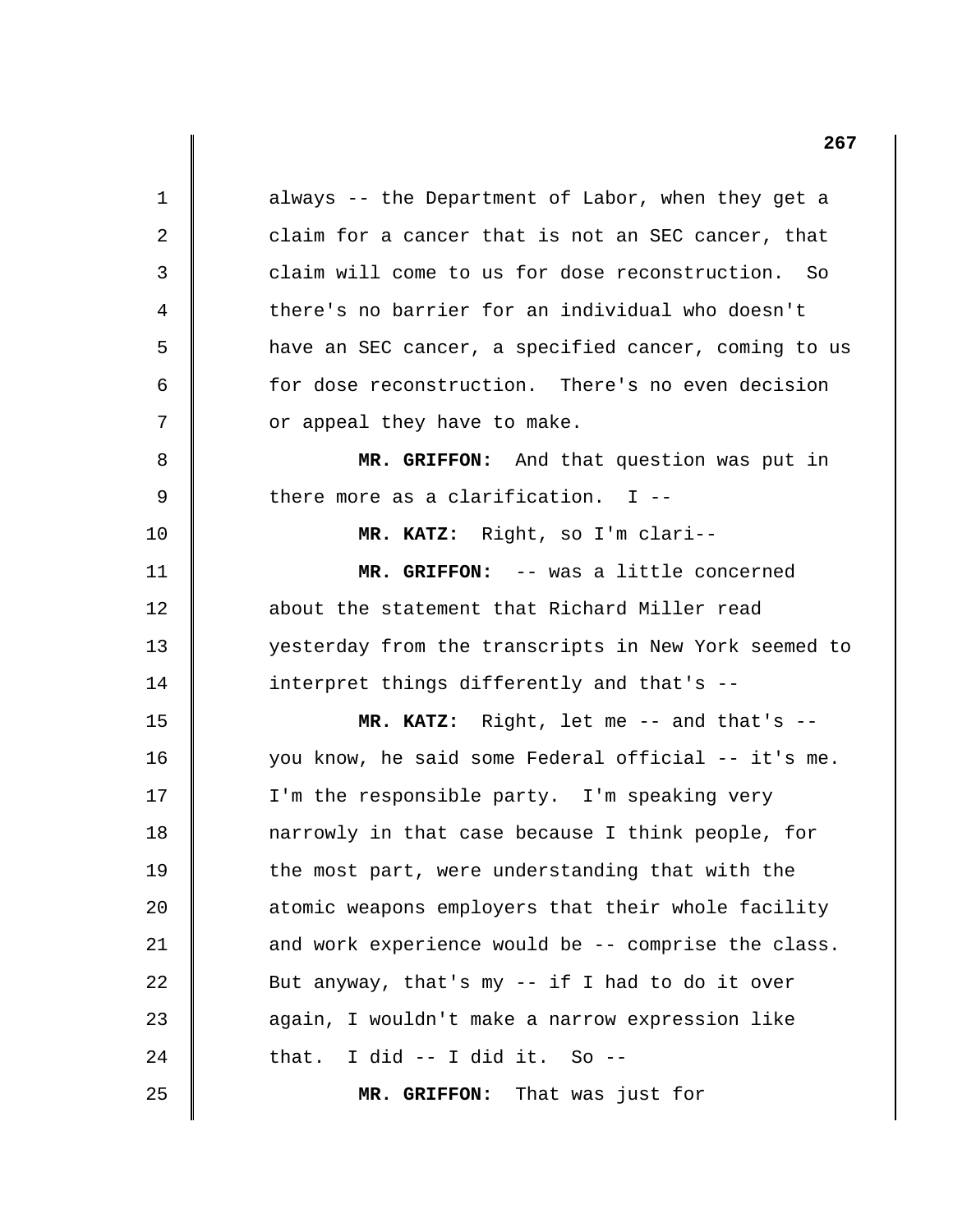1 2 3 4 5 6 7 8 9 10 11 12 13 14 15 16 17 18 19 20 21 22 23 24 25 clarification. **MR. KATZ:** So send me back to Buffalo. (Laughter) **MR. KATZ:** Please don't. So if so, can the dose assigned to the class be added to the individual -- that's, I think, the question Dr. Ziemer's raising just now. Can you take -- so say you don't -- say you don't -- I guess there are two scenarios here, really. Say the situation were you don't add a class. There's a petition for a class and you determine the dose wouldn't make that minimum threshold of possibly causing a specified cancer. And the question would be then so that you'd come up with some -- how high could it have been, the dose. You'd come up with some number there. Would you add that into the individual dose reconstructions. And we haven't crossed that bridge to -- we didn't think down this lane to answer that question. I mean it's certainly a question that's germane for our dose reconstruction procedures and we're going to have to answer it, but we haven't. So I can't stand up here now and tell you what -- we would take that dose or half that dose or not take that dose or what, but I agree, that's an issue. It belongs here with the Board as an issue, too, and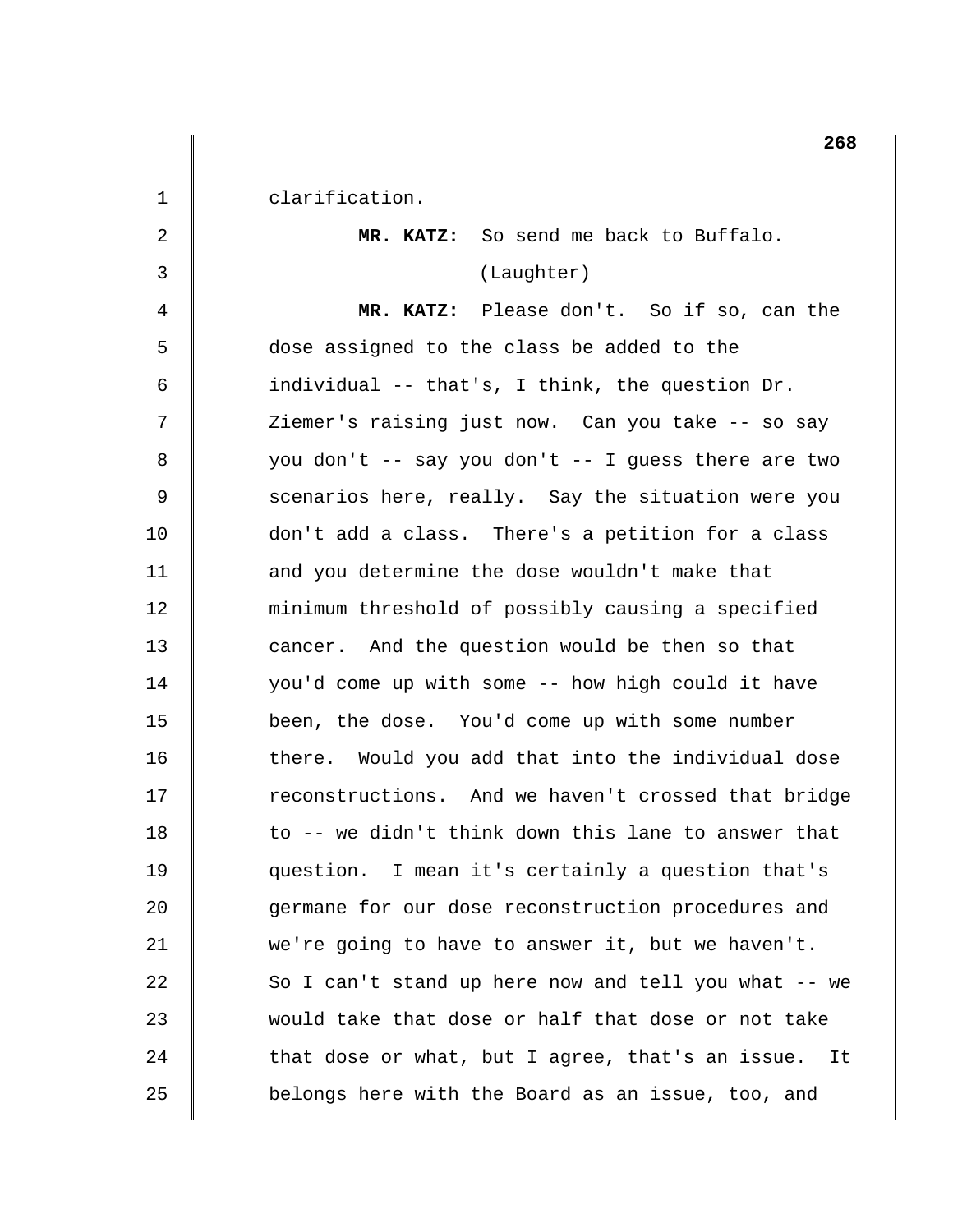1 2 3 4 5 6 7 8 9 10 11 12 13 14 15 16 17 18 19 20 21 22 23 24 25 we'll have to resolve it. But let's then take the other situation where you have added a class -- I'm sorry. **DR. ZIEMER:** Let me interrupt, but nonetheless, if that person then -- if you were doing a dose reconstruction, that would be a period of time in their history for which you would have to do something. **MR. KATZ:** Thanks. **DR. ZIEMER:** Right? **MR. KATZ:** Thanks, that's - **DR. ZIEMER:** And the logical thing to do would be to do the upper-bound calculation that you would have done anyway for the class. **MR. KATZ:** So that's an option, right. And that's something that has to be - **DR. ZIEMER:** It's a kind of dose reconstruction. **MR. KATZ:** Exactly right. That's an option. That's something that's going to have to be decided, but we haven't  $-$ - we never  $-$ - we didn't get to that question yet. Okay? Then we have the situation -- the different situation of we've added a class. Okay? And that window -- some individuals -- in the same situation,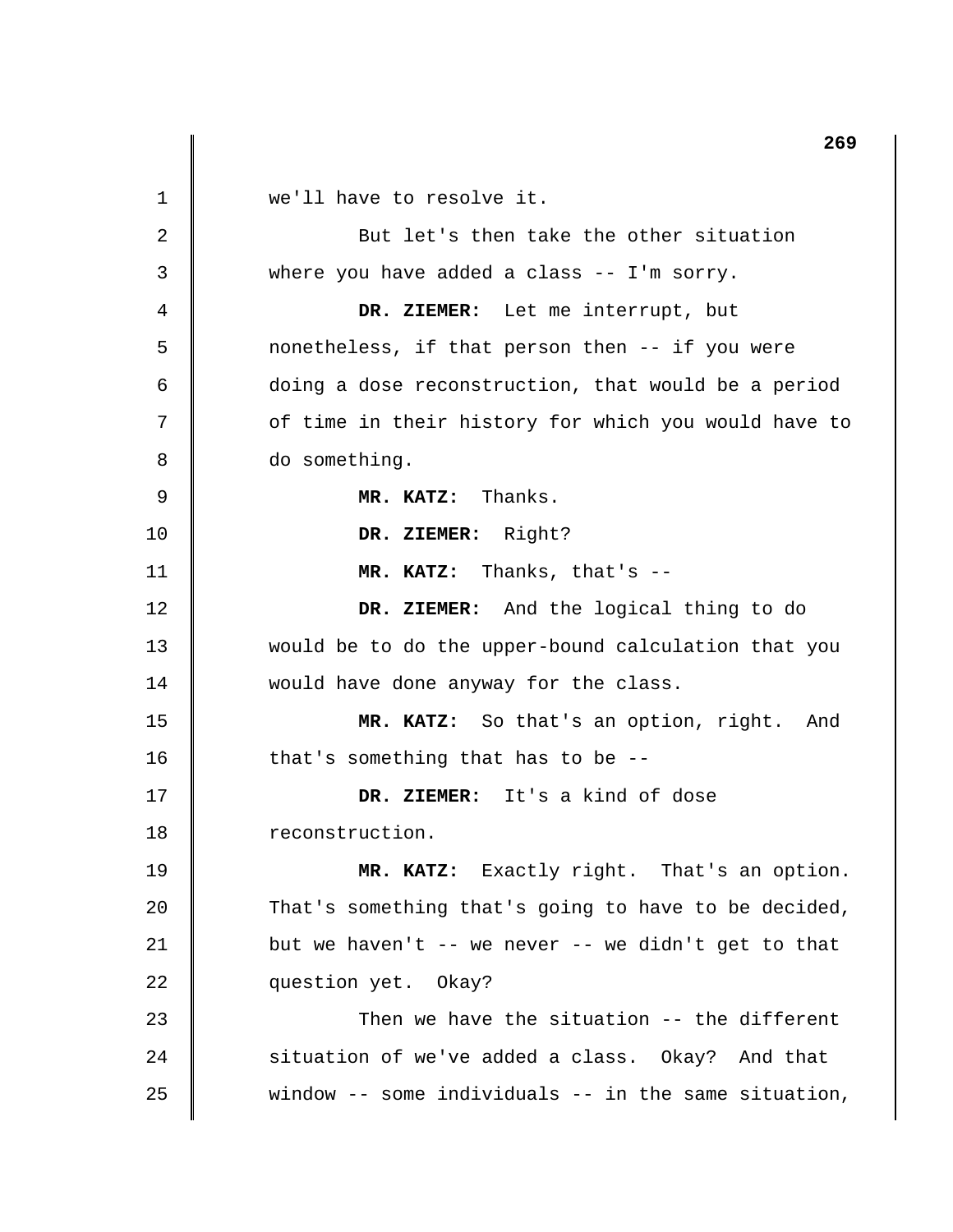1 2 3 4 5 6 7 8 9 10 11 12 13 14 15 16 17 18 19 20 21 22 23 24 25 some individuals have exposures from other periods, and then they also have their experience during that period in place covered by the class. **MR. GRIFFON:** Okay, I'm not sure your example's -- I think you're reviewing a potential class here. Right? And then you're considering - **MR. KATZ:** Well, I mean - **MR. GRIFFON:** -- exposures outside the window? Okay, go ahead. Go ahead. **MR. KATZ:** If it's a potential -- I mean it really -- there are two -- if it's a potential class, we're going to have to resolve the issues of whether we can do a dose reconstruction and so on. I don't think that helps clarify -- I mean really there are two scenarios at the end of the day is whether the class is added or not. And the reason those are distinct - **DR. ZIEMER:** If they are, the other doses don't matter then 'cause they're compensated. **MR. KATZ:** If they are, for the other cancers - **MR. GRIFFON:** And if they're not - **MR. KATZ:** -- they're compensated. **MR. GRIFFON:** That's the question, if they're not.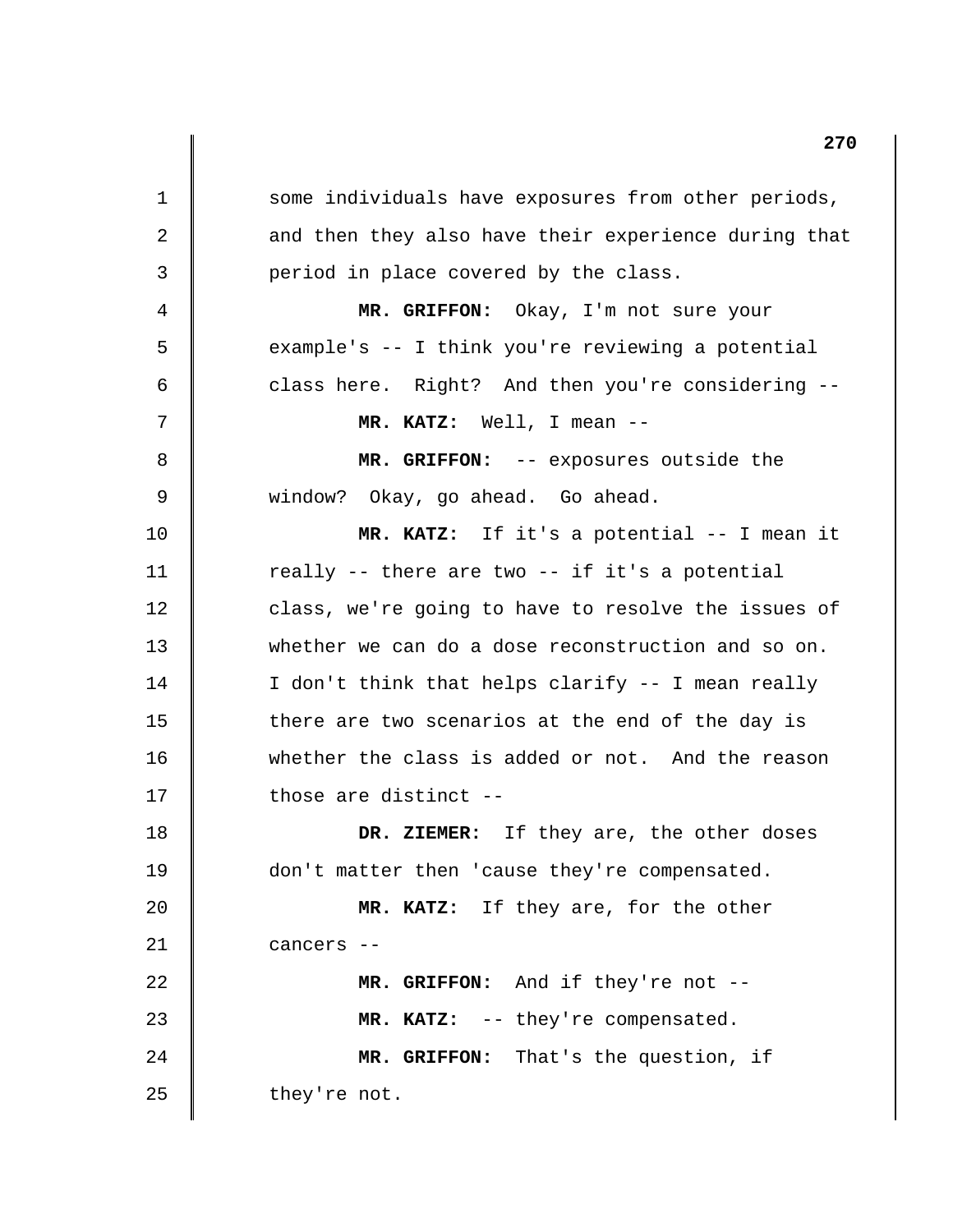| $\mathbf 1$<br>MR. KATZ: We've addressed the situation of<br>2<br>if they're not $-$<br>3<br>MR. GRIFFON: No, no, no, no -- |  |
|-----------------------------------------------------------------------------------------------------------------------------|--|
|                                                                                                                             |  |
|                                                                                                                             |  |
|                                                                                                                             |  |
| MR. KATZ: -- if the class is not added.<br>4                                                                                |  |
| 5<br>MR. GRIFFON: -- if the class is not                                                                                    |  |
| added $--$<br>6                                                                                                             |  |
| 7<br>MR. KATZ: Then that's what I just                                                                                      |  |
| 8<br>explained, if the --                                                                                                   |  |
| 9<br>MR. GRIFFON: No, then for class                                                                                        |  |
| 10<br>determination, can you add previous exposures?                                                                        |  |
| 11<br>MR. KATZ: That's the third -- let me go to                                                                            |  |
| 12<br>that last. Okay? That's the last of your questions                                                                    |  |
| 13<br>and I promise I'll get to that.                                                                                       |  |
| 14<br>MR. GRIFFON: I thought you were there. I'm                                                                            |  |
| 15<br>sorry.                                                                                                                |  |
| 16<br>MR. KATZ: I'm sorry. Again, so we've                                                                                  |  |
| 17<br>answered the question of what happens if the class                                                                    |  |
| is not ultimately added. Then we have a decision to<br>18                                                                   |  |
| 19<br>make, and the Board has a role here, too, I suppose,                                                                  |  |
| 20<br>advising us on this.                                                                                                  |  |
| 21<br>But here's the other scenario. We add a                                                                               |  |
| 22<br>class, and we just went through how we would do                                                                       |  |
| 23<br>that, right, how we would make that determination.                                                                    |  |
| 24<br>In that case, we don't actually have an upper-bound                                                                   |  |
| 25<br>estimate radiation dose 'cause we didn't do a dose                                                                    |  |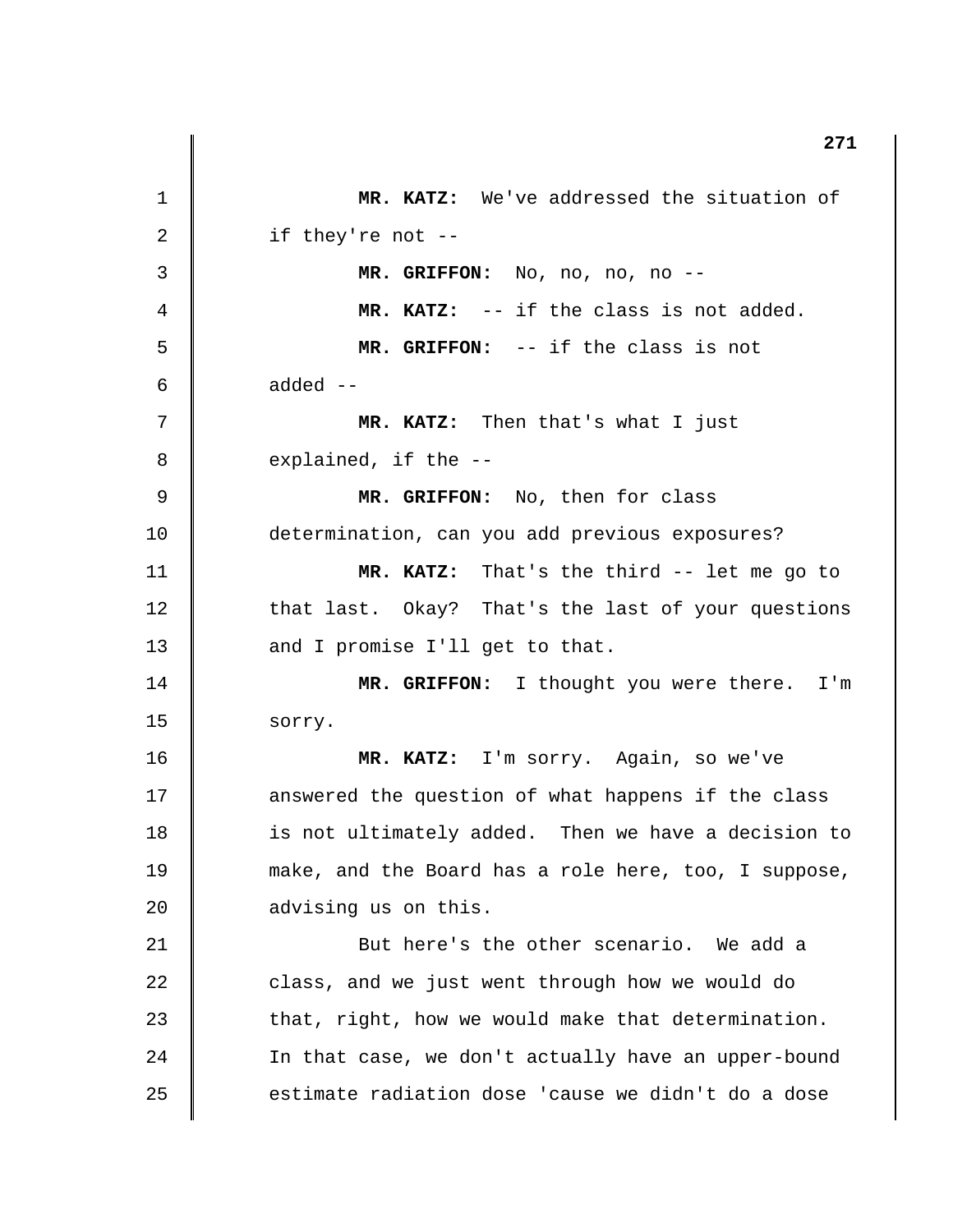1 2 3 4 5 6 7 8 9 10 11 12 13 14 15 16 17 18 19 20 21 22 23  $2.4$ 25 estimate. All we answered was the question, could the dose have exceeded some benchmark, but we didn't put a cap on that. And in many cases, the cap may be -- you know, the sky's the limit, almost. Right? It could be exceedingly high. So in that case we don't have the same material to work with in terms of what we would do for the individual who has a different cancer and has doses outside of the class. Right? What we will do there, again, I think -- I think we're going to need to consider that situation and the advice of the Board, but it's -- again, we did not imagine our way down that path, so that's why we don't have a procedure. But anyway, it's an issue for the dose reconstruction process. So then the final question which Richard raised yesterday and you have raised again here, which is what about -- I think I have this right. What about considering the individual's doses outside of the class period as an element -- as facts to contribute to whether you add that class or not. Right? Do I have that right? **MR. GRIFFON:** Yeah. **MR. KATZ:** Right.

**MR. GRIFFON:** And this is kind of the -- you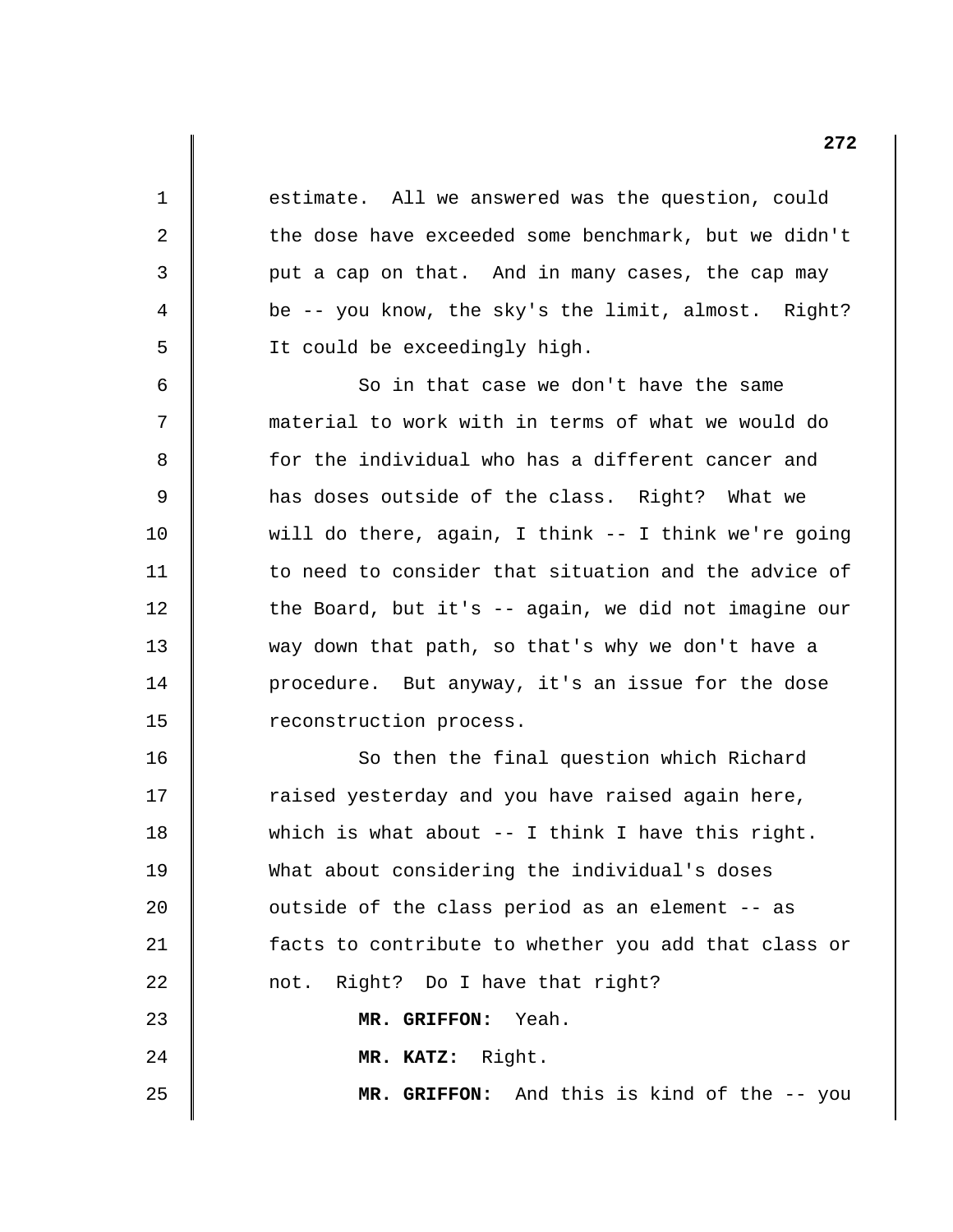1 2 3 4 5 6 7 8 9 10 11 12 13 14 15 16 17 18 19 20 21 22 23 24 25 know, this is -- and I don't know how often the situation might even arise, but it's the borderline case where you're reviewing a class -- a potential class - **MR. KATZ:** Right. **MR. GRIFFON:** -- and they don't meet that hurdle. **MR. KATZ:** Right. **MR. GRIFFON:** But maybe they've all had previous exposures or some of them have had previous exposures, significant exposures - **MR. KATZ:** That were recorded. **MR. GRIFFON:** -- do you take those into account when you're considering that class or not, and that's  $-$ **DR. ZIEMER:** Or how does that differ from the first case? **MR. GRIFFON:** That were reconstructable. Right, that were -- the earlier exposures were reconstructable. **DR. ZIEMER:** That's similar to the case we talked about before then. **MR. GRIFFON:** But - **DR. ZIEMER:** You've got one part reconstructable, one part not.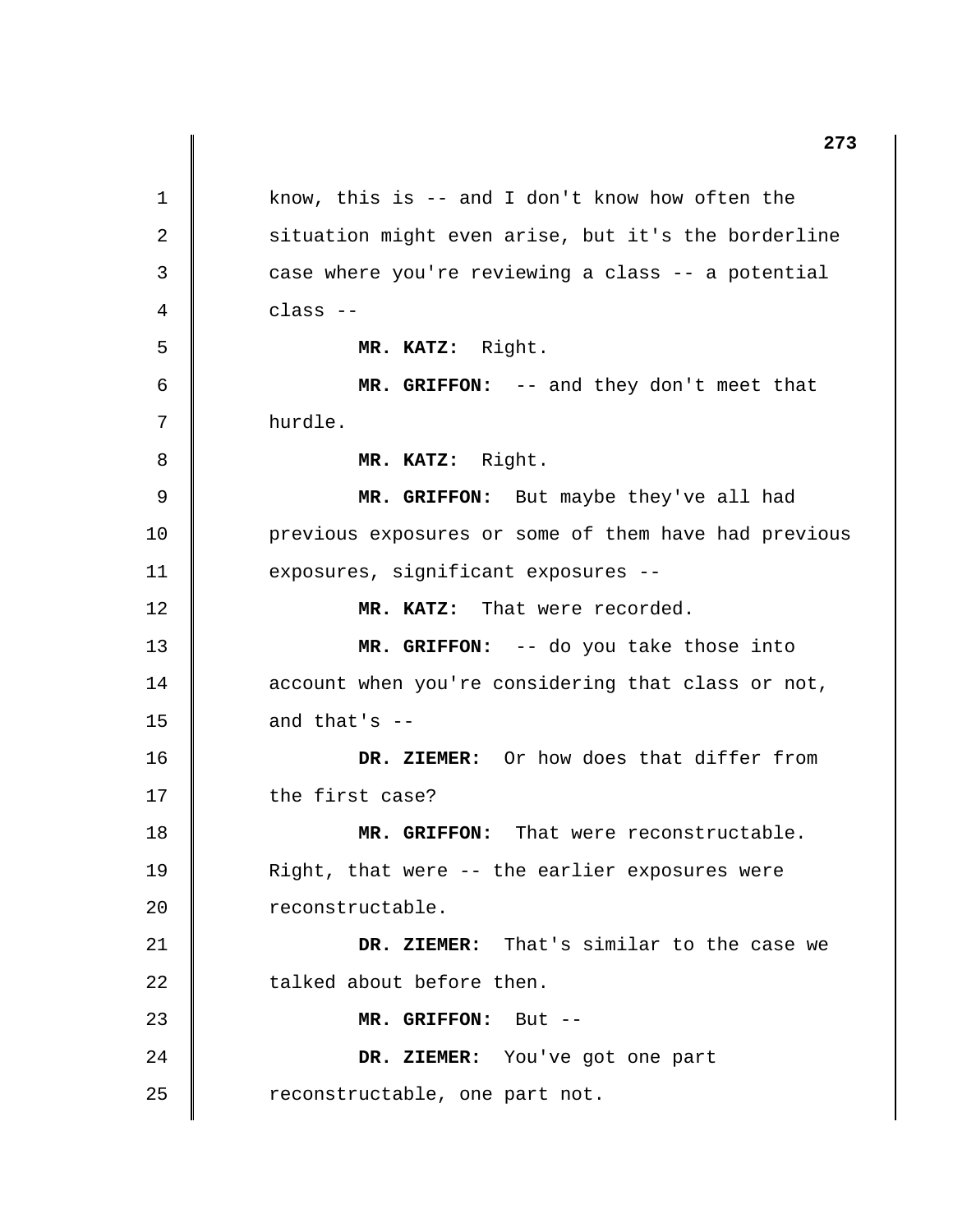|    | 274                                                  |
|----|------------------------------------------------------|
| 1  | MR. GRIFFON: Except in this case you're              |
| 2  | making a decision on the class instead of on the     |
| 3  | individual dose reconstruction. Right?               |
| 4  | MR. KATZ: Right. The first case --                   |
| 5  | MR. GRIFFON: So you're adding the dose to            |
| 6  | one instead of the other -- you know.                |
| 7  | MR. KATZ: Right. The first case is really            |
| 8  | simple because we're just completing the dose        |
| 9  | reconstruction. The second case, you're saying how   |
| 10 | do we -- and again, we did not think there, either.  |
| 11 | And I believe -- and I'll just have to say that      |
| 12 | vaguely because I'm not certain -- the way the       |
| 13 | regulation's written now, I don't think you could    |
| 14 | take the exposures outside of the time period and    |
| 15 | bring them into consideration of the class.          |
| 16 | Now the problem $--$ I mean there may be             |
| 17 | circumstances like that where everyone had the same  |
| 18 | exposures outside that were monitored but then hence |
| 19 | also had exposures within -- the issue that          |
| 20 | certainly has to be satisfied is that they all have  |
| 21 | to have a common exposure experience to be           |
| 22 | considered as a class, so we're going to have to     |
| 23 | satisfy that criterion.                              |
| 24 | DR. MELIUS: Could you define the class               |
| 25 | based on their -- in a way that would include a      |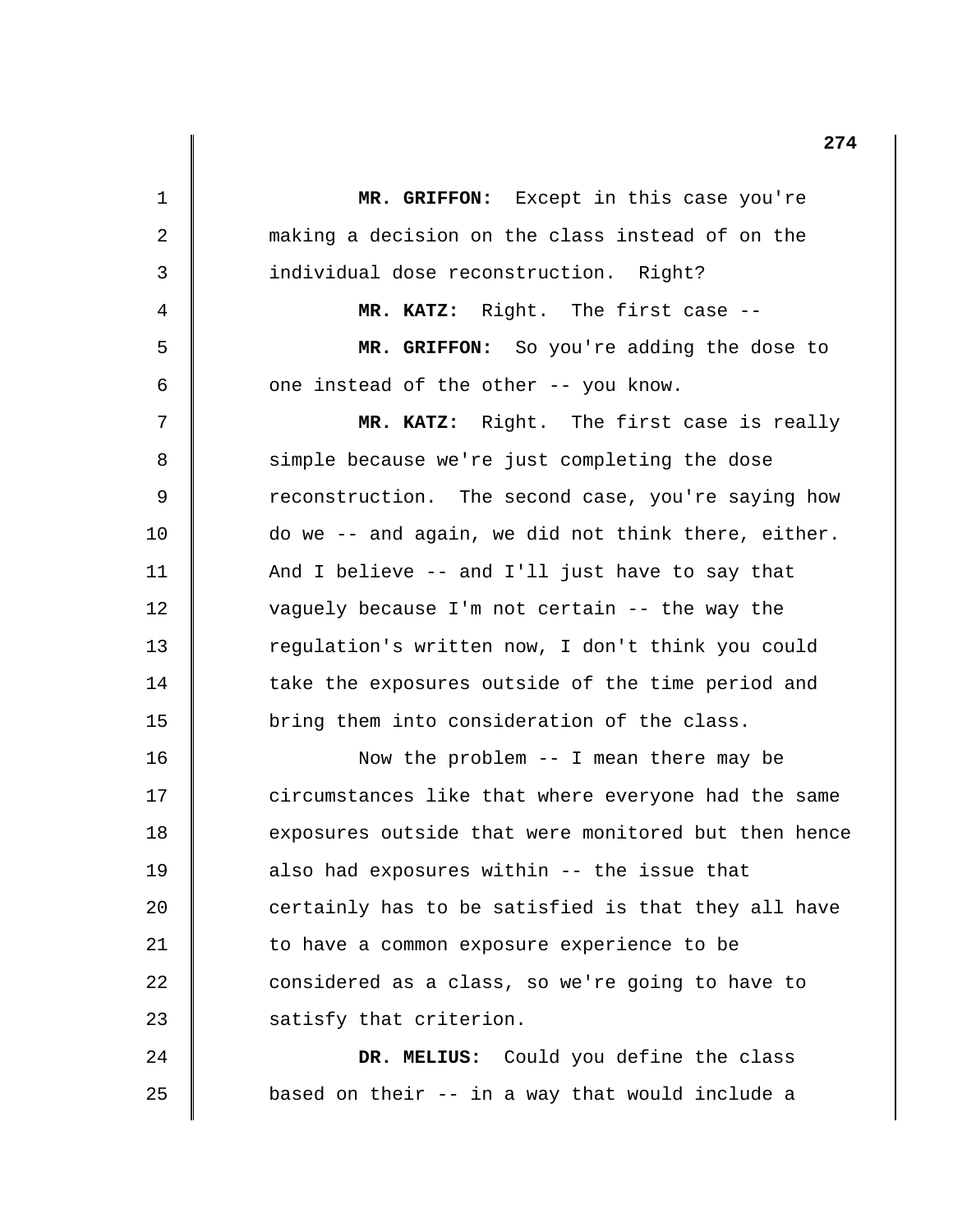1 2 3 4 5 6 7 8 9 10 11 12 13 14 15 16 17 18 19 20 21 22 23 24 25 criteria for additional individual exposure? That would be one way of approaching it. **MR. KATZ:** I think the way you define -- I think you would -- I mean to get at this, I think you would simply define the class beyond the period when the records were inadequate, but including the period when records were adequate as well as the period when records were inadequate to come up with -- do you understand what I'm saying? **DR. MELIUS:** Yeah, that's another - **MR. KATZ:** And then -- but everyone would in the class would have to meet both of those -- in other words, elements. They would have to be during the period when records were adequate, as well as the period when records were inadequate. Do you understand? Does that make sense? **DR. MELIUS:** That would be another option.  $I$  mean  $-$ **MR. KATZ:** Right. That's the one I can imagine. **DR. MELIUS:** I think there are a couple of options for doing this and it may depend on the probably on the particular situation. Pardon me if this is very convoluted, but... **DR. ZIEMER:** Have we completed yours, Mark?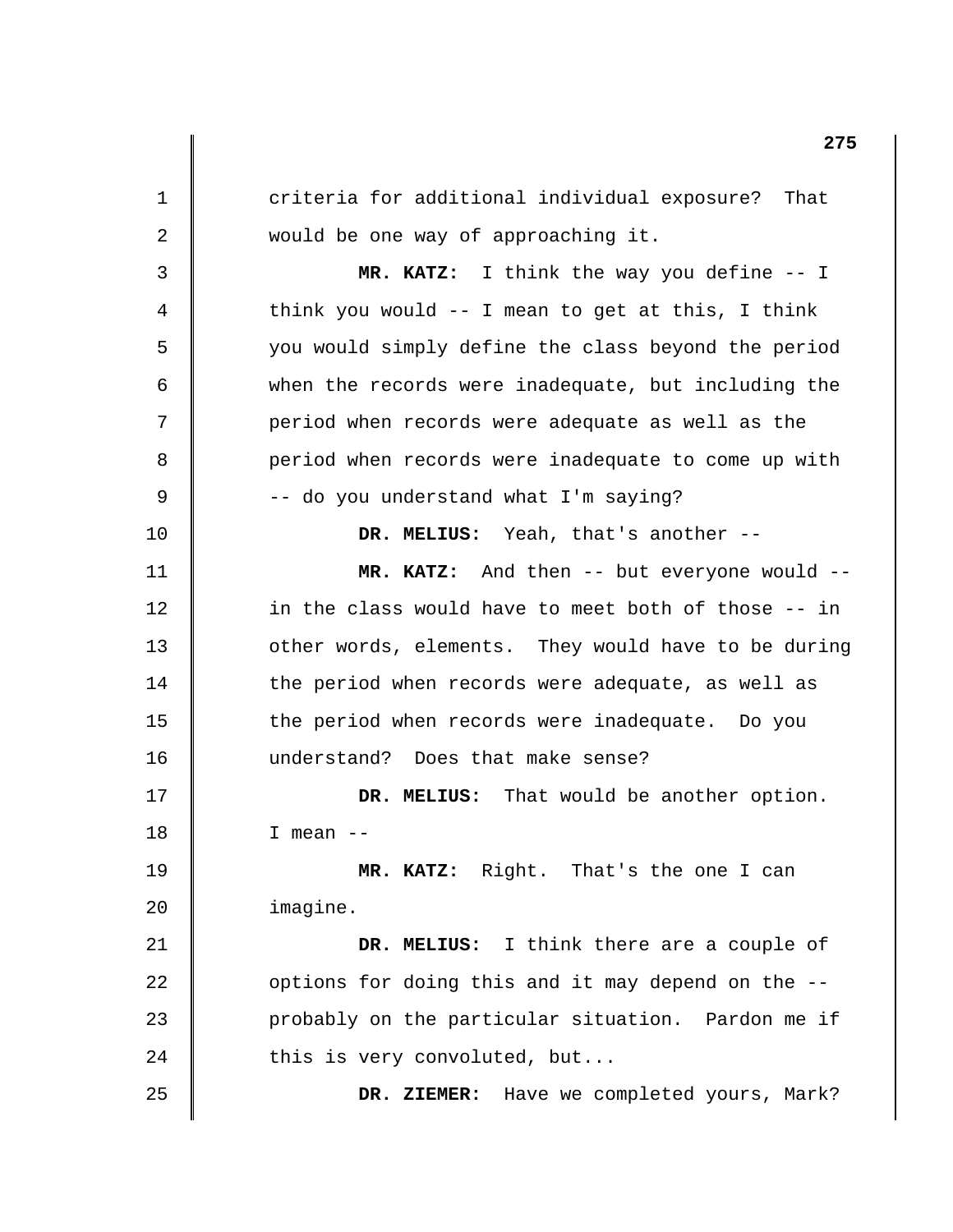|    | 276                                                  |
|----|------------------------------------------------------|
| 1  | MR. GRIFFON: Yes.                                    |
| 2  | DR. ZIEMER: Okay. Now I want to add one              |
| 3  | more thing into the mix here for Special Exposure    |
| 4  | Cohort, and that is to input into our sort of        |
| 5  | knowledge base the outcomes of the Town Hall meeting |
| 6  | -- meetings, because they may be pertinent to know   |
| 7  | what the public comments were. So Ted, this would    |
| 8  | be a good time I think for us to hear your summary   |
| 9  | on some Town Hall comments. Is Ted still here?       |
| 10 | DR. MELIUS: While Ted's returning to earth           |
| 11 | here, can I just make one comment on that --         |
| 12 | DR. ZIEMER: Sure.                                    |
| 13 | DR. MELIUS: -- last section?                         |
| 14 | DR. ZIEMER: Sure.                                    |
| 15 | DR. MELIUS: I think one of our                       |
| 16 | recommendations might be, as a Board, is that NIOSH  |
| 17 | review these regs to make sure that they don't       |
| 18 | preclude any of these options for dealing with some  |
| 19 | of these situations. I don't think we can ask them   |
| 20 | at this time to develop every possible scenario, but |
| 21 | make -- try to go through this and make sure they    |
| 22 | haven't precluded some of the options for the future |
| 23 | in terms of --                                       |
| 24 | DR. ZIEMER: And that argues for                      |
| 25 | flexibility, which was one of the issues that I was  |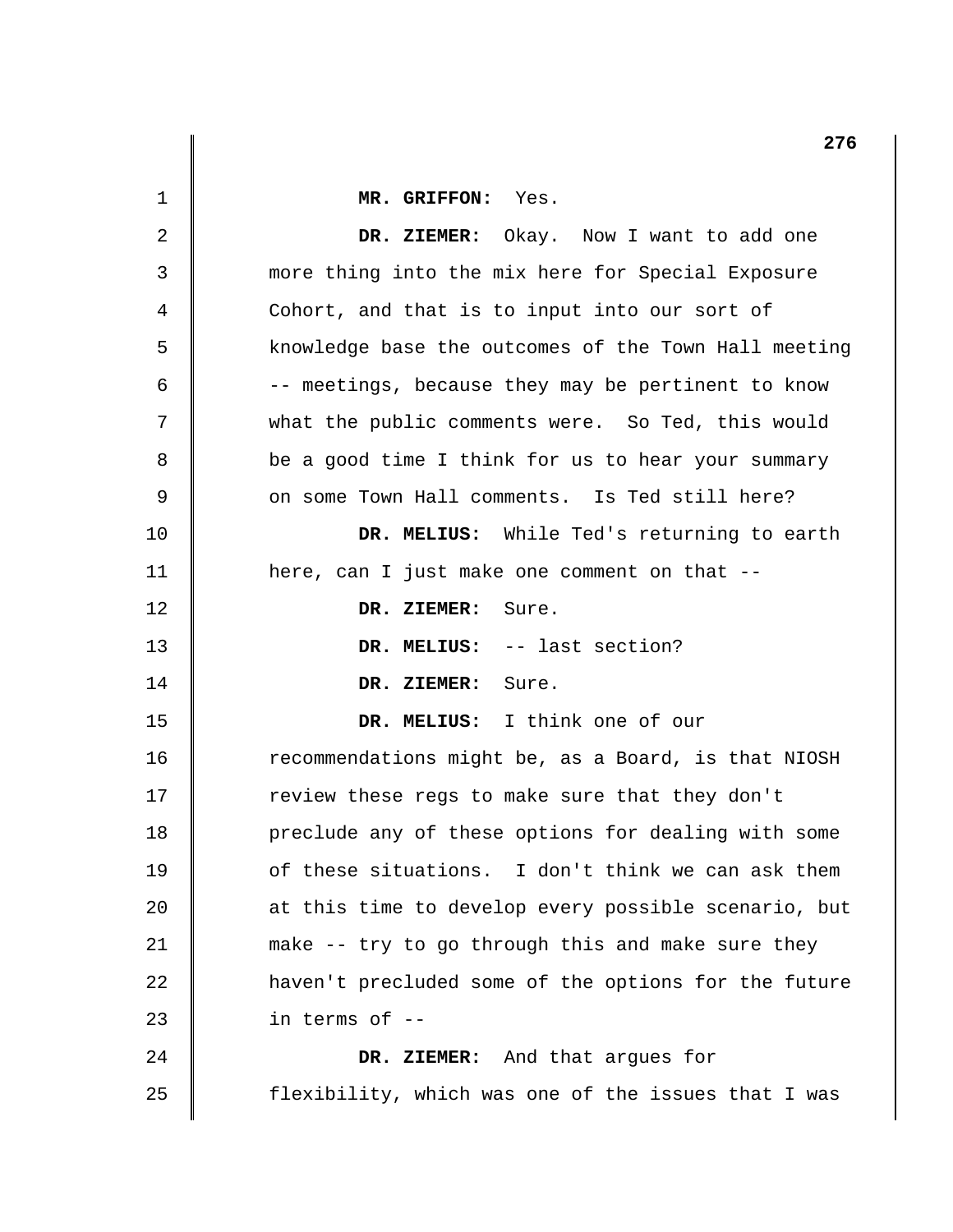1 2 3 4 5 6 7 8 9 10 11 12 13 14 15 16 17 18 19 20 21 22 23 24 25 concerned about if we became too proscriptive. **DR. MELIUS:** Right. **DR. ZIEMER:** Okay. Ted, are you set? **MR. ELLIOTT:** While he's getting -- cutting the lights and all of that to present, I would just inform the Board that the transcripts from the last two Town Hall meetings should be up on our web site and available for anybody who wants a hard copy upon request the first of next week -- early -- perhaps Tuesday of next week. **UNIDENTIFIED:** That'll be fun to read. **MR. ELLIOTT:** I'm sorry? **UNIDENTIFIED:** I said that should be fun to read. **MR. KATZ:** Okay. So I'm just going -- I'm just going to give you a flavor for the comments we received, both on the rule and on other matters, too, because in fact we received a lot of comments and questions and so on on matters outside really the parameters of this rule. But it was very useful I think for us to be out there explaining things for lots of people who don't understand much related to dose reconstruction, and other issues, as well. So one of the first questions we received everywhere -- almost everywhere, I'm sure -- was why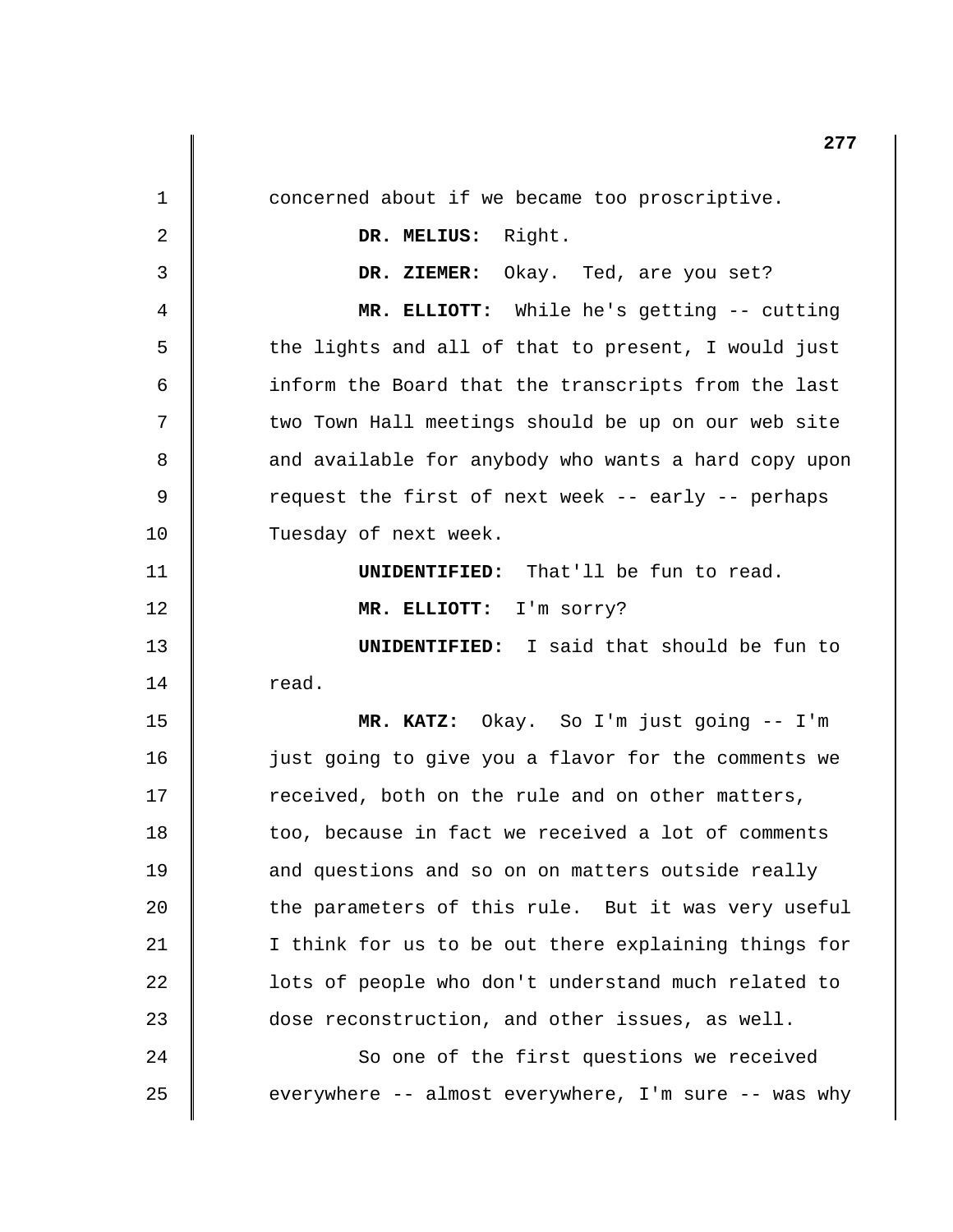1 2 3 4 5 6 7 8 9 10 11 12 13 14 15 16 17 18 19 20 21 22 23 24 25 didn't Congress include us in the cohort. Why is the burden of proof higher for us? And sort of following along these lines, couldn't Congress have included us, for example, because we worked with the same radioactive materials that they used at the gaseous diffusion plants. Those came to us afterwards, so why aren't we there? Or because maybe our exposures are likely to be higher than they were there? But we heard this first. **DR. ZIEMER:** What did you tell them? **MR. KATZ:** Well, we explained that we don't have reporting really from Congress to be able to give them a clear answer as to how Congress decided on the locations that would be included originally in the cohort. So -- and similarly, why aren't our illnesses covered? Why is cancer the only health outcome covered among illnesses related to radiation or radioactive materials? Why aren't all toxic exposures covered? We had questions in Los Alamos about what about nonionizing radiation, and we had questions I think at all locations about chemical exposures. Why aren't employees of the AWE's covered who worked during periods when there was residual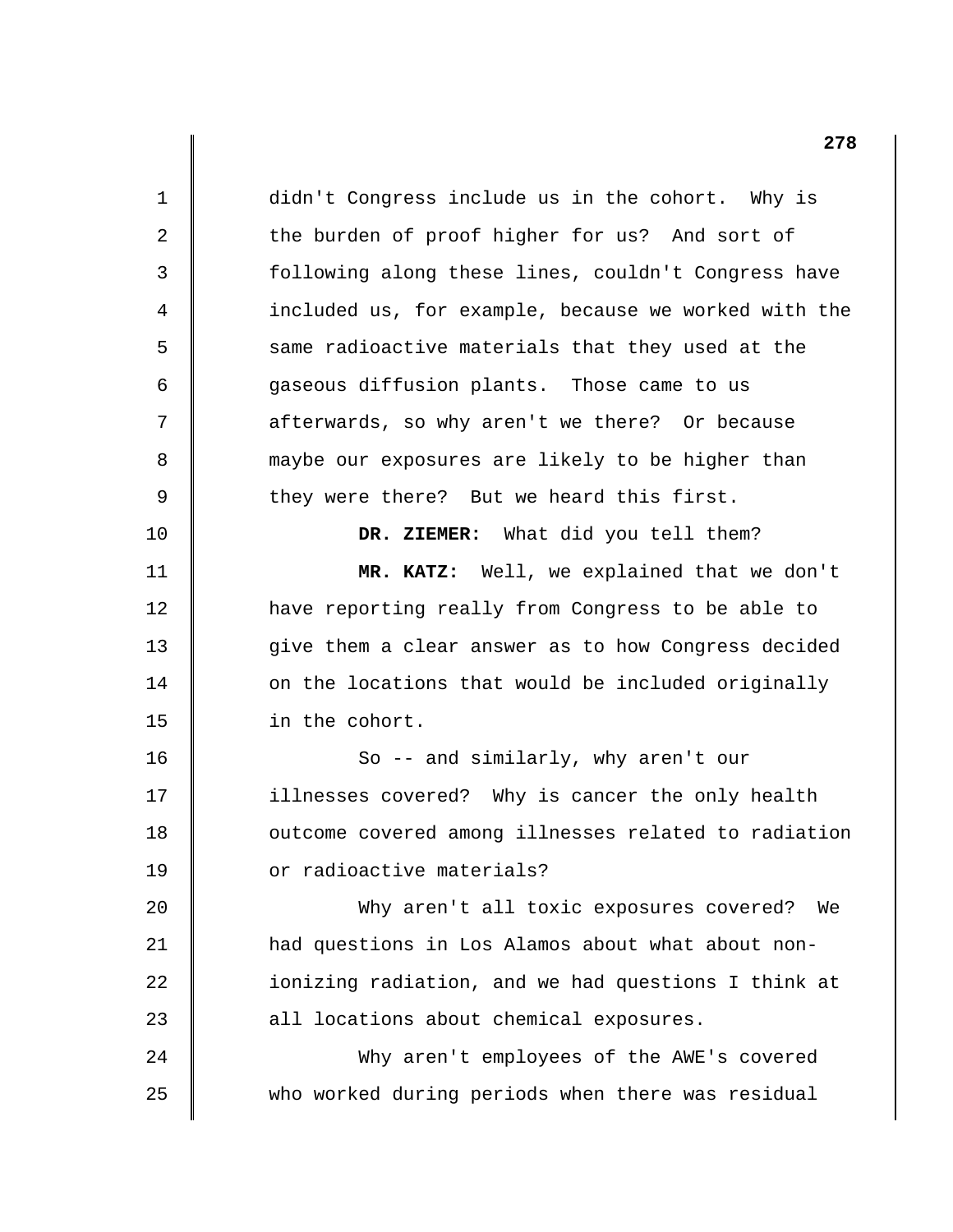contamination? We had a lot of questions about that, about the defined periods currently of the AWE's, and we explained to them what's going ongoing with our radiation -- residual contamination study that we're doing and what the status of that is.

1

2

3

4

5

6

7

8

9

10

11

12

13

14

15

16

17

18

19

And then lots of questions along Jim's continuing concern about how long it will take to do a dose reconstruction or determine that we can't; to obtain contractor support for the dose reconstructions; to decide the outcome of a petition. And there was concern about delay arising from the Congressional review period. I think everywhere that sort of raised consternation, sort of visible consternation. And you know, we experienced a lot of anger about the duration that's already -- the water under the bridge, how much time has gone by on all of this and their claims awaiting adjudication.

20 21 22 23 24 25 And questions about what's a class, how it's defined, how large or small it can be. Can it be a whole facility, so on. And we had recommendations at some of these meetings that their -- they believed their facility should be added as a class. This is a question that we've actually dealt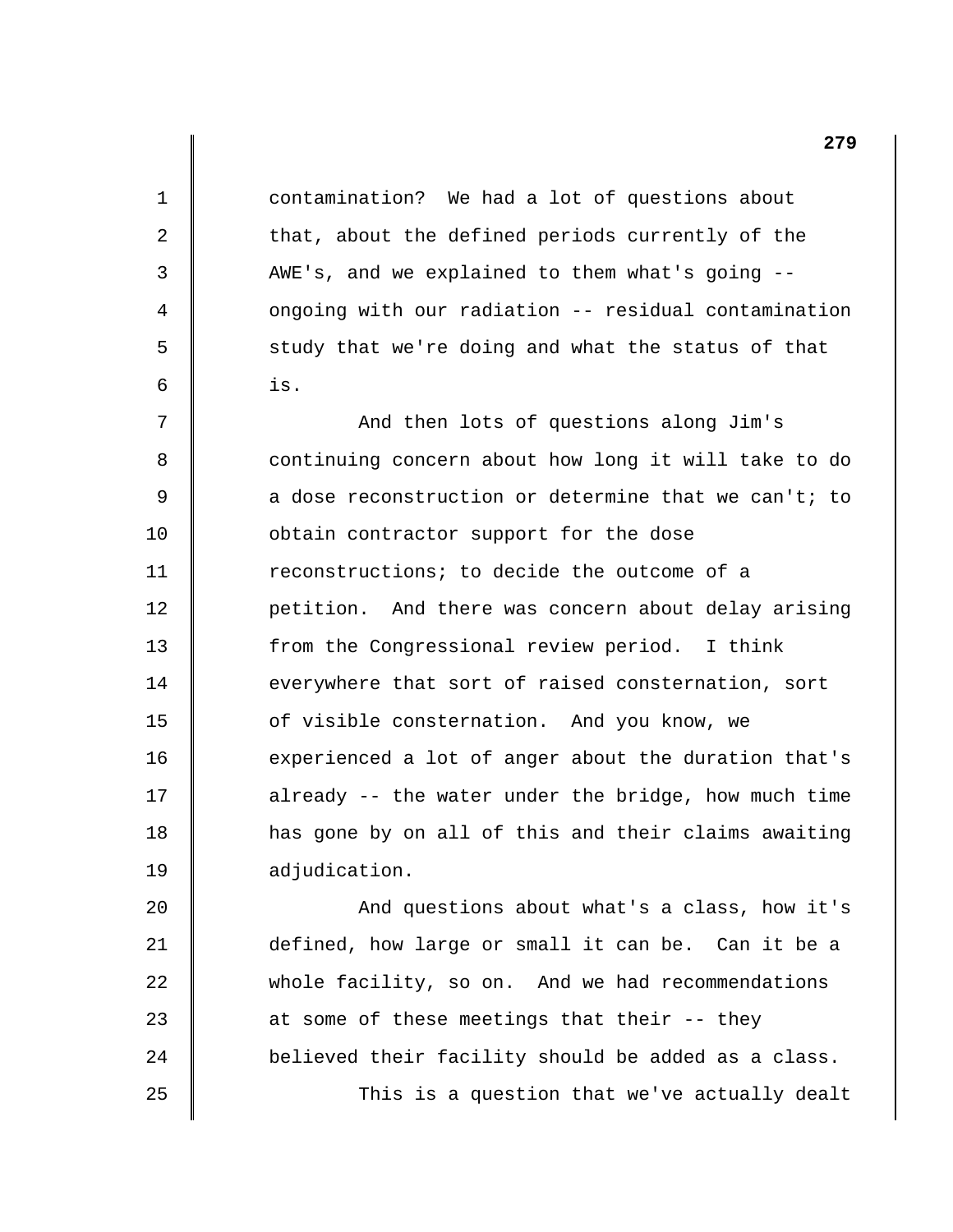| $\mathbf 1$ | with at length in this Board meeting already, so I    |
|-------------|-------------------------------------------------------|
| 2           | won't go into it at length, but this is my            |
| 3           | statement, sort of drew this out. Can members of a    |
| 4           | class opt out of a class that's been added?<br>And as |
| 5           | I explained, they wouldn't need to opt out. They      |
| 6           | would automatically come to us -- this relates to     |
| 7           | situations where people have cancers that are not     |
| 8           | covered -- not a covered -- under the Special         |
| 9           | Exposure Cohort procedures and they would come to us  |
| 10          | for a dose reconstruction in any event                |
| 11          | automatically.                                        |
| 12          | Can a claimant withdraw a claim before                |
| 13          | adjudication is final and submit a petition? I mean   |
| 14          | this -- presumably their concerned well, if they      |
| 15          | find out down the road that their dose is likely to   |
| 16          | be low, can they instead take another route and       |
| 17          | submit a petition for a class.                        |
| 18          | And just to answer that $--$ but I mean               |
| 19          | there's nothing -- there is nothing in the            |
| 20          | procedures that preclude them from doing that. They   |
| 21          | can, at any point, submit a petition. We don't        |
| 22          | limit them based on that.                             |
| 23          | Why does a claimant have to petition if               |
| 24          | NIOSH cannot do a dose reconstruction? This was       |
| 25          | sort of the question of why do we have to petition    |
|             |                                                       |

 $\parallel$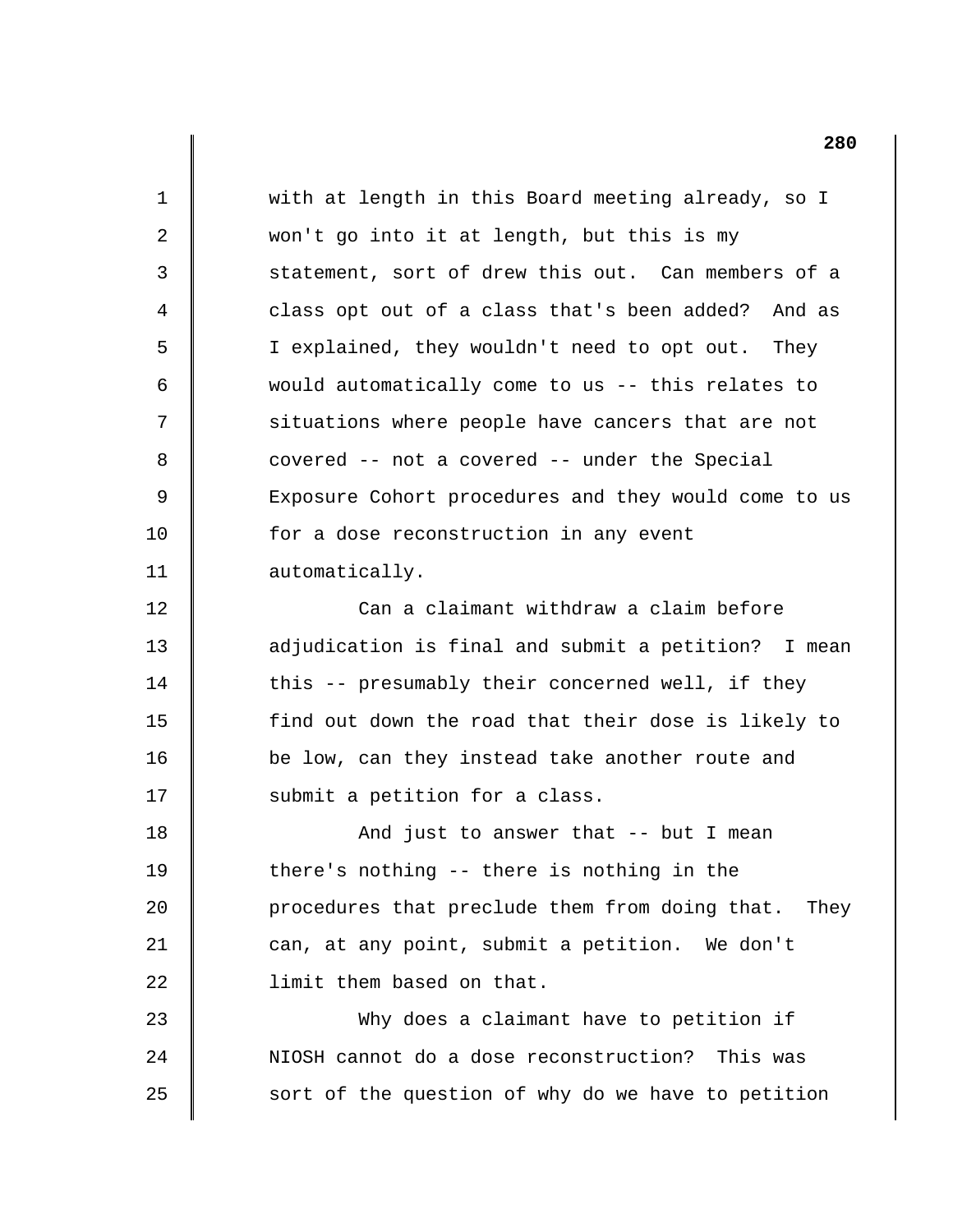1 2 3 4 5 6 7 8 9 10 11 12 13 14 15 16 17 18 19 20 21 22 23 24 25 at all in that case? Why don't you just simply go on about evaluating a class? **DR. ZIEMER:** What was your answer? **MR. KATZ:** And I'm sorry, the answer we've talked about that here, too, is as we read the law, the law requires a petition to start the process. Why are the SEC procedures so complicated? And then we had we had a whole - I mean -- there's a great quote from John Adams I could give here, but maybe I'll pass. Why are the -- do you want me to give that? John Adams was asked -- this could not be recorded, but John Adams was asked by a Frenchwoman once why the American form of government was so complicated, and his response was well, you could take all the wheels out of a watch, but it wouldn't necessarily tell time. And lastly, how will NIOSH reconstruct doses? There were lots of questions about how would you reconstruct a dose given this situation or that situation, given that records may not be complete, and so on. But that -- I mean I think that's a decent flavor of what we heard on the road.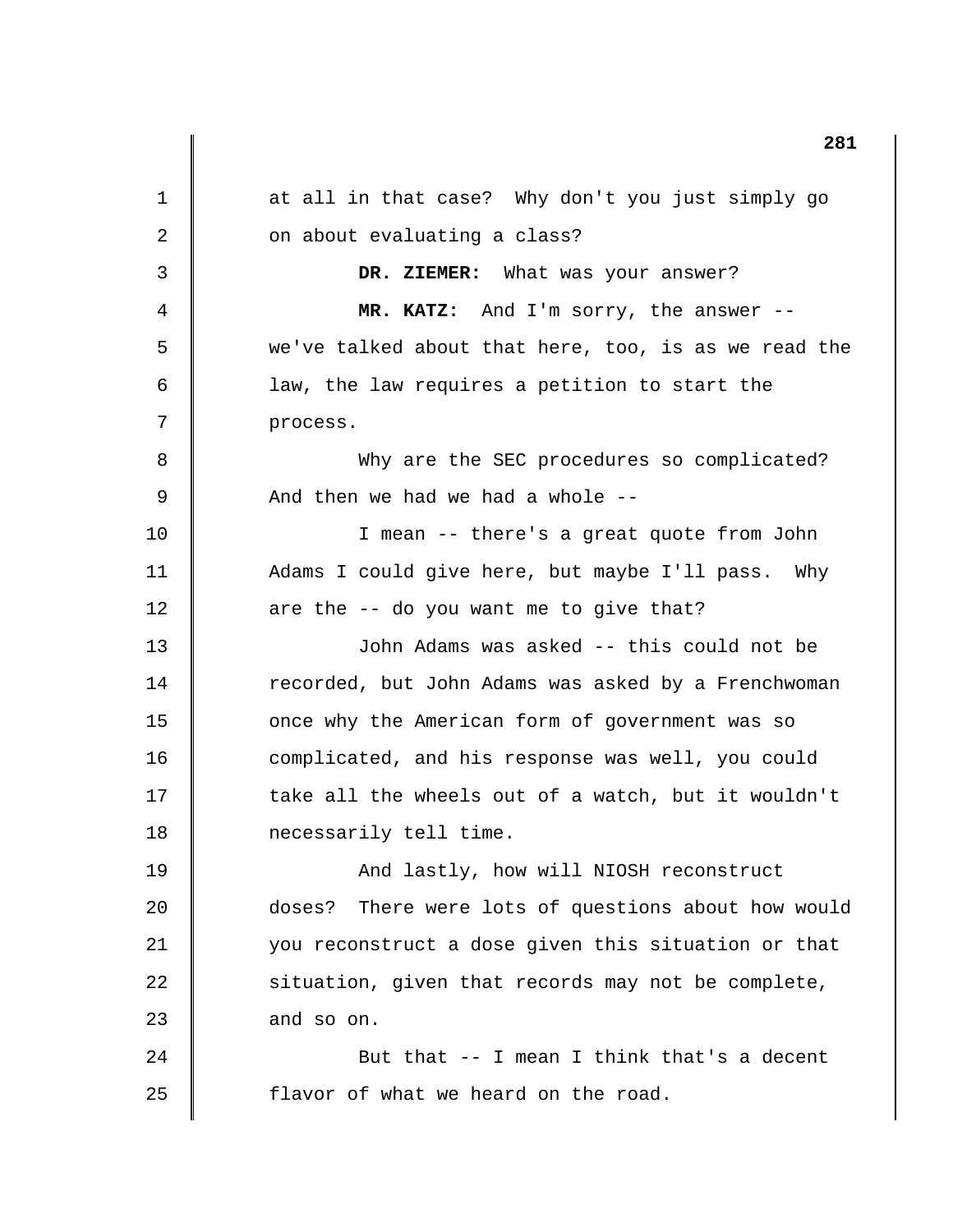|    | 282                                                   |
|----|-------------------------------------------------------|
| 1  | DR. ZIEMER: Okay, let's see if there's any            |
| 2  | questions for Ted on the issues discussed at these    |
| 3  | Town Hall meetings.                                   |
| 4  | DR. MELIUS: Could you give us some idea of            |
| 5  | what the turnout was at the different meetings?       |
| 6  | MR. KATZ: Yeah -- oh, yeah, I'm happy to.             |
| 7  | So the first two meetings, Buffalo was under 20 and   |
| 8  | Ohio -- just outside of Cincinnati -- was again       |
| 9  | under 20. And I think that is in part a product of    |
| 10 | the very little lead time we had between announcing   |
| 11 | the meetings and the meetings being convened, and     |
| 12 | the fact that newspapers hadn't gotten out a story    |
| 13 | in advance of the meeting and so on.                  |
| 14 | So -- and then out west we had really much            |
| 15 | better turnout. At Hanford we had about 350 -- I      |
| 16 | haven't actually seen the numbers, but I've heard     |
| 17 | that a number of times and it looked like that.<br>We |
| 18 | had to open up another room to fit all these people.  |
| 19 | They were going right out the hotel lobby and into    |
| 20 | the street. So there was about 350 at Hanford and     |
| 21 | then at -- near Los Alamos in Espanola there were     |
| 22 | approximately 50 to 60, I think.                      |
| 23 | DR. MELIUS: And in the Buffalo meeting,               |
| 24 | which is some of the older atomic weapons plants or   |
| 25 | -- was the flavor of the questions or the nature of   |
|    |                                                       |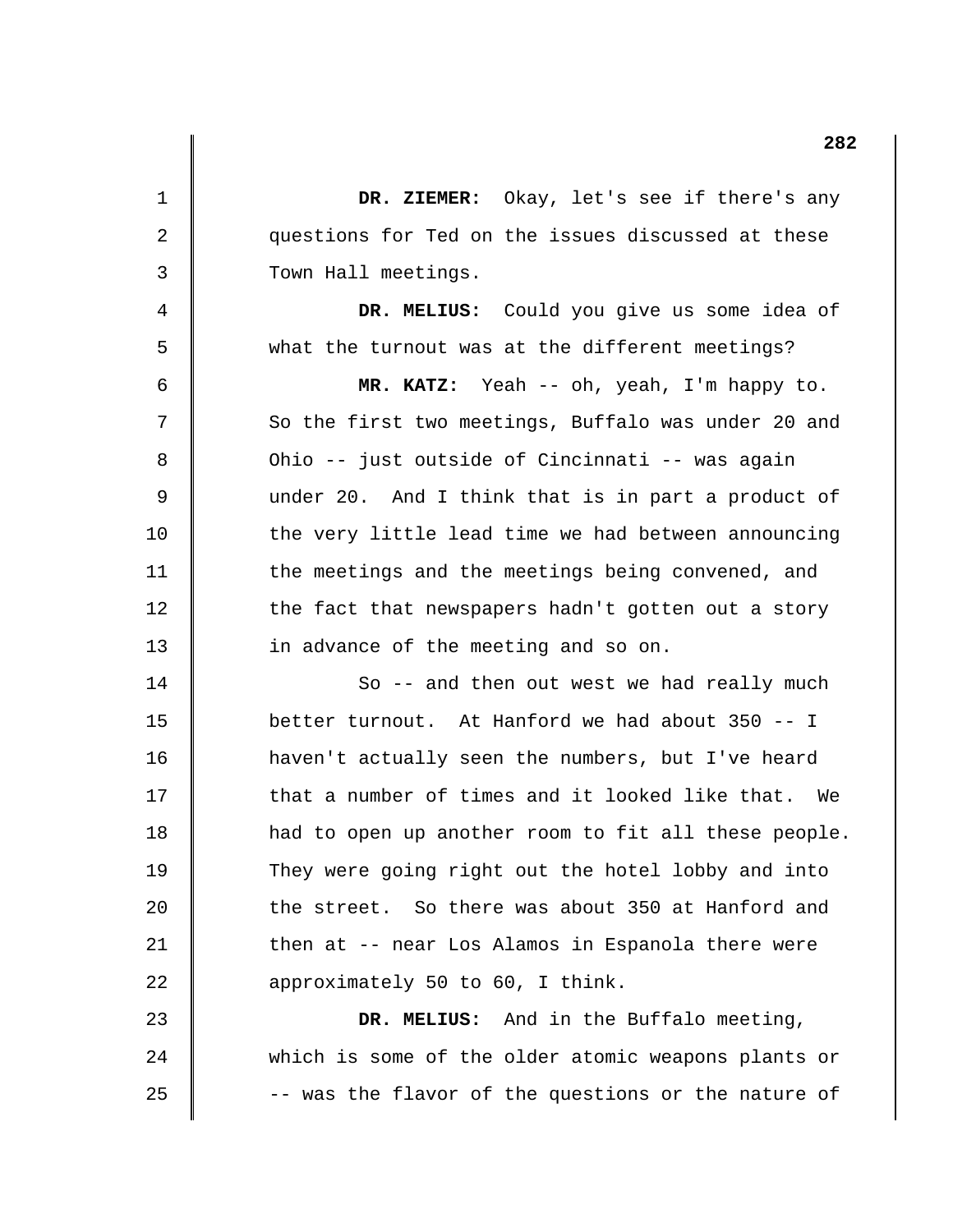| $\mathbf 1$ | the questions different or did you get -- we really  |
|-------------|------------------------------------------------------|
| 2           | haven't talked a lot about dealing with those        |
| 3           | employers in this committee and I'm just curious as  |
| 4           | to are there -- given time periods involved and some |
| 5           | of their eligibility issues, were there any          |
| 6           | particular things that came up that the Board should |
| 7           | be cognizant of in terms of working with those       |
| 8           | employers?                                           |
| 9           | MR. KATZ: Jim's standing up, I'll have him           |
| 10          | give $--$                                            |
| 11          | DR. NETON: I think the key issue in my               |
| 12          | mind, we had a number of questions related to        |
| 13          | residual contamination and period of covered         |
| 14          | employment. I mean that was a good theme for a       |
| 15          | large part of the meeting, why they had to work in a |
| 16          | certain defined time period to be eligible to apply  |
| 17          | and who set those time periods and are they going to |
| 18          | be changed and that sort of thing. A lot of          |
| 19          | frustration from the people in that area.            |
| 20          | MR. KATZ: Then the other sort of                     |
| 21          | distinctive thing at Buffalo was -- I mean it was    |
| 22          | clear this would -- this makes sense probably to     |
| 23          | everybody, is that they had even less information    |
| 24          | than at the other sites about everything in general, |
| 25          | and a lot of pent-up frustration related to that.    |
|             |                                                      |

 $\begin{array}{c} \hline \end{array}$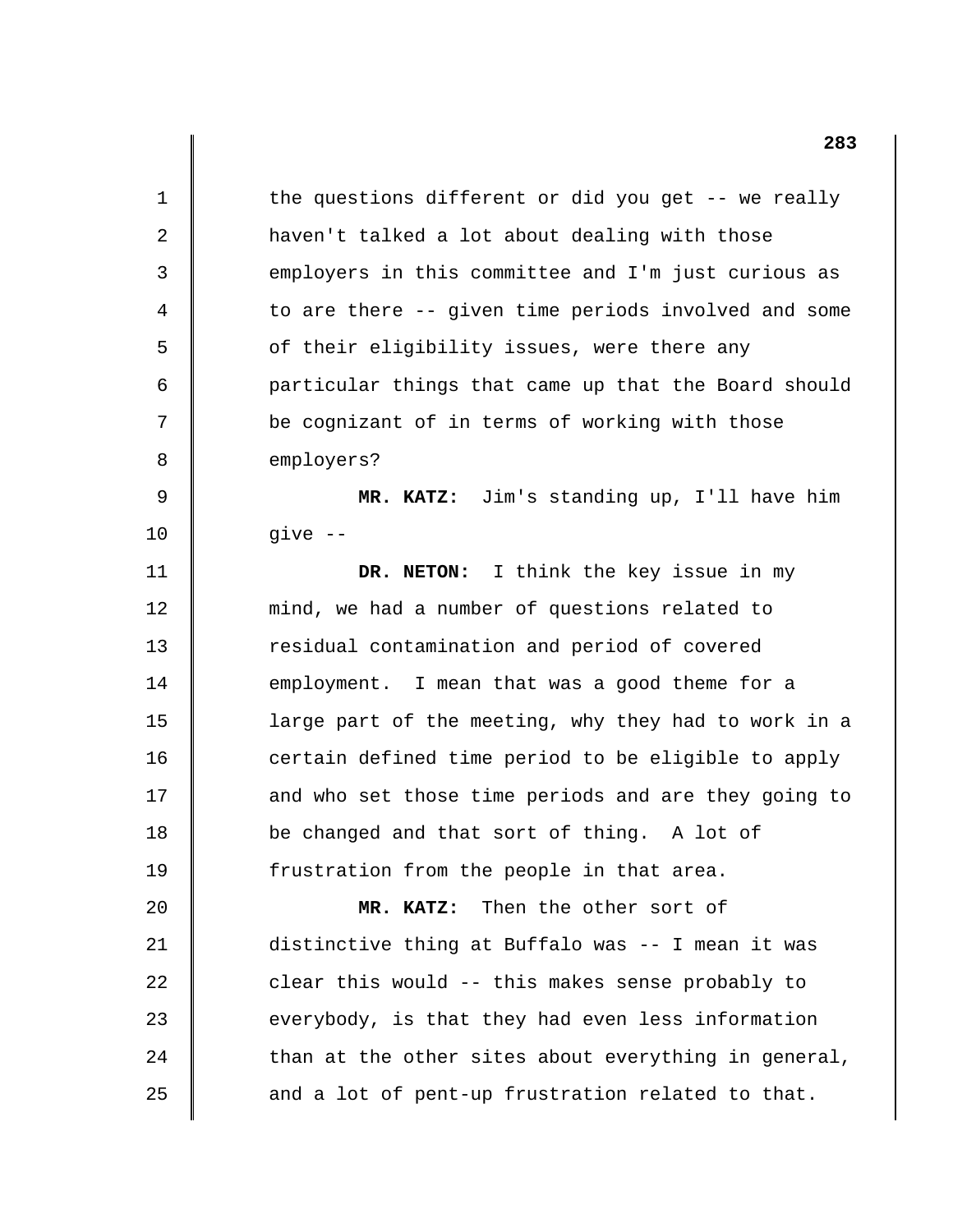| 284                                                 |
|-----------------------------------------------------|
| Go ahead, Mark.                                     |
| MR. GRIFFON: I was just going to ask if Jim         |
| or Ted can expand on the residual contamination     |
| report -- from what I understand, their report was  |
| -- a study was required, is ongoing. I'm not sure   |
| where that stands now.                              |
| MR. ELLIOTT: I'll speak to that. The six-           |
| month progress report which was due to Congress at  |
| the end of June is going through inter-department   |
| clearance right now and OMB approval so that it can |
| be sent over to the Hill.                           |
| DR. ZIEMER: Okay. Are there further                 |
| questions?                                          |
| (No responses.)                                     |
| DR. ZIEMER: It appears that there are not.          |
| Thank you, Ted, for that report.                    |
| MR. KATZ: Thank you.                                |
| DR. ZIEMER: Now we're going to return to            |
| this topic of the Special Exposure Cohort after     |
| lunch. I will ask the working group if they would   |
| mind maybe sitting around the lunch table together  |
| and discussing the form of the document that we     |
| prepare. We want to get sort of on the table for us |
| yet this morning the report of the dose             |
| reconstruction working group so that we have that   |
|                                                     |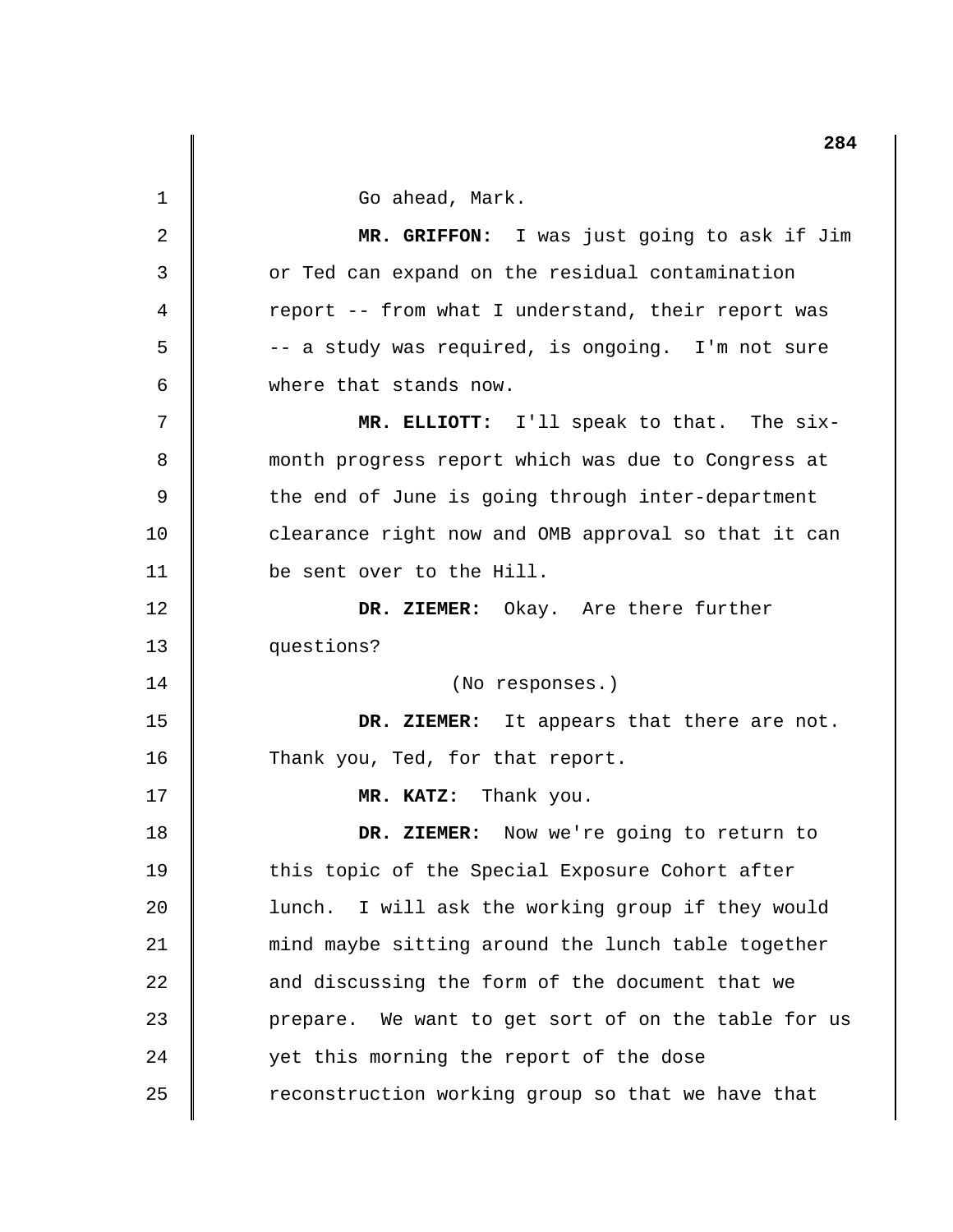1 2 3 4 5 6 7 8 9 10 11 12 13 14 15 16 17 18 19 20 21 22 23 24 25 before us, as well. And Mark, if you could lead us through now your current -- I think there's a handout. Did everybody get it? **MR. GRIFFON:** Did it circulate to everyone? I'm not sure. **DR. ZIEMER:** We have a - **MR. ELLIOTT:** It has been placed at each person's - **DR. ZIEMER:** -- version 2.0 of the working group - **DR. NETON:** No, we -- that was a draft that we distributed early for review by just the working group. **MR. GRIFFON:** Yeah, we were planning on meeting at the break to go  $-$  'cause I  $-$ **DR. ZIEMER:** Okay, so you don't want to sort  $of --$ **MR. GRIFFON:** Well, that would be the question from me to the working group since I did a lot of this last night and they didn't have a chance to look at it. **DR. ZIEMER:** I gotcha. **MR. GRIFFON:** I don't know if they're ready to give it to the entire Board or if they have comments for me and changes that we want to make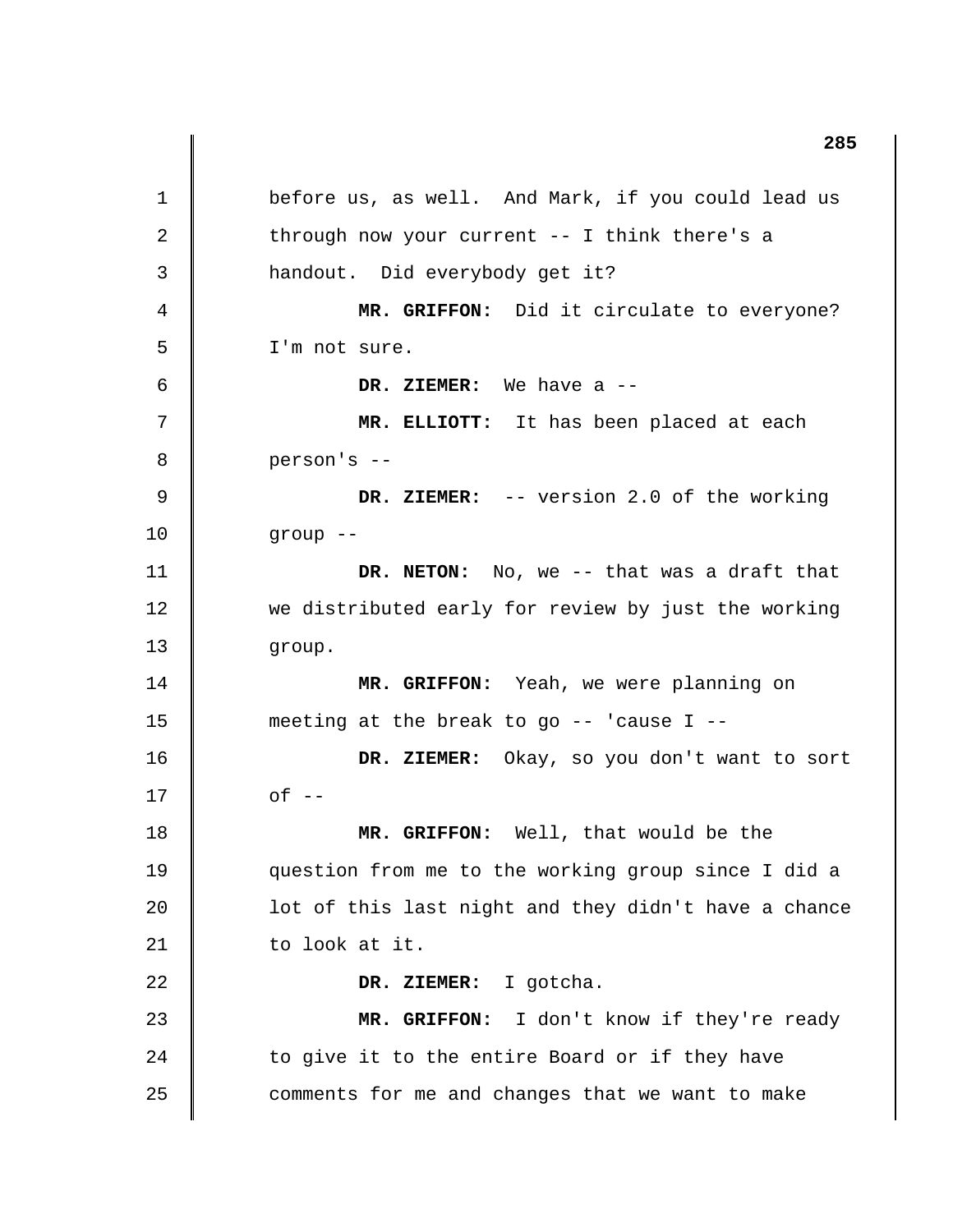1 2 3 4 5 6 7 8 9 10 11 12 13 14 15 16 17 18 19 20 21 22 23  $2.4$ 25 first. I didn't have a chance to - **DR. ZIEMER:** I'll leave it up to the working group. Do you want to have any input on this before -- are you - **MR. GRIFFON:** They've had input, don't get me wrong. We discussed all this - **DR. ZIEMER:** No, no, I know you have. **MR. GRIFFON:** Yeah, yeah. **DR. ZIEMER:** Go ahead, that would be my - **MR. GRIFFON:** You think it's okay? **DR. ZIEMER:** Yeah, I would - **MR. GRIFFON:** I think we can distribute this then to the entire Board and I can go quickly through it. It's not that -- it shouldn't take that long. (Pause) **MS. MURRAY:** Dr. Ziemer, may I ask a question while he's distributing this? **DR. ZIEMER:** Uh-huh. **MS. MURRAY:** This afternoon when you go over the SEC rule, will that be the clarification of the answers to all these questions? Because frankly, from the discussion this morning and my notes, I'm not sure that I'm clear on what the answers were to all of them.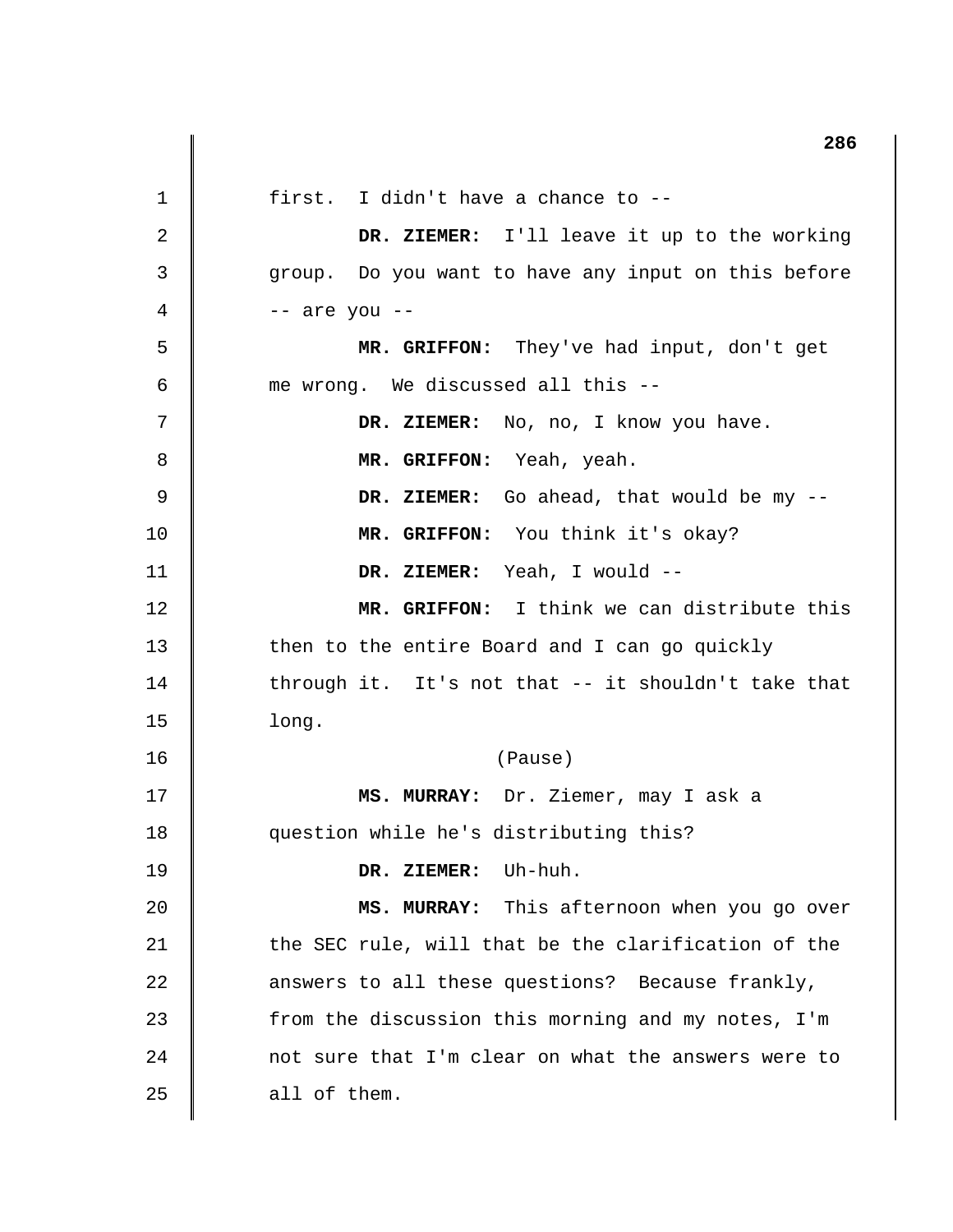1 2 3 4 5 6 7 8 9 10 11 12 13 14 15 16 17 18 19 20 21 22 23 24 25 **DR. ZIEMER:** Right, I'm not sure that we're clear on what the answers are, either, but to the extent that we're able to address those and come up with some language, I think we're hopeful that many of those will be at least addressed in some way. **MS. MURRAY:** Great. I just wanted to make sure I hadn't missed anything. **DR. ZIEMER:** No, if your notes are confusing, they're very much reflecting the meeting, I think. **DR. MELIUS:** The answers are yes, yes, no, maybe. **MR. GRIFFON:** Should I give -- I mean people haven't looked at this. Do you want to - **DR. ZIEMER:** Maybe you could lead us through it, huh? **MR. GRIFFON:** Okay. It's not that - **DR. ZIEMER:** Yeah, it's not that extreme. **MR. GRIFFON:** -- different. It's version two of the last -- which we approved by vote of sort of an original scope of work for the dose reconstruction - **DR. ZIEMER:** And remember, if you want to have the early version, it's the attachment two on the minutes -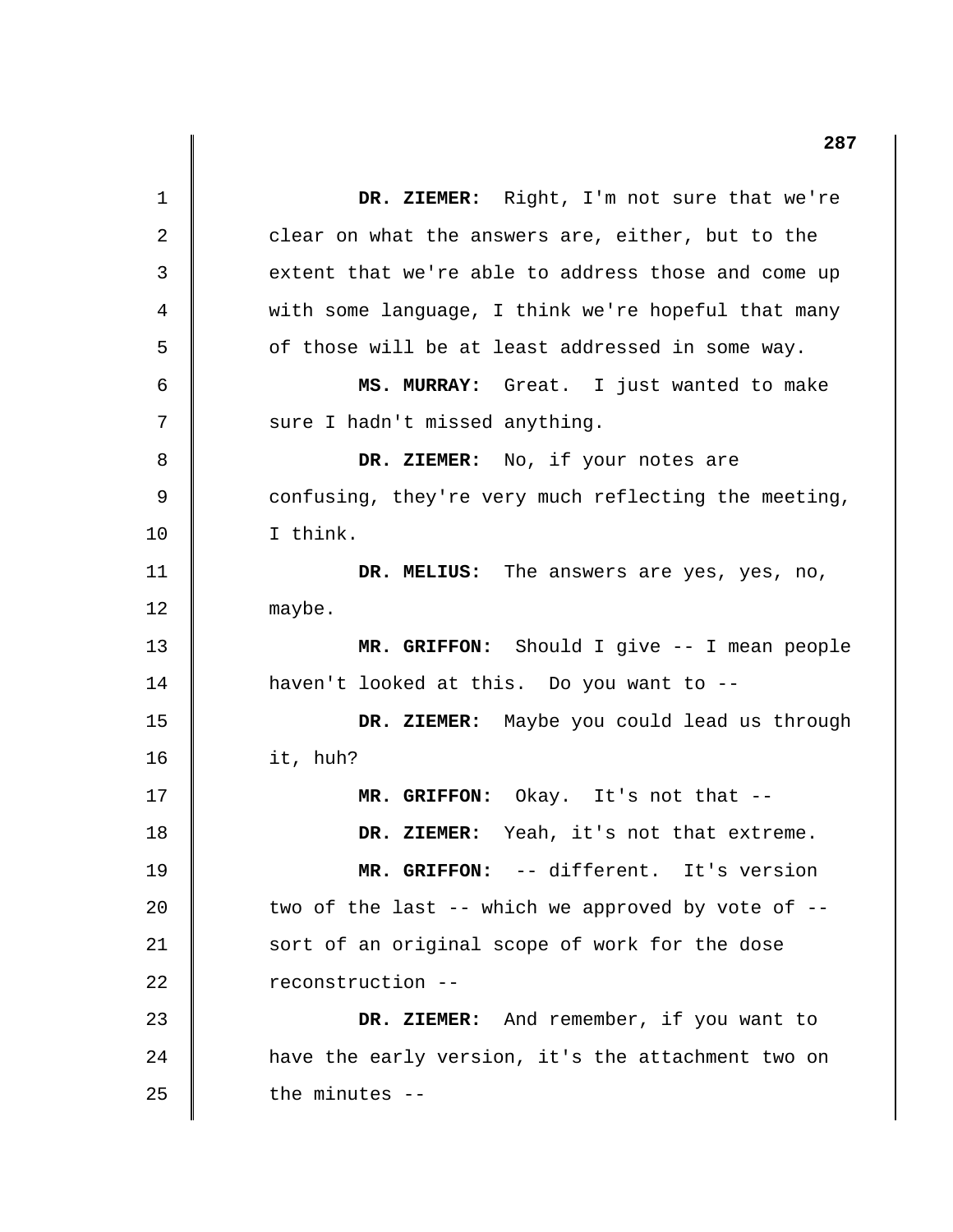|    | 288                                                  |
|----|------------------------------------------------------|
| 1  | MR. GRIFFON: Right.                                  |
| 2  | DR. ZIEMER: -- so if you need that --                |
| 3  | MR. GRIFFON: And for the most part, this is          |
| 4  | a redline strike-out type version --                 |
| 5  | DR. ZIEMER: Of that.                                 |
| 6  | MR. GRIFFON: -- except for the -- it                 |
| 7  | doesn't completely hold true 'cause of my edit. I    |
| 8  | didn't start doing that till mid-way through, but    |
| 9  | anyway, I'll point out where the differences are.    |
| 10 | I tried to expand a -- based on what we were         |
| 11 | discussing yesterday and what we went over the last  |
| 12 | couple of days, we tried to refine, at least a       |
| 13 | little bit further, some of this initial scope for   |
| 14 | the dose reconstruction review. The independent      |
| 15 | panel section, we -- yesterday we did talk about     |
| 16 | establishing a criteria, sort of a professional      |
| 17 | criteria that we would look at or that we would      |
| 18 | draft for NIOSH then to do the -- go through the     |
| 19 | procurement process and hire these independent       |
| 20 | experts. We haven't -- we didn't have NIOSH's RFP    |
| 21 | and we wanted to look at that language, so we didn't |
| 22 | really include that in there, but we're still        |
| 23 | planning on adding that to the independent panel     |
| 24 | section.                                             |
| 25 | DR. ZIEMER: Mark, could I interrupt and --           |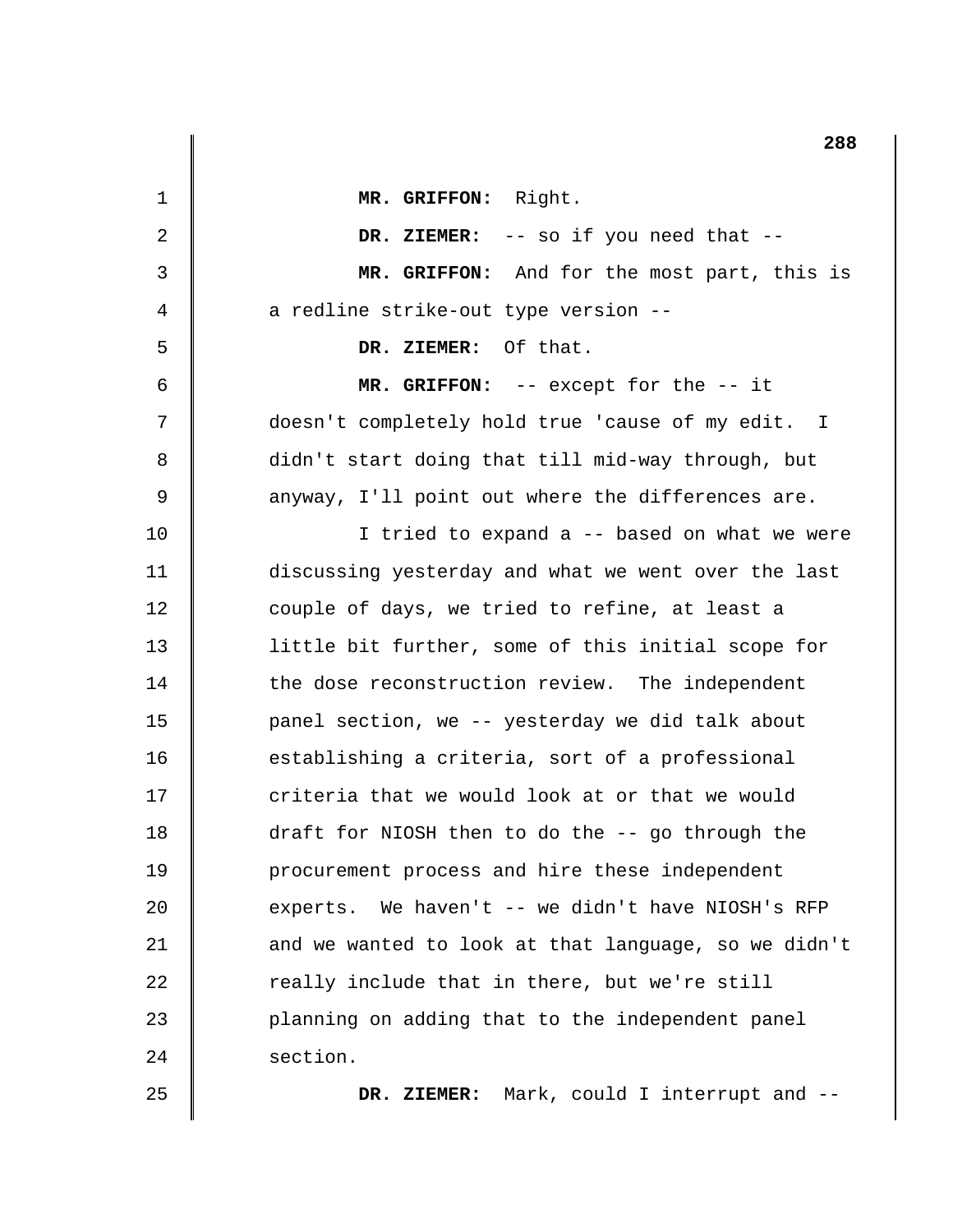|    | 289                                                  |
|----|------------------------------------------------------|
| 1  | MR. GRIFFON: Uh-huh.                                 |
| 2  | DR. ZIEMER: -- maybe we can get some                 |
| 3  | comments on each section as we go here.              |
| 4  | MR. GRIFFON: Sure.                                   |
| 5  | DR. ZIEMER: On independent panel, could you          |
| 6  | clarify the working group's -- how you envision --   |
| 7  | when you talk about the two Board members and one    |
| 8  | expert, is my understanding you're envisioning this  |
| 9  | as not necessarily being the same two people for     |
| 10 | each review, but that this workload would be         |
| 11 | distributed in some way amongst the total Board      |
| 12 | members, including the newer people coming aboard,   |
| 13 | so we $--$                                           |
| 14 | MR. GRIFFON: Yeah, that is correct and we            |
| 15 | need to -- we didn't -- we didn't know how to        |
| 16 | describe that, I guess. A rotating basis or          |
| 17 | something like that, but the intent is that the two  |
| 18 | Board members participating in the panel would       |
| 19 | rotate and hit everybody so we can spread the        |
| 20 | workload.                                            |
| 21 | MR. PRESLEY: The panel will meet prior to            |
| 22 | the meeting so it won't be a separate meeting.<br>It |
| 23 | might be the day before.                             |
| 24 | MR. GRIFFON: Yeah, that was just another             |
| 25 | consideration that we had just to reduce the travel  |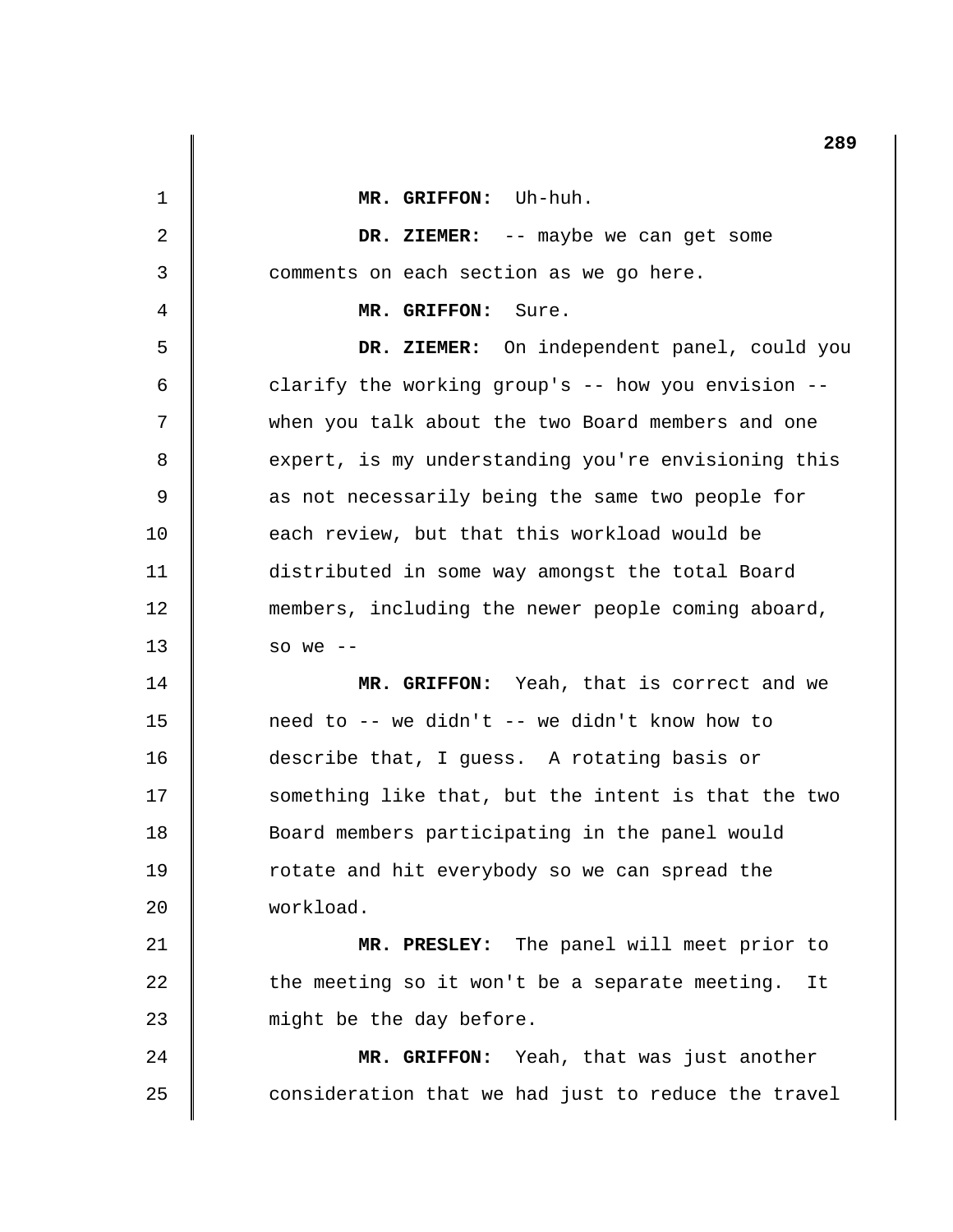1 2 3 4 5 6 7 8 9 10 11 12 13 14 15 16 17 18 19 20 21 22 23  $2.4$ 25 burden on everyone and everything to try to -- for the most part, we see the independent expert doing the bulk of the work on these reviews, then pulling that in with the two Board members and giving the two Board members an overview and sort of a preliminary read on it, and then the next step would be to present to the entire Board. So that's kind of the sequence there. But we'll refine that language to reflect that it'd be a rotating -- two Board members would be on a rotating basis. **DR. ZIEMER:** Another question here, Mark. **MR. GRIFFON:** To be assigned by the working group. Maybe I'll add that in, too -- no. **MR. ELLIOTT:** I'd like to understand this as best I can. So let's say if you had 30 dose reconstructions that you were going to review in from one quarter, the first quarter. **MR. GRIFFON:** Uh-huh. **MR. ELLIOTT:** As I understand this, you would identify two experts, let's say, and identify in that sample of dose reconstructions those which would require certain members of this committee to recuse themselves from, so you'd match up with that individual expert two members who were not conflicted.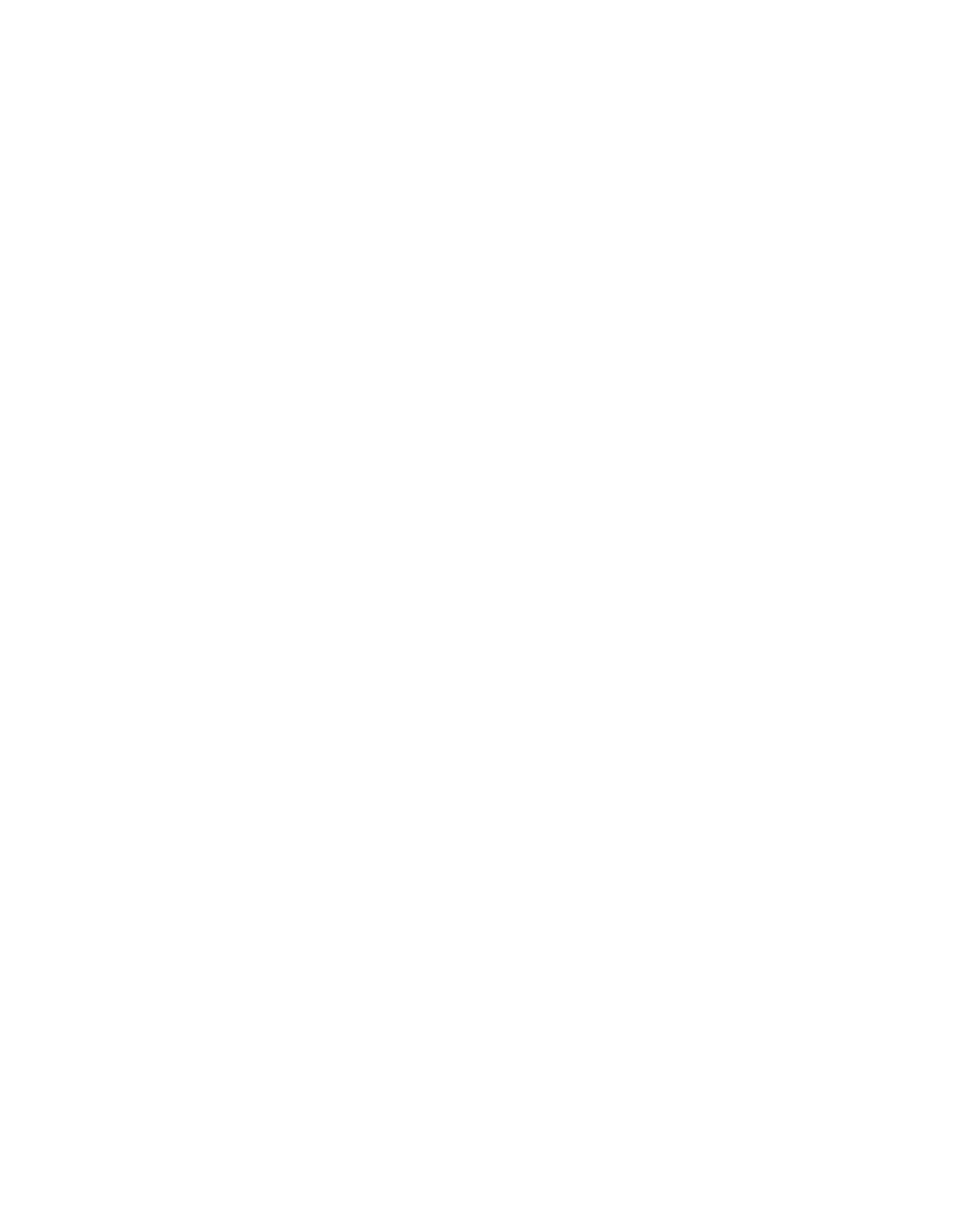that, Wanda, because we don't make the decision. I don't want to confuse the claimant with that, that there's a decision being made by NIOSH. I'm sorry. **MR. GRIFFON:** We're certainly open for you know, we - **DR. ZIEMER:** I think the point is, as far as Jim's question is concerned, your intent is not to exclude those -- that spread of awards versus denials and so on, so that'll be included. **MR. GRIFFON:** I mean we may - **DR. ZIEMER:** And actually this is really presumably it's a statistical random sample. The random sample, by itself, to some extent should do the stratification except that claims may not come in randomly in the sense that they may -- some sites might be over-represented, so that's why they're trying to stratify, I think. Otherwise, a random sampling would cover the types -- the various types of claims, the -- all the things you're talking about  $--$ **MR. GRIFFON:** Another possibility -

1

2

3

4

5

6

7

8

9

10

11

12

13

14

15

16

17

18

19

20

21

22

23

24

25

**DR. ZIEMER:** -- that's your random - **MR. GRIFFON:** -- that might address Jim's issue is that the struck-out language, we might be able to leave that in and then parenthetically say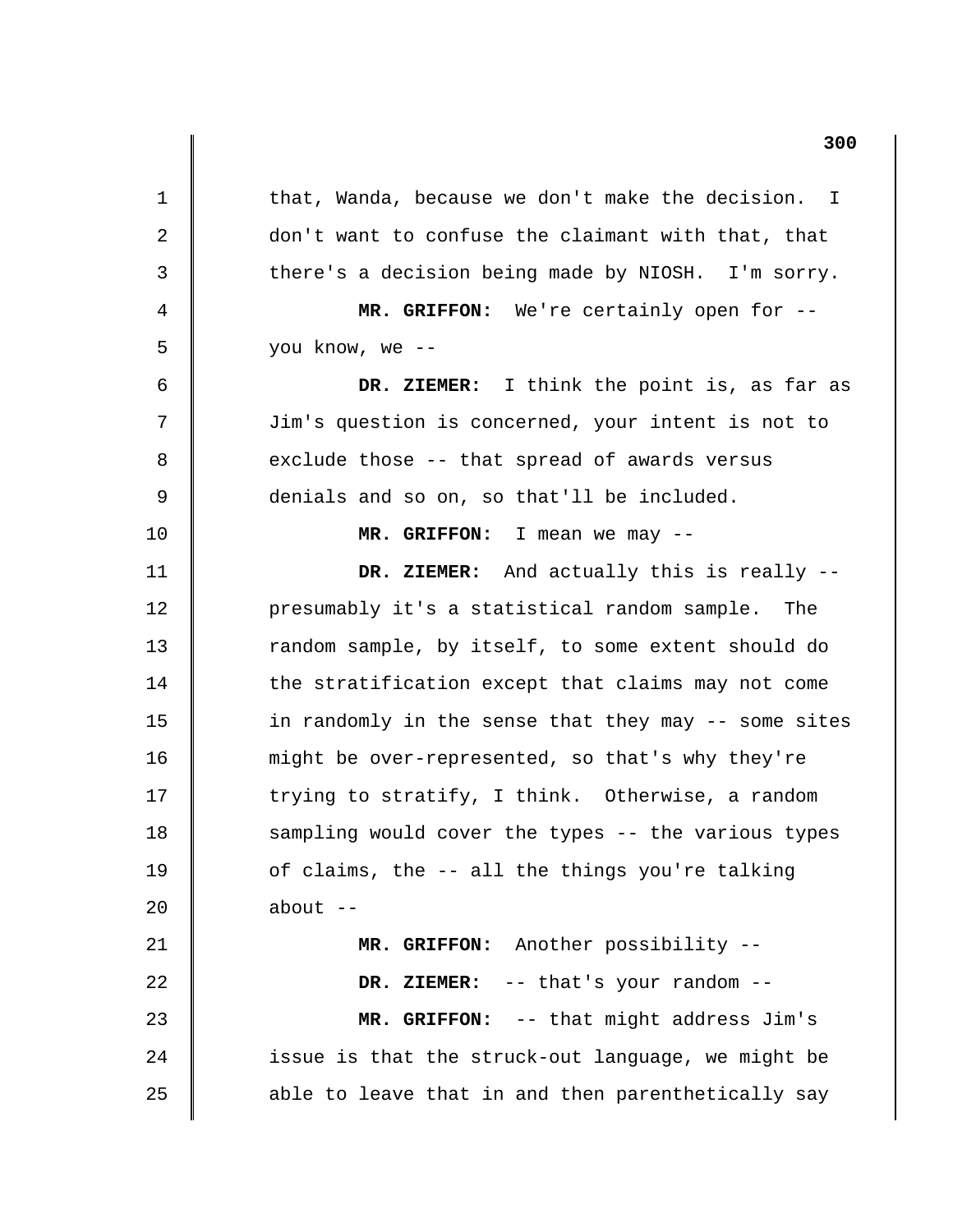1 2 3 4 5 6 7 8 9 10 11 12 13 14 15 16 17 18 19 20 21 22 23 24 25 based on the NIOSH efficiency process -- you know, through the NIOSH efficiency process, 'cause I think we do get those categories, yeah. **DR. MELIUS:** No, I'm comfortable with what you're doing, I'm just concerned - **MR. GRIFFON:** I know. **DR. MELIUS:** -- some of this is for -- is the credibility of the program - **MR. GRIFFON:** Oh, yeah, sure. **DR. MELIUS:** -- and we have to communicate -- you know, one of these drafts when we were -- got a document together -- communicate and I want to make sure that the claimants and people out there understand what we're doing, that's all. **MR. ELLIOTT:** I'd like to make a couple of comments for your consideration. Maybe you discussed this in your working group. Did you discuss weighting? The only weighting you show here is weighting based upon number per site. What about weighting on this category of denial or compensability or non-compensability and weighting -- I'm thinking of -- if I were making this decision for you, I'd say the heaviest weight should be on that middle category that the most work is going to be expended upon, so that's one question or comment.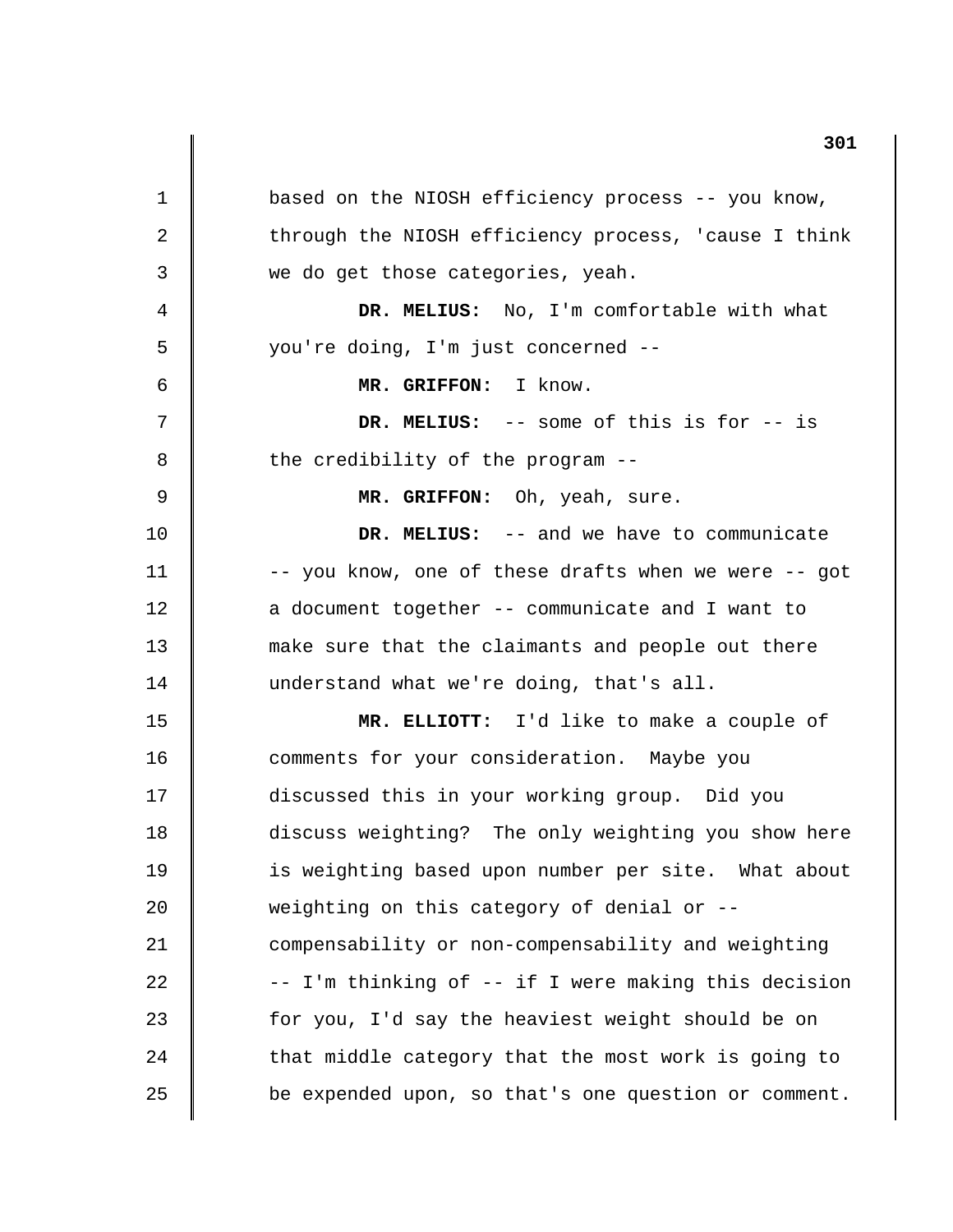1 2 3 4 5 6 7 8 9 10 11 12 13 14 15 16 17 18 19 20 21 22 23 24 25 And the other comment that I would offer you for consideration is that to work in here a sentence on -- with language that says you reserve the right or you have the ability to change these -- the selection -- case selection criteria as claims come forward and time progresses. You may see a different mix that you want to achieve. **MR. GRIFFON:** The first one we did discuss, and maybe I can massage some words there to have weighted into -- the intent was to weight on those NIOSH efficiency strata - **DR. ZIEMER:** And you could - **MR. GRIFFON:** -- just as you said. That makes sense to us, too. **DR. ZIEMER:** Mark, possibly you could simply add "and other criteria that arise in the course of your evaluations" or -- you need a sort of a catchall that would allow you the flexibility of considering other criteria that may not be obvious right now. I think that's what probably you're saying. **MR. GRIFFON:** Is it? Yeah, okay. We'll try to do that. I also -- you know, I am mindful when we're doing this of having concrete guideline -- not too much -- you know, too much flexibility so that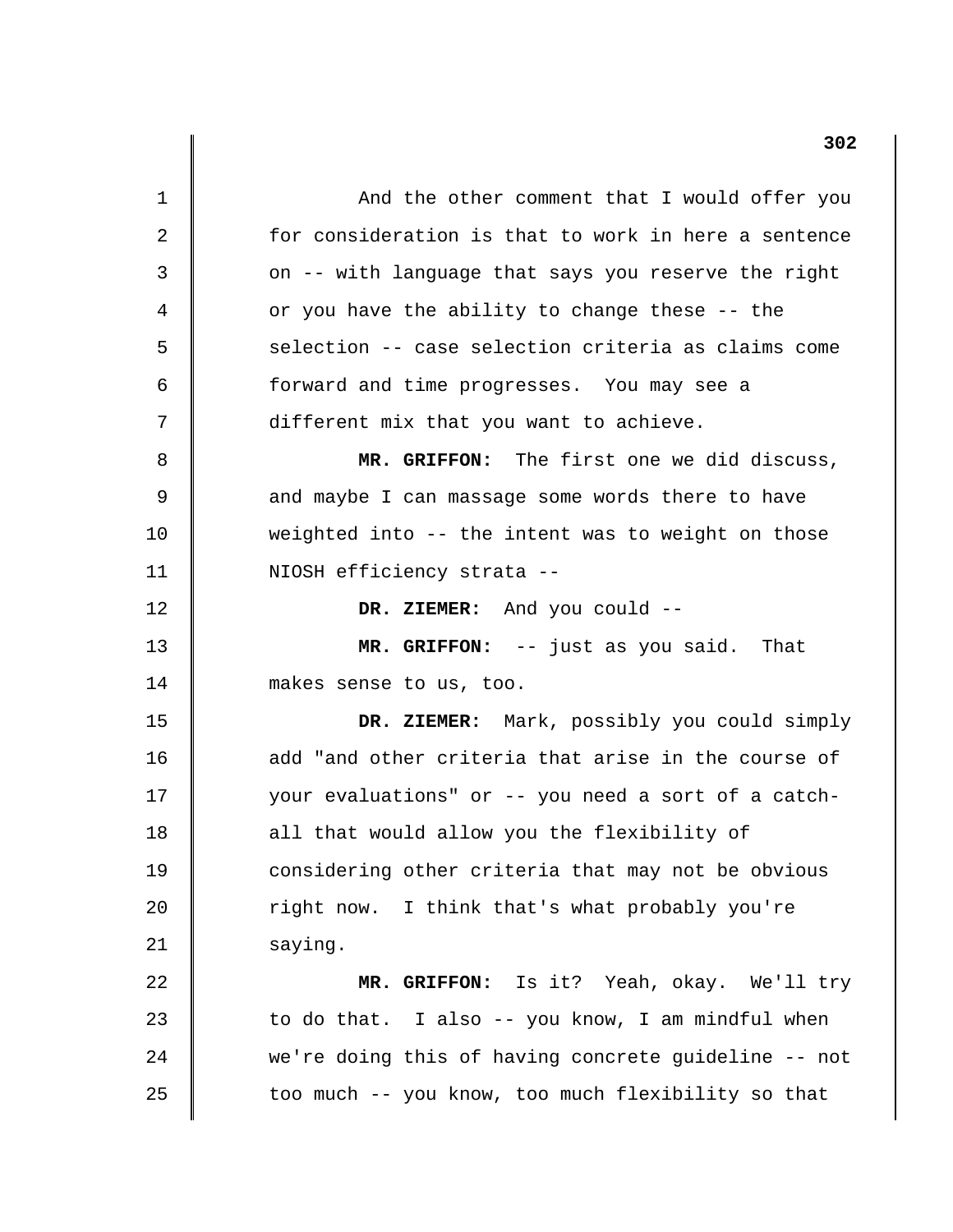|    | 303                                                  |
|----|------------------------------------------------------|
| 1  | we're vague in what we're doing, you know.           |
| 2  | Any more on the case selection?                      |
| 3  | DR. ZIEMER: Go ahead.                                |
| 4  | MR. GRIFFON: The scope and protocol, the             |
| 5  | first paragraph there was in the last -- for the     |
| 6  | most part, in the last report. We modified one       |
| 7  | bullet there, in number one, slightly. And then the  |
| 8  | next page, on the top of page two, this was entirely |
| 9  | new draft of sort of a protocol, so this is sort of  |
| 10 | -- the first piece being the broad scope and then    |
| 11 | this sort of a protocol on how the panel would       |
| 12 | conduct the dose reconstruction reviews. And we      |
| 13 | talked about the type of review, and this is just    |
| 14 | what we've considered.                               |
| 15 | Mainly in our discussions the last two days          |
| 16 | we talked about sort of a basic level and then       |
| 17 | advanced level, or a more comprehensive level I      |
| 18 | guess might be a better word, actually. And then in  |
| 19 | previous meetings -- and I added this in, going      |
| 20 | through my notes last night -- we did discuss        |
| 21 | possible blind reviews. And I should note that when  |
| 22 | I said -- so we have these three categories, basic,  |
| 23 | advanced and blind. And I would think that the       |
| 24 | blind -- we haven't put numbers or percentages on    |
| 25 | these, but I would expect that the blind reviews     |
|    |                                                      |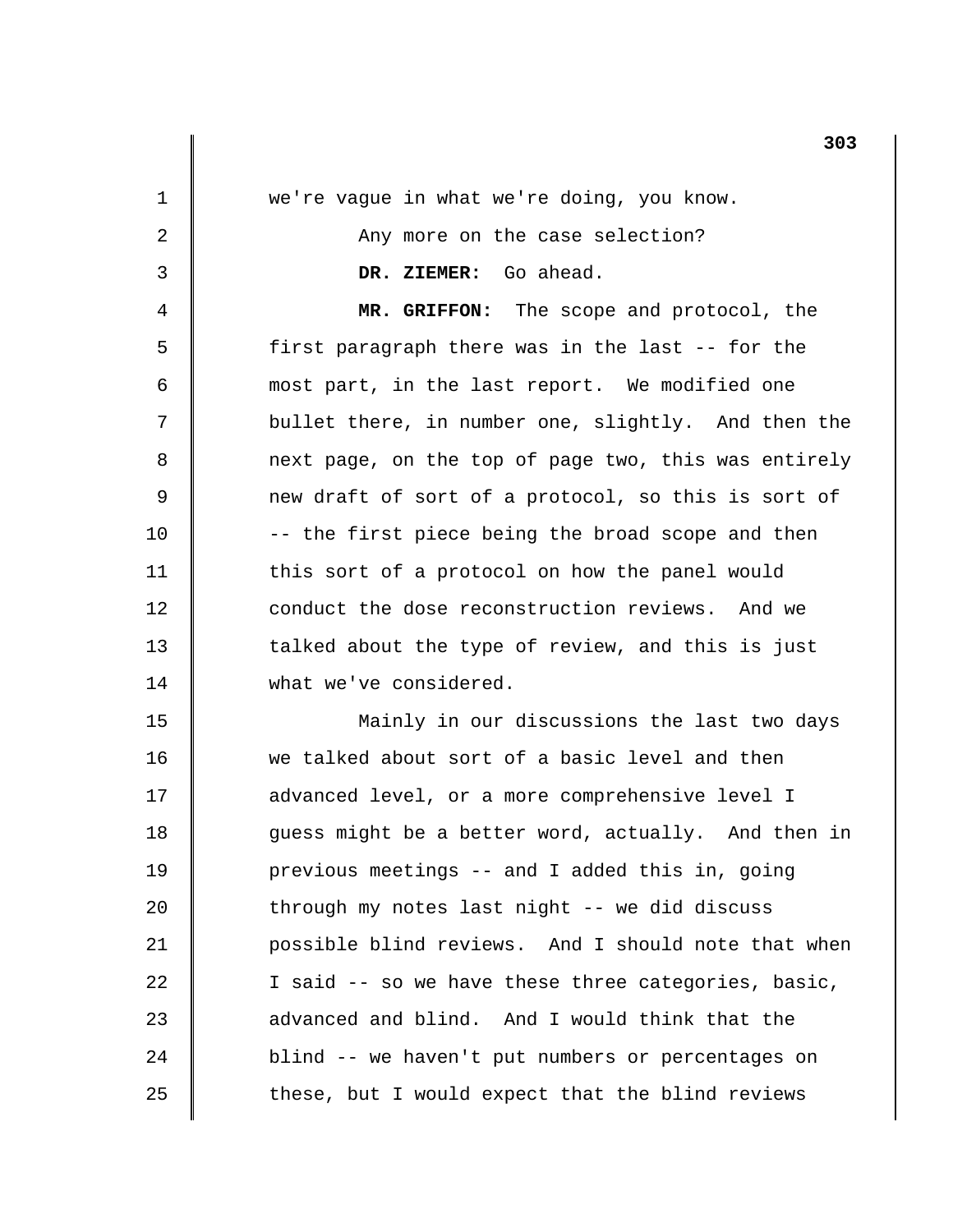1 2 3 4 5 6 7 8 9 10 11 12 13 14 15 16 17 18 19 20 21 22 23 24 25 would be a small percentage of the overall cases that the panels review. But we think -- yeah. **MR. ELLIOTT:** I'm lost on blind. What do you mean by blind in this context? **MR. GRIFFON:** Blind means -- no, don't put that in there. Blind means  $-$ - I  $-$  just a blind review where NIOSH would provide -- and let me make sure I get this right -- the administrative record, everything NIOSH used to calculate an individual's dose and then the panel would themselves come up with the -- or generate the form that would feed into IREP, rather than be provided that up front. **MR. ELLIOTT:** So you're saying blind to the inputs. **MR. GRIFFON:** Right. **MR. ELLIOTT:** I understand now. You would not see what the determination would be from the dose reconstruction. **MR. GRIFFON:** Right. **MR. ELLIOTT:** That's what you'd be blind to. **MR. GRIFFON:** That's right. **MR. ELLIOTT:** I understand now. Thank you. **MR. GRIFFON:** Okay. So if you -- I'll just -- if I can go through this sort of broadly, a basic review -- A, B, C and D are in both the basic and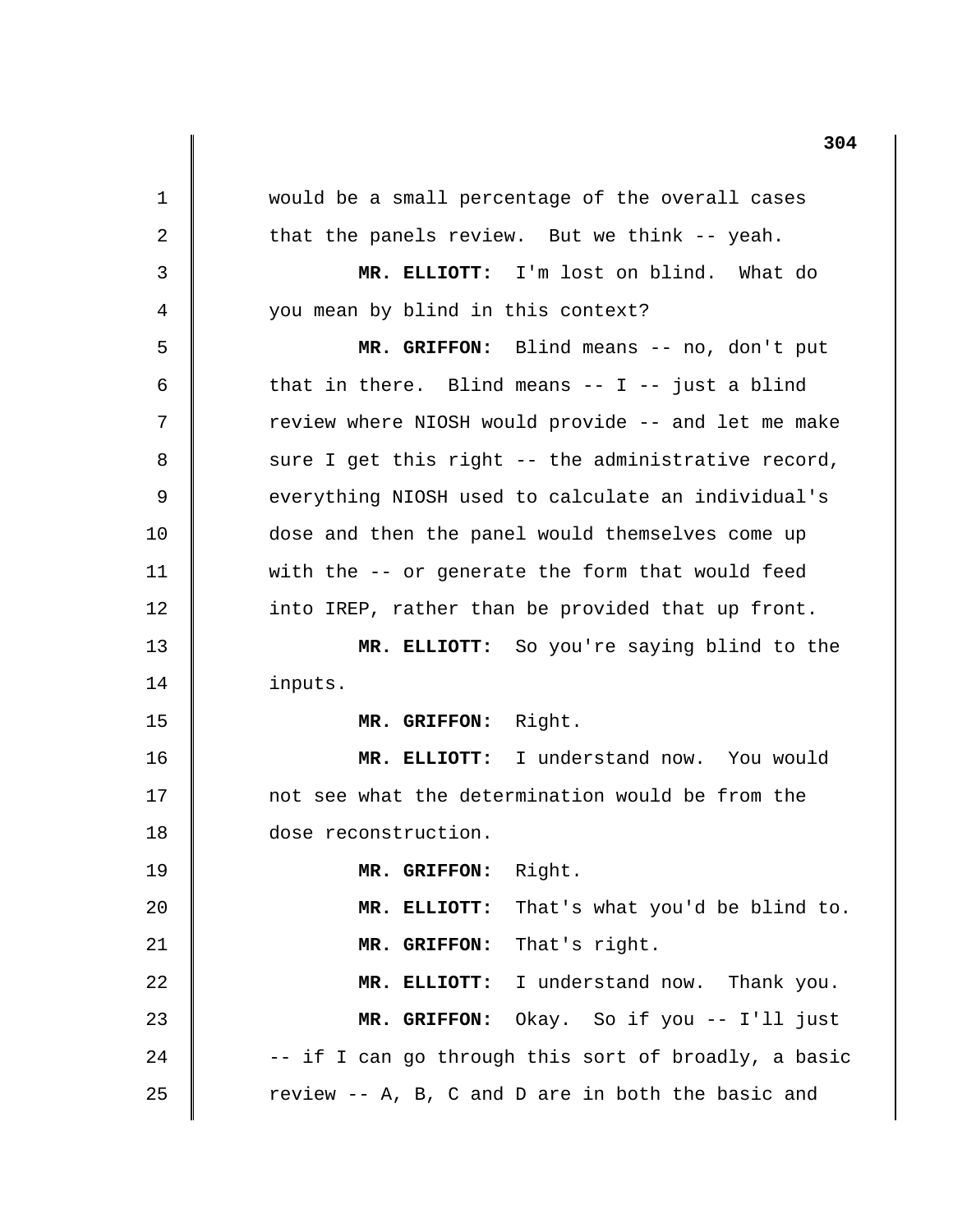1 2 3 4 5 6 7 8 9 10 11 12 13 14 15 16 17 18 19 20 21 22 23 24 25 the advanced review and sort of broke it up into categories. Review data gathering. B is review interview and documentation provided by the claimant. C is the review of the internal dose estimates. D is review of the external dose estimates. And let's see, the main difference -- I guess people can read through -- I don't want to go through every line on this, but the main difference between the basic and the advanced is if you look at A, there's a number three that was added which says review the entire administrative record to determine if relevant information exists which was not considered by NIOSH. Whereas in the basic review, we would just look at what NIOSH used in doing the dose reconstruction. And as we learned in the last couple of days, Jim Neton said that on the database system, those records which NIOSH uses for the actual reconstruction will be at the top of the hyper-linked file so you'll have all the -- and they'll be distinct from the rest of the administrative record. So it'd be a less compre the basic would just entail looking at that as opposed to looking at the entire administrative record. The entire administrative record already for some of these cases is upwards of 300, 400, 500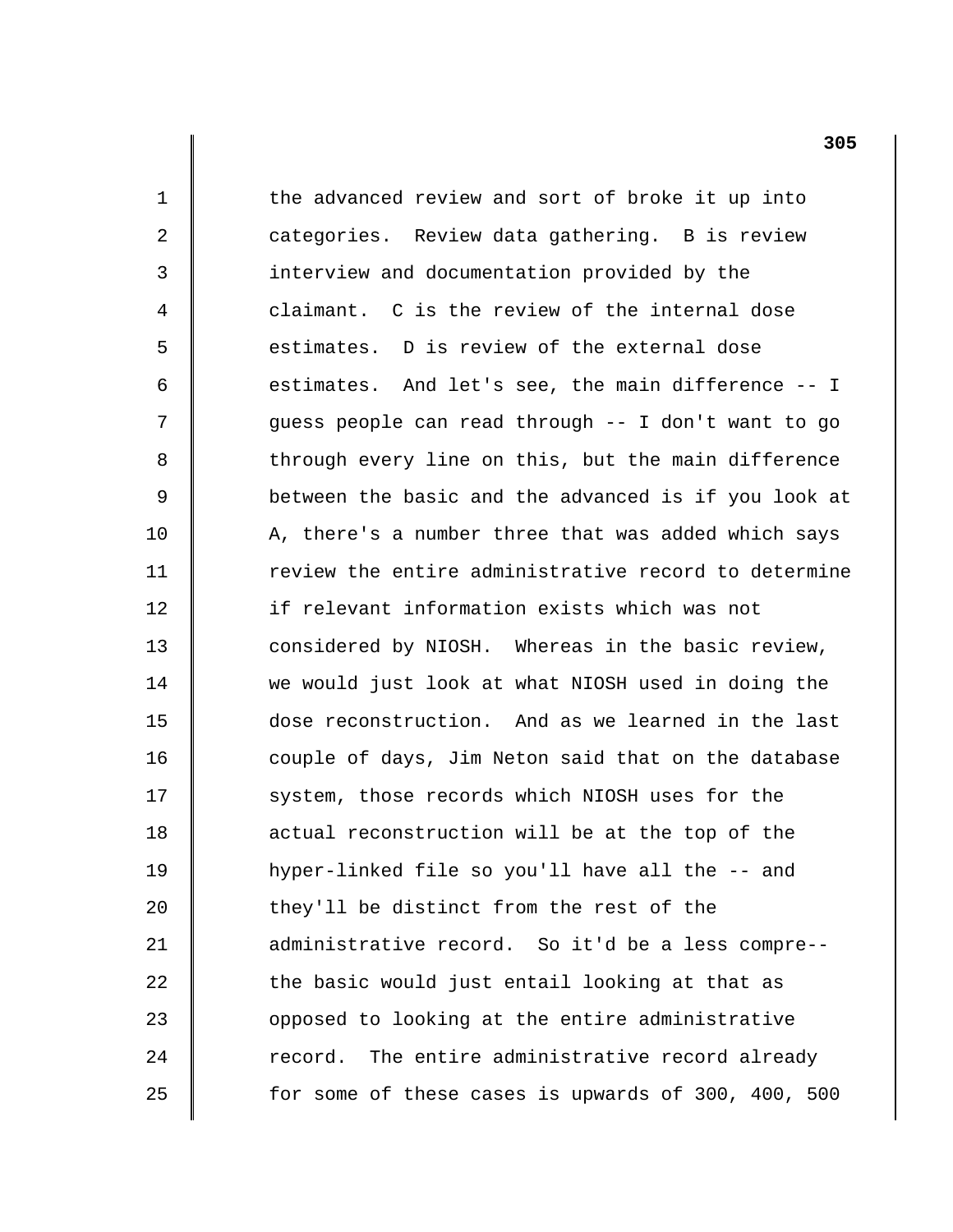pages of various records, so that's much more comprehensive review.

1

2

3

4

5

6

7

8

9

10

11

12

13

14

15

16

17

18

19

20

21

22

23

 $2.4$ 

25

Also in C and D you'll see the expanded numbers four and five in both C and D are the same, but they're -- in the advanced version they're looking at the -- determine whether dose estimate is consistent with relevant radiological information within the NIOSH site profiles. And NIOSH is establishing site profiles for all the sites, and this is -- this is actually something we discussed at length in the last day or so, that this is a real place where this review panel can have value-added to make sure that -- 'cause this is one of the things that we hear in public meetings, et cetera, that -- you know, we want to make sure that this panel double-checks and make sure that dose reconstructions are not just being conducted based on personnel records, or at least those -- if they are done on those personnel records, they're checked to some extent against site profile data so that there's not major inconsistencies, that something's missing.

And five is similar along those lines, compare case information and assumptions with relevant co-worker case information and assumptions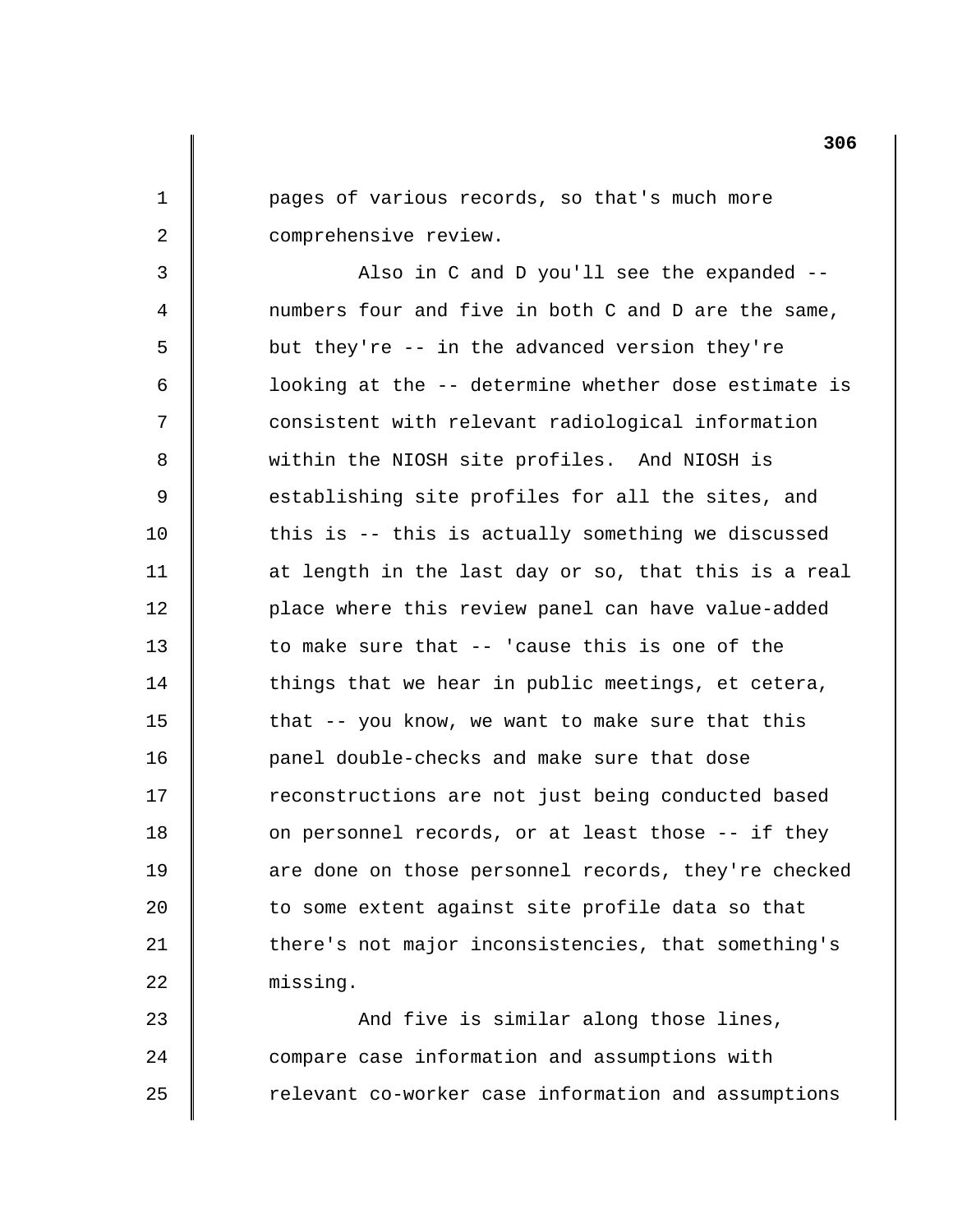1 2 3 4 5 6 7 8 9 10 11 12 13 14 15 16 17 18 19 20 21 22 23 24 25 for consistency. And that's the idea of having you know, of five or six operators from the Hanford 300 area, if you're looking at one with -- in isolation in the basic review and in the expanded review we might do cross-checks and make sure that similar assumptions were made -- were appropriate, et cetera. That sort of thing. And that's - And then the blind, the last thing on the bottom after all my deleted things, is the blind dose reconstruction, which we just, to some extent, described there with Larry. And then -- you know, and then on the next page, which is sort of that the -- that would be the report -- reports results to the Board. **DR. ZIEMER:** And so, Mark, you envision that every one of the reviews, the panel would have some sort of a documentation that said, for example, determine whether all assumptions used in dose determination are appropriate. Yes. **MR. GRIFFON:** Yeah, this was sort of - **DR. ZIEMER:** You would have a - **MR. GRIFFON:** Along the lines of what - **DR. ZIEMER:** -- written report and you'd report that to the Board, we determined that all assumptions are appropriate, that the data are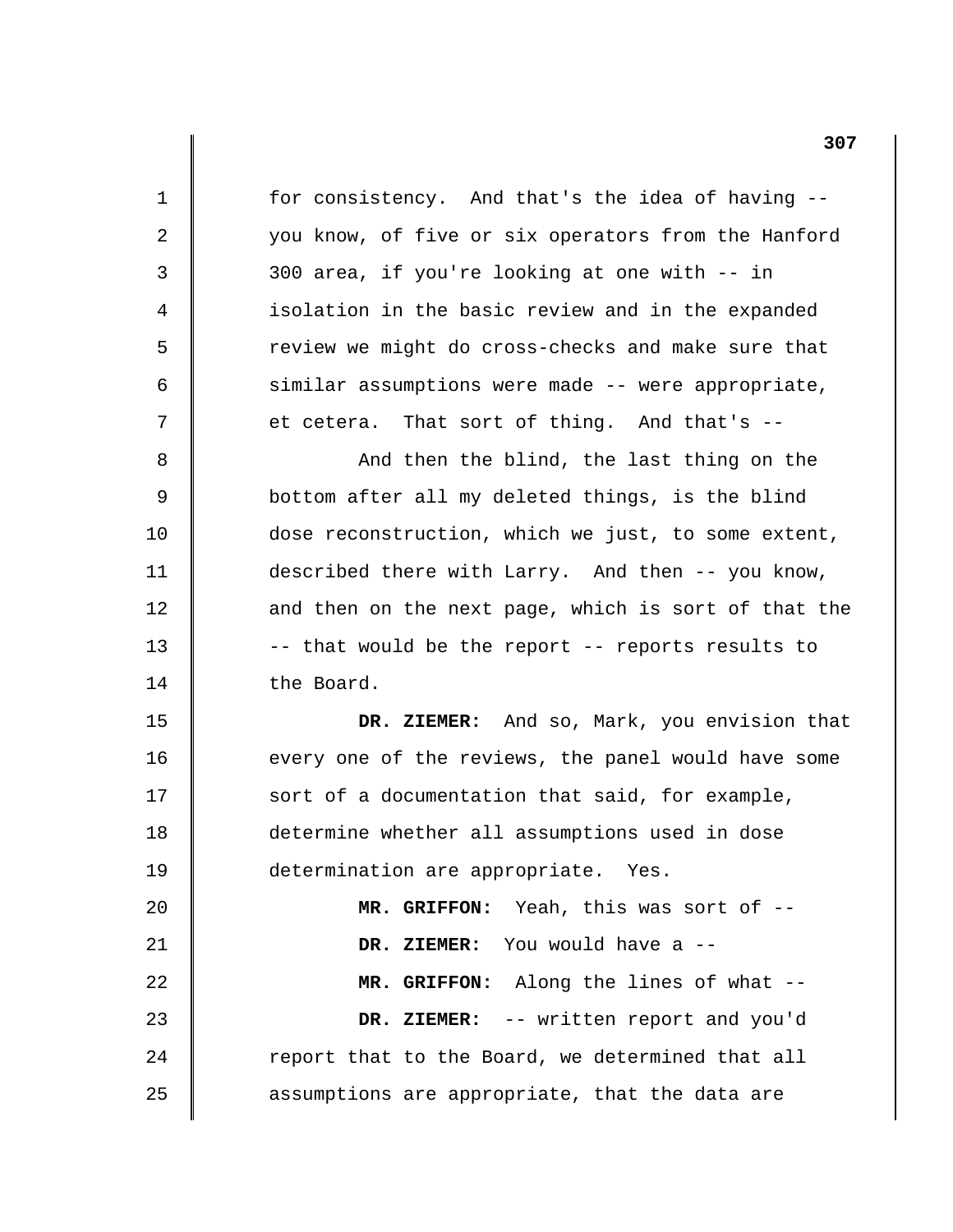1 2 3 4 5 6 7 8 9 10 11 12 13 14 15 16 17 18 19 20 21 22 23 24 25 consistent, et cetera, down the list. Or if there's questionable ones, you would raise that and - **MR. GRIFFON:** I think -- I expect that the expert would be going into this protocol and then the two Board member -- the panel would agree on that, you know, those conclusions. And then they would  $--$ **DR. ZIEMER:** And there actually -- there would be documentation that - **MR. GRIFFON:** Right. **DR. ZIEMER:** -- of such an agreement and - **MR. GRIFFON:** Right. This was -- this draft here of the protocol was done in the spirit of your idea of -- or several people's ideas of a checklist sort of concept, yeah. **DR. ZIEMER:** Okay, any comments or questions? **DR. MELIUS:** Yeah. **DR. ZIEMER:** Jim. **DR. MELIUS:** I think the working group did a very good job with this. I think it -- I have one question as to whether -- I guess this would be for the advanced reviews. One of the I think major concerns in terms of credibility of the process is the issue of what information is available that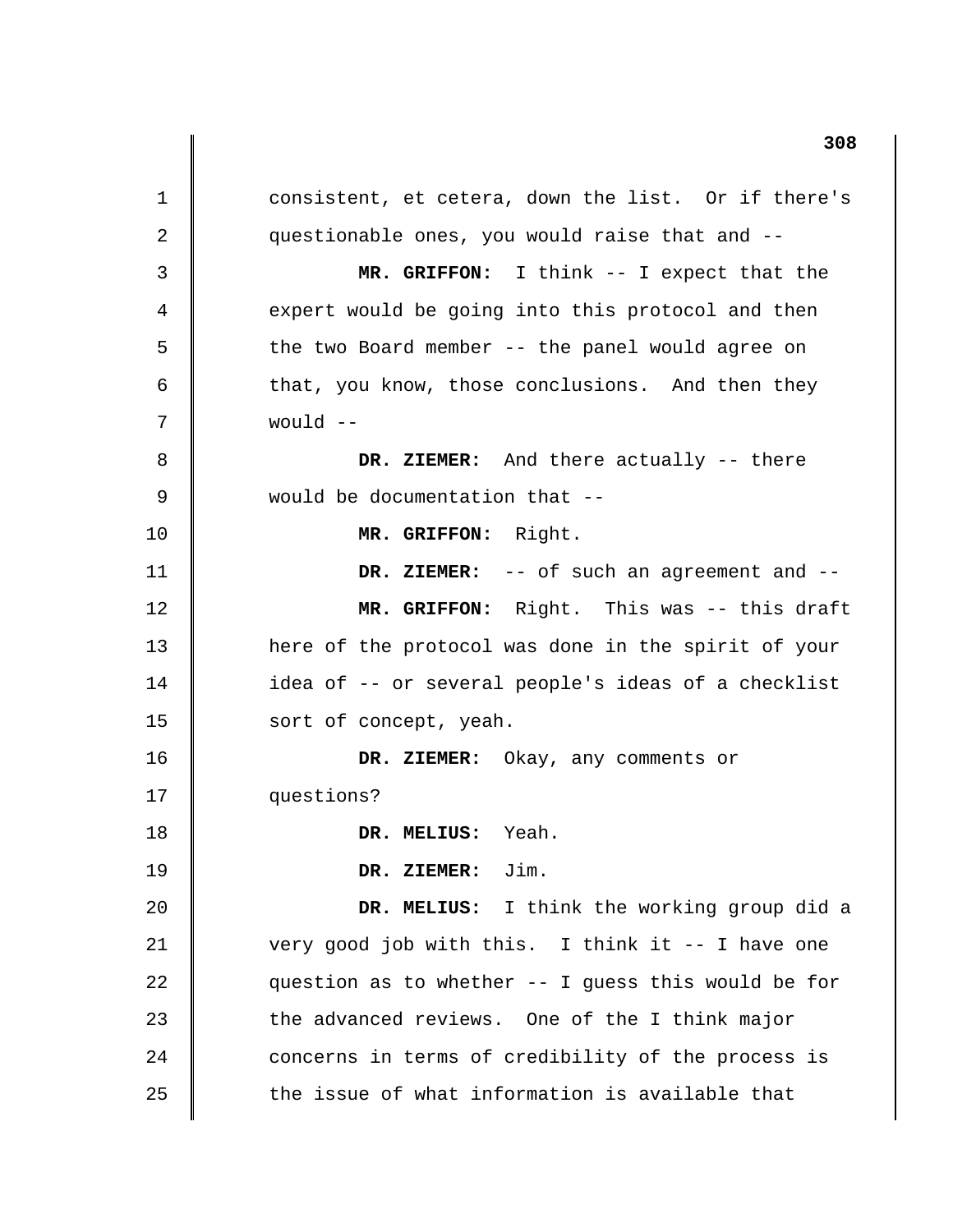wasn't -- was not made available or was not included or not considered in your review. And that you seem to be approaching that purely from a records review point of view. You're looking at the site profile. You're looking at the administrative record and so forth. Did you give any consideration, as part of the review, of going back to people at the site and asking some of the site experts -- and we can talk how to define that -- about should other information be considered for a person working in that area? And I think that -- I know that -- my understanding from NIOSH for their site profile are going to have that process, but I'm not sure that that  $-$ - when NIOSH does that that we're -- have a way of ascertaining whether or not -- how complete that site profile is. And would it be sort of valueadded enough to make it worth the -- is the effort worthwhile to go back and talk to some people from the site and -- just to make sure that all relevant information is included, has been considered. I do think that could help the process some.

1

2

3

4

5

6

7

8

9

10

11

12

13

14

15

16

17

18

19

20

21

22

23

24

25

**DR. ZIEMER:** Let me respond as a -- first and -- it sounds on the surface like a good idea. I'm wondering about the practicality. That's a separate kind of audit. That's not an audit of the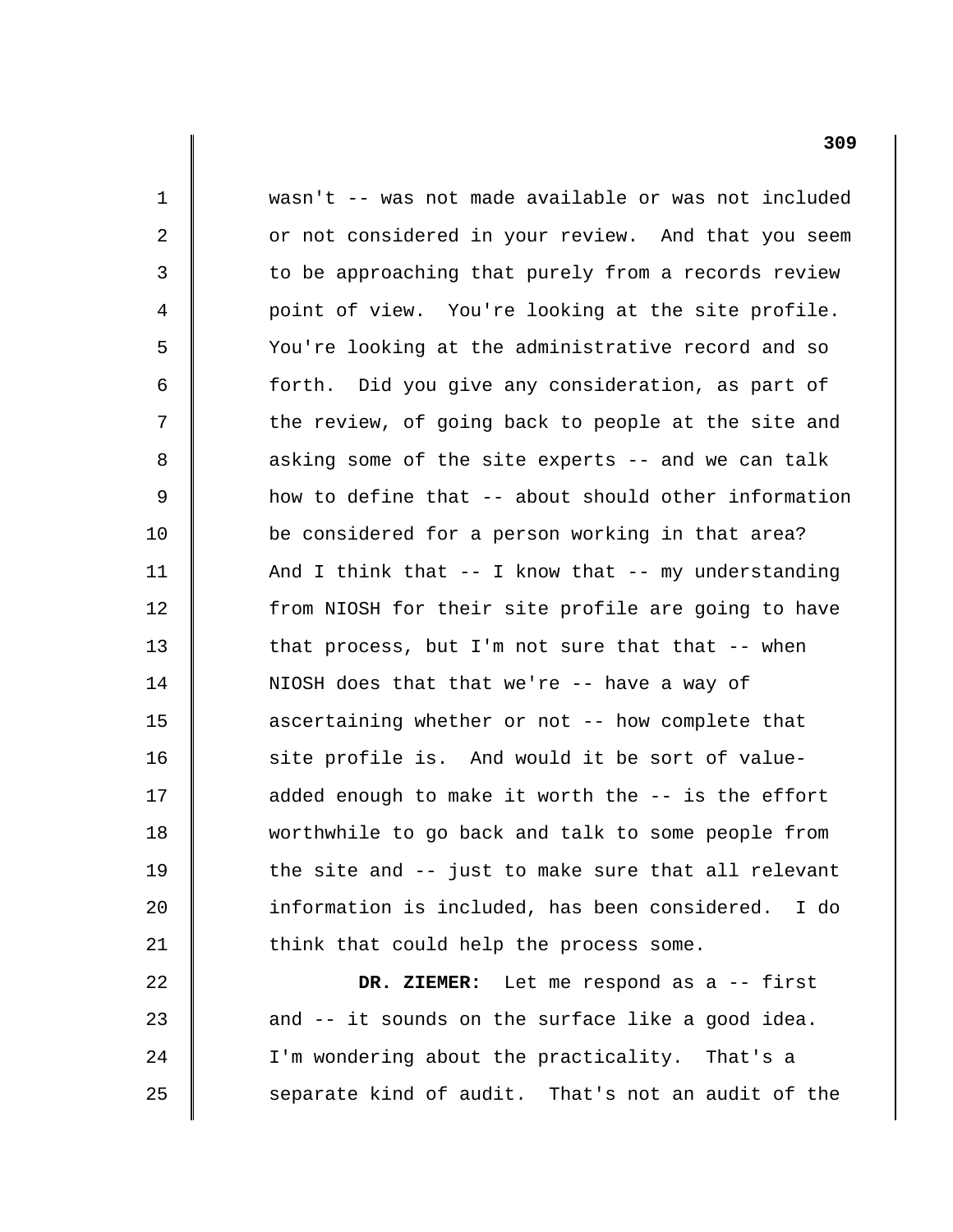dose reconstruction. That's an audit of the datagathering thing, which may be a good thing to do. I'm not sure that's a burden we want to put on the dose reconstruction subgroup, so we may want to think about that as a separate question. How do we have assurance that, number one, it's not -probably not a simple task for this Board to go on to sites and do that, but aside from the logistical thing, perhaps we need to think about is there a way to develop some level of comfort with the information that's used in the site reconstruction -- or the site profiles.

1

2

3

4

5

6

7

8

9

10

11

12

13

14

15

16

17

18

19

20

21

22

23

24

25

**MR. GRIFFON:** Yeah. I mean, you know, we certainly -- and this is my biggest issue since I've been on this -- but I guess what we were trying to do was to -- and I certainly have concerns about the site profiles and the -- NIOSH's staff power. You know, do they have the resources and are they getting the data to build these site profiles to be what we would like them to be. We tried to bound this dose reconstruction review to look at -- to tag into those site profiles, but also my feeling is that our Board needs to also push and make sure NIOSH has the resources to make sure those site profiles -- and a thought that I've been considering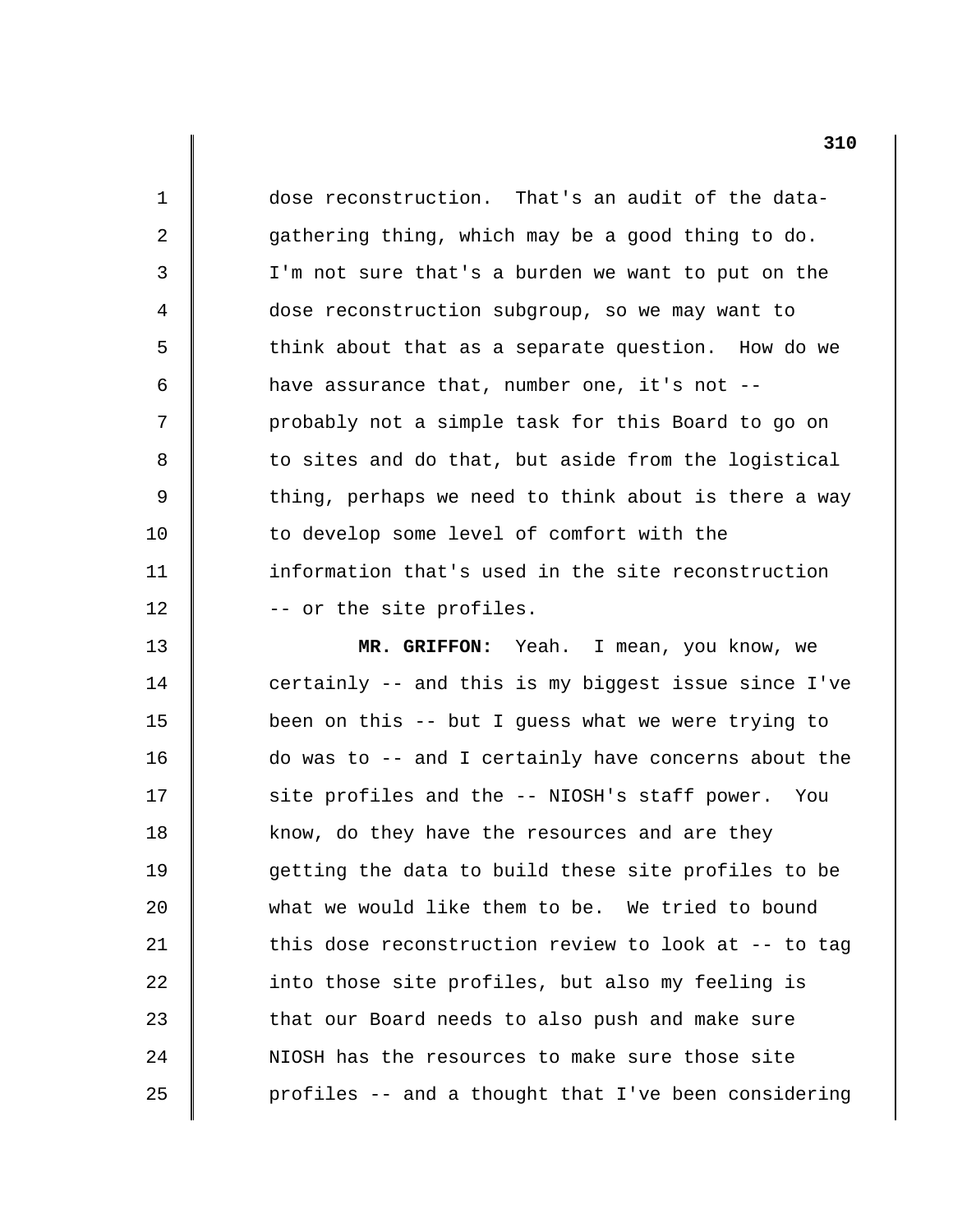1 2 3 4 5 6 7 8 9 10 11 12 13 14 15 16 17 18 19 20 21 22 23 24 25 is the idea of having some sort of site-specific boards or panels of professionals, workers that assist NIOSH in developing those site profiles. But that's a whole 'nother set of work - **DR. ZIEMER:** That's my point. I don't think - **MR. GRIFFON:** Yeah. **DR. ZIEMER:** -- the dose reconstruction - **MR. GRIFFON:** I think - **DR. ZIEMER:** -- groups can do that. **MR. GRIFFON:** Well, I think we -- in our scope we did say that we would review the quality of the data used for the dose reconstruction, and I guess I was trying to push that as far as I could and then  $--$  but I  $--$  and that's why I'm saying that that -- maybe to push this from two sides makes sense to make sure that these site profiles are beefed up as best as possible, and then actually the dose reconstruction review -- reviewers, the panels, will be reviewing those site profiles and they will have a lot of that substantial data that Jim might be talking about, but I don't know. Yeah. **DR. MELIUS:** Well, it seems to me, though, that this is one of the opportunities to check on that. We're hiring a consultant. We've had the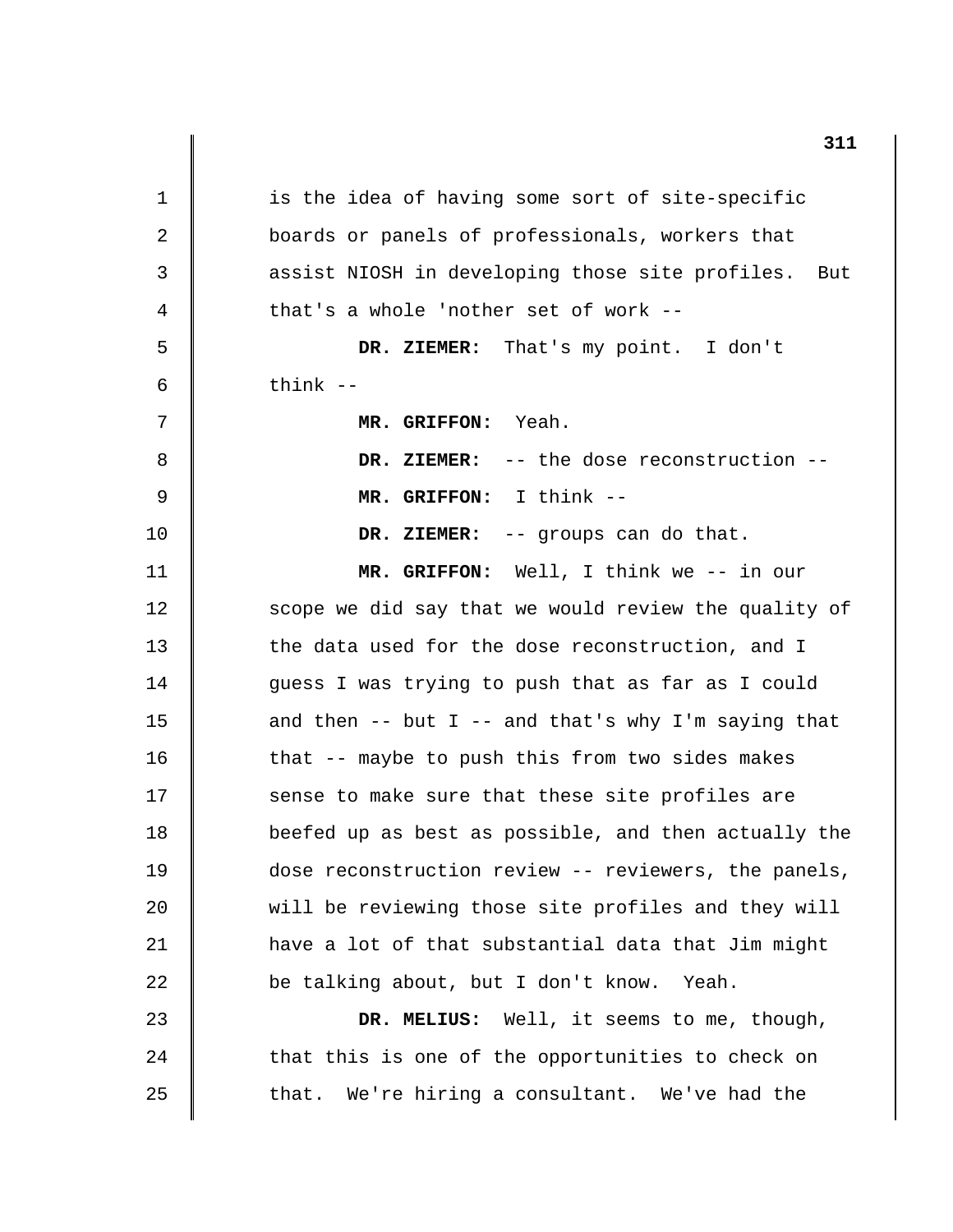1 2 3 4 5 6 7 8 9 10 11 12 13 14 15 16 17 18 19 20 21 22 23 24 25 site profile -- site profiles will have sort of developed a list of some of the experts, people that are familiar with the site and could be helpful and that some process for that consultant to go back and just check with those people for this particular work area where this person worked or case, was there some other information that should be considered in some way. And we're not talking about doing it on everybody. We're just doing on the ones -- you know, the second tier here. **MR. GRIFFON:** Yeah. **DR. MELIUS:** And I think it would provide one check on that process. I agree that the site profiles themselves may need some sort of review process, also, and we don't want to get this whole process bogged down in that. But to me, if we're going to look at dose reconstruction and the information -- I think it might be able -- possible to do that. I share concerns about the logistics and so forth and how complete that can be, but this seems to be the opportunity. We're drawing a sample. We're -- I don't know if that frightened you and you fell off the -- but it seems to me that if we beef this part of it up, it might be able to take care of that at the same time now.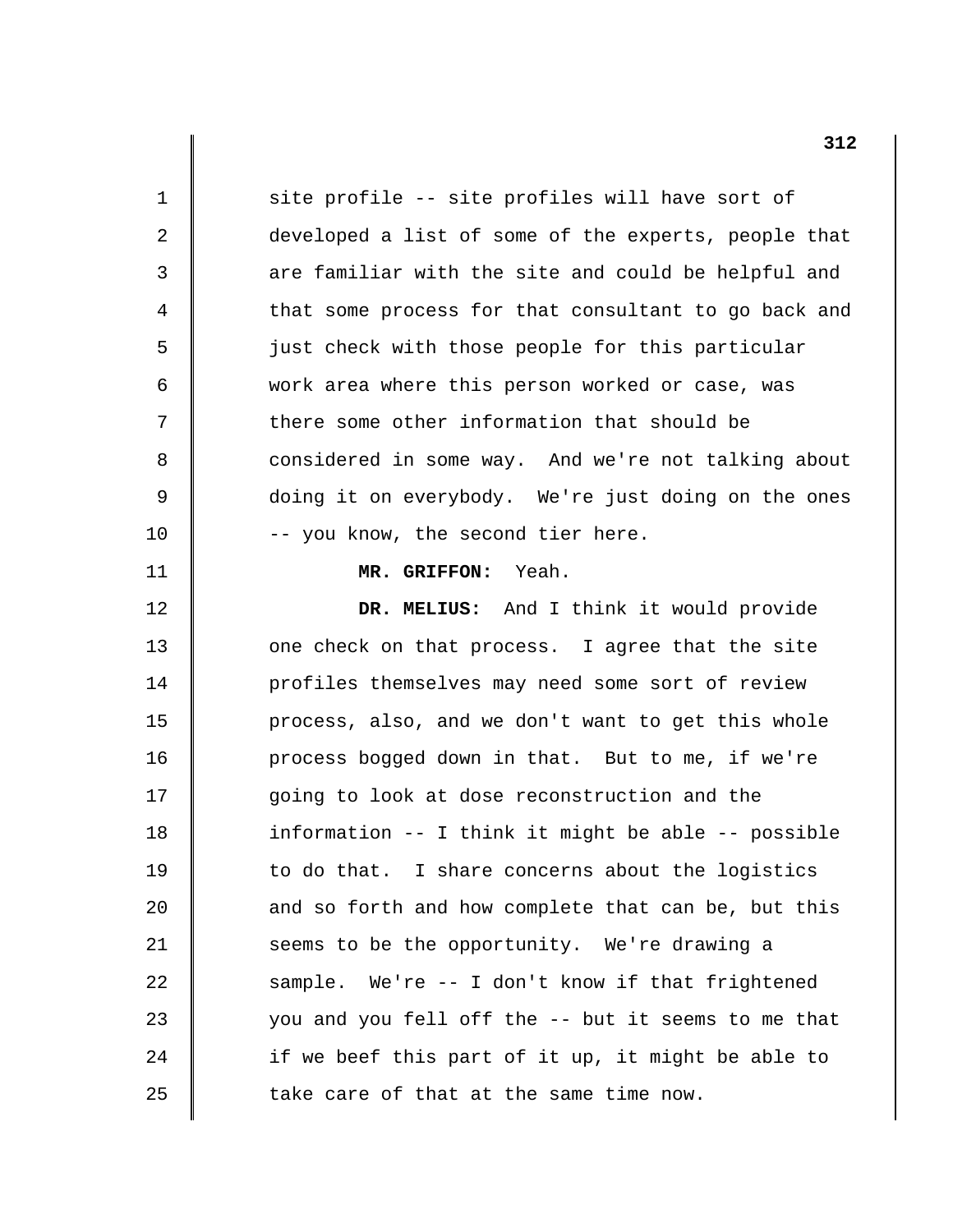1 2 3 4 5 6 7 8 9 10 11 12 13 14 15 16 17 18 19 20 21 22 23 24 25 **MR. PRESLEY:** I don't think you want to put that on an industrial hygienist or -- not an industrial -- but an HP's back, do you, because he doesn't know -- the people that we're going to be hiring to do this, the majority of them have had no experience into what the workers have done. You're going to have to have somebody go back with a little bit of experience to see that in the areas. I think you're going to -- that's why -- I'm like Larry. I think it's going to have to be a separate portion of this. **MR. GRIFFON:** I think that's almost an argument for it. **MR. PRESLEY:** Yeah, I agree. I'm arguing for it, but I think it's going to have to be a separate --**DR. ZIEMER:** You're asking who should really do that. Right? **MR. PRESLEY:** That's exactly right. **DR. ZIEMER:** Well, certainly the quality of the information is still a part of this, and it may be that in the process that certain kinds of questions could be identified that might form the basis for developing a process for going back and doing what you're talking about. I think it could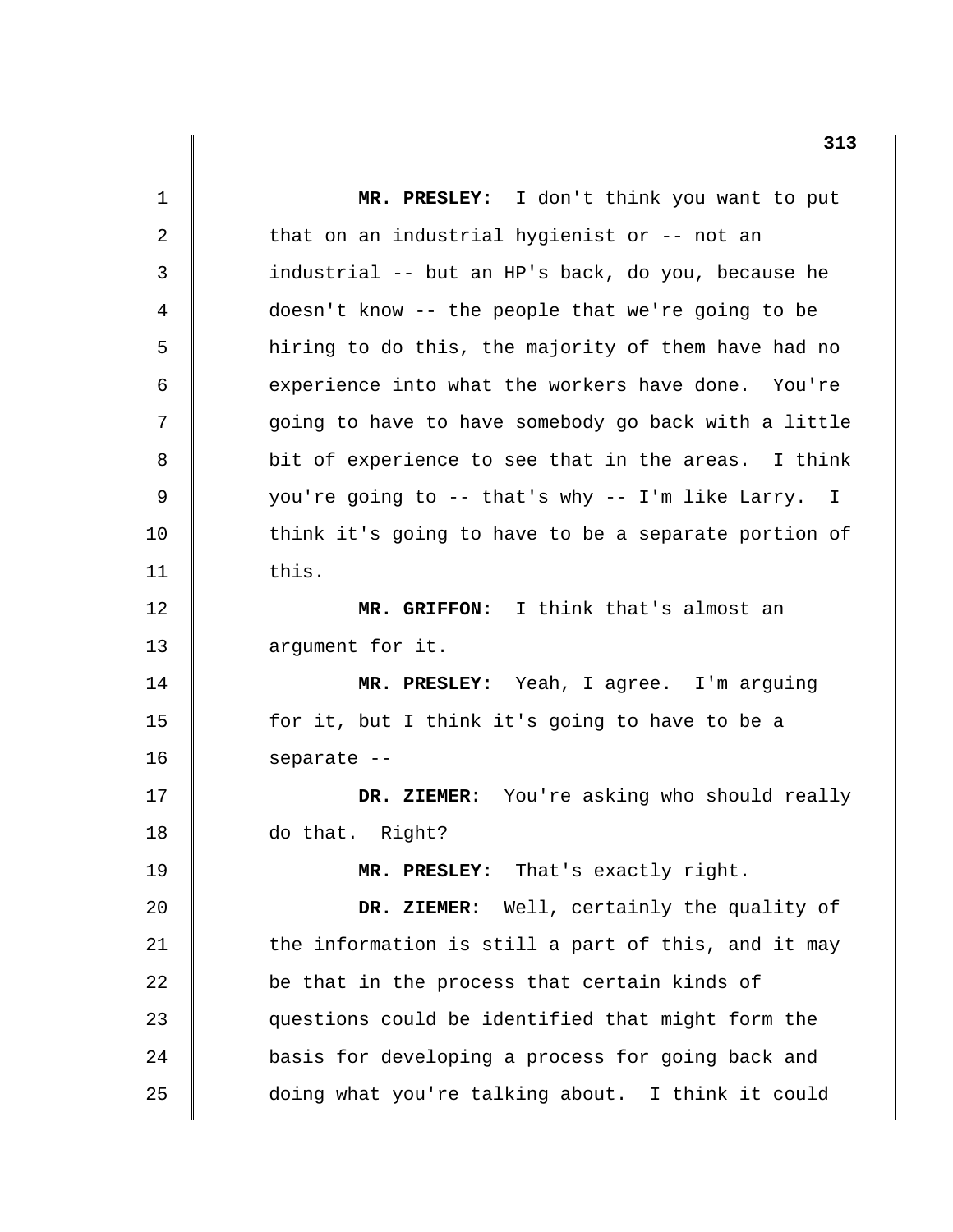be a fairly substantial task. To just ask the question on any particular site or any subset of a site, do we have the site profile for this operation at Hanford.

1

2

3

4

5

6

7

8

9

10

11

12

13

14

15

16

17

18

19

20

21

22

23

24

25

**DR. MELIUS:** Yeah. No, I understand that part. I just worry for the credibility of the process if we haven't done that and claimants are there concerned about well, they just didn't take into account -- they didn't consider the fact this happened or that happened or there was this exposure and -- that didn't come up and no one seems to be paying attention to that. And I think that could occur.

**DR. ZIEMER:** One thing we might think about, and this would probably be the subject of perhaps the next meeting, would be to say okay -- NIOSH is developing the site profiles and they've gathered information from various sources -- to say okay, let's look at that in some way. Let's start with an audit of what we got and how we got it, and then think about what strings do you pull or what the next -- I don't know that we can solve that here, but I think that might be an issue that we want to put on the issue board for future consideration. **DR. MELIUS:** But can I just add -- if we can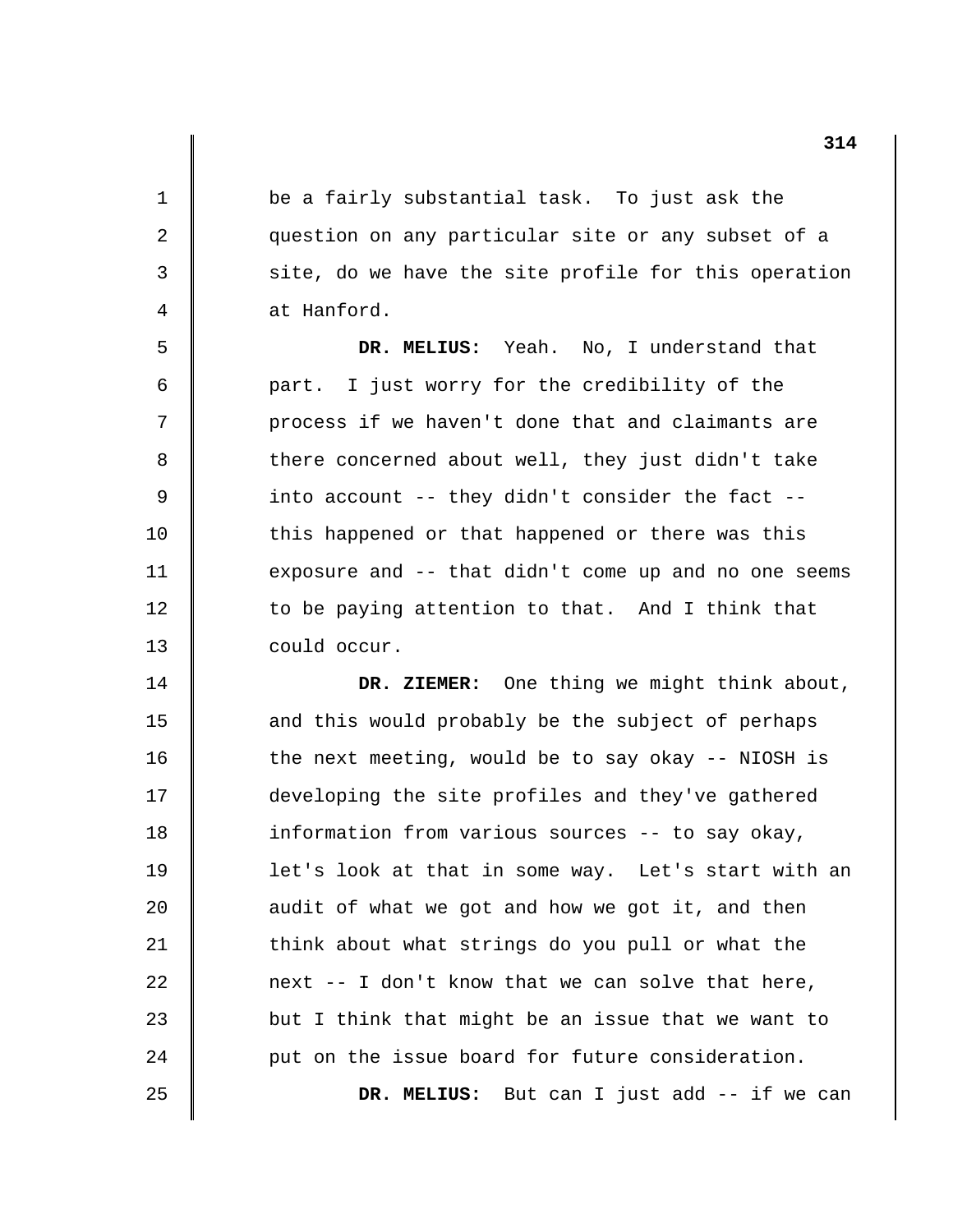1 2 3 4 5 6 7 8 9 10 11 12 13 14 15 16 17 18 19 20 21 22 23 24 25 have some way of going back and testing that site profile versus - **MR. GRIFFON:** Right. **DR. MELIUS:** -- these actual cases, is it are they helpful enough? **MR. GRIFFON:** That's -- I just made a note to that effect, Jim. I think that might be something we can add in to test, even on a percentage of the advanced, maybe even, you know. Maybe it's not all of the advanced ones, right. **DR. ZIEMER:** Larry has a comment and then I think Tony and then Roy. **MR. ELLIOTT:** Just to make sure that we're all working with the same understanding, the site profiles are -- they're going to be developed, and right now I'd say they're fairly sketchy, and certainly you could spend your time looking at what a site profile might look like at this point in time. But I think you'd be better benefitted in spending your time, as we get to a point where it may make more sense, to expend the effort and the time to look at what the site profile speaks to. Certainly I think it does make a lot of sense for the comprehensive review stage to take a sample or where you think it's appropriate to have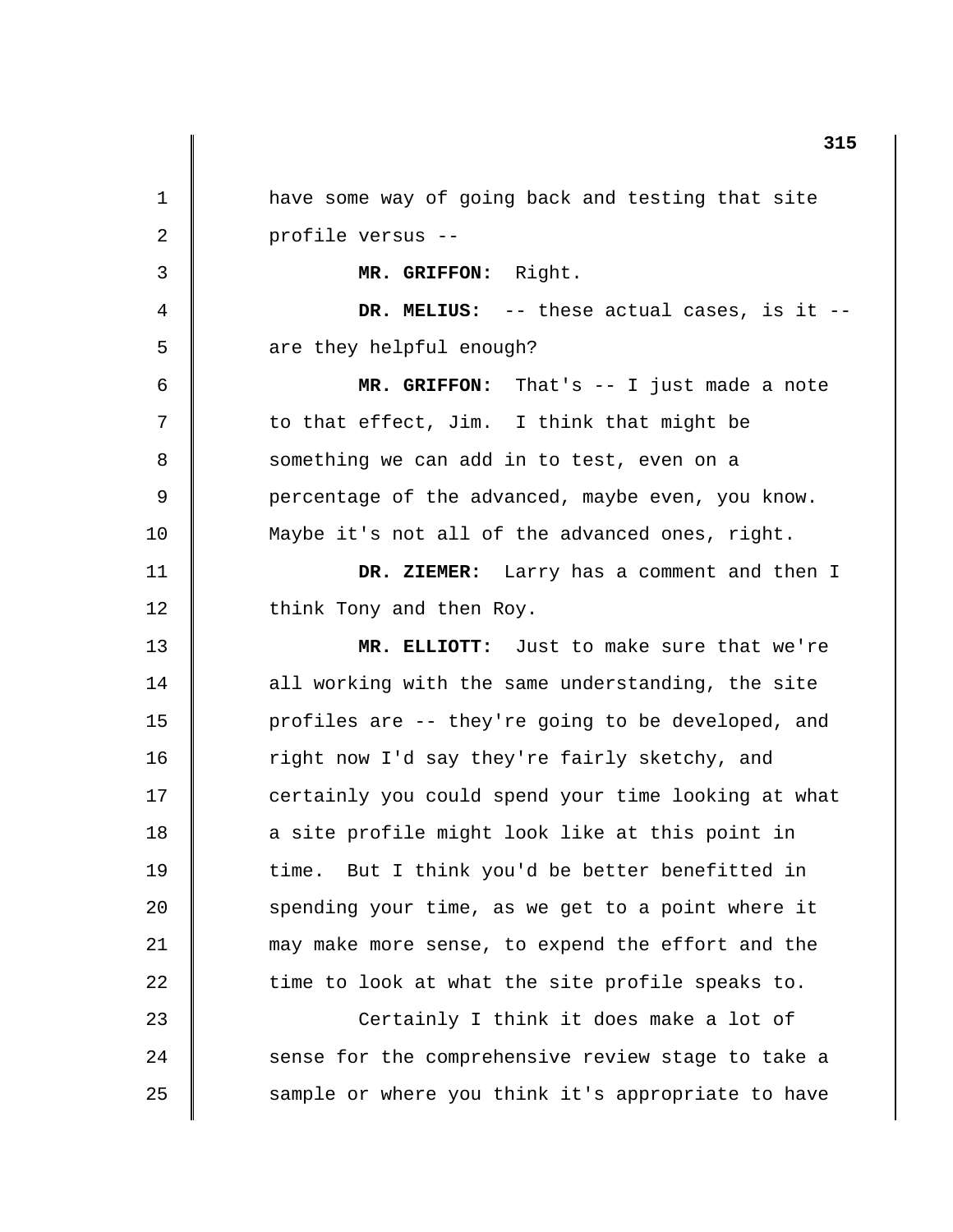1 2 3 4 5 6 7 8 9 10 11 12 13 14 15 16 17 18 19 20 21 22 23 24 25 the consultant make contact with whoever is appropriate at a given site, ask that question. This is the information I've seen and used; is there anything else we didn't have that wasn't used, that should have been -- that you are aware of. And maybe we can -- we can make that happen, I think. In the examples of the dose reconstructions you all witnessed this week, I think you also saw some instances where information was provided that was not used. And I would ask how do you account for the -- in the quality of a dose reconstruction, how that's been handled. I don't see that addressed here. You know, where in instances the claimant said I've got this information. I'm searching here to see how you handled -- in your review, in a quality of the dose reconstruction process -- that the claimant understood why it was not used or why it didn't make sense to use it. I think that is just as important -- you know, when a claimant comes forward with information that they've spent time, money and their own energy in collecting and assembling, and then they don't see it used, we're going to hear as many complaints on that side of the fence as we are on the other side of the fence, I think.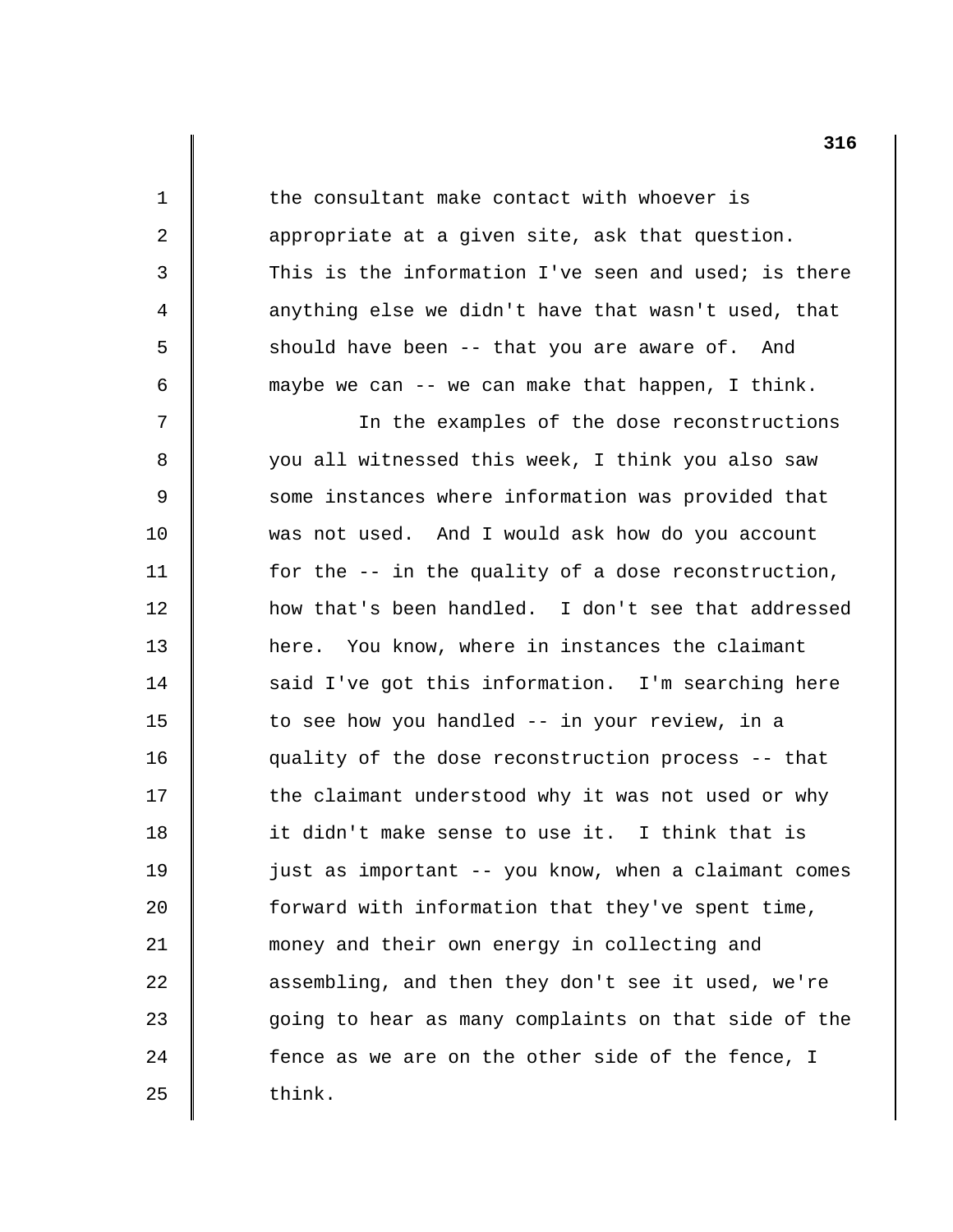1 2 3 4 5 6 7 8 9 10 11 12 13 14 15 16 17 18 19 20 21 22 23 24 25 **MR. GRIFFON:** Yeah, I think we - **MR. ELLIOTT:** And I don't see that addressed here. **MR. GRIFFON:** (Inaudible) maybe not extensively enough -- and I'll remind that -- was drafted at 11:00 last night. I thought we tried to capture that in the review of the interview and documentation provided by claimant, determine whether NIOSH appropriately addressed all allegations made by the claimant and assure that the interview information is consistent with the data used in the dose estimate. And then in the first number three on the -- or A-3 on the advanced, the distinction between the basic and the advanced was that we're reviewing the entire administrative record, which from my understanding of how NIOSH is -- you know, the administrative record includes all the data they got. They may not have used some of that data and the independent expert and panel would be able to then -- then they have to go through all that administrative record, and if they found certain things that they thought were relevant to the dose reconstruction but were not considered by NIOSH, then they've have a -- they'd question it. **MR. ELLIOTT:** Thank you.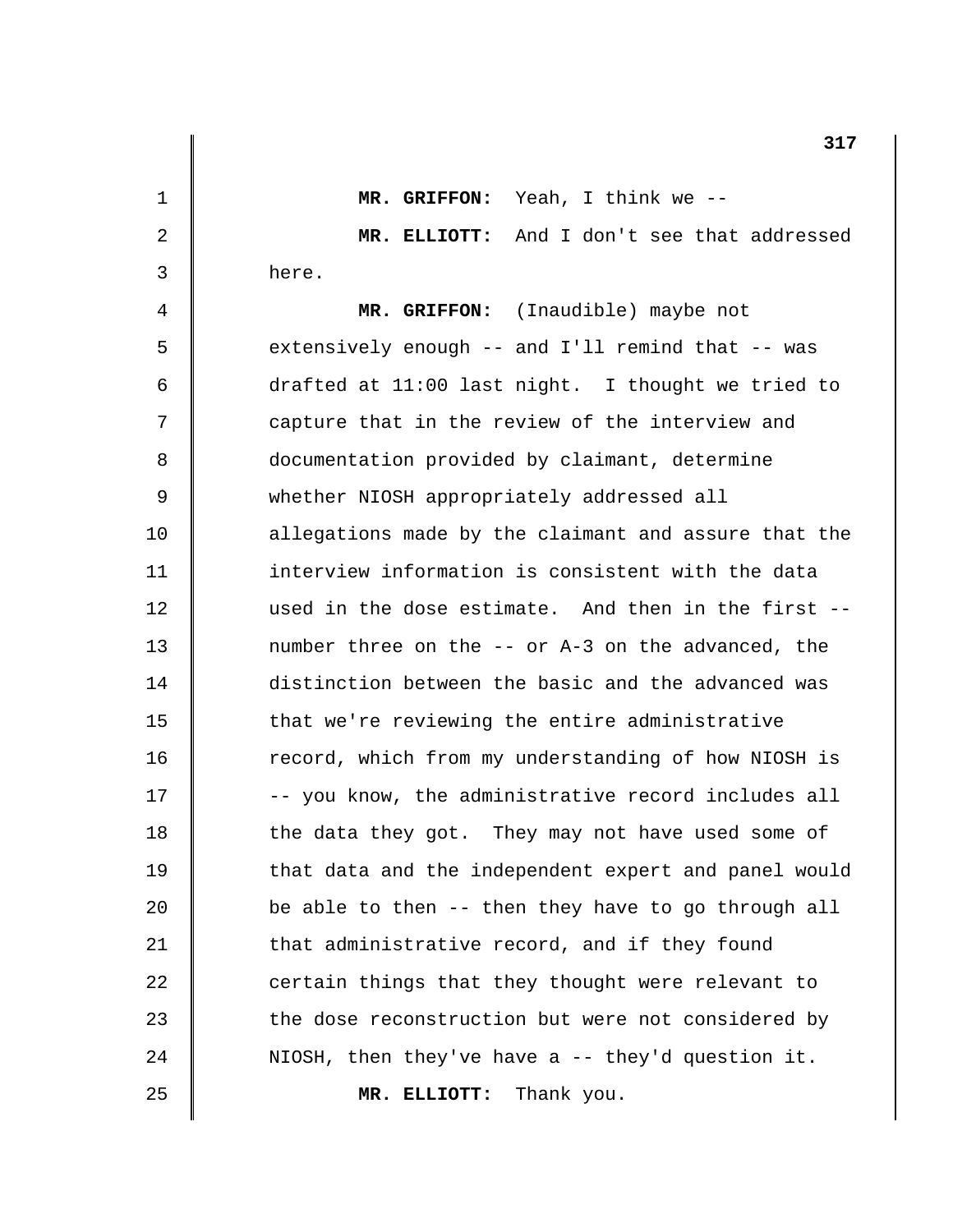1 2 3 4 5 6 7 8 9 10 11 12 13 14 15 16 17 18 19 20 21 22 23  $2.4$ 25 **MR. GRIFFON:** So I think that's where we got it. **MR. ELLIOTT:** I think it's covered then. **DR. ZIEMER:** Tony? **DR. ANDRADE:** I just wanted to comment that it's not entirely clear in my mind yet what comprises a site profile, but as the discussion has evolved I think I've got a couple of ideas and I think that eventually we're going to see that a, quote, site profile is going to come about and maybe -- how shall I say it -- even a technical area within a site profile will come about from many different avenues, one being the dose reconstruction process itself and the interviews that are done for that process; number two, well-known accidents that have been documented; and number three -- and this is true probably more so in recent years than in the early years -- the development of databases of incidents in which we know there have been updates or intakes of radioactive material. And for example, at our plutonium facility we have developed a site profile that goes back fairly -- a fairly long ways that we use as a prior distribution for Bayesian\* analysis or for looking at the possibility that a real intake has occurred.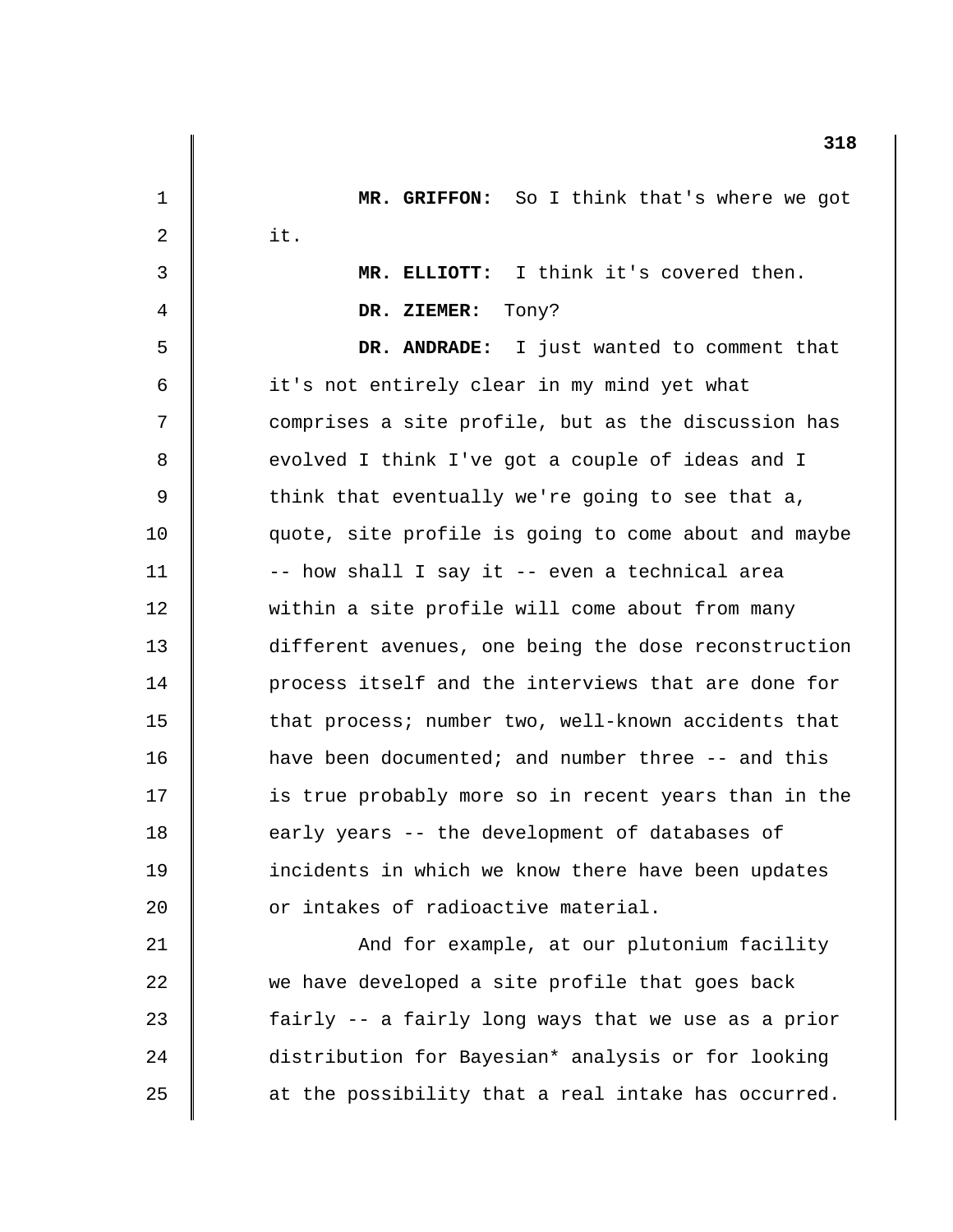1 2 3 4 5 6 7 8 9 10 11 12 13 14 15 16 17 18 19 20 21 22 23 24 25 So if we're going to choose to develop these things, I think we're going to have to develop -- we're going to have to realize the diversity of sources of data that we're going to have to use to build these as we go along. Did Jim want to respond to that? **DR. NETON:** I was just going to amplify on what Dr. Andrade said. It's true, a site profile is that and more. All of those things go in there. What I would like to say, though, is a site profile is a dynamic thing. And Larry's right, right now we don't have a volume of information in there, but they are growing as we do dose reconstructions. In many cases, some of the simpler ones that the working group saw, we needed very little site profile information to construct a dose. We needed to know very limited things, like frequency of badge exchange and maybe the detection limit of a badge and what the badge consisted of and we could be finished. In the more complicated cases, as we get into those middle ground cases where we need to pull out all stops, that's where the site profile's going to grow dramatically, where we have four classes of information in site profiles -- characterization of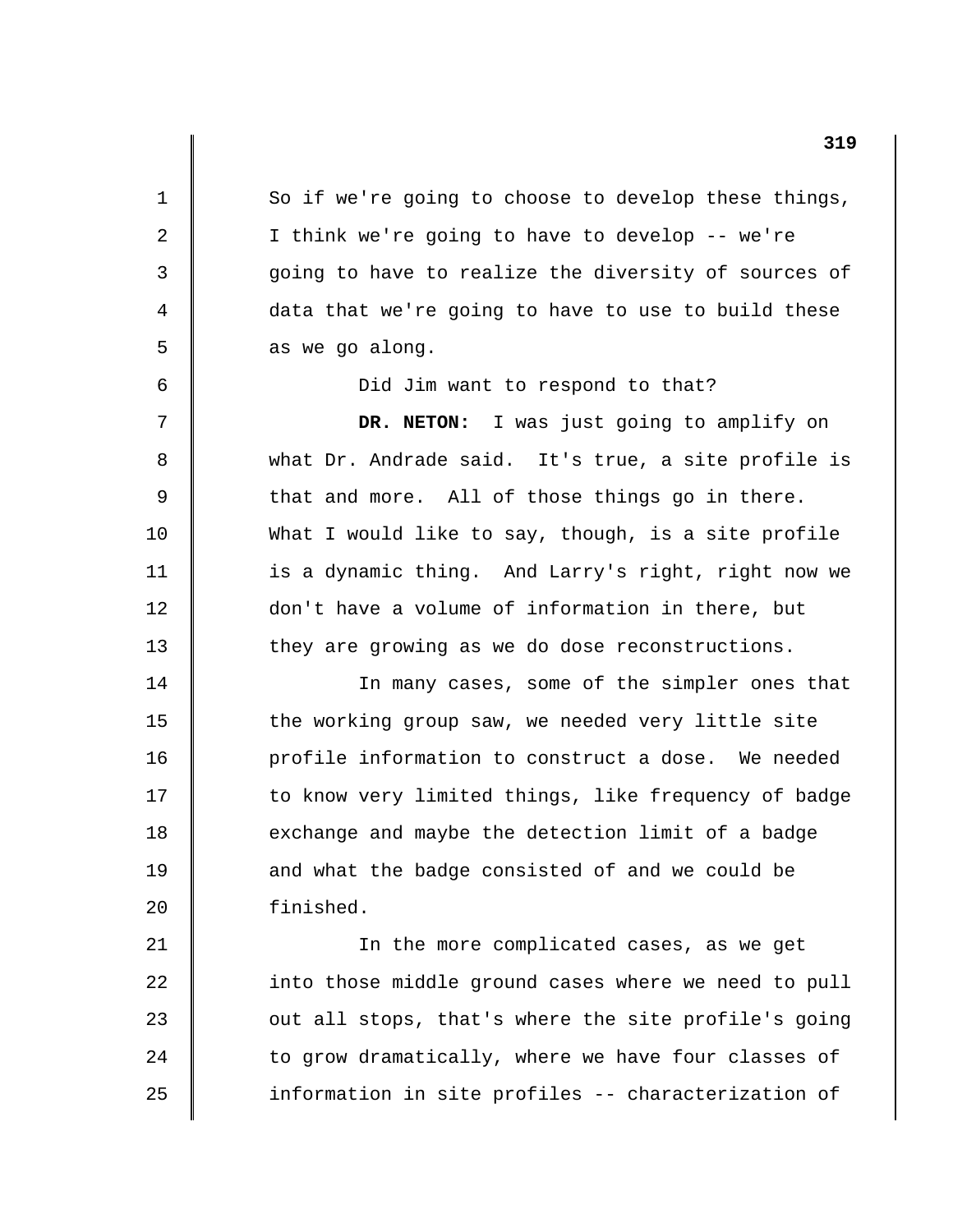1 2 3 4 5 6 7 8 9 10 11 12 13 14 15 16 17 18 19 20 21 22 23 24 the internal monitoring program, the external monitoring program, the medical radiation monitoring program, and the environmental monitoring program. There are four key areas that we're expanding on, and only in those cases typically where we go to a full-blown dose reconstruction would all four of those areas be exercised or utilized. So it is possible to have limited site profile information yet have dose reconstructions move forward, and I think that's what the Board would see now if they actually took a snapshot. But down the line I think it might make some sense where we start doing cases where we have no monitoring and we're going to rely on air sampling data and that sort of things that are -- that may be in there, environmental area surveys, that sort of thing. It might be better to -- down the line to look at those profiles. **MR. GRIFFON:** I guess also in some way I'm not sure if this falls into internal and external, but I think some sort of process - **DR. NETON:** Right, source-term knowledge, that sort of thing. I think you saw a good example of that on an AWE where we went out and really tried to pull all the stuff that was in there.

**MR. GRIFFON:** Right. But as everybody's

25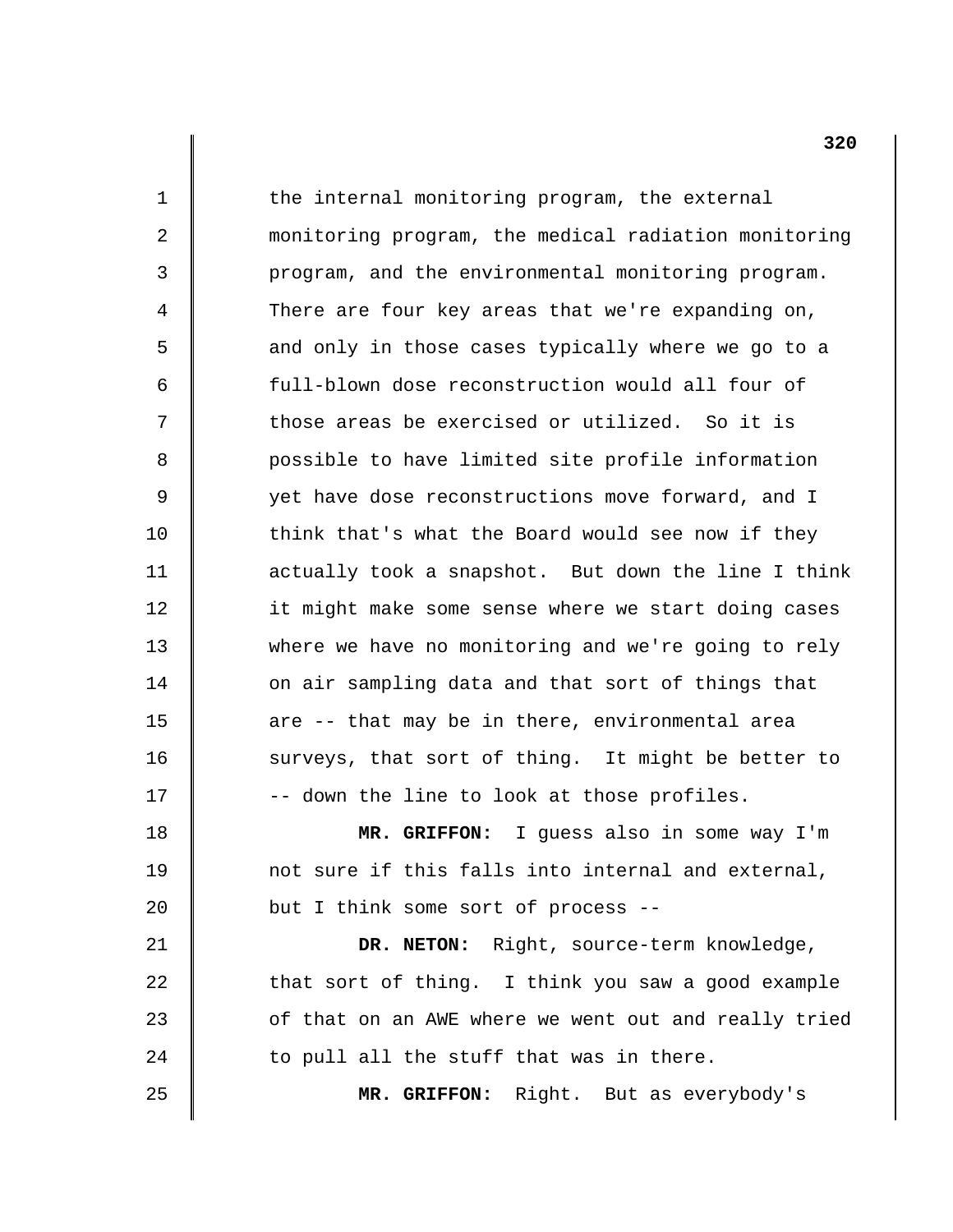| $\mathbf 1$ | realizing -- I mean this is not a small task, and      |
|-------------|--------------------------------------------------------|
| 2           | from what we could gather in our tour of the           |
| 3           | facility, the site profiles are, as Larry said,        |
| 4           | sketchy at this point. They're -- and there is a       |
| 5           | massive undertaking, I would say, to get those up to   |
| 6           | speed. And another concern I would have is that I      |
| 7           | know that dose reconstructions are going to feed       |
| 8           | into that process to help you fill out that, but I'd   |
| 9           | hate to have the cart before the horse -- is that      |
| 10          | the expression? I mean I hate to be $-$ - you know, if |
| 11          | we don't have a full picture and then we have to go    |
| 12          | back and redo dose reconstructions again for a lot     |
| 13          | of people because we missed something --               |
| 14          | MR. ELLIOTT: We don't want to do that. And             |
| 15          | please understand that as soon as this contract's      |
| 16          | awarded, there's going to be a group in the            |
| 17          | contractor that we're going to sit down with and       |
| 18          | that's their primary responsibility.                   |
| 19          | MR. GRIFFON: Right.                                    |
| 20          | MR. ELLIOTT: Start the research effort, put            |
| 21          | the site profiles on the table --                      |
| 22          | MR. GRIFFON: I understand.                             |
| 23          | MR. ELLIOTT: -- figure out what information            |
| 24          | gaps exist in those profiles and let's get them        |
| 25          | filled.                                                |
|             |                                                        |

 $\begin{array}{c} \hline \end{array}$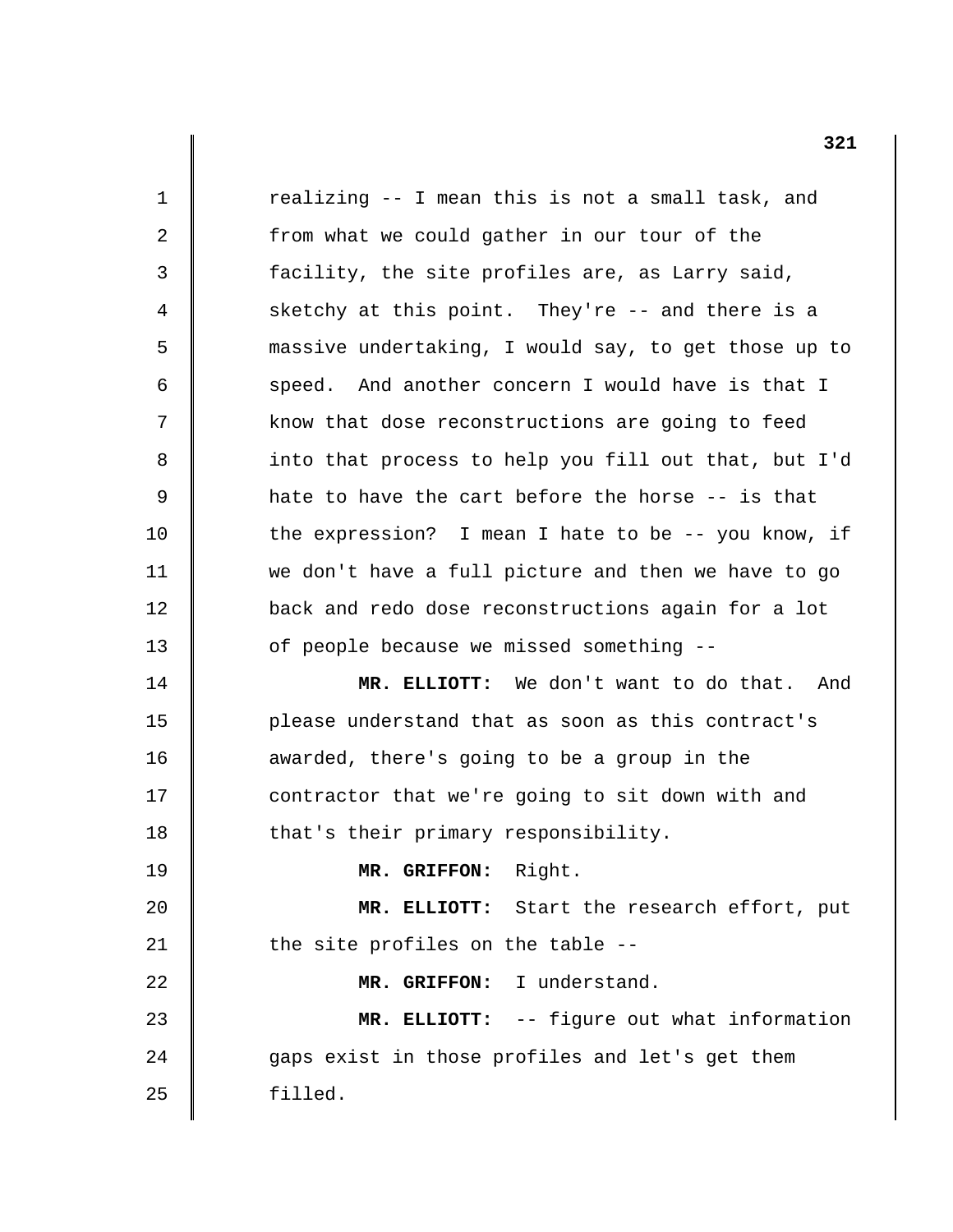|    | 322                                                  |
|----|------------------------------------------------------|
| 1  | MR. GRIFFON:<br>Right.                               |
| 2  | MR. ELLIOTT:<br>Okay?                                |
| 3  | Right.<br>MR. GRIFFON:                               |
| 4  | MR. ELLIOTT: Move on that, because it's              |
| 5  | going to aid the individual dose reconstructions as  |
| 6  | the individual dose reconstructions aid the          |
| 7  | profiles, and we need both -- we need to track these |
| 8  | at the same time and put as much emphasis on both    |
| 9  | tracks as we can.                                    |
| 10 | DR. ZIEMER: Roy and then --                          |
| 11 | DR. DEHART: I would caution the Board on             |
| 12 | expanding this audit activity. This is an            |
| 13 | administrative paper audit, if you will. And to      |
| 14 | make it an investigative audit, to go into the work  |
| 15 | site -- by phone, in person, whatever -- is going to |
| 16 | complicate, delay -- and I'm not speaking in         |
| 17 | opposition of doing that, but don't do it with this  |
| 18 | process.                                             |
| 19 | DR. ZIEMER: Thank you. Jim?                          |
| 20 | No, Wanda had her --<br>DR. MELIUS:                  |
| 21 | DR. ZIEMER: Oh, were you up first, Wanda?            |
| 22 | Go ahead.                                            |
| 23 | MS. MUNN: I almost hesitate to broach this           |
| 24 | because I recognize how involved it might become.    |
| 25 | But in the process of doing site profiles, would     |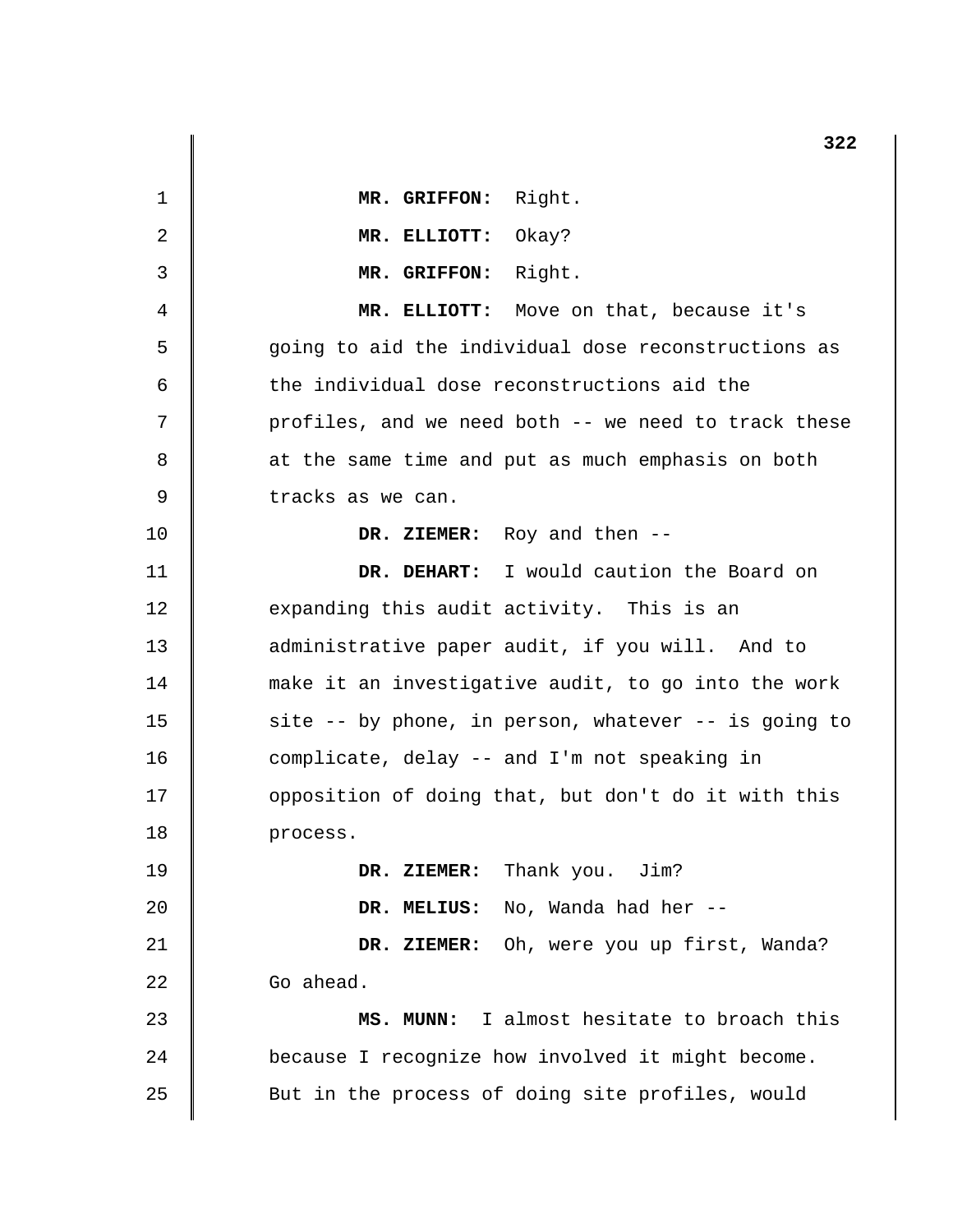1 2 3 4 5 6 7 8 9 10 11 12 13 14 15 16 17 18 19 20 21 22 23 there be a value to having that material, as it develops, be available on the web site for other individuals to provide data that perhaps might not be in the official record, which would be helpful? And I recognize, as I ask that question, that the quality of information that you get might be questionable and that the quantity of it might be overwhelming. But it's simply a question. Would that be of value in assisting to accommodate the goal of site profiling that you have in mind? **MR. ELLIOTT:** Well, you know I'm a big web site person. I think we've got the best web site going, and I think this would be a certain beneficial aspect to see this information provided publicly. And the benefit I see in that is somebody out there may say hey, I've got a piece of information I don't see there. Have you not found this? Certainly it's going to be problematic for us to do so, given -- you know, I can envision large amount of information -- we've already got a large amount of information on our web site, but this will take us to another whole level, so we'd have to

> evaluate that. But I think the benefit outweighs the difficulty.

24

25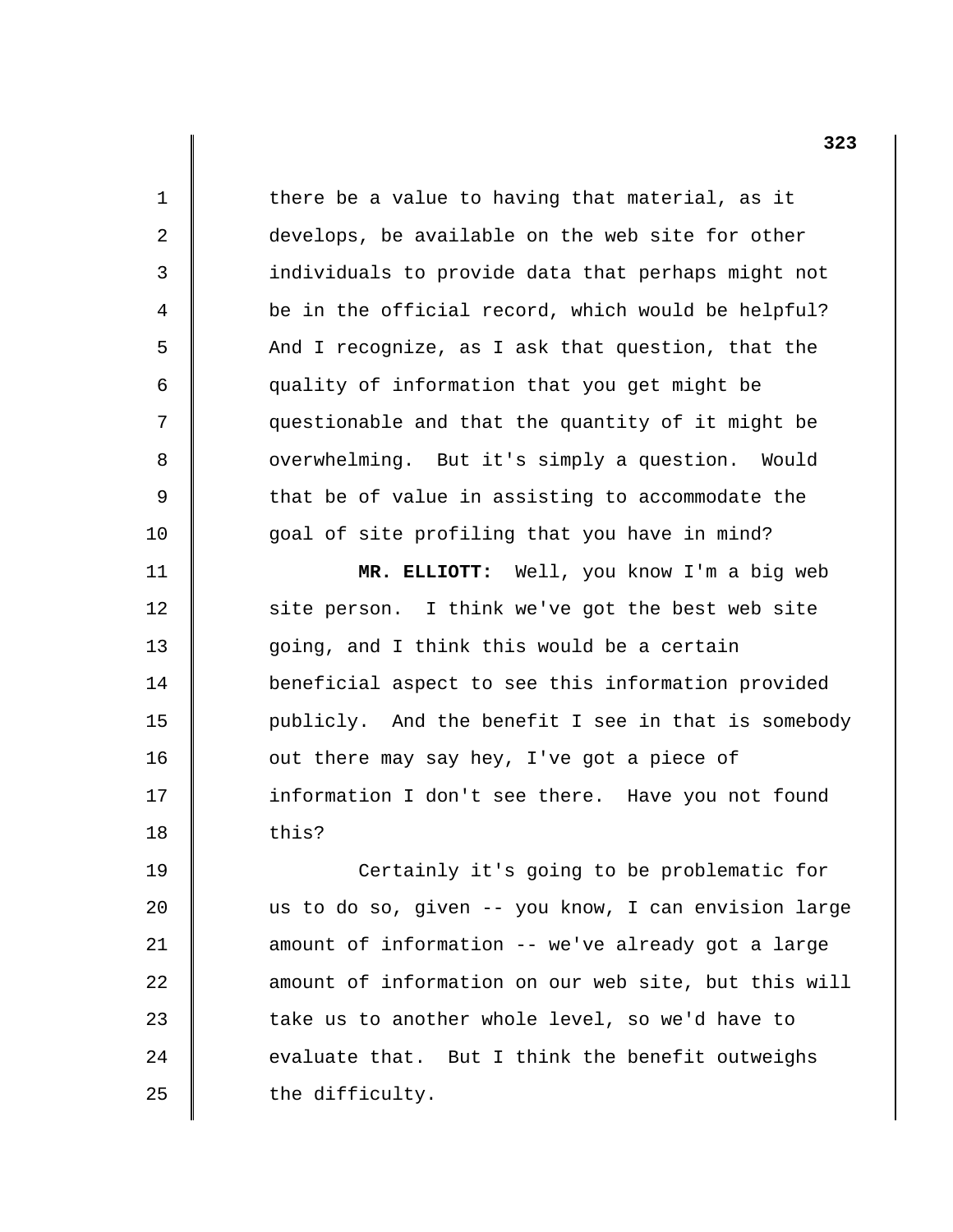| $\mathbf 1$    | MS. MUNN: Be ready for it.                           |
|----------------|------------------------------------------------------|
| 2              | DR. NETON: I do think that's a good idea.            |
| 3              | And we already plan on having this on our intra-net  |
| $\overline{4}$ | internally to use for our contractor. I would say,   |
| 5              | though, that certain pieces of it may not be able to |
| 6              | go on the general web. We plan on having these       |
| 7              | drill-down menus where it will take you down to      |
| 8              | specific cases and classes of workers so that ends   |
| 9              | up being part of the profile information, so it      |
| 10             | would have to be generic monitoring information, not |
| 11             | any claimant-specific type stuff.                    |
| 12             | DR. ZIEMER: But something to be considered.          |
| 13             | Jim?                                                 |
| 14             | DR. MELIUS: I would just add that while              |
| 15             | these site profiles are currently not very robust, I |
| 16             | think it's all the more important that there be some |
| 17             | process to check that now. And whether it's this     |
| 18             | working group or another working group, how we       |
| 19             | figure out that process, I don't know procedurally,  |
| 20             | but I think we need to consider that and figure a    |
| 21             | way that we're going to provide some affirmation of  |
| 22             | that information within the constraints of resources |
| 23             | and time for doing this. And it may be that down     |
| 24             | the road when these profiles are -- you know, a few  |
| 25             | years from now when they're much stronger, then that |

 $\begin{array}{c} \hline \end{array}$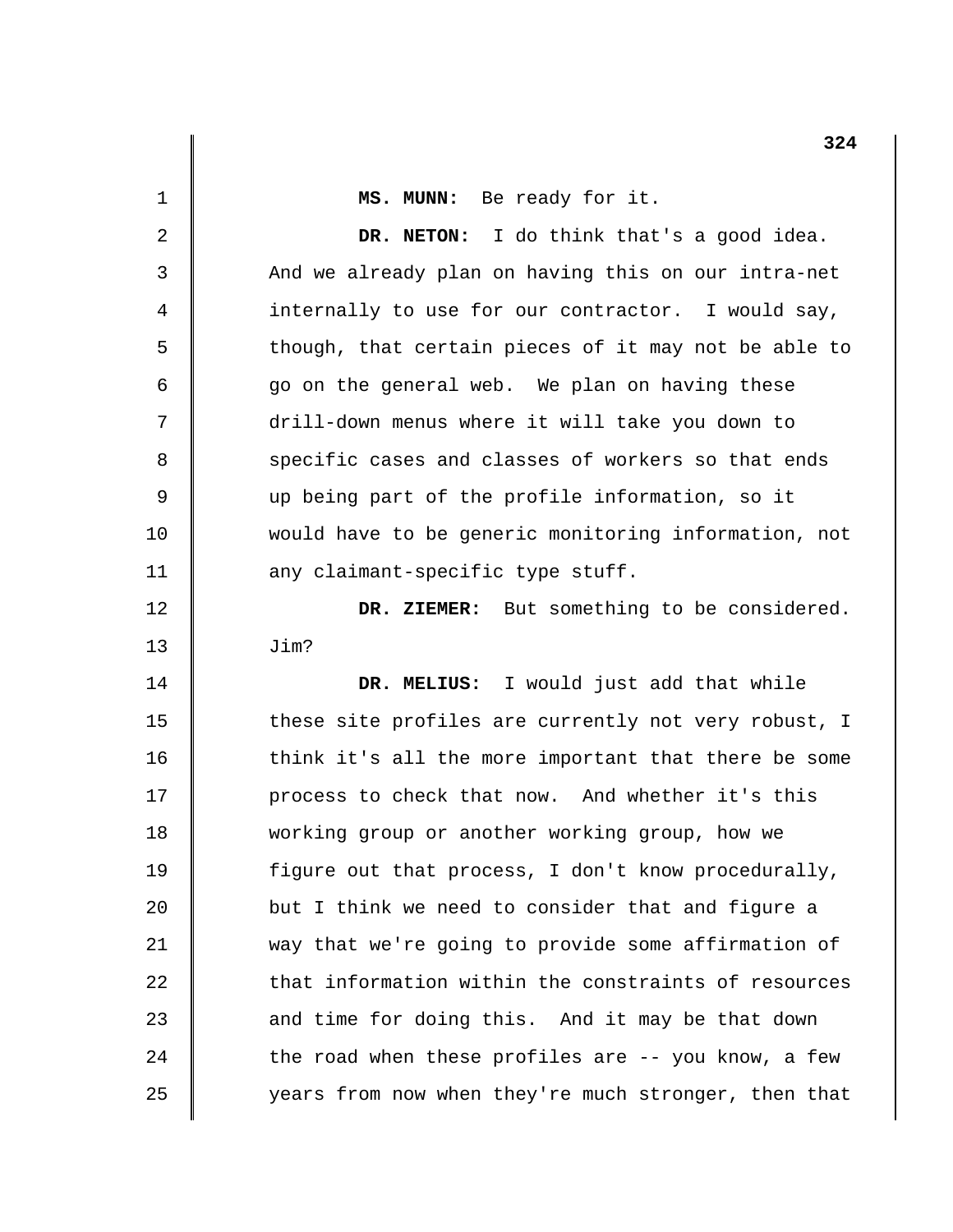1 2 3 4 5 6 7 8 9 10 11 12 13 14 15 16 17 18 19 20 21 22 23 24 25 process -- that part of the process will be less important. But until then, I think -- I'm just real worried that people are going to question the results -- question our review of the results unless we find some way of taking that into account. **DR. ZIEMER:** Other comments? We're approaching the noon hour and we have a public comment period. I have three individuals who've requested speaking times from up to ten minutes each, which means 30 minutes. So I'd like to ask if any or all of the three -- Bruce Lawson, Jerry Tudor and Bob Tabor -- we have Tudor and Tabor -- can any or all of you would be willing to wait till after lunch to speak? If it's a problem, we'll do it now. **MR. TUDOR:** The only problem I have, I would like to -- if it would be first thing after lunch, that would be fine. I just don't feel like, you know, I need to stay that late. **DR. ZIEMER:** Okay, let's have you -- we'll go right now. I just want to check with the other folks. You're okay after lunch and you're okay after lunch? Okay. Let's go then with -- let's see now, this is -- you are -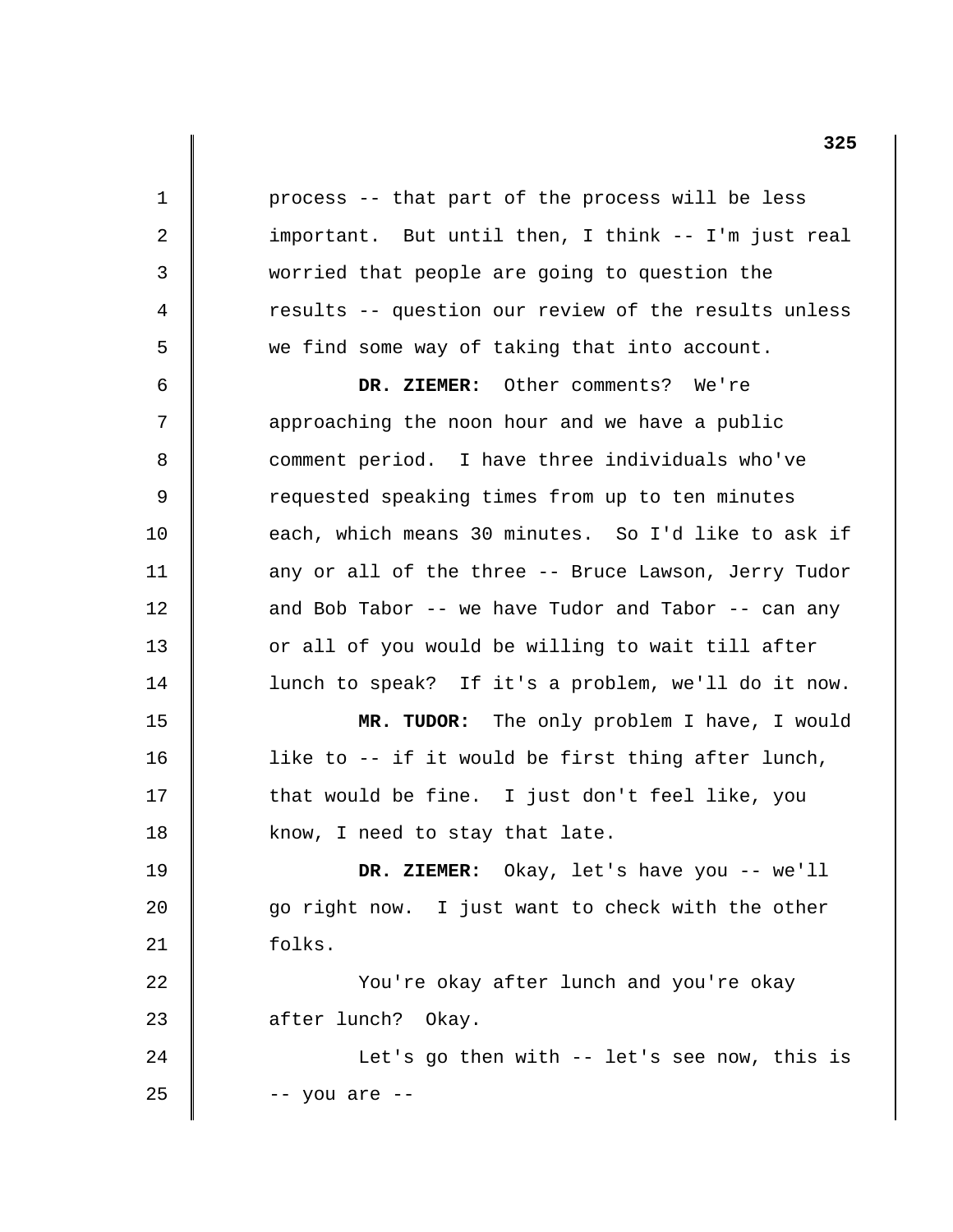1 2 3 4 5 6 7 8 9 10 11 12 13 14 15 16 17 18 19 20 21 22 23 24 25 **MR. TUDOR:** Tudor. **DR. ZIEMER:** -- Tudor. Okay, Jerry. Why don't you address us now then, Jerry. Do you want to use the podium, if you want to go up to the podium or - **MR. TUDOR:** Nah. **DR. ZIEMER:** -- either one? Right here, okay. Jerry is with -- is from Clinton, Tennessee, USOL. **MR. TUDOR:** Yes. **DR. ZIEMER:** Thank you. **MR. TUDOR:** Yes, I'm Jerry Tudor and I'm with USOL and that's United Sick, Oppressed Laborers, who's a sick organization, Oak Ridge, and I'm with CHE, who's the Coalition for a Healthy Environment. And we met with our Congressman in Oak Ridge yesterday, or his aides, and he informed us it'd be next year before any laws could be passed to change anything about this. The problems I see with it is the amount of time to become a special cohort is ridiculous, you know, because -- I've already been applied a year, so should they determine that DOE don't have records, then I have to wait another year to year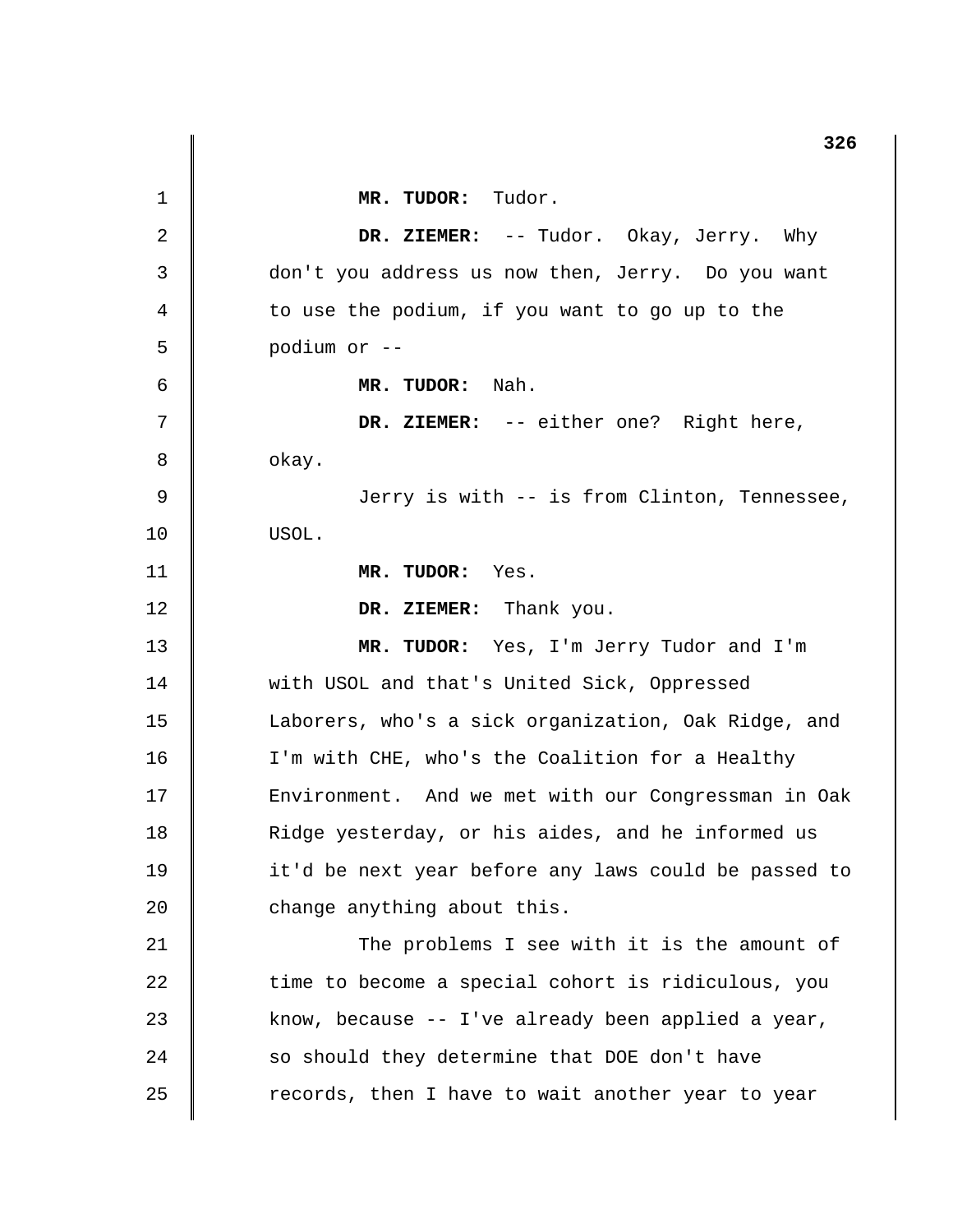1 2 3 4 5 6 7 8 9 10 11 12 13 14 15 16 17 18 19 20 21 22 23 24 25 and a half? Is that not the time limit? DR. ZIEMER: There is a 180-day waiting --**MR. TUDOR:** Yes, plus - **DR. ZIEMER:** -- period after something is filed before - **MR. TUDOR:** Plus - **DR. ZIEMER:** -- Congress approves it, yeah. **MR. TUDOR:** Plus you have 200 days to act on it after that. Okay. **DR. ZIEMER:** Right, so there is a time span, right. **MR. TUDOR:** And most people are sick, you know. I have fourth stage prostate cancer, and a lot of people are already upset with the amount of time it's, you know, been taking on this. And another problem I have with -- when I set at home and read the minutes of the meeting and the calls and whatever and May the 29th -- 8th on a teleconference call, y'all said that the majority of the claims would be denied. Well, that bothers me. And you know, looking at it from a sick worker, you know, if y'all are saying the majority of the claims will be denied already, before any dose reconstructions are done -- they're up to seven now -- you know, that kindly (sic) bothers me. And they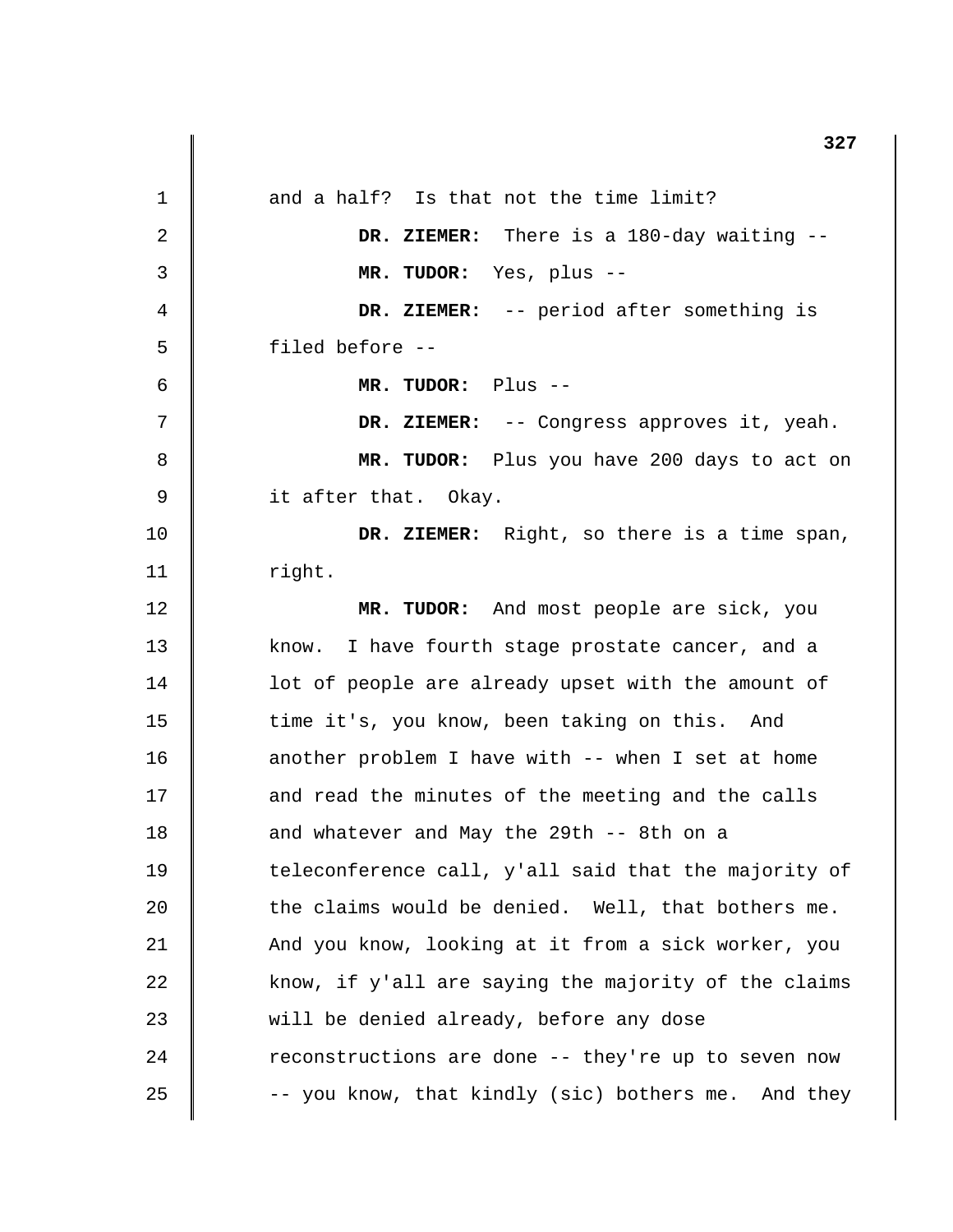said there'd be a lot of mad people, and they will be, you know.

1

2

3

4

5

6

7

8

9

10

25

And another thing with -- problem with comparing me to somebody that worked in -- chemical operator, which that's what I was, you can't compare me with a person that worked at the other end of the room even because I done a job different from him. I might have been exposed to a bunch and he might not have been exposed to any. I might not have been exposed to any he's exposed to a bunch, you know.

11 12 13 14 15 16 17 18 19 20 21 22 23 24 And working at Y-12 all those years, I know records were inadequate. I also know that if a program had a bunch of money in it, they clocked my time to that program. I may have not even worked on that program. I may have been doing something over here -- cleaning -- sweeping the floor, cleaning up a spill or something, and was charged to a job that I didn't do, you know. And that creates a problem when you start doing dose reconstructions and you look -- say well, he done this this day. That is not the way it happens at Y-12. I'm sure some of you know this. And I just thought I'd come up today and, you know, try to get my two cents in. **DR. ZIEMER:** Thank you, Jerry, for those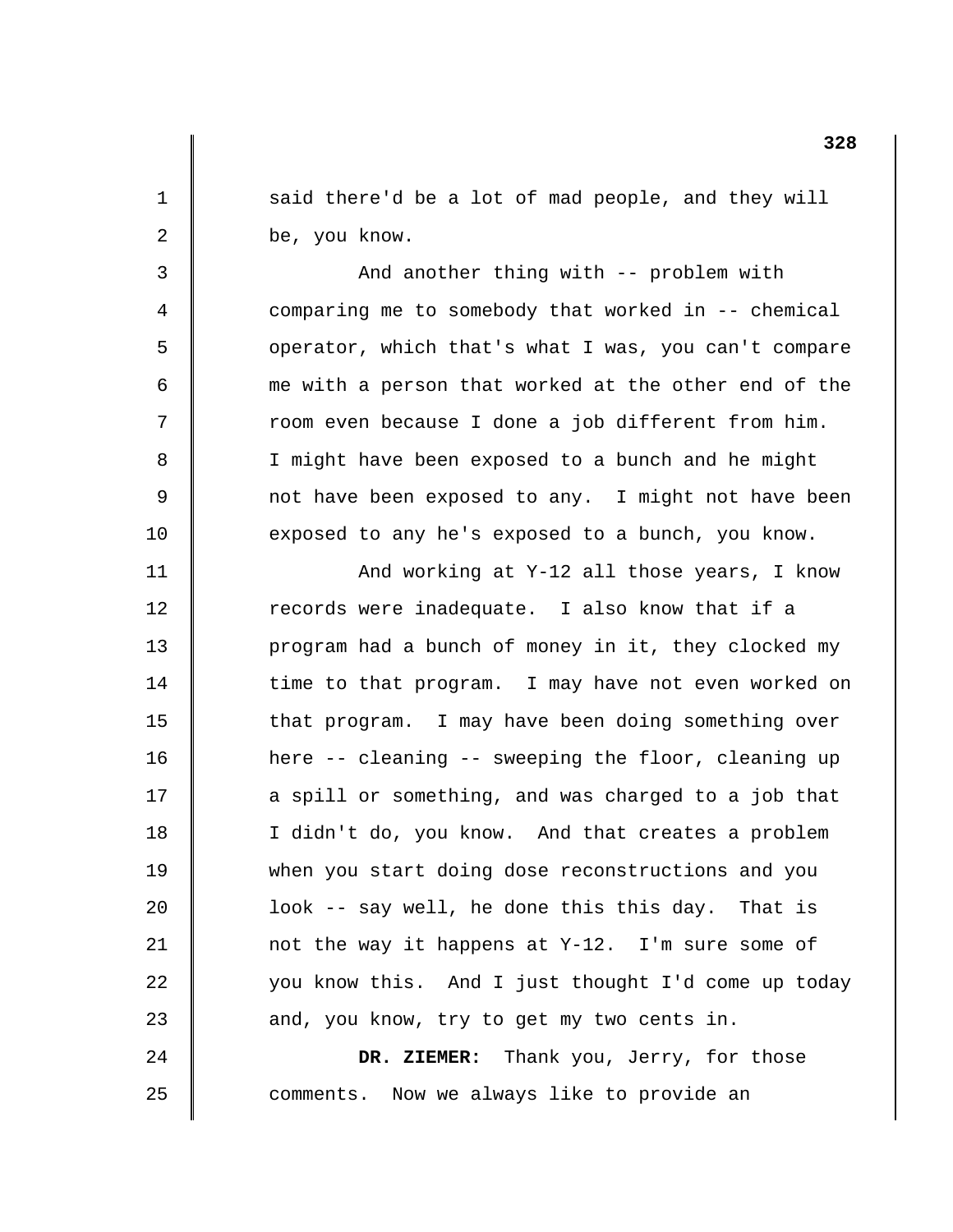1 2 3 4 5 6 7 8 9 10 11 12 13 14 15 16 17 18 19 20 21 22 23 24 25 opportunity for the Board, if they have questions or want anything clarified, to see if there are any questions or feedback for Jerry. (No responses.) **DR. ZIEMER:** Okay. And your remarks will appear in the record, as well. Thank you. **MR. TUDOR:** Thanks a lot. **DR. ZIEMER:** Thank you very much. Let's now recess for lunch and right after lunch we'll hear from Bruce and Bob, and then we'll return to our session on the Special Exposure Cohort. **DR. MELIUS:** What time? **DR. ZIEMER:** We're due back at 1:30. We want to be prompt on that because I know starting at 3:00 some people have to start bailing out. (Whereupon, a luncheon recess was taken.) **DR. ZIEMER:** Okay, I'll call the session back to order. We would like to hear now from Bruce Lawson. Bruce is with PACE Medical Screening Program and is from Oliver Springs, Tennessee. And Bruce, glad to have you here to address us this afternoon. **MR. LAWSON:** Thank you. And for those of you who don't know, Oliver Springs is a suburb of Oak Ridge.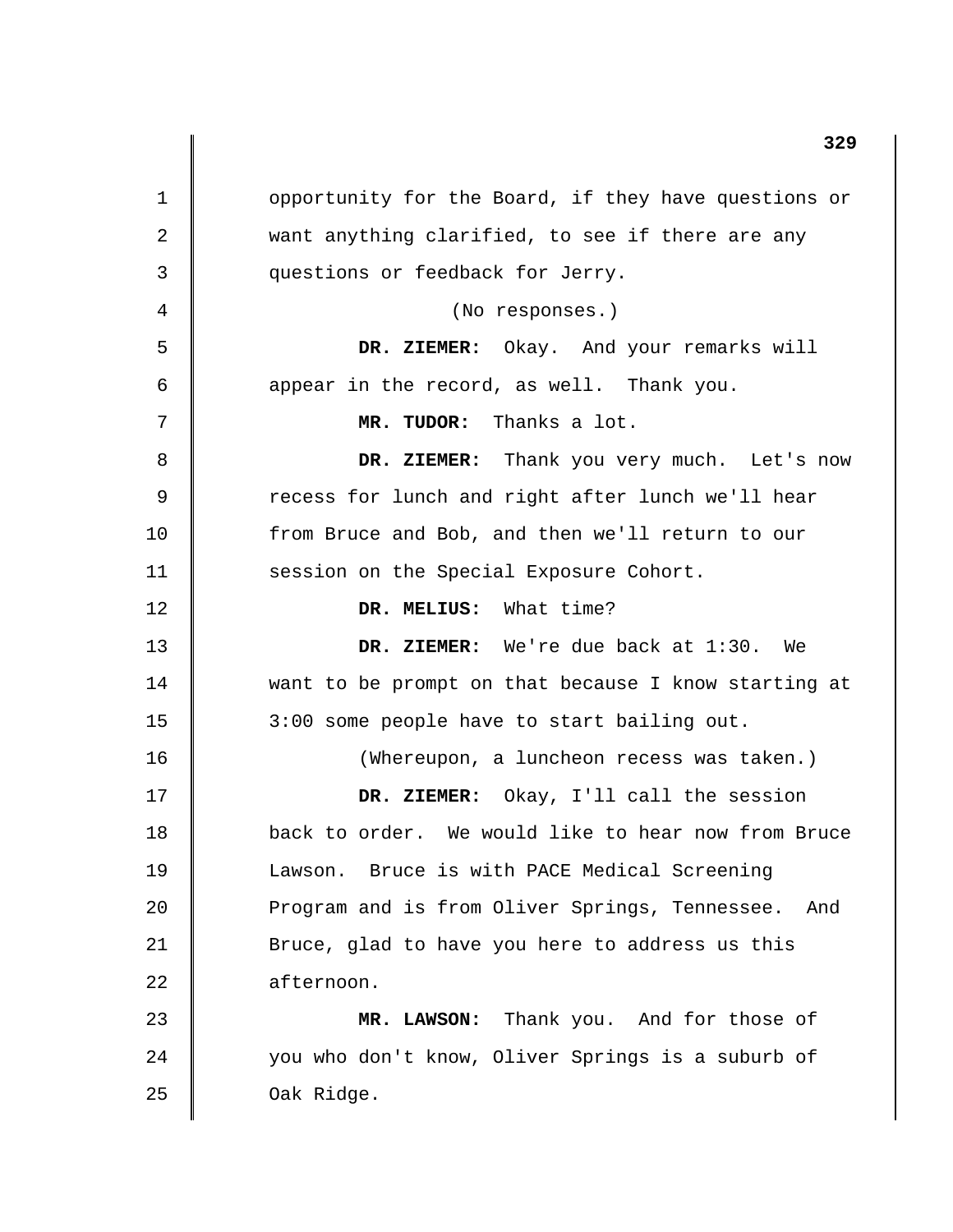| 1  | As he said, I'm Bruce Lawson. I worked at              |
|----|--------------------------------------------------------|
| 2  | the K-25 site at Oak Ridge, which is one of three      |
| 3  | DOE facilities in Oak Ridge. I was a craftsperson.     |
| 4  | I was there a little over 30 years. The last nine      |
| 5  | years I was the union health and safety                |
| 6  | representative for the site and just a couple of       |
| 7  | general comments. I'll keep this brief. I hate to      |
| 8  | be the first speaker after lunch. Everybody's          |
| 9  | wanting to -- anyway.                                  |
| 10 | I saw first-hand what Joe Carson alluded to            |
| 11 | yesterday, some of the things he mentioned about       |
| 12 | records, and I saw exactly what he was talking         |
| 13 | about. I saw industrial hygienists, health physics     |
| 14 | people and safety people, professionals, silenced      |
| 15 | and their minds changed by a simple frown. It          |
| 16 | didn't take any pressure at all to get them to         |
| 17 | rewrite records, redo reports. As a matter of fact,    |
| 18 | they were under the onus to clean up reports before    |
| 19 | DOE ever saw them. So what -- most cases, what DOE     |
| 20 | saw, the final analysis was a cleaned-up or very       |
| 21 | much edited version of what actually took place.       |
| 22 | I now work with the local worker health                |
| 23 | protection program, the medical screening.<br>$We$ $-$ |
| 24 | very often we're the first point of contact for the    |
| 25 | claimants in this EEOICPA thing. We meet the           |

║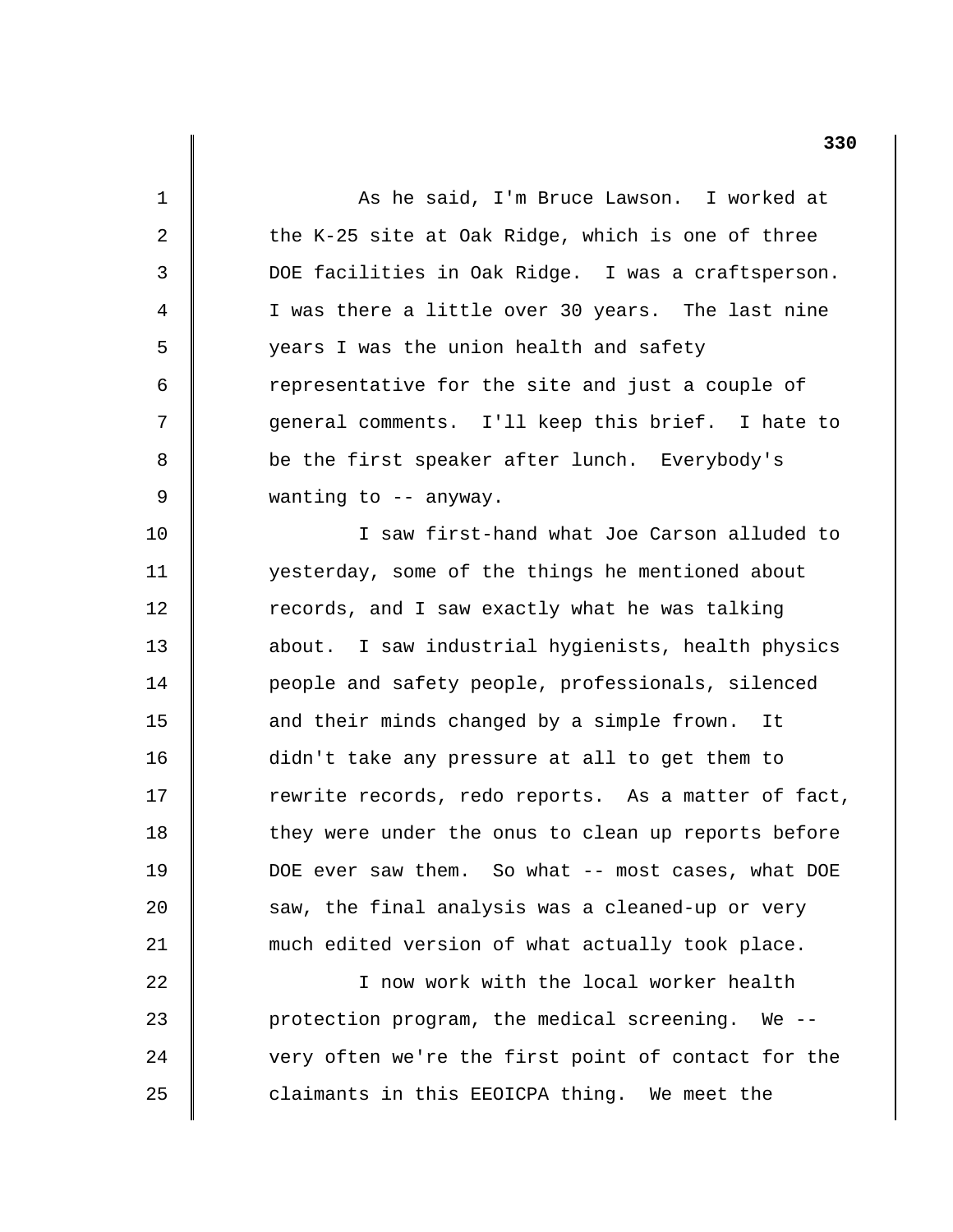individuals face-to-face and we hear -- I could repeat, but I won't, a lot of the comments that you heard at the public meetings that was referred to earlier. We hear that every day, many times -- of course similar verbiage.

1

2

3

4

5

6

7

8

9

10

11

12

13

14

15

16

17

18

19

20

21

22

23

24

25

Most of our claimants are not -- I wouldn't say most, but a large portion of them are uneducated, almost to the point of being illiterate. Their spouse, be it a husband or wife, said very little, if anything, about what they did at work, what their job was, what their job duties, especially. So they know virtually nothing about they just know -- and in our case, we see people who weren't even sure which one of the three plants their husband worked at. And they were told, of course, you don't talk about what you did years ago, and they certainly don't understand this process. To them, it's much too complicated and they don't they're not -- they just don't understand dealing with bureaucracy and Federal procedures.

We -- a lot of them can't get their records from DOE, and a lot of them can't get their records from local physicians and hospitals. I know of one case where this lady -- and this is a person who is existing on Social Security. They wanted to charge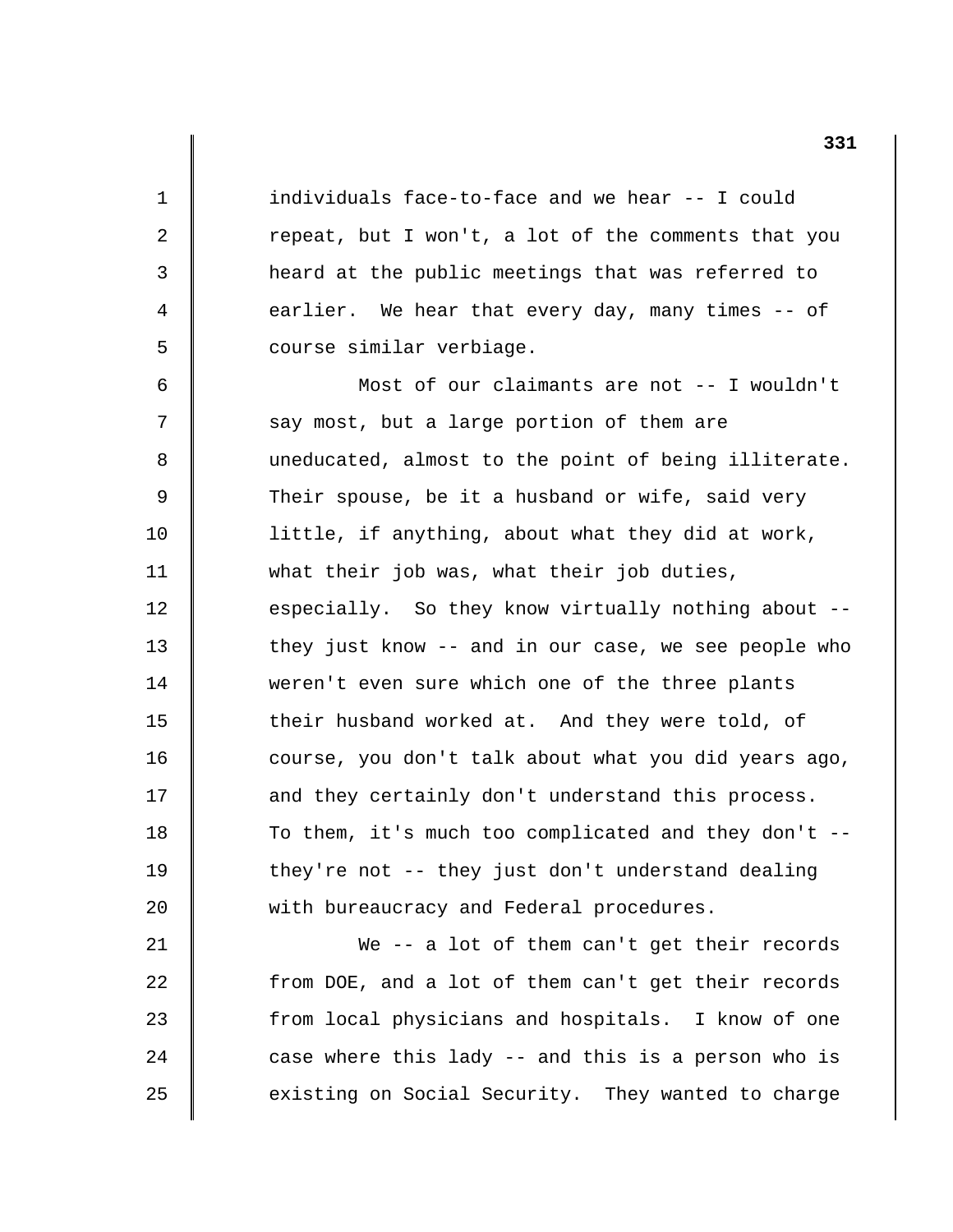1 2 3 4 5 6 7 8 9 10 11 12 13 14 15 16 17 18 19 20 21 22 23 24 25 this lady \$300 to give her her medical records. She couldn't afford it. She walked away. She came to us. We made some phone calls and was able to persuade them to give them to her. But anyway, we've seen a lot of people throw up their hands and quit because they can't deal with the established bureaucracy as it is. They get a couple of requests for information, the claims office -- the DOL claims office loses their records and so on and they write back for more documentation, and they just throw up their hands in disgust and say I knew I couldn't do it anyway. Based on what I've heard about dose reconstruction and the requirements -- recordkeeping from DOE, we're very, very wary of it. We believe that more -- far more deserving claimants will be denied than actually paid. And there again, around the Oak Ridge area, all too often the word on the street is if you didn't work at K-25, you can forget it. It's -- you know, people have their claims in the pipeline for over a year, and the word is getting around. I talked to Dr. Bingham\* yesterday and their business is way down. So is ours, not quite to the extent -- what she said, but it is down. But that's -- word of mouth in any kind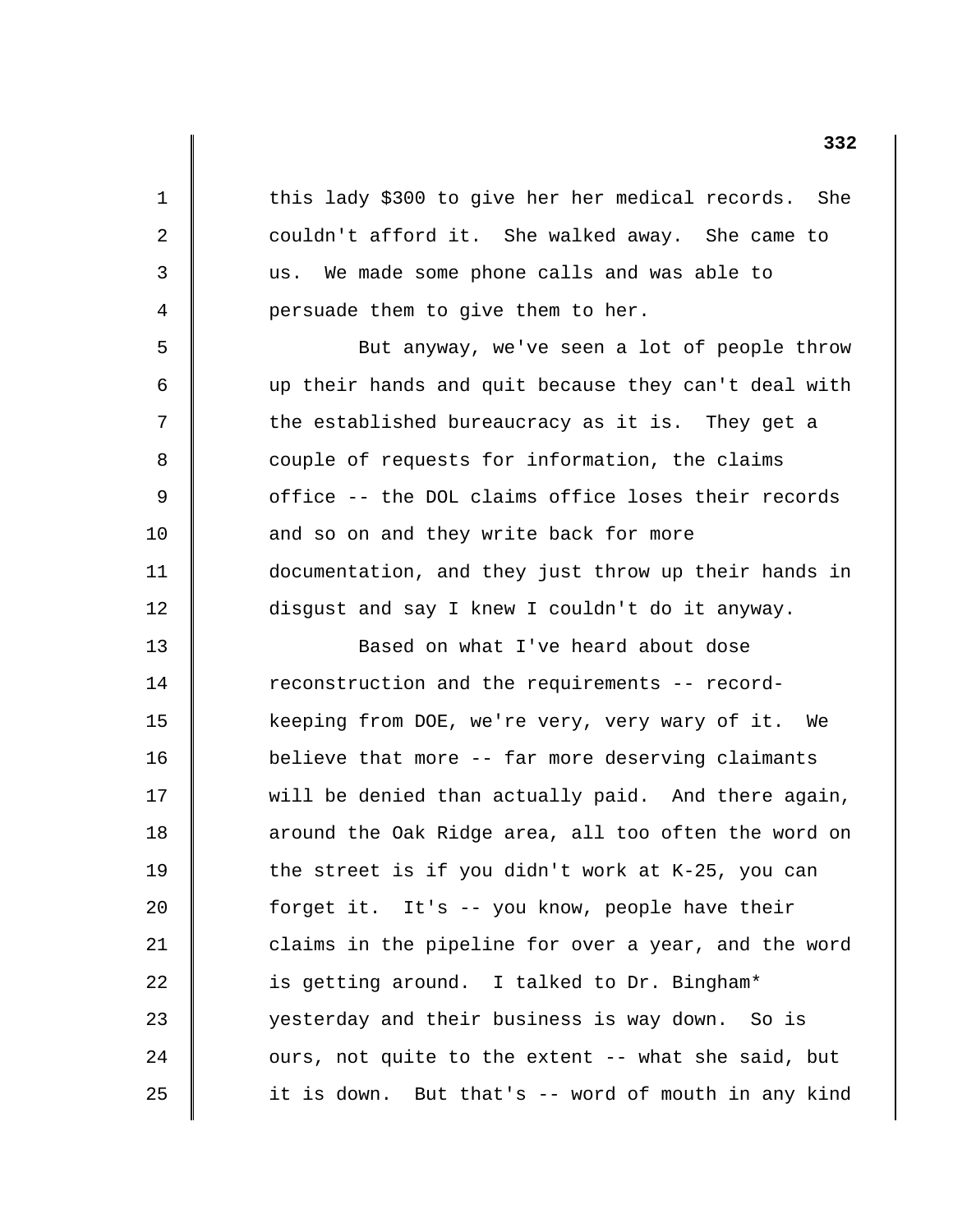of business is the best advertising, or worst advertising you can get. And right now, we're getting some very negative word of mouth advertising, the entire process is.

1

2

3

4

5

6

7

8

9

10

11

12

13

14

15

16

17

18

19

23

24

25

I applaud your efforts, and especially what you mentioned this morning about streamlining the process, getting on with it, get -- get these claims moving, get them through. And I know you guys are bound by the law, but in the back of your mind, remember, these people were probably -- most of them were probably exposed to far greater hazards from chemicals than they were from the radiation exposures that they got. So don't feel the least bit hesitant to go ahead and push a claim through that's questionable in my mind because these people are definitely deserving. Most all of them are.

That was about it. I just jotted down some notes that I thought you might want to hear from the street, and that's where we are, street level.

20 21 22 **DR. ZIEMER:** Thank you, Bruce. Let me ask if any of the Board members have questions for Bruce.

**DR. MELIUS:** I have one.

**MR. LAWSON:** Sure.

**DR. MELIUS:** Thank you for your comments,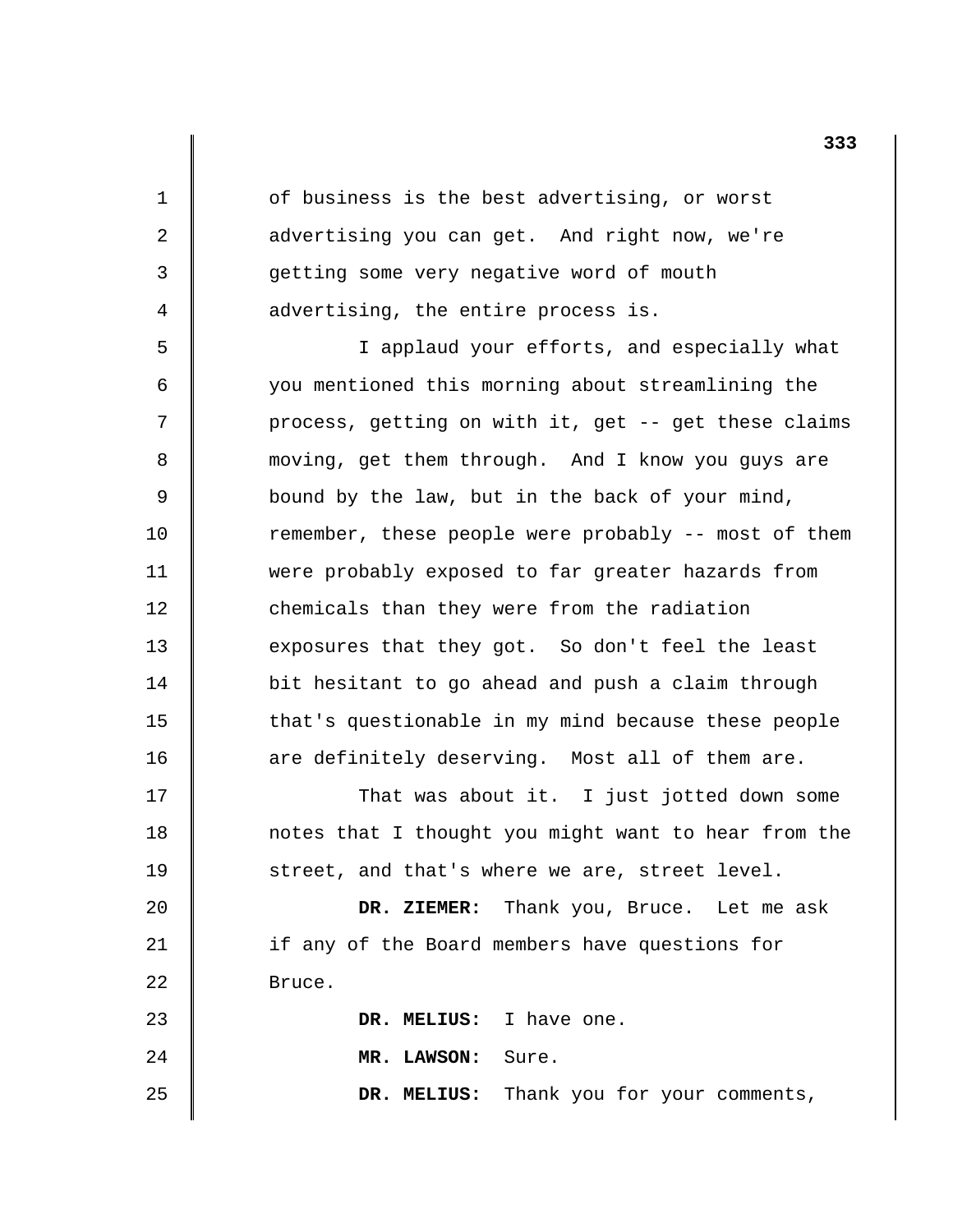| $\mathbf 1$ | Bruce. What -- do you have any ideas on how we deal     |
|-------------|---------------------------------------------------------|
| 2           | with this situation where the official records may      |
| 3           | not be truthful or accurate, accurately reflect         |
| 4           | people's exposures? Would we get -- be able to get      |
| 5           | that information from interviewing some of the          |
| 6           | people down there or how do you get at that? I mean     |
| 7           | I know it's not easy, but do you think people are       |
| 8           | generally aware of the issue when the records are       |
| 9           | not being -- have not been properly kept for a          |
| 10          | period of time or --                                    |
| 11          | MR. LAWSON: Not in every case, certainly,               |
| 12          | but there are some that are. We did a lot -- I say      |
| 13          | we, I'm talking about our local union there and the     |
| 14          | international did a lot of risk mapping where we        |
| 15          | called the workers themselves. And there again, I       |
| 16          | heard reference to expert -- site experts. If there     |
| 17          | are experts at these sites, it's those guys who were    |
| 18          | out there every day -- and ladies, of course -- who     |
| 19          | were out there every day with their hands on. They      |
| 20          | knew what was going on in this area as opposed to $-$ - |
| 21          | someone mentioned earlier that you could be at the      |
| 22          | opposite end of the room doing an entirely different    |
| 23          | procedure, different process, which is true. But we     |
| 24          | gathered people together and -- with maps of the        |
| 25          | buildings, different areas -- what was here, what       |
|             |                                                         |

 $\parallel$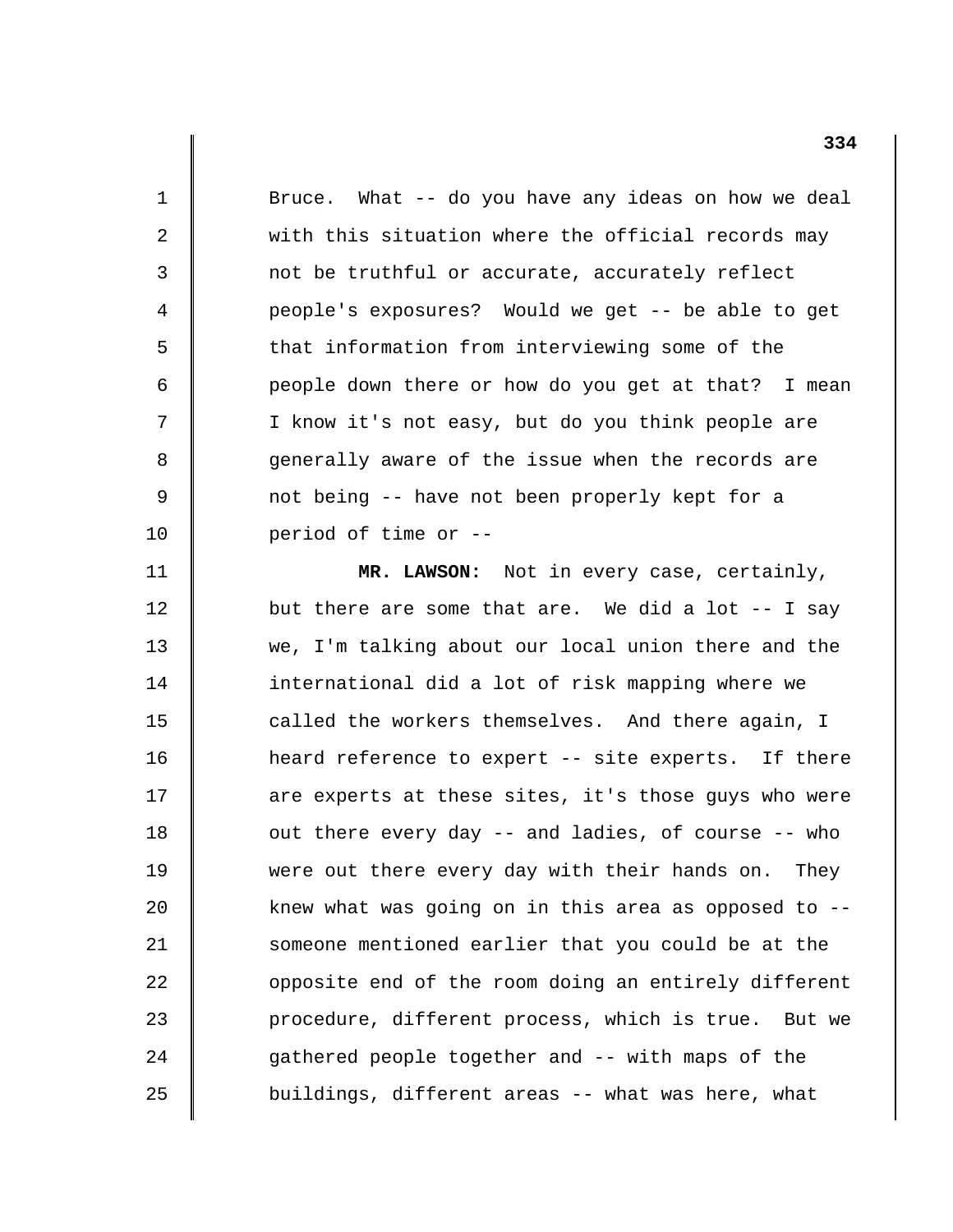1 2 3 4 5 6 7 8 9 10 11 12 13 14 15 16 17 18 19 20 21 22 23  $2.4$ 25 went on and so on -- and from that we -- we have a lot of information. **DR. ZIEMER:** That suggests that perhaps there's another source of information that could be tapped into - **MR. LAWSON:** There is, yes. **DR. ZIEMER:** -- your risk mapping. **MR. LAWSON:** There certainly is. Mark Griffon was involved in a lot of this, the sessions that we did. **DR. ZIEMER:** And that is information that would not derive from requests to DOE, I assume. Is that correct? **MR. GRIFFON:** That's correct, yeah. But this is -- I think medical surveillance program data was actually explicitly mentioned in one of the regulations or the -- yeah - **DR. ZIEMER:** Right. **MR. GRIFFON:** -- and this is all under the medical surveillance -- DOE medical surveillance programs. **DR. ZIEMER:** So it is available via the DOE route, then, or not? This sounded like a separate --**MR. LAWSON:** Probably if you request the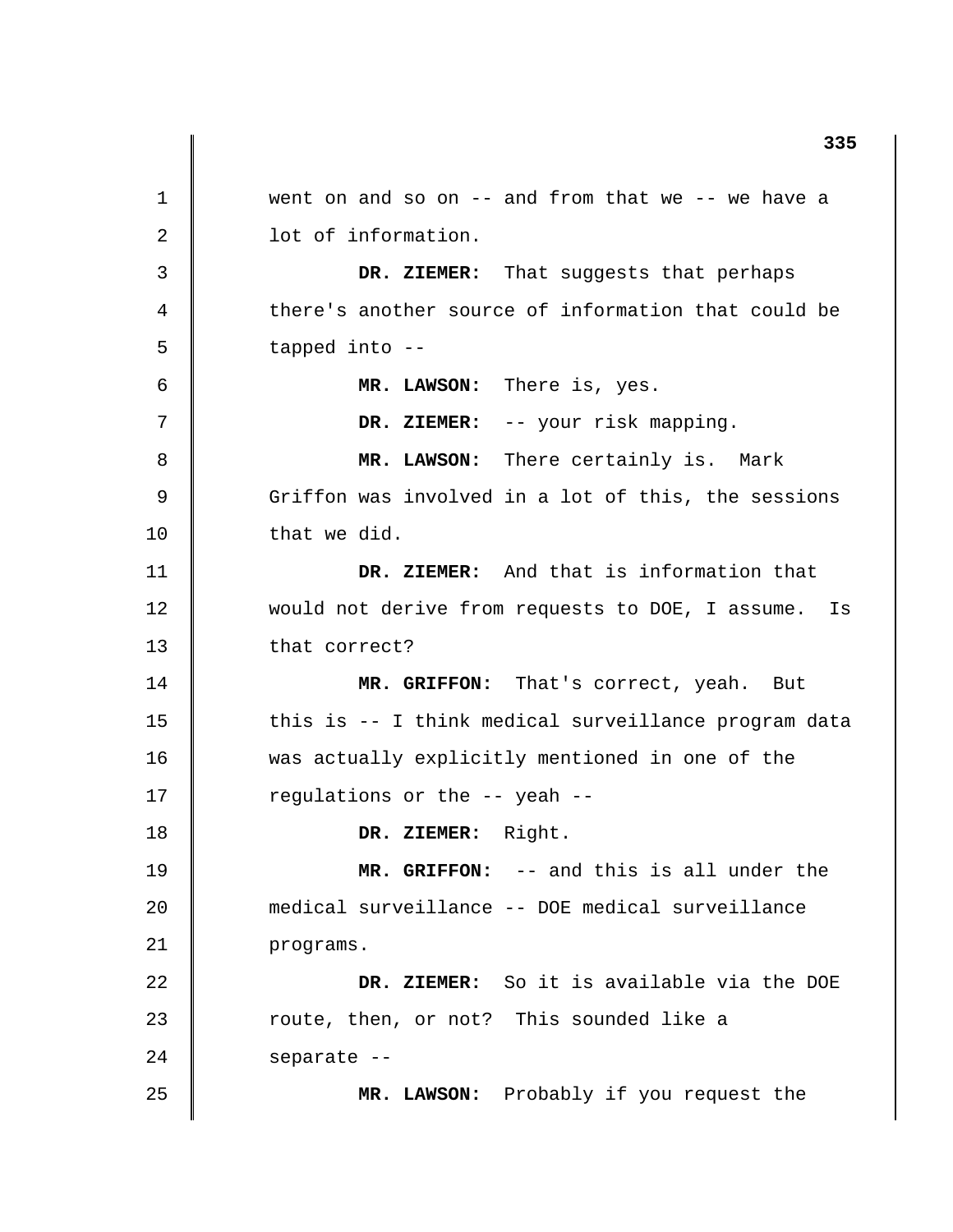| right document, would be my guess.                   |
|------------------------------------------------------|
| DR. BINGHAM: Well, I'm a PI on one medical           |
| surveillance project, and these are cooperative --   |
| DR. ZIEMER: You need to identify yourself.           |
| DR. BINGHAM: Eula Bingham, the University            |
| of Cincinnati College of Medicine, Department of     |
| Environmental Health. The PI, the -- I'm the PI on   |
| this one. These are cooperative agreements and       |
| because the workers were so concerned about DOE and  |
| its reputation and so forth, we were very careful.   |
| And we agreed not to give it to them. I mean if a    |
| worker decides to give it, that's their choice, and  |
| we have them read a confidentiality agreement and so |
| forth. But the data belongs really to the project    |
| and it's only given in de-identified form. And       |
| theoretically that could be done by each of the      |
| projects, not by DOE.                                |
| Now certainly DOE could encourage the people         |
| who have the projects to do it, but they do not own  |
| The only thing they would own that we<br>the data.   |
| have is if monitoring data for a certain facility,   |
| then they own that and that's covered under the      |
| Privacy Act. So I think you'd have to go to the      |
| different surveillance projects and ask that, and I  |
| think most people would be happy to share what they  |
|                                                      |

 $\overline{\mathbb{I}}$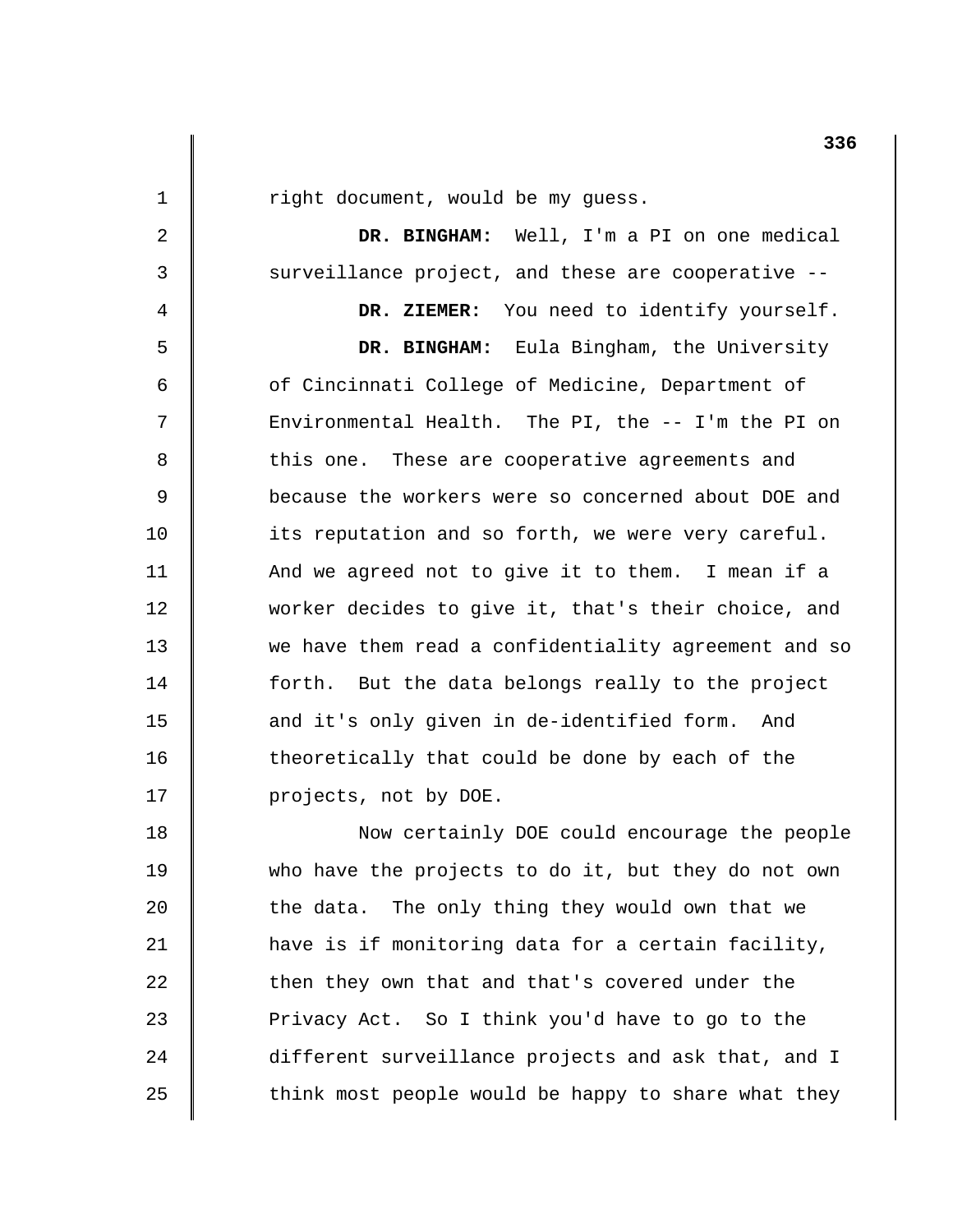| $\mathbf 1$ | have.                                                |
|-------------|------------------------------------------------------|
| 2           | As a matter of fact, we've already shared            |
| 3           | some of the information with NIOSH on what we called |
| 4           | institutional histories of some of the sites where   |
| 5           | we knew what the processes were and during what      |
| 6           | periods of time. Not perfect, but at least           |
| 7           | something.                                           |
| 8           | So -- but for this, the actual owning of the         |
| 9           | information is for each project, but you know, you   |
| 10          | could never give up identified data. That's up to    |
| 11          | each worker. Is that right?                          |
| 12          | MR. GRIFFON: I guess I was thinking more             |
| 13          | along the lines of the summary reports, which are -- |
| 14          | all the de-identified summary reports which capture  |
| 15          | -- at least may help in the site profile side of     |
| 16          | things. Certainly the interviews and the identified  |
| 17          | data, Eula's correct on that.                        |
| 18          | MR. LAWSON: And what we call the needs               |
| 19          | assessment documents where we had the initial        |
| 20          | meetings, in a generic form.                         |
| 21          | DR. ZIEMER: It seems to me we'd want to              |
| 22          | make sure those got into the system if they're --    |
| 23          | MR. ELLIOTT: Yeah, let me speak to this a            |
| 24          | little bit, and I appreciate Eula speaking on it, as |
| 25          | well. And she's certainly very accurate, DOE         |
|             |                                                      |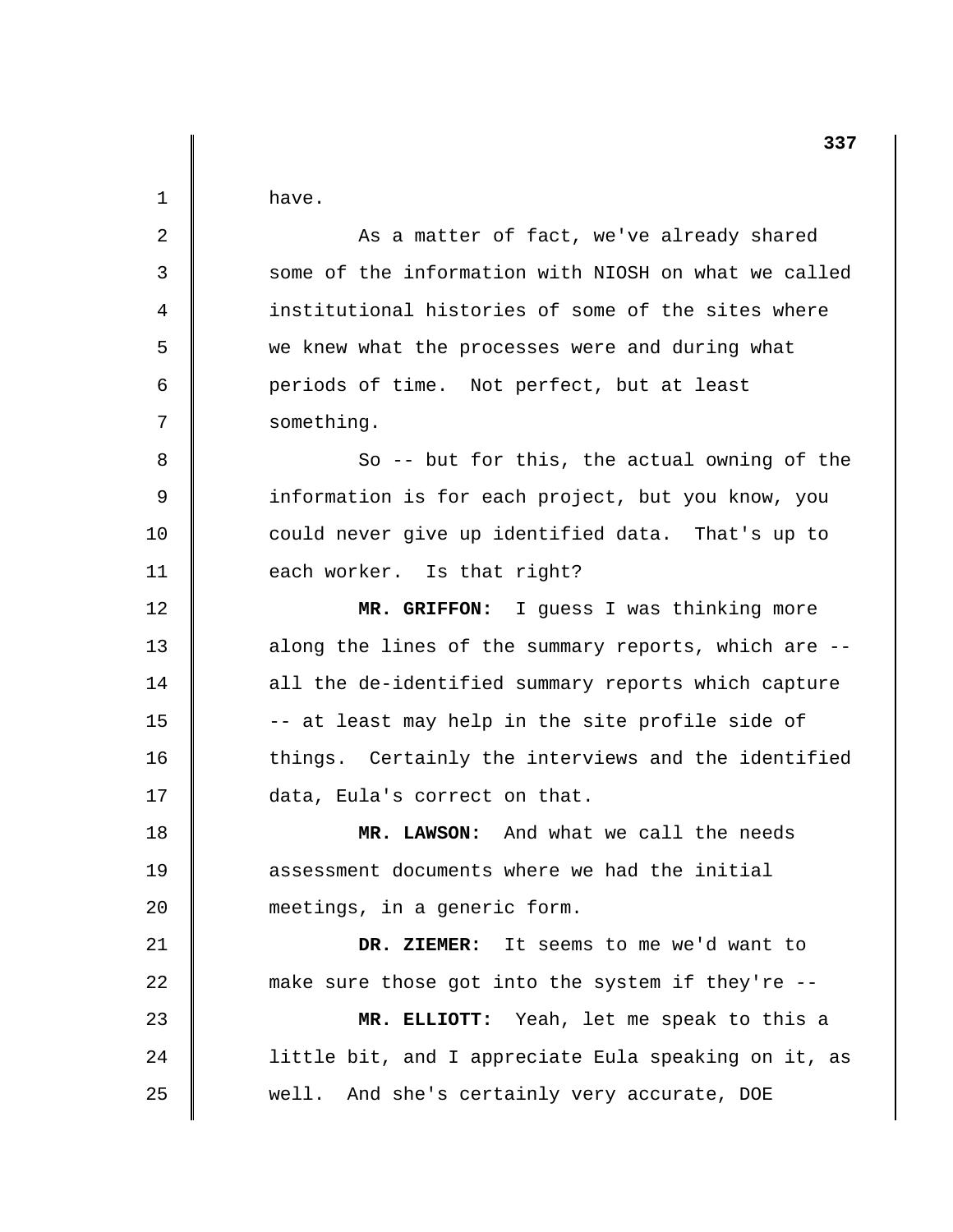doesn't own much of this information, and so we've been working with several of the PI's and in some specific situations regarding perhaps construction workers, we've been working for the Center for Protection of Worker Rights for -- trying to put in place a sole-source contract with that -- with a consortium under the Center for Protection of Worker Rights to get information from these different programs for five different sites, the work historyrelated information for construction workers. And also we should be aware that any one of the former workers who go through the program are given information back to them individually which should be part of their claim. They can submit it as part of their claim, and so that personal, individual information can be utilized as it comes from the individual. And we certainly -- every time we deal with a claimant and we identify that they were a member of a former worker screening program, we ask do you have this information and it certainly would be beneficial if you would provide it. And so that's one way we try to get around this issue of the individual information and not having a release form signed through the whole program.

1

2

3

4

5

6

7

8

9

10

11

12

13

14

15

16

17

18

19

20

21

22

23

 $2.4$ 

25

**MR. ESPINOSA:** What are the five sites?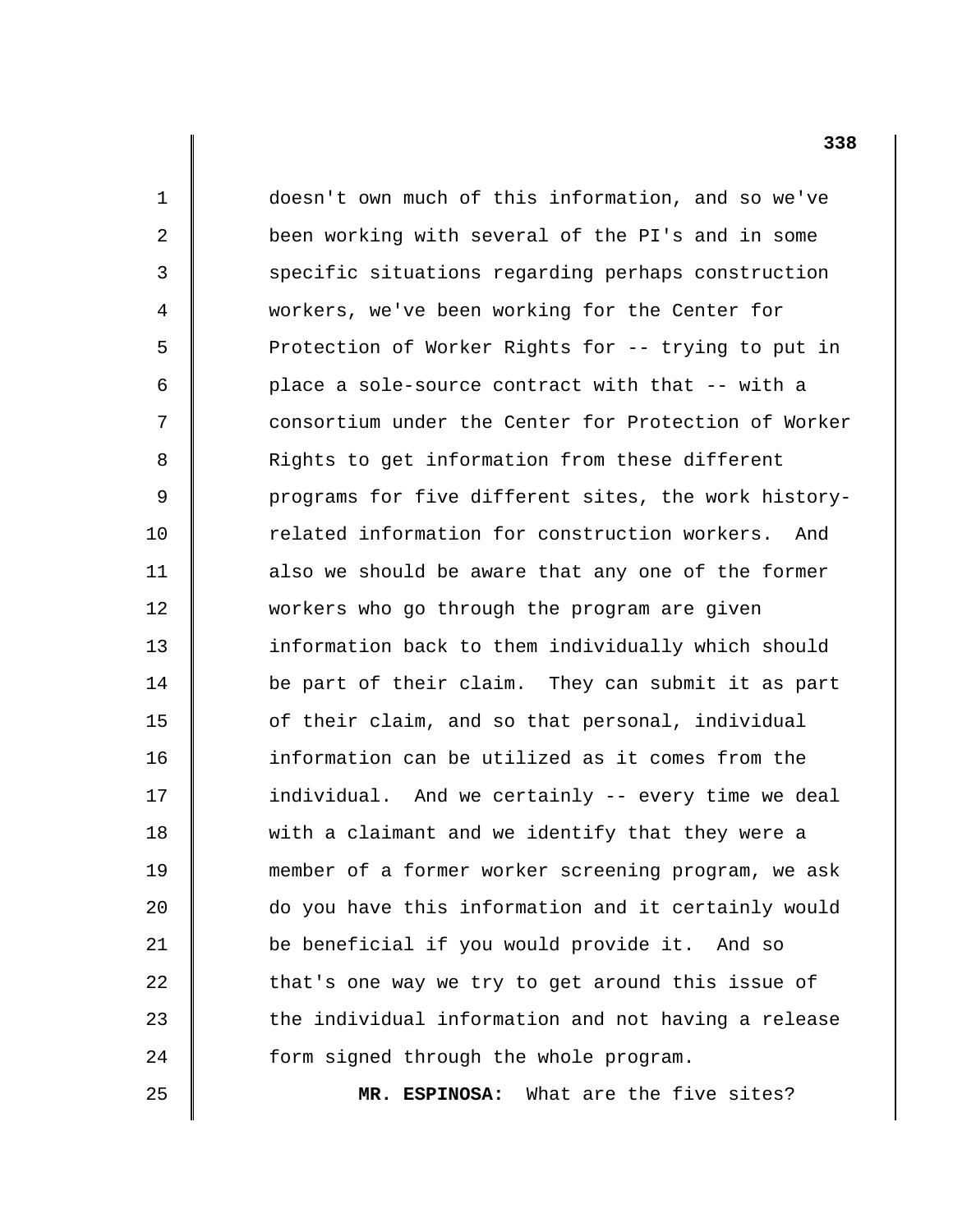|    | 339                                                 |
|----|-----------------------------------------------------|
| 1  | MR. ELLIOTT: Well, there's -- we're still           |
| 2  | working on the negotiation of this agreement, sole- |
| 3  | source agreement with CPWR on it. I can't go into   |
| 4  | it at any more detail than that right now.          |
| 5  | DR. DEHART: Again, thank you for your               |
| 6  | comments -- Roy DeHart. There was a point of        |
| 7  | clarification. You had mentioned that in Oak Ridge  |
| 8  | the word is that if you didn't work at K-25, forget |
| 9  | it. Under the special cohort, the gaseous diffusion |
| 10 | operation was covered. Did it cover anyone working  |
| 11 | in the reservation -- in the K-25 reservation       |
| 12 | itself, or just specific site and operational       |
| 13 | activities?                                         |
| 14 | MR. LAWSON: Just the K-25 site. Of course           |
| 15 | we had a lot of workers who transferred between     |
| 16 | sites. That happened very frequently. But if they   |
| 17 | worked as much as 250 days --                       |
| 18 | DR. DEHART:<br>In that building?                    |
| 19 | MR. LAWSON: $-$ at K-25, they $-$ we're a           |
| 20 | special cohort.                                     |
| 21 | DR. DEHART:<br>Okay.                                |
| 22 | They would be considered.<br>MR. LAWSON:            |
| 23 | DR. DEHART: And when you say K-25, you're           |
| 24 | talking about $K-25$ , the building $-$ -           |
| 25 | MR. LAWSON: The gaseous diffusion plant             |
|    |                                                     |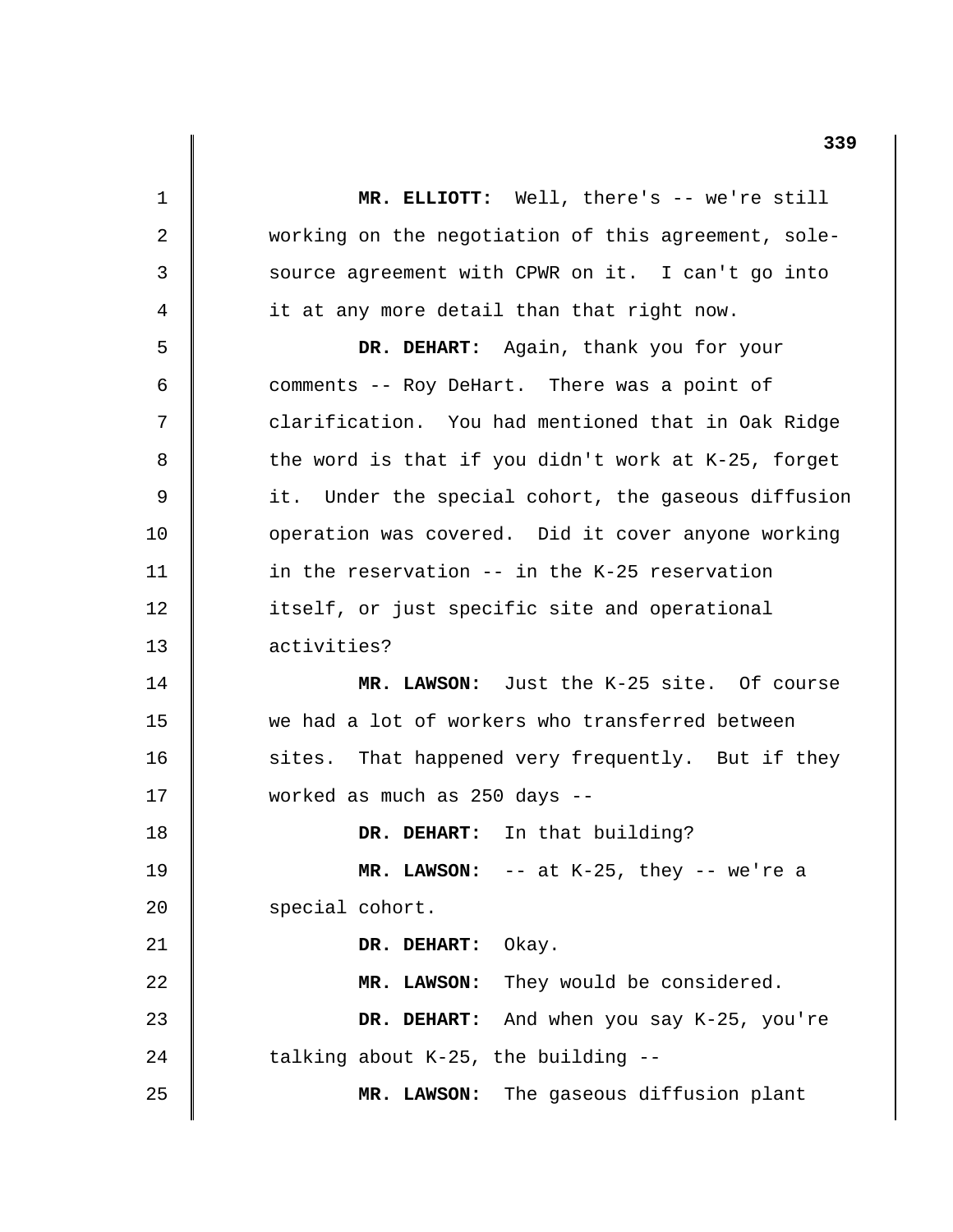1 2 3  $4 \parallel$  --5 6 7 8 9 10 11 12 13 14 15 16 17 18 19 20 21 22 23 24 25 itself. **DR. DEHART:** -- the building. **MR. LAWSON:** The physical -- physical plant **MR. PRESLEY:** No, no. **DR. ZIEMER:** The site. **DR. DEHART:** The whole site. Okay. **DR. ZIEMER:** The site. **DR. DEHART:** The whole site. Okay. **DR. ZIEMER:** Other questions for Bruce? Thank you very much. **MR. LAWSON:** You're very welcome. **DR. ZIEMER:** All right. Now we'll hear from Bob Tabor. Bob's been with us before from Harrison, Ohio. Bob, are you here? **MR. TABOR:** Yes. I'm Bob Tabor -- Robert G., for the record. I'm a member of the Fernald Atomic Trades and Labor Council. I work at the Fernald site, 21-year veteran there, millwright by trade and a labor representative. I spoke to you folks in the past and I guess the first thing I would like to say is I'm happy about the new members of the Board and glad to see that that issue's been addressed and the addition of those folks. I'm also happy to be able to be here again, you know, to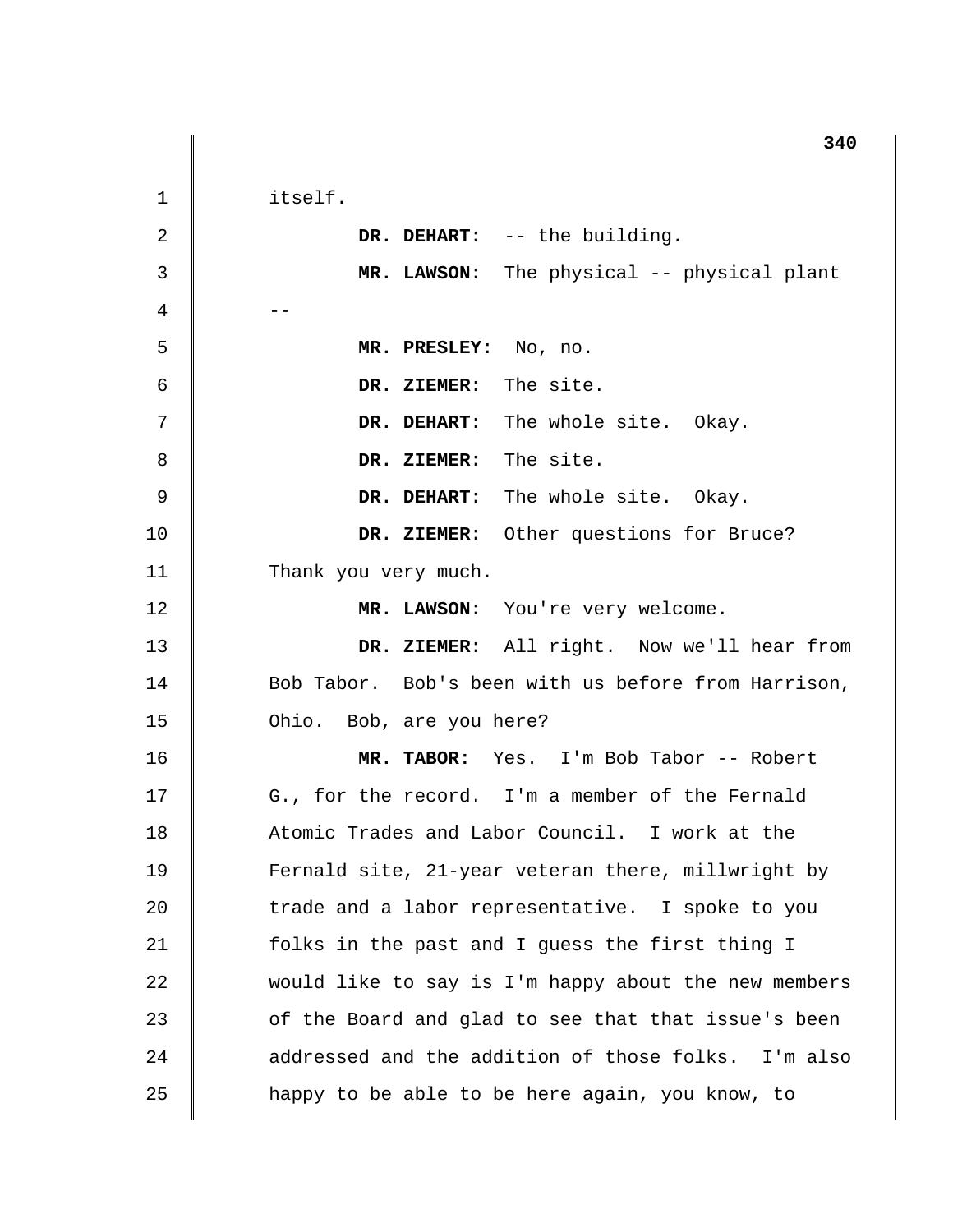participate and listen to the Board's activities. Doing so certainly helps elevate the learning curve because without a doubt to say, this is a kind of a complex issue, some of these things are.

1

2

3

4

5

6

7

8

9

10

11

12

13

14

15

16

17

18

19

20

21

22

23

24

25

And I guess on that note, some of the things I'd like to talk about, it'd be really hard for me to reiterate those things in such a manner that I might get as detailed as some of you who really understand the science behind this. So some of my comments will basically be in reference and in general, because the things I've been thinking about the last few days that I would like to comment to have been explored by a lot of conversation and discussion here this morning, so I just want to reiterate the issues that Mark brought up and that Jim brought up, especially those on the issue regarding the SEC class applying for non-SEC-listed cancers and those particular issues there. I want to be sure that we give thorough thought to how to adjust or how to fix those type of issues and answers.

I mean I recognize that as this whole process evolves there's certain things that were not thought of in the beginning in the rule that have come up that need to be addressed. And I just want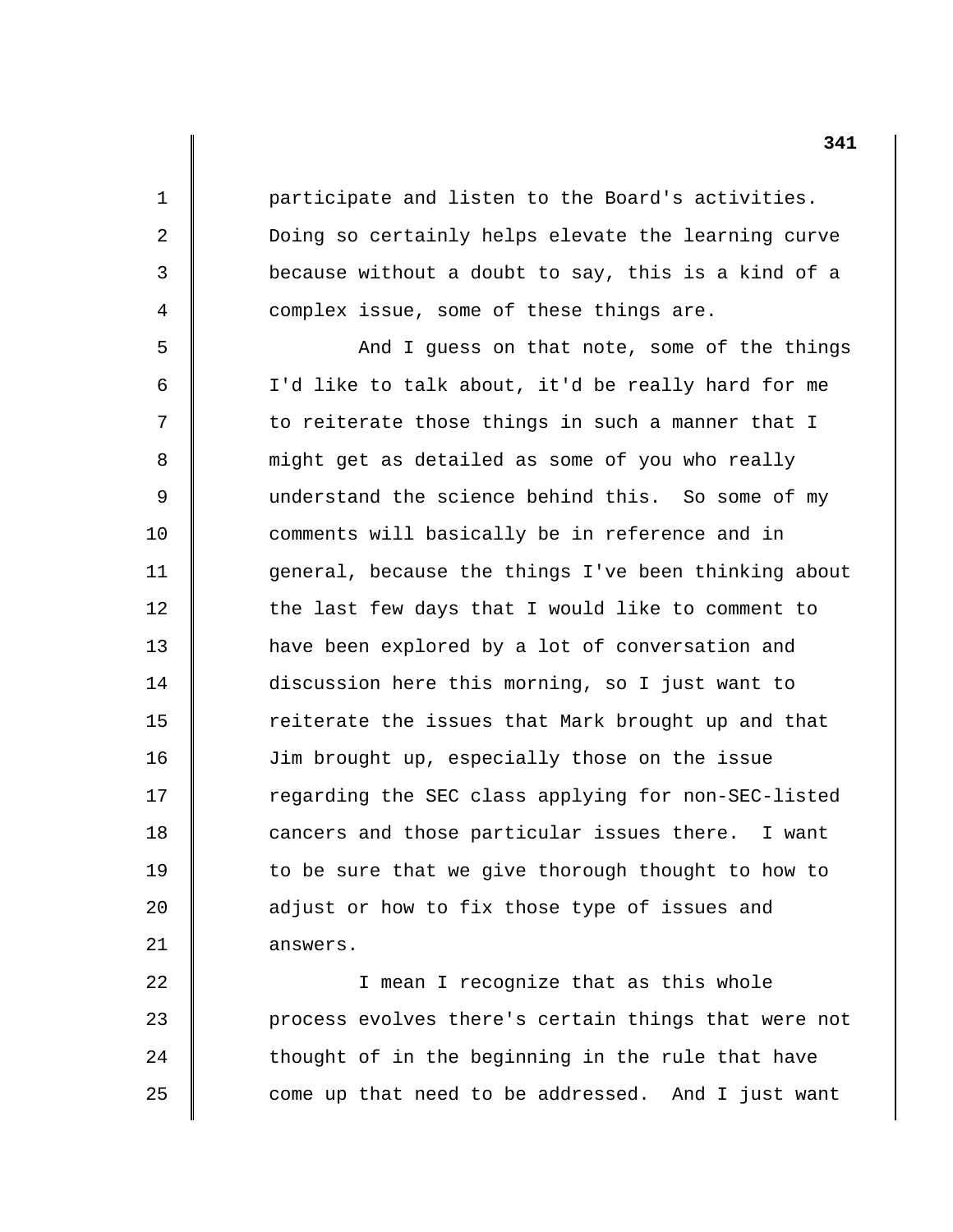to reinforce the fact that, you know, we need to do everything possible to fix those things so that we don't have a lot of black holes that complicate things as we go down the pike, you know, on making claims.

1

2

3

4

5

6

7

8

9

10

11

12

13

14

15

16

17

18

19

20

21

22

23

 $2.4$ 

25

One of the other issues deals with -- let's see here. My concern over the fact that Fernald was unfortunate that we didn't get ourselves as identified as part of the original cohort groups, such as Paducah and Piketon. And in lieu of that, it leaves us in a position to possibly explore what is now before us, which is the Special Exposure Cohort, those particular avenues. And one of the things that bothers me a little bit is that the rule-making or the guidelines, if I'm expressing that correctly, that was set forth for the original cohort groups, that those same things are not true for that of the Special Exposure Cohorts, and so I have some concerns relative to the equity in that process. That's about the best way I can explain that I think we've talked a little bit about it here this morning in detail, but I want to reiterate that.

And then I guess in part of that thought process comes the issue that Mark touched on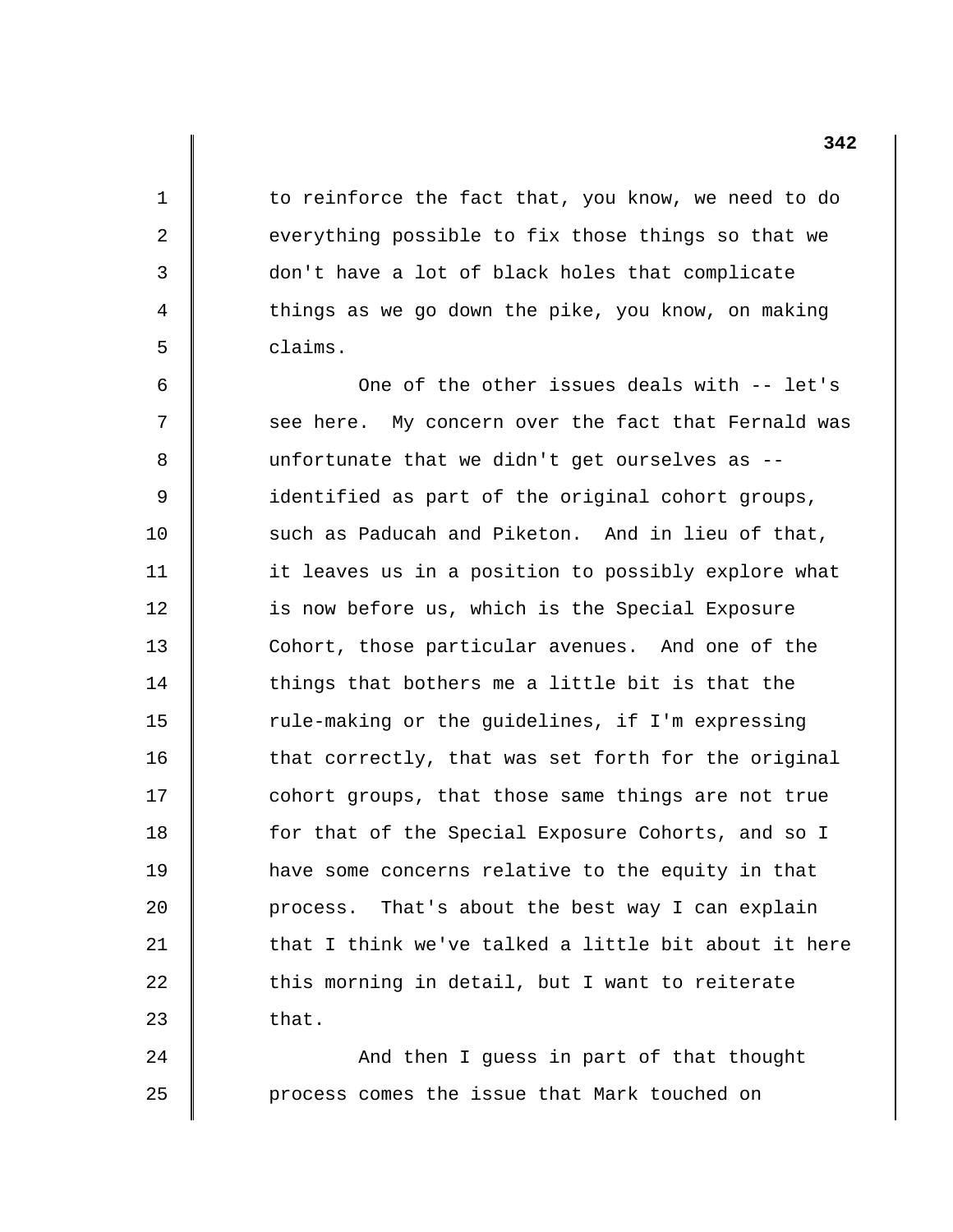relative to, you know, the endangered -- the definition of an endangered health. There seems to be some complicities (sic) there, in my mind, relative to how we're going to approach, you know, defining that with respect to maybe dose reconstruction of the individual and possibly what that might be -- you know, for the site or something to that effect. It's difficult for me to talk to that somewhat in detail, but I think Richard's touched on it, as well as we've addressed that issue here this morning. And I just, once again, want to reiterate those two particular areas that we need to work on for good clarification.

1

2

3

4

5

6

7

8

9

10

11

12

13

14

15

16

17

18

19

20

21

22

23

24

25

One of the other things that came to my mind this morning in some discussion and it came up a couple of times, and I'd like to touch on it again. Let me grab my notes here. There was -- you know, I had asked -- I was writing down some questions I asked -- I asked myself a couple of questions I guess I really knew the answer to, but let me just read those. I said to myself here, you know, some questions.

I said in doing the dose reconstruction, is the only category of collected data, you know, that of consideration for doing the reconstruction would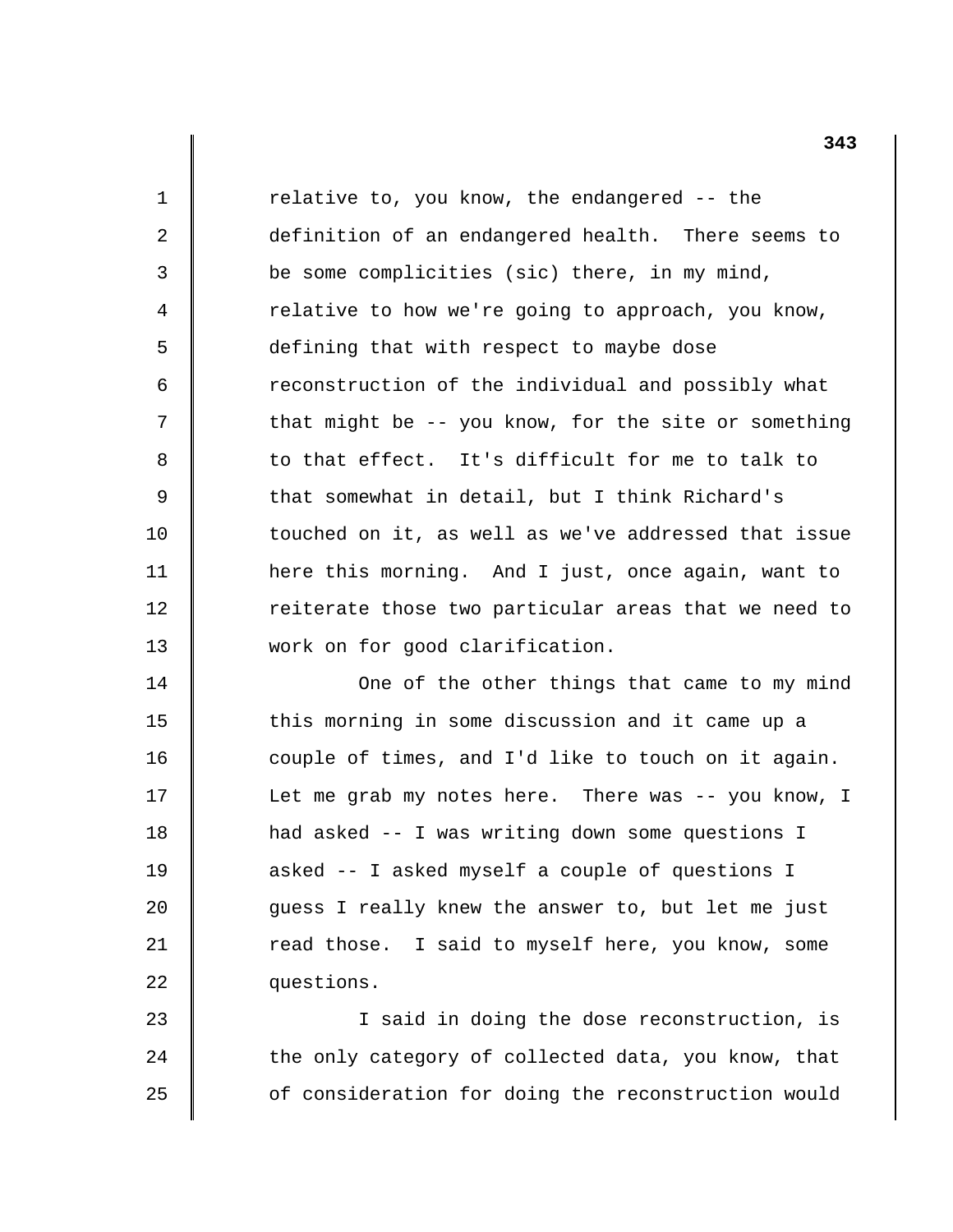1 2 3 4 5 6 7 8 9 10 11 12 13 14 15 16 17 18 19 20 21 22 23 24 25 be that of just exposure records. Well, I got to thinking about that and said now, Bob, that's -- no, there's other things that are considered, as well. And then it posed a question in my mind, you know, does the nature of where you worked in an operation and what maybe the individual did and what they were exposed to, does that have bearing on the development of the dose reconstruction? And the answer to that is well, yes, it does. Then my thought process went to the questions that were generated or the conversation that was generated this morning under the issue of -- let me think here a second -- the memorandum of agree-- I mean memorandum of understanding relative to what are we going to do about DOE and getting additional information, and what is that information going to be limited to. I think you've heard me speak a few times in the past over my genuine concern about the record-keeping processes, especially with respect to the record-keeping processes -- well, wait a minute, let me back up. Maybe not the record-keeping processes, but the retention of records at some of these sites, and especially of those sites who are kind of on the short list.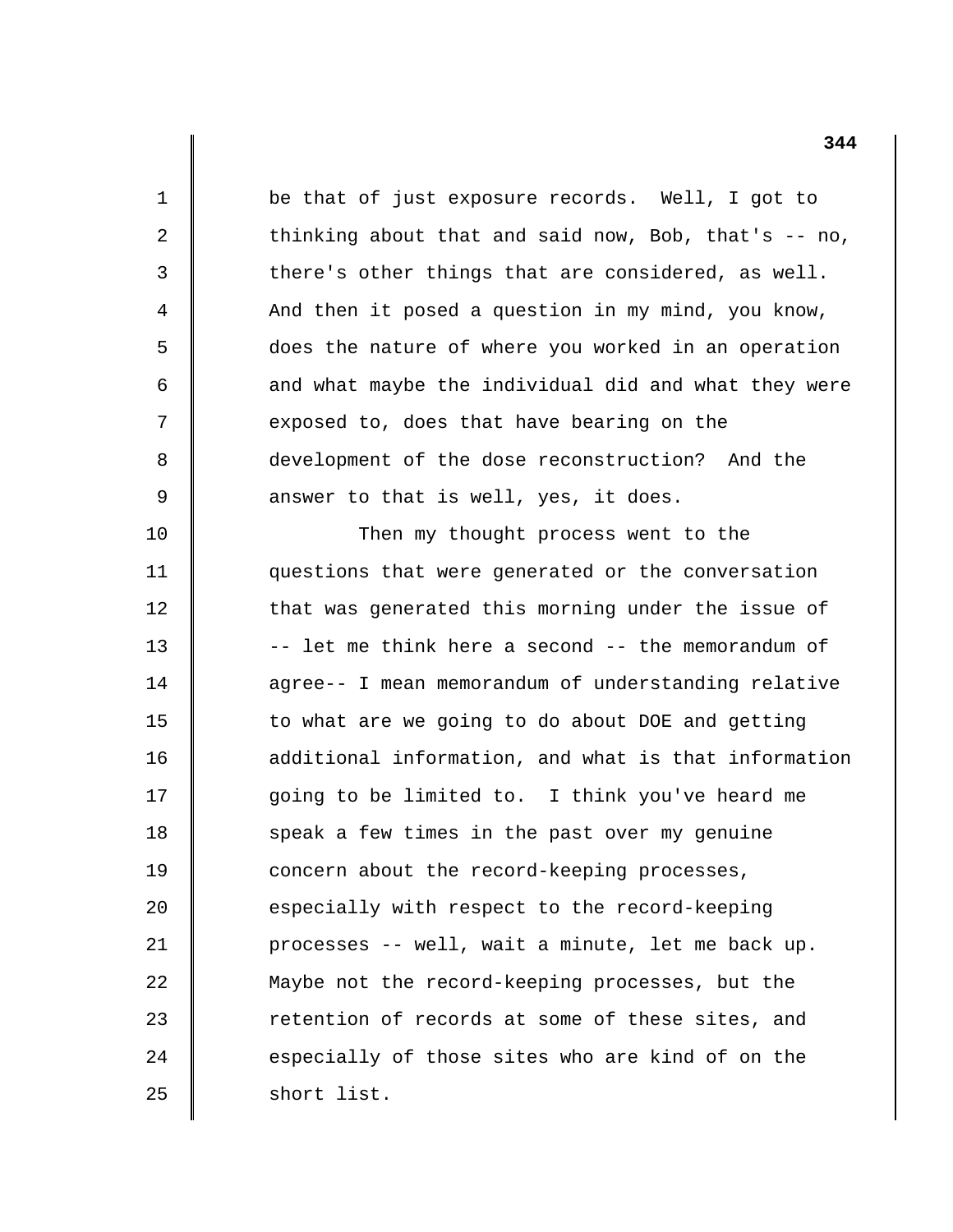Now by the short list, I mean sites that are destined for closure in the near future. At one time here for a while there was this moratorium on the disposal of records, and I think I mentioned the last time that that moratorium has been lifted. Now a lot of those records are going to be on processes that we did at the site, the various types of, you know, things that went on -- you know, where the people worked, what they did. I was hoping that something that might be generated in addition to maybe a special letter which you folks indicate that maybe you should write to the DOE or Congress addressing the memorandum of understanding relative to information, that we might address the fact that maybe they should reimpose a moratorium on these records. Because as these sites close, it's going to be really, really hard to find these things. Without a moratorium, they can ship that stuff off to anyplace and it just gets hidden in a -- you know, in the closet. And then you have information that you may need, other than just the medical records on the individual to make certain decisions, obtaining that information gets only that much more difficult when you don't have availability to those records. And I have a big concern over that and was

1

2

3

4

5

6

7

8

9

10

11

12

13

14

15

16

17

18

19

20

21

22

23

24

25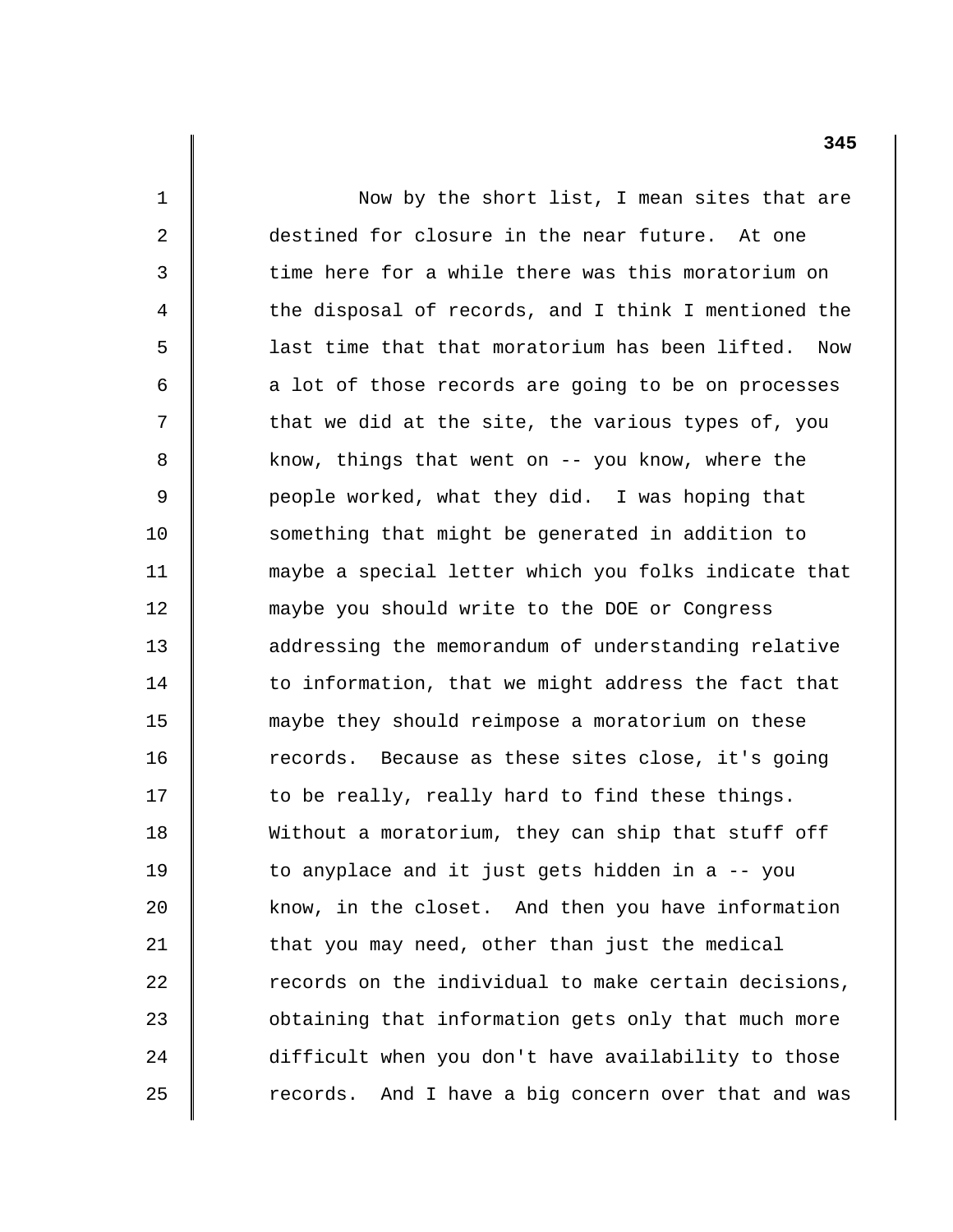1 2 3 4 5 6 7 8 9 10 11 12 13 14 15 16 17 18 19 20 21 22 23  $2.4$ 25 disappointed in the fact that they have lifted that moratorium. So I would like to reiterate that aspect for your consideration and whether or not you would like to address that in your letter or if it ties into that or if it's something you should address, you know, independently, you know. Because Fernald's probably going to be one of the first sites, other than Weldon Springs, that's going to be what we call, you know, a closure site that's come to completion. We have a lot of retired employees right currently and, you know, and as these things -- as these issues crop up and these applications become more familiar with the employees and that they make application, you know, for compensation, the record issue might get real muddy. So I wanted to reiterate that. So other than that, I believe I don't have any other comments for today. At least that's what I've jotted down. **DR. ZIEMER:** Thank you very much. Again, let's see if we have questions -- yes, Tony? **DR. ANDRADE:** Seems we don't have enough microphones to go around the table. Sorry about that, Bob.

**MR. TABOR:** Okay.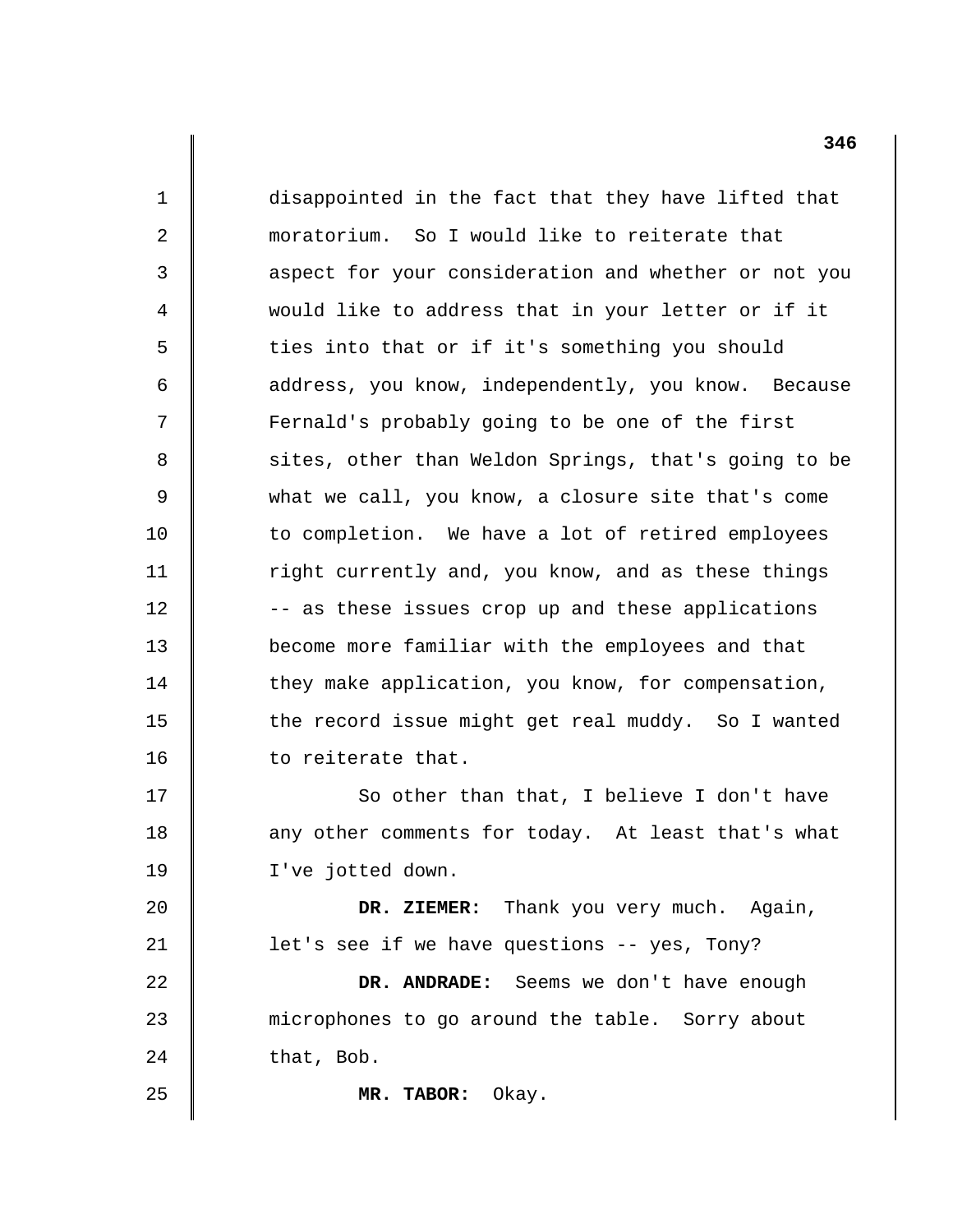1 2 3 4 5 6 7 8 9 10 11 12 13 14 15 16 17 18 19 20 21 22 23 24 25 **DR. ANDRADE:** Bob, I haven't been truthfully, I haven't been keeping up with what's going on with moratoriums on -- moratorium on records-keeping. Do you know if this permits sites to actually destroy records or is it directing sites to send records to other facilities? **MR. TABOR:** I'm not certain. It's not really totally clear in my mind. Moratorium means, you know -- in my mind means don't do anything with them, in the sense of like destroying, or you have to keep what you've got. I think when they lift the moratorium, exactly what the total guidelines are on what you can do with the records, quite frankly, I'm not so sure the DOE has developed a true, pure, good set of guidelines on what you can get rid of and what you can't. Now let me give you just a far-fetched scenario. I think that probably you could destroy maybe cash register receipts from the cafeteria, and that wouldn't be any big thing. And they're not going to -- whew -- put that stuff out someplace in a big vault. But then there's this other set of delicate records that will have a greater meaning, you know, to -- you know, to our future citizens or our future society, certainly may have a greater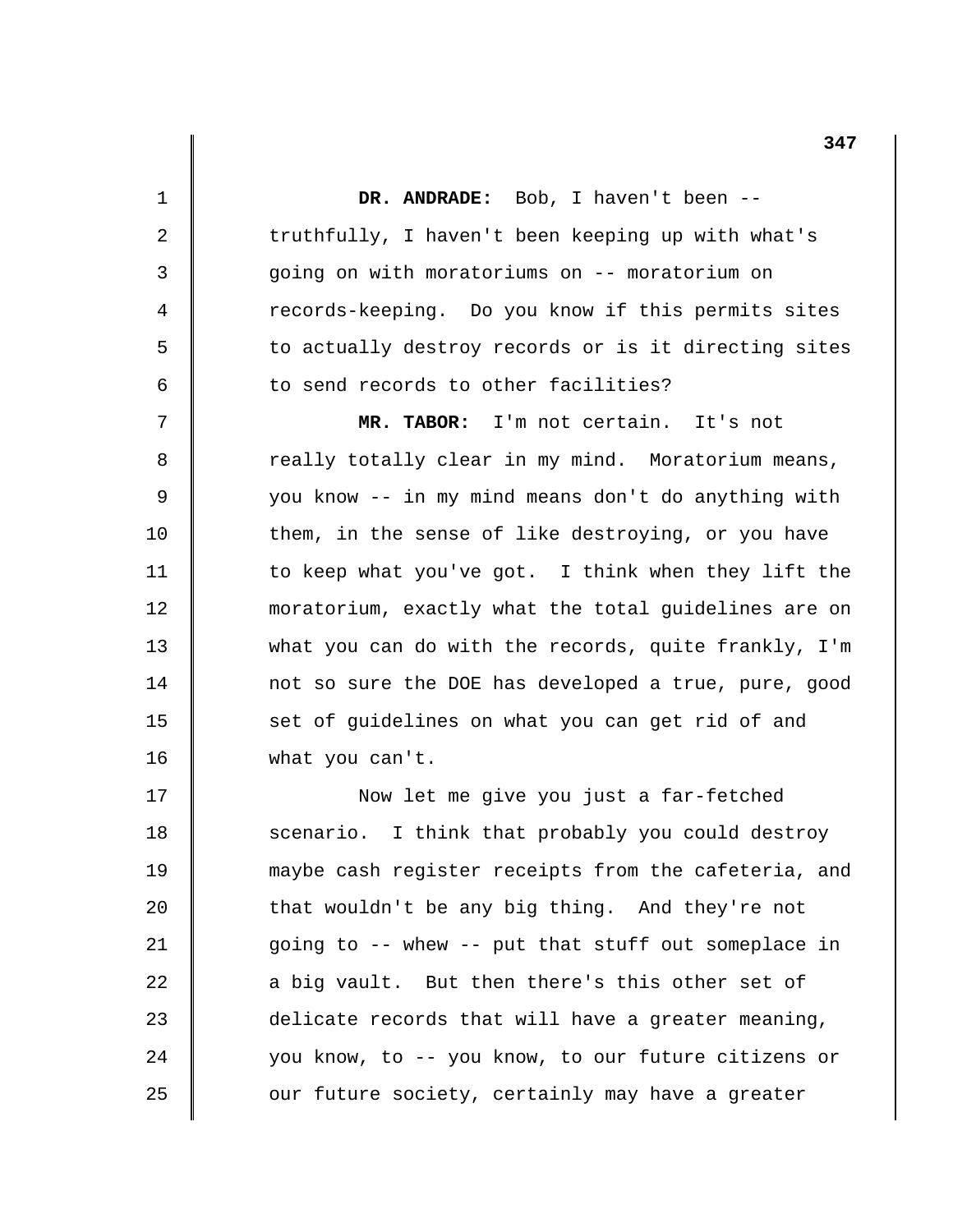meaning to an organization like ourselves and the processes that you're involved in. I don't know exactly what their rule-making is going to be on how they're even going to approach this.

1

2

3

4

5

6

7

8

9

10

11

12

13

14

15

16

17

18

19

20

21

22

23

24

25

I've had some discussion with some higherups, at least at the field level, asking them since the moratorium has been lifted, what are your guidelines for how you're going to go about this, if you have a plan, and what specific records. Quite frankly, my impression is is I'm not so sure that they have guidelines in place to say you can do this to this extent or you can do that to that extent. I'm not really sure about that, if you want to know the truth. But I have concern about it because my impression is okay, if a moratorium is lifted, then begs the question what you're just asking, just what can you get rid of. And even to complicate things more, what you may retain, where's it going to go.

**DR. ZIEMER:** We have a comment from Larry and then from Bob.

**MR. ELLIOTT:** The moratorium on destruction of records for epidemiologic purposes has not been lifted.

**MR. TABOR:** That is correct.

**MR. ELLIOTT:** It is still in place, and so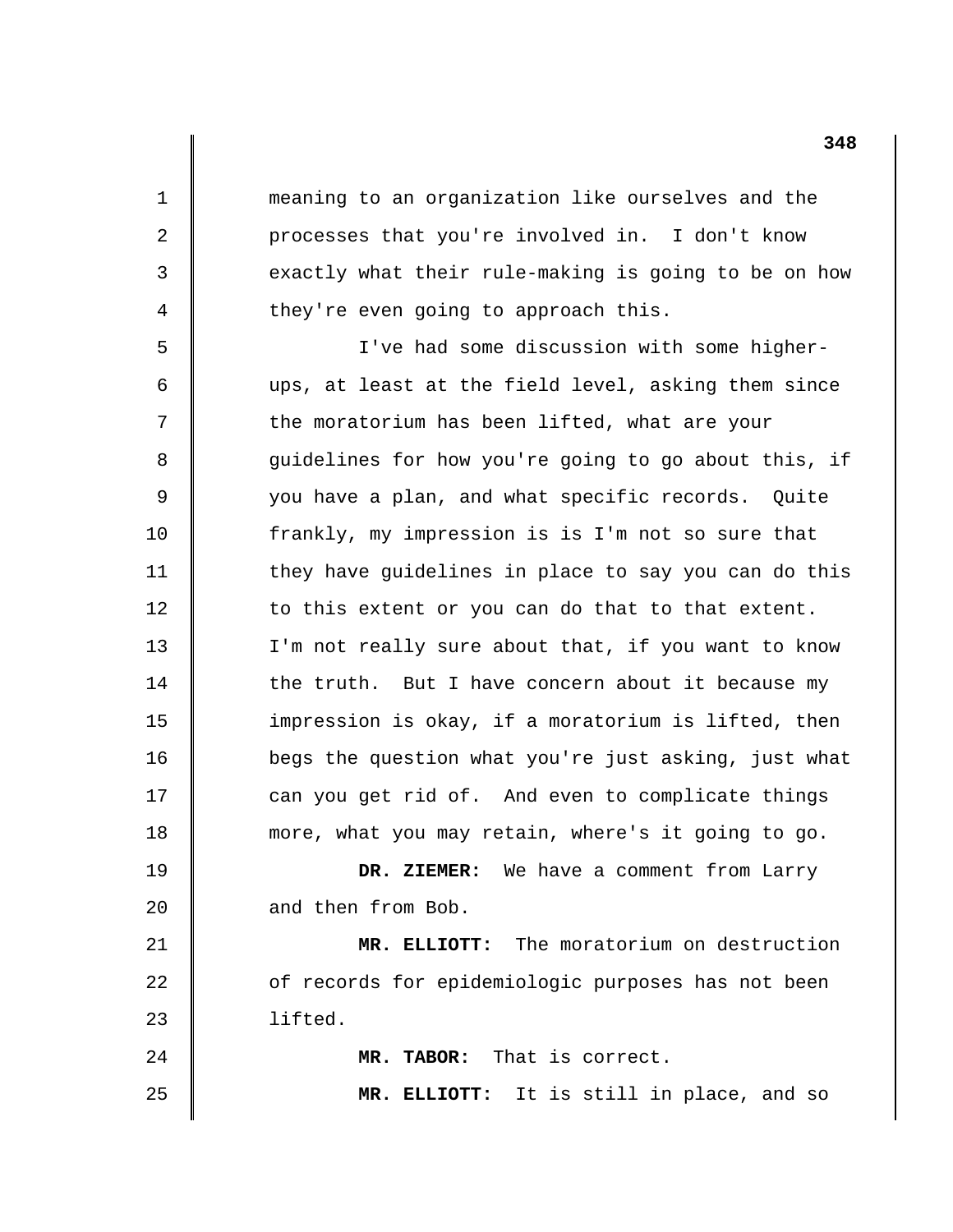| 1              | in that regard, any system of records that has use,  |
|----------------|------------------------------------------------------|
| $\overline{2}$ | utility, benefit to epidemiologic studies and the    |
| 3              | understanding of exposure associated with health     |
| 4              | outcome, are protected. And NIOSH has, in the last   |
| 5              | 12 years, a long history of involvement in advising, |
| 6              | arguing with, recommending to, working with DOE on   |
| 7              | making sure that those records are intact and        |
| 8              | retained and not destroyed. I know that the health-  |
| 9              | related energy research branch at NIOSH, which I was |
| 10             | the branch chief for, has worked very closely with   |
| 11             | the people who do record reviews across the sites.   |
| 12             | What I think you're very accurate and your           |
| 13             | point is very well-taken on, Bob, is what happens to |
| 14             | those records that are protected when a site closes  |
| 15             | down, and where do they go and how do we find them.  |
| 16             | And that's been our concern for a number of years as |
| 17             | to the finding aids and the systems of records that  |
| 18             | are protected for these purposes and how to make     |
| 19             | sure that they're not lost in a Federal archive      |
| 20             | somewhere and they are retrievable and traceable.    |
| 21             | And that's something we have commented on and been   |
| 22             | concerned about, and I think that's where I hear     |
| 23             | your point dwelling and hitting home with me very    |
| 24             | strongly.                                            |
| 25             | But the moratorium on destruction of                 |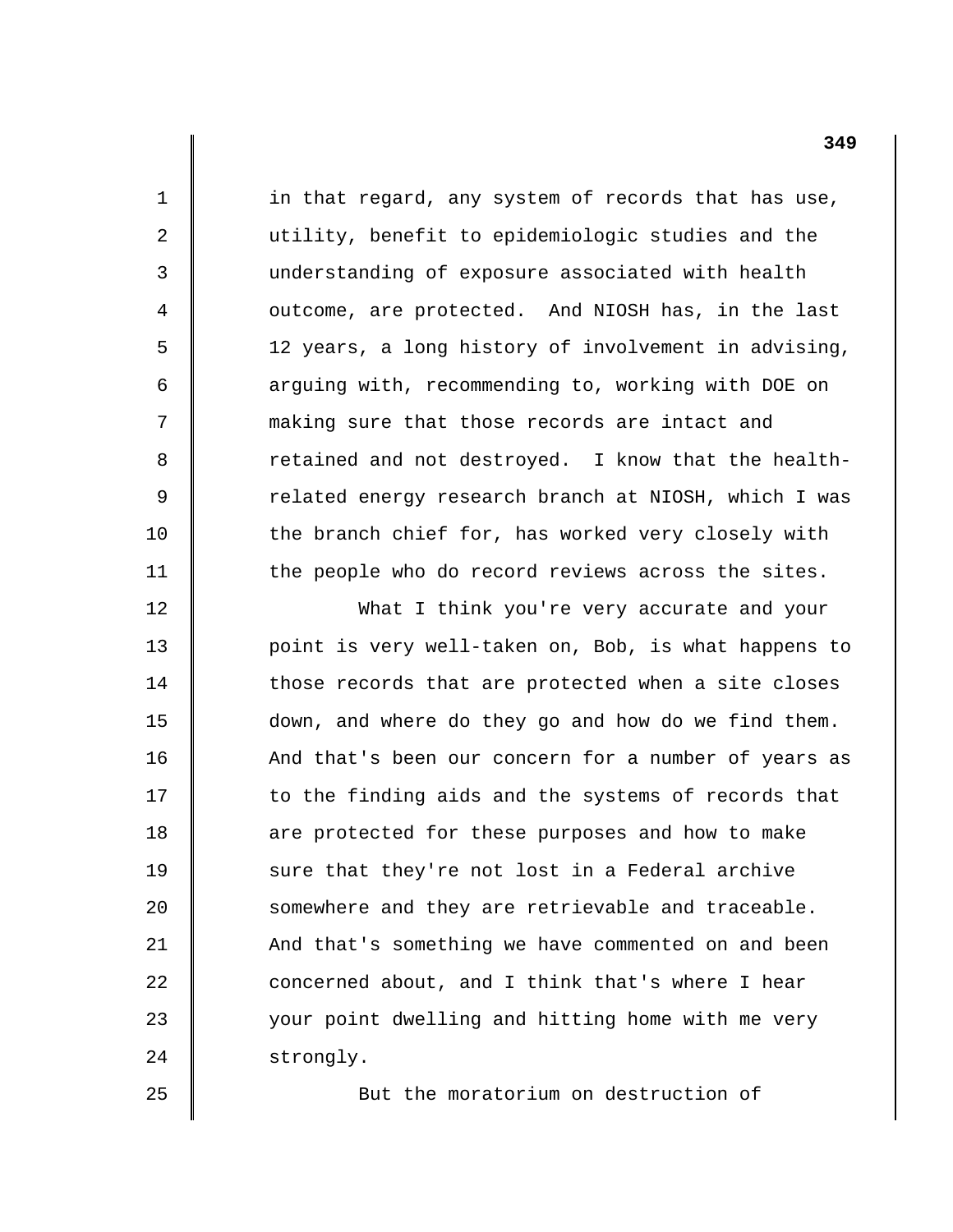1 2 3 4 5 6 7 8 9 10 11 12 13 14 15 16 17 18 19 20 21 22 23 24 25 records, in my understanding -- unless you have some memo within DOE I have not seen yet -- has not been lifted. **MR. TABOR:** Well - **MR. ELLIOTT:** It's still intact. **MR. TABOR:** And I agree with you there, Larry. I understand that things like medical records, and then you framed it as epidemiological records and things like that, my impression is that yes, there's not a moratorium to lift that. I mean in other words, those things have to be -- stay intact. But you're right, the issue is where may you might find them in the future. I think that what I'm also referring to here is things that might be associated that people would look at or you folks may look at in developing maybe probability of causation - **MR. ELLIOTT:** But it's all records. We have been integral in deciding with DOE what systems of records -- and it's not only the medical records, it's not only the dose records, we have targeted the process records - **MR. TABOR:** Okay. **MR. ELLIOTT:** -- the processing information records, the changes in historical practices at a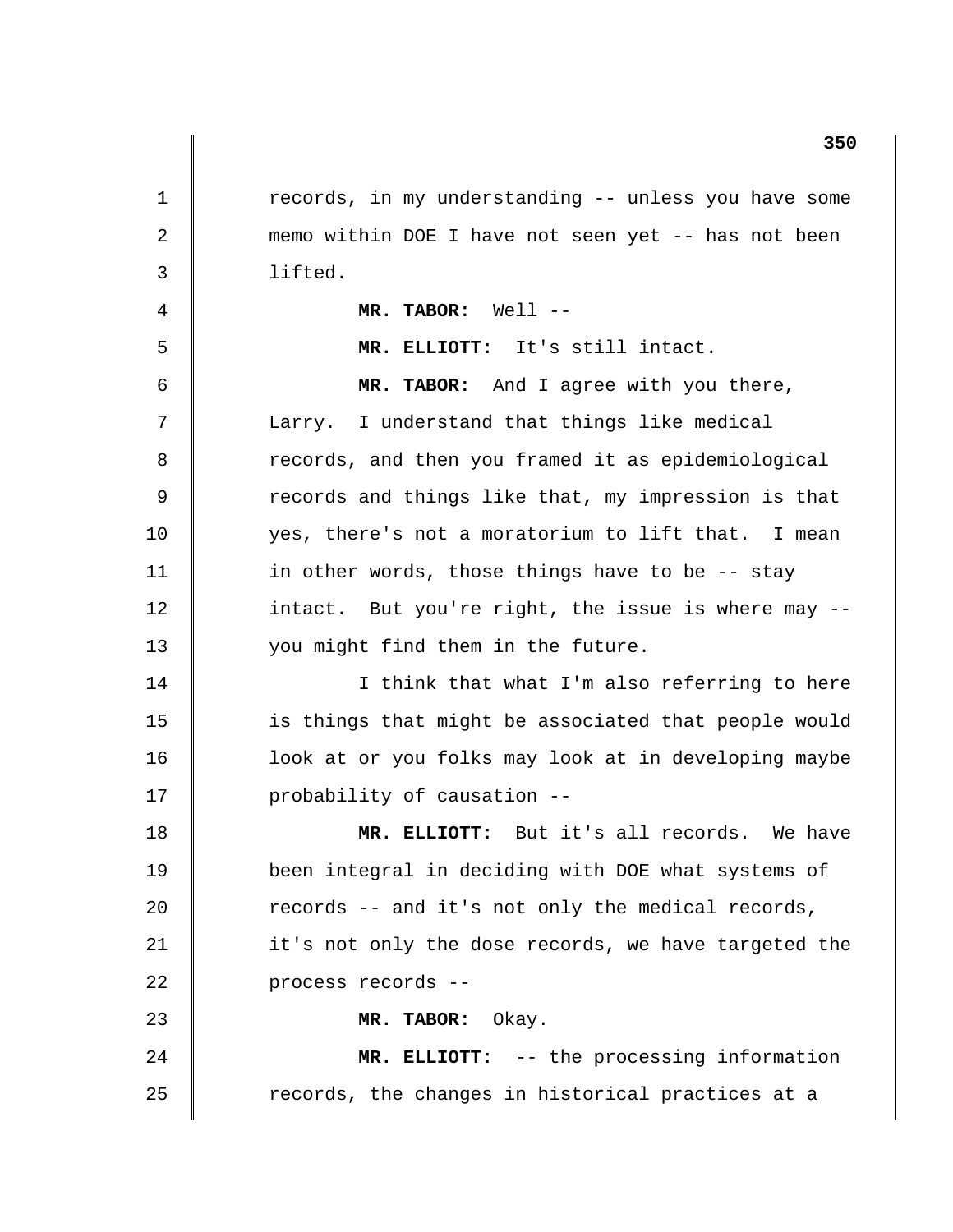1 2 3  $4 \parallel$  --5 6 7 8 9 10 11 12 13 14 15 16 17 18 19 20 21 22 23 24 25 given site, employee benefit records, the PSQ's - **MR. TABOR:** Okay. **MR. ELLIOTT:** -- we say don't destroy those **MR. TABOR:** Well, maybe that's not been clear to us in the past, but those are the things that I have concern about, you know - **MR. ELLIOTT:** And if you go - **MR. TABOR:** -- process records. **MR. ELLIOTT:** If you go into DOE's routine use authority under the Privacy Act that gives NIOSH routine use authority to access those records, you'll see a long list of systems of records. And those systems of records, by their nomenclature, will give you an indication of the variety of information that's protected. And it's not only just medical and dose, it's a long whole list of there must be -- I recall like 27 different systems of records that we said we need to see. And we had to make some very strong arguments for why a certain system of records was important to - **MR. TABOR:** Yeah, well, that would be my concern. **MR. ELLIOTT:** -- research and understanding of exposure and health outcome.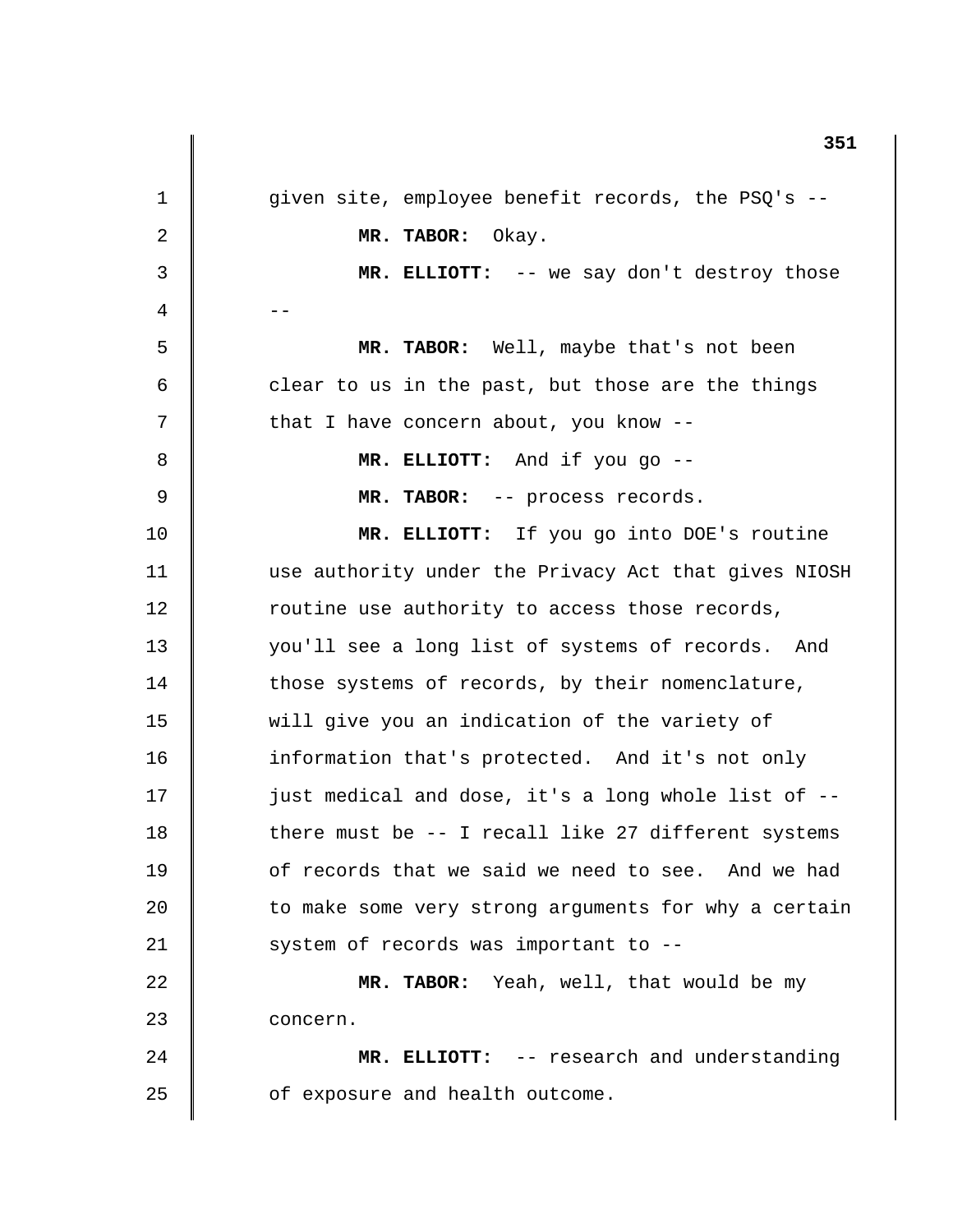|    | 352                                                    |
|----|--------------------------------------------------------|
| 1  | MR. TABOR: Okay.                                       |
| 2  | DR. ZIEMER: And let's see, Robert had a                |
| 3  | question or a comment.                                 |
| 4  | MR. PRESLEY: I agree on some of these                  |
| 5  | records. In the past three years that's what I've      |
| 6  | worked on extensively. And I know at Paducah           |
| 7  | there's stuff $--$ when the new company took over $--$ |
| 8  | out the door. Or in a trailer. And we're in the        |
| 9  | process of going through some of that stuff.           |
| 10 | The other thing is, Larry, I think what we             |
| 11 | need to do is send that letter out again, because a    |
| 12 | lot of the people -- the new companies are taking      |
| 13 | over. You've got the new contractors. They are         |
| 14 | looking at that old data as -- this is not mine, I     |
| 15 | have no responsibility. Then I put my people in the    |
| 16 | records center. They don't know the difference         |
| 17 | between a purchase order and a -- I hate to say it     |
| 18 | -- and a medical report. Those things get shoved in    |
| 19 | a box. They get sent to Atlanta with a destruction     |
| 20 | date and they're gone.                                 |
| 21 | MR. ELLIOTT: I think you're absolutely                 |
| 22 | right. I think -- you know, the point you make is      |
| 23 | different than what Bob was making earlier that --     |
| 24 | where the record go is one thing, but                  |
| 25 | acknowledgement of a contractor or the records         |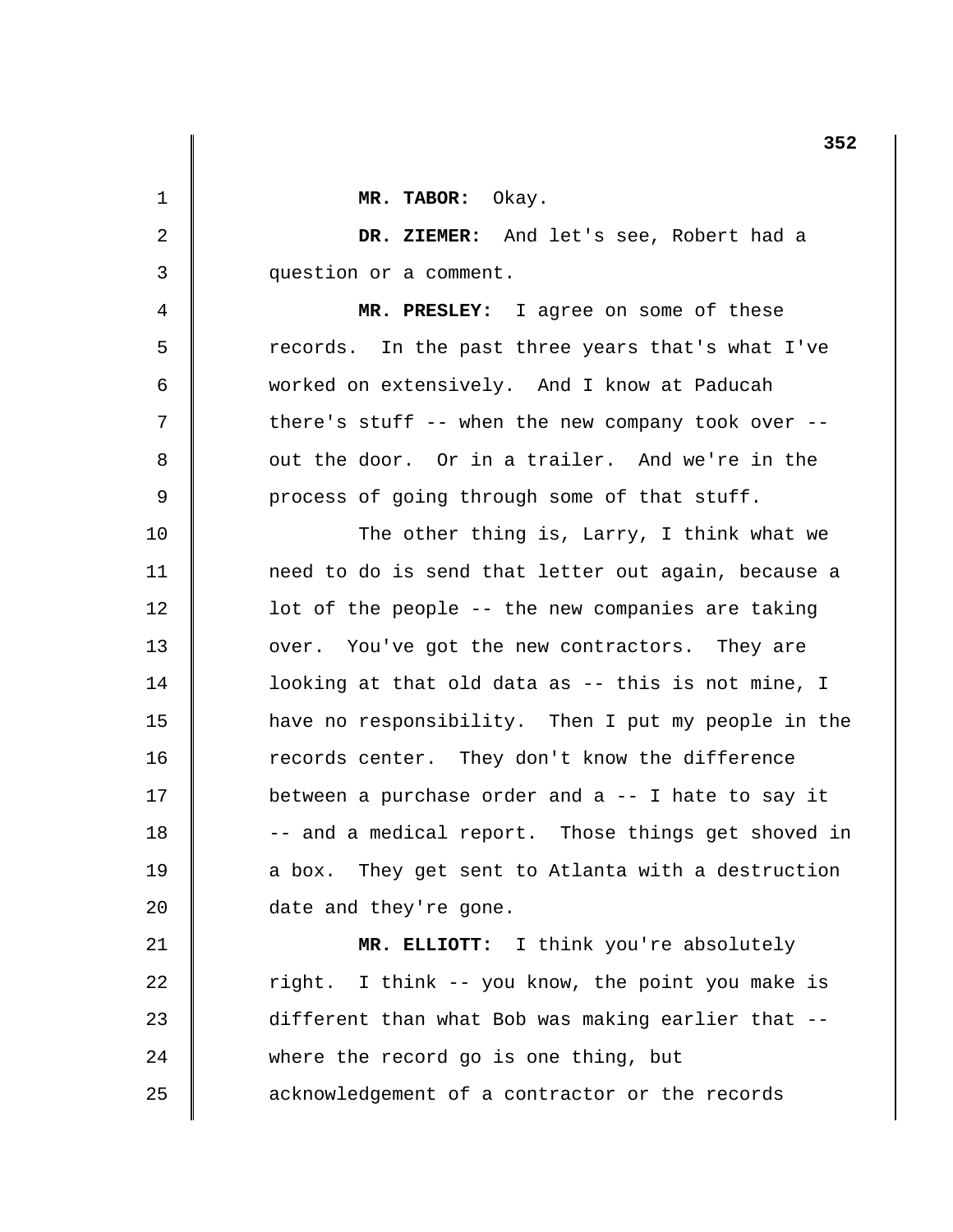1 2 3 4 5 6 7 8 9 10 11 12 13 14 15 16 17 18 19 20 21 22 manager at a certain site, who's new to that site and new to DOE's process, may not have found that memo that said moratorium on destruction of records for epidemiologic purposes covers these systems of records. I agree, I think that would be a very important thing to articulate in your letter. **MR. TABOR:** Well, a reminder would probably really help because the only thing that I can attest to -- you know, in these closure sites where cleanup is really I mean robust and it's in full swing, I will tell you that going through three contractors over 21 years out there that the closer you go and the faster the pace gets, it is a administrative merry-go-round, and I mean it is really, really hard, not only to find people that are responsible in those areas to figure out what's going on and where things are at that particular stage in time as opposed to where things were just a few years before. So you know, what Robert had to say there, there's a lot of validity in that. I mean it becomes very difficult, so maybe a reminder like

that would really be good and we need to keep our finger on the pulse of things.

23

24

25

**DR. ZIEMER:** Thank you, Bob, for a very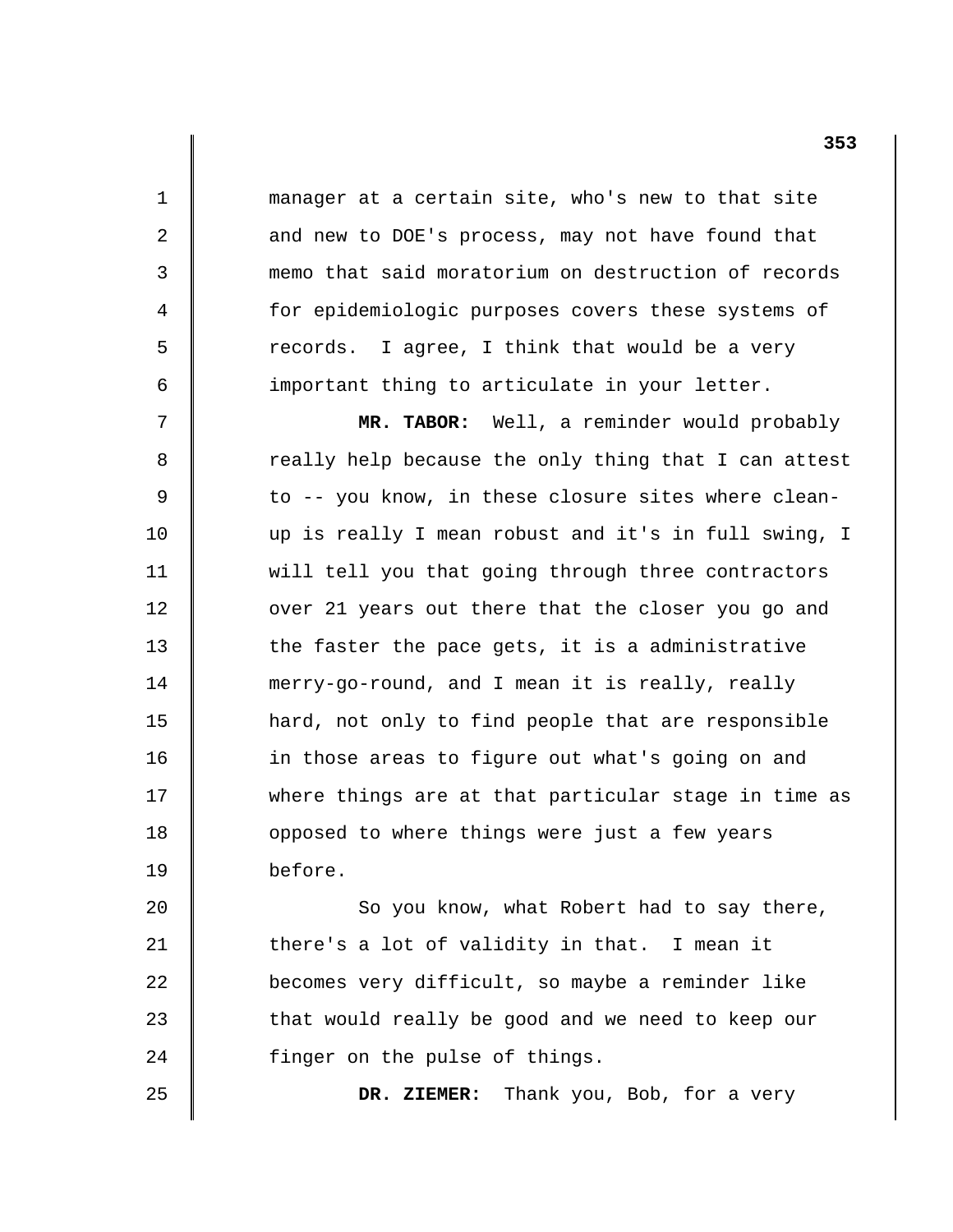1 2 3 4 5 6 7 8 9 10 11 12 13 14 15 16 17 18 19 20 21 22 23  $2.4$ 25 important point that you raised. Now we have one more person who has requested time, and that is Mark Lewis. Mark is with PACE and from Waverly, Ohio. Mark? **MR. LEWIS:** Thank you. Hi. First I want to thank everyone for putting the time and effort that you've been putting into this. It's very important to all of us nuclear workers and other people throughout the country at the weapons facilities and I applaud your efforts for that. I have some topics I'd like to talk about as pertaining to site profiles, expert groups and record keeping. They all tie in together, what we're talking about. First of all, the site profiles. I have the privilege of being the coordinator of the local worker health protection program in Piketon, Ohio dose screenings some of you guys were alluding to a while ago, Larry was, and the thing we found out about site profiles, a lot of the records that we needed to get ahold of through the plant exposure records, they were either incomplete or nonexistent. And by getting ahold of -- we called expert groups of workers, former workers -- we got ahold of some former workers and we put together a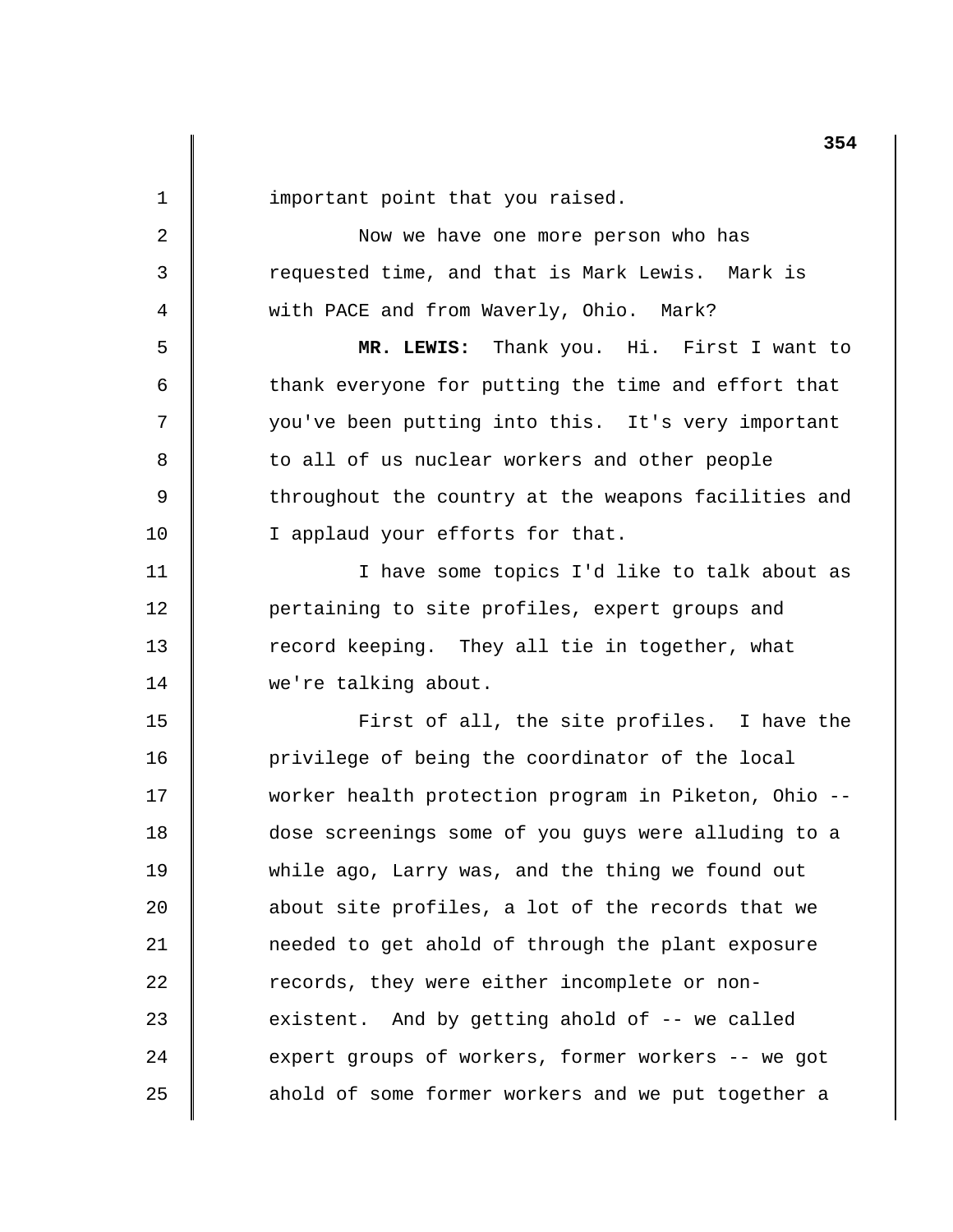risk-mapping session. This risk-mapping session and focus groups. The risk-mapping session where I set people down at tables, give them a map and have them go back -- like taking a snapshot of the past of the plant.

1

2

3

4

5

6

7

8

9

10

11

12

13

14

15

16

17

18

19

20

21

22

23

24

25

We found out, just like you mentioned, some of the buildings used today for certain processes that weren't used for that process years ago. A lot of exposures -- you'd think a building would be clean. For instance, at our site we have a building we have shipping and receiving in. And years ago it was where they sampled high grade uranium. So within the walls of that building, inside with people working there, they was drilling or something in the walls, the maintenance man, they would be going through a space and time with some of that dust could have transuranics in it or whatever, you know. So we found that the workers were our experts at that time.

We got all the records we could from the plant, but that, mixed in with the workers, led us to know more of what to screen for today, you know, in our screening program.

The risk-mapping part is very important. I think, you know, if you went to a site to talk to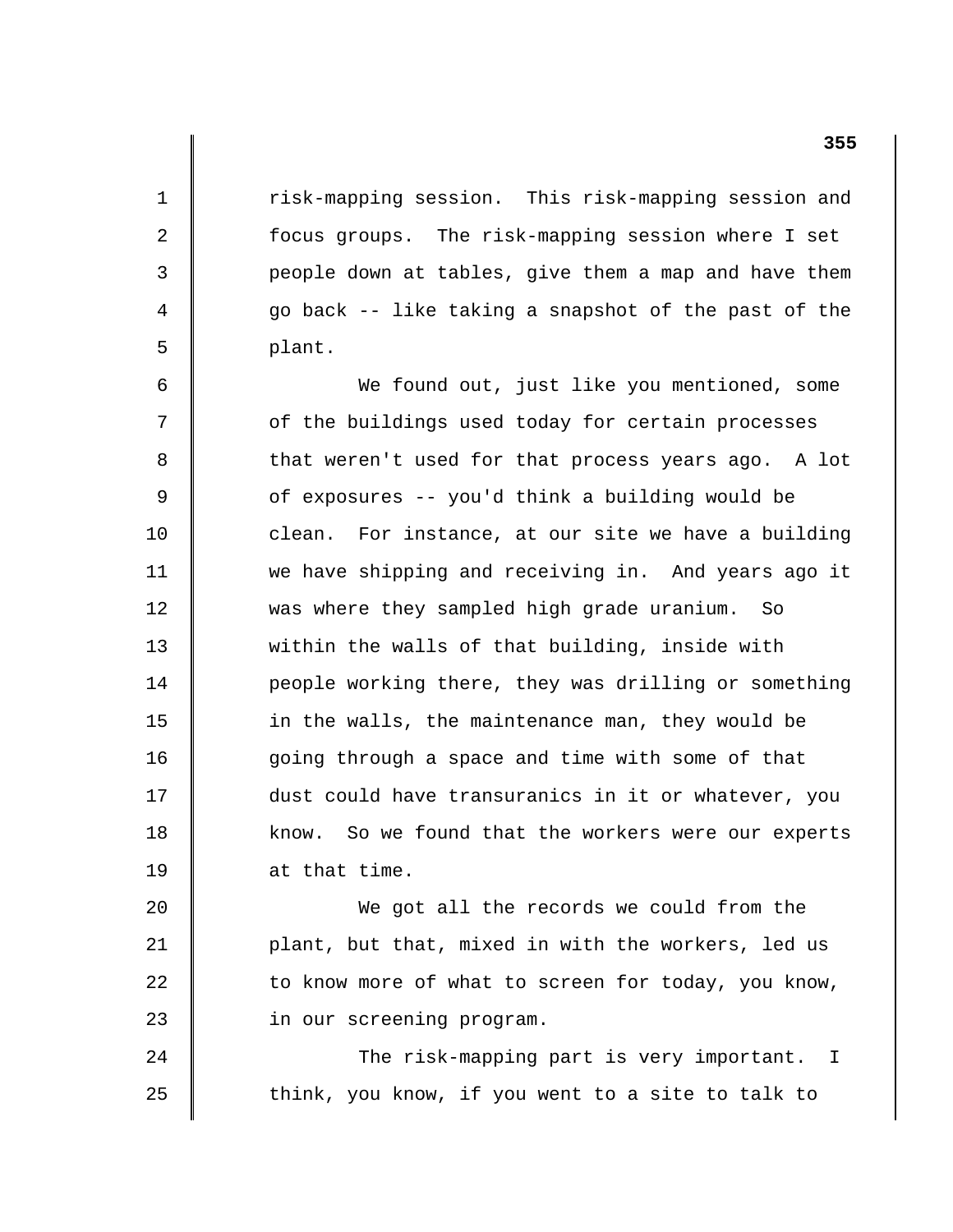somebody, you know, they'd give you all the records they'd have from the company, you know, that's running the facility now. But don't forget to talk to some of the retired people.

1

2

3

4

5

6

7

8

9

10

11

12

13

14

15

16

And the dynamics of this risk mapping, too, is worthwhile because you get two or three people together that worked together for a while. You know, you want to get like with like people. You get process operators, for instance, at one -- one day. Get all the people who did welding at another time, and these people could be retired now -- most of them were. They'd see each other and their memories would click more. And the collective memory of those people was more valuable to us, really, than any hard data that we had. I just wanted to share that with you.

17 18 19 20 21 22 23 24 25 Also, pertaining to past -- I'm just going to talk about neutron exposure at our Portsmouth site. There was numerous studies done at the Portsmouth site -- gaseous diffusion site pertaining to, you know, exposures and all. But none of them ever did come back and say there was neutron exposures. Our own in-house -- the union activity, our safety reps and stuff, suggested that hey, we had some deposits in some lines and the potential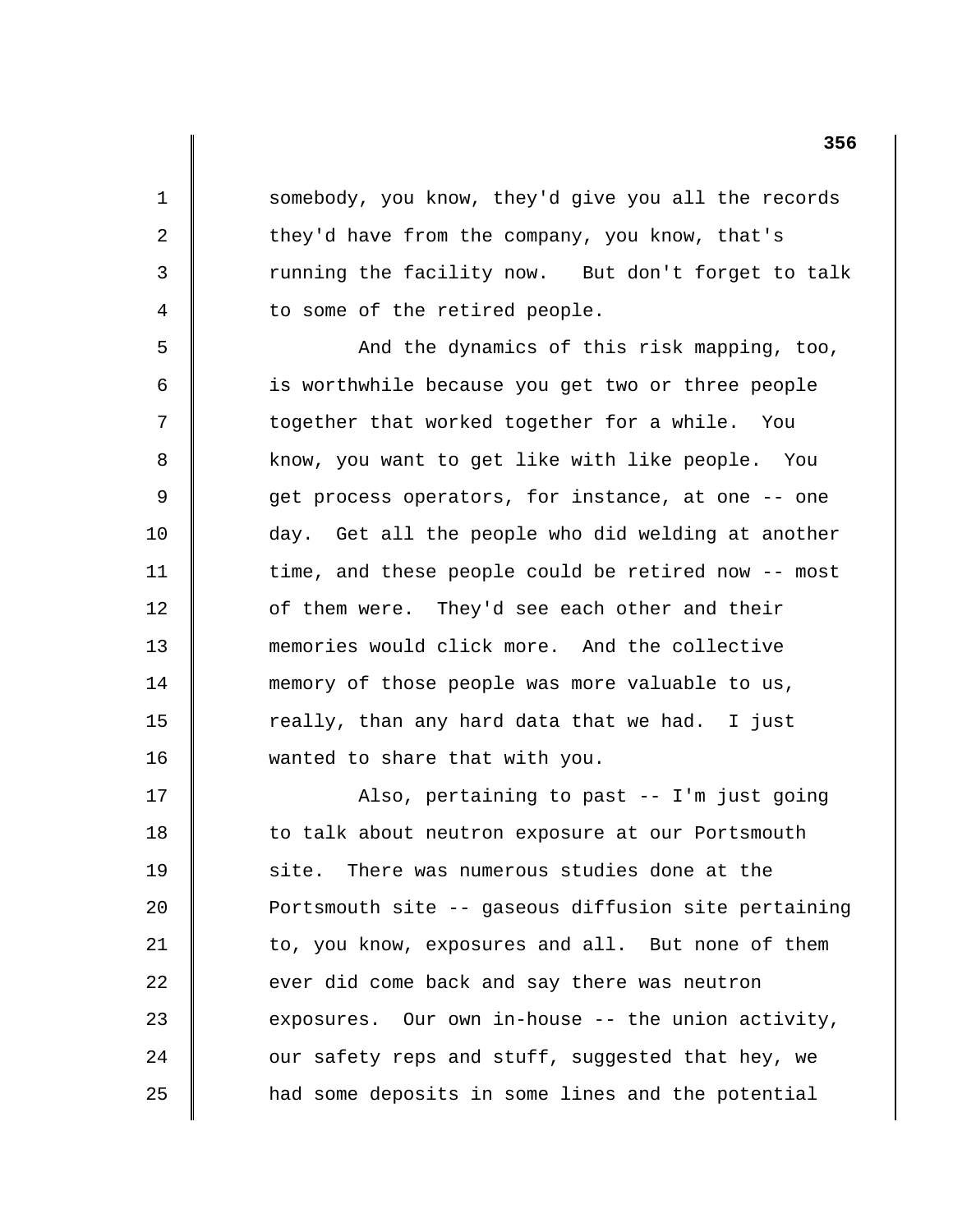1 2 3 4 5 6 7 8 9 10 11 12 13 14 15 16 17 18 19 20 21 22 23  $2.4$ could be there for neutron exposure. And we asked specifically for NIOSH to come in and just do neutron exposure. And sure enough, that's what they found, we had neutron exposure that we weren't monitored before, see, before. So you know, just going by your past histories of safety studies at different sites may not clearly reflect what you have. I can't emphasize enough about how workers could be involved in it. Now a lot of you may know that a gentleman, Jeff Walburn\*, works at our site. The company has -- I heard was mentioning earlier yesterday something about maybe somebody forgot to do something or whatever, but there's cases -- in Jeff Walburn's case, and it's in Congressional records and the company's got letters, too -- where they said yeah, we zeroed your dose for liability purposes. And it's in Congressional records and in memos, you know. So there's a lot of vidility (sic) out there, you know, saying that it was done intentionally in some cases, so - In my own record, I started working at the site when I was 21 years old in the fire department. I got into a serious exposure situation where I had

high grade weapons material on top of my anti-C's\*

25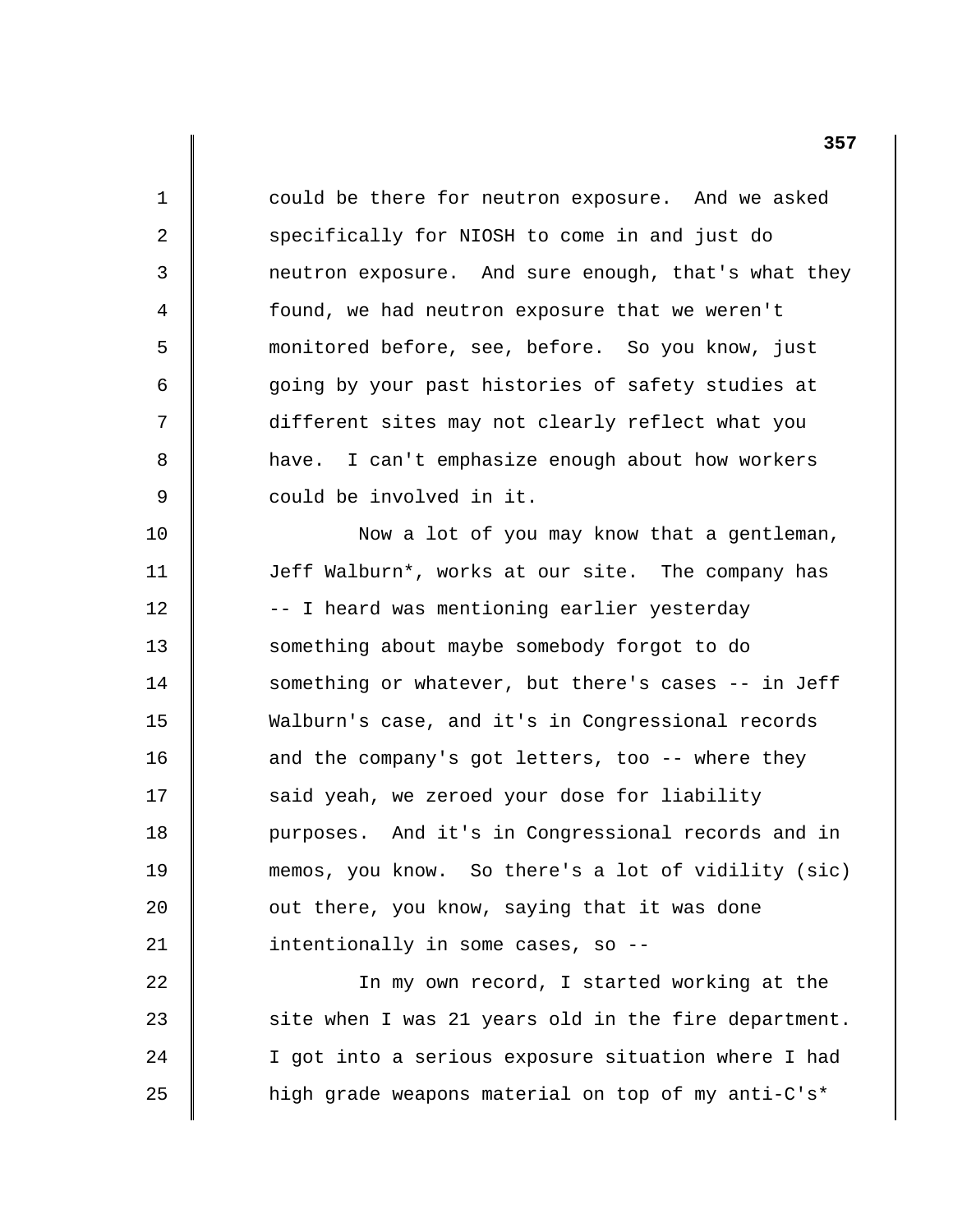1 2 3 4 5 6 7 8 9 10 11 12 13 14 15 16 17 18 19 20 21 22 23 24 25 from the fire department. And I ran out of air, went outside to get some more air in my bottle. A guy unzipped my suit, all the stuff fell down on top of my head -- maybe that's why I am the way I am today, I don't know -- but it all fell on me and eventually I got exposed real bad, you know. I had no skin left on my face for a long time and I went through a lot of hassle. Well, in '88 I had some heart trouble and I thought I'm going to go get my records and just sit down and see what I was exposed to. Well, guess what? There's nothing there. Nothing happened that day or for them weeks that followed. So I thought I wanted to at least mention those to you, and that's about all I had. Especially when, you know, you go to do the site profiles, don't forget the retired people -- all right? The retired workers and the risk mapping. That's all. **DR. ZIEMER:** Thank you, Mark. Let me again ask if anyone has questions for Mark. (No responses.) **DR. ZIEMER:** Okay. Thank you for your input on that. Now we need to return to the topic of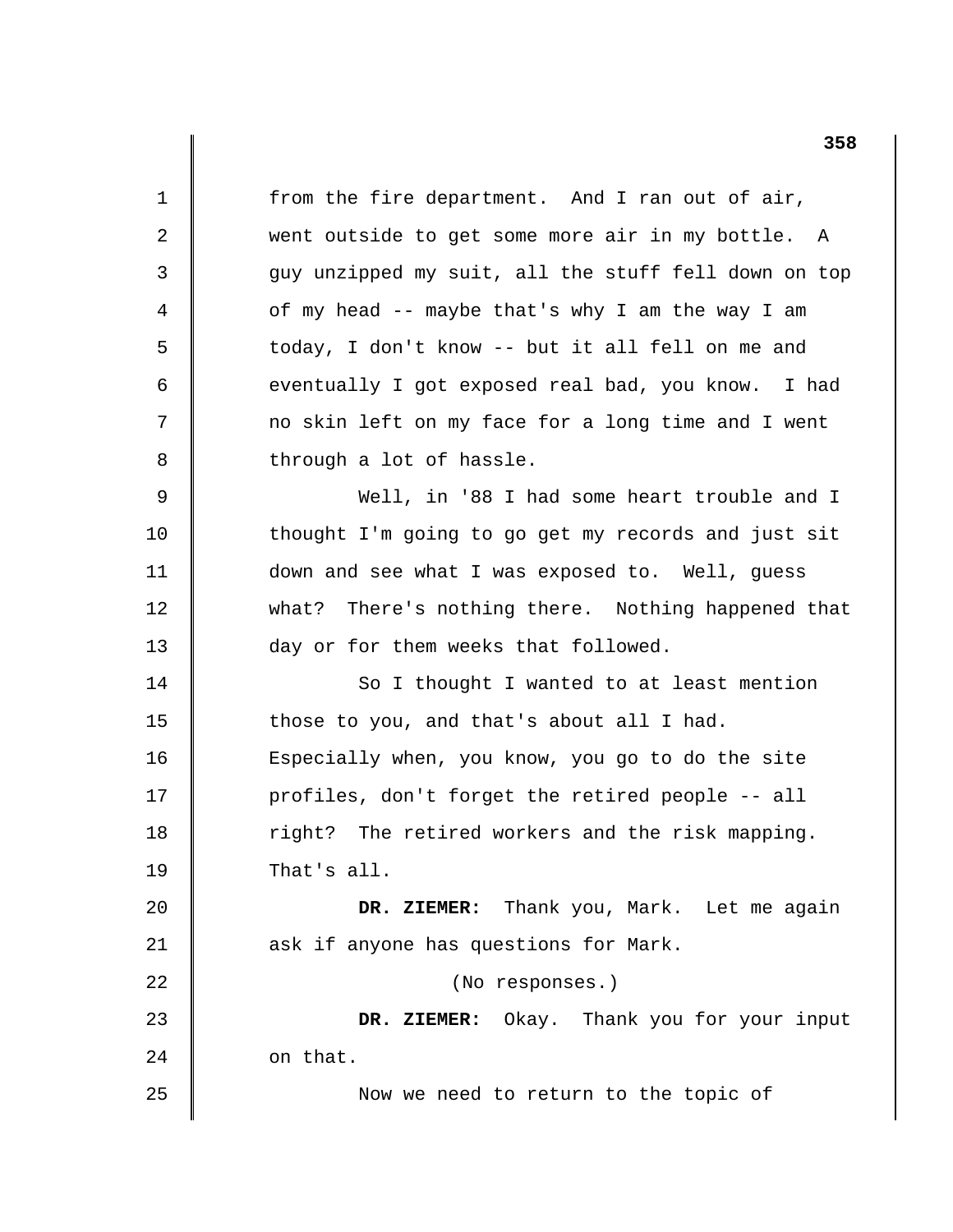1 2 3 4 5 6 7 8 9 10 11 12 13 14 15 16 17 18 19 20 21 22 23 24 25 Special Exposure Cohort. **DR. MELIUS:** Can I ask -- sort of figure where we are procedurally, I guess. We spent a lot of time this morning talking about this and I'm not sure where we're going in terms of getting comments in to NIOSH and how you want to proceed on that. **DR. ZIEMER:** Well, what I'll do here is summarize. The working group met during the noon hour, and I'll summarize where we think we are and get some feedback from the Board members. Just for planning purposes, Mark, does your working group have some further things that you're going to want to present today, or are -- I mean you're not under any pressure to come to a final document. You got a lot of input this morning for refining and - **MR. GRIFFON:** Right. Not for today. **DR. ZIEMER:** -- I think you can move forward with what you have, so --**MR. GRIFFON:** Yeah, and we did mention that we might want to have a conference call in the near future - **DR. ZIEMER:** Right, but - **MR. GRIFFON:** -- to probably - **DR. ZIEMER:** -- in terms of today's meeting,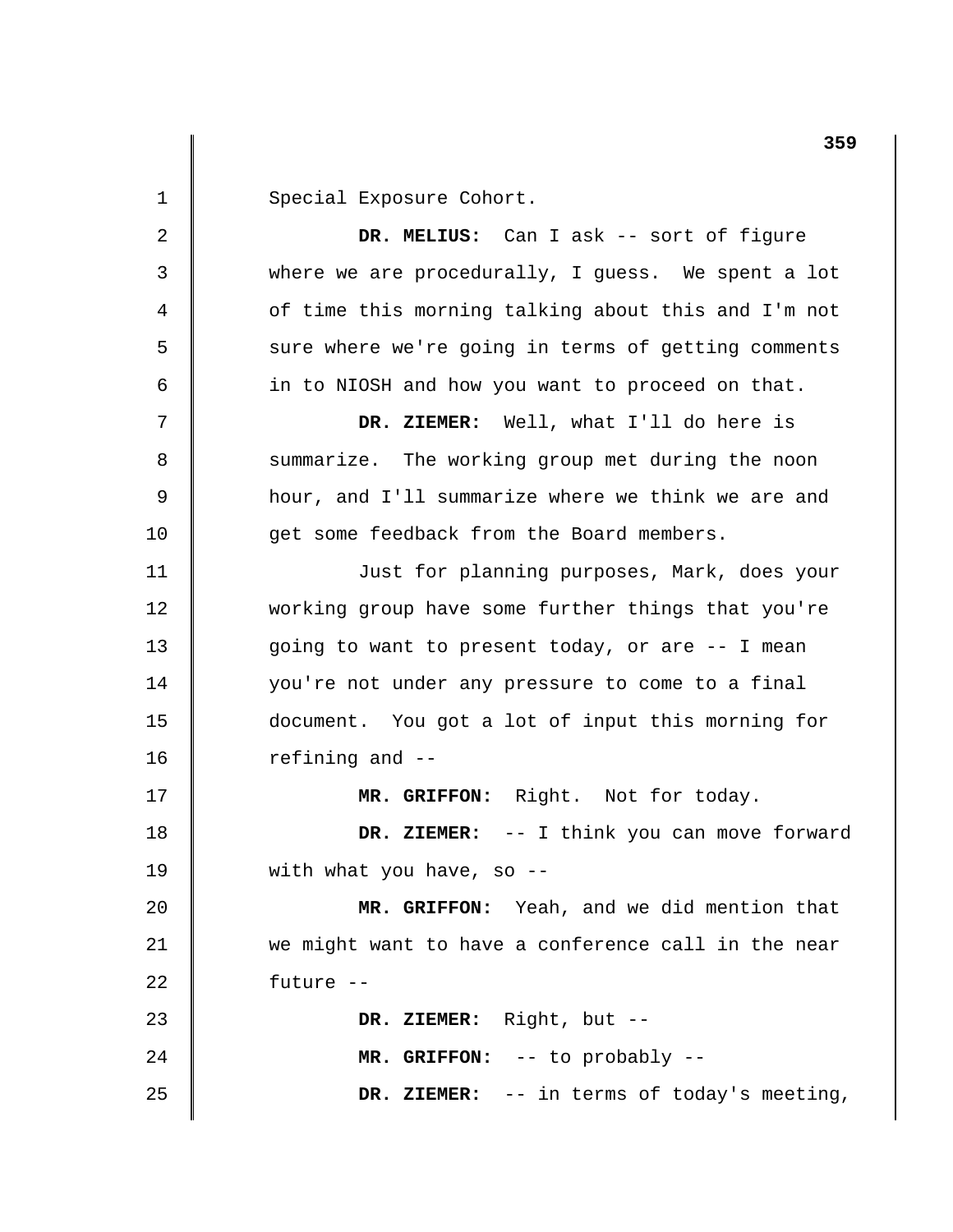| $\mathbf 1$    | I think we're okay on that. I had planned -- I       |
|----------------|------------------------------------------------------|
| $\overline{a}$ | thought we had put in the agenda, but I'm not seeing |
| $\mathsf{3}$   | it, to at least have a little discussion relating to |
| $\overline{4}$ | -- how can I describe it? Let me call it personnel   |
| 5              | issues at NIOSH. Actually an issue that was raised   |
| 6              | by Mr. Miller and perhaps we'll have time to at      |
| 7              | least discuss -- I think -- it has to do with        |
| 8              | whether or not the manpower is sufficient,           |
| 9              | particularly in dose reconstruction and so on. This  |
| 10             | is not an item that Larry has asked me to raise. It  |
| 11             | can be very -- it can be a little ticklish for the   |
| 12             | Board to get involved very deeply in hiring and      |
| 13             | manpower levels at the Agency, but at least some on  |
| 14             | this Board have raised concern about whether or not  |
| 15             | there's enough staffing to get the job done. And     |
| 16             | perhaps we can at least discuss that a little bit.   |
| 17             | I do want to at least get us up to date on           |
| 18             | where we are on the Special Exposure Cohort. We're   |
| 19             | still shooting for having comments ready by the      |
| 20             | 25th, I think, of August. Is that the -- or 26th.    |
| 21             | MR. ELLIOTT: The 26th is the last day.               |
| 22             | The comment deadline. So let<br>DR. ZIEMER:          |
| 23             | me tell you what we've done so far, kind of taking   |
| 24             | all of the input from this morning, Jim's comments,  |
| 25             | Mark's comments and the ones that we had prior to    |
|                |                                                      |

 $\|$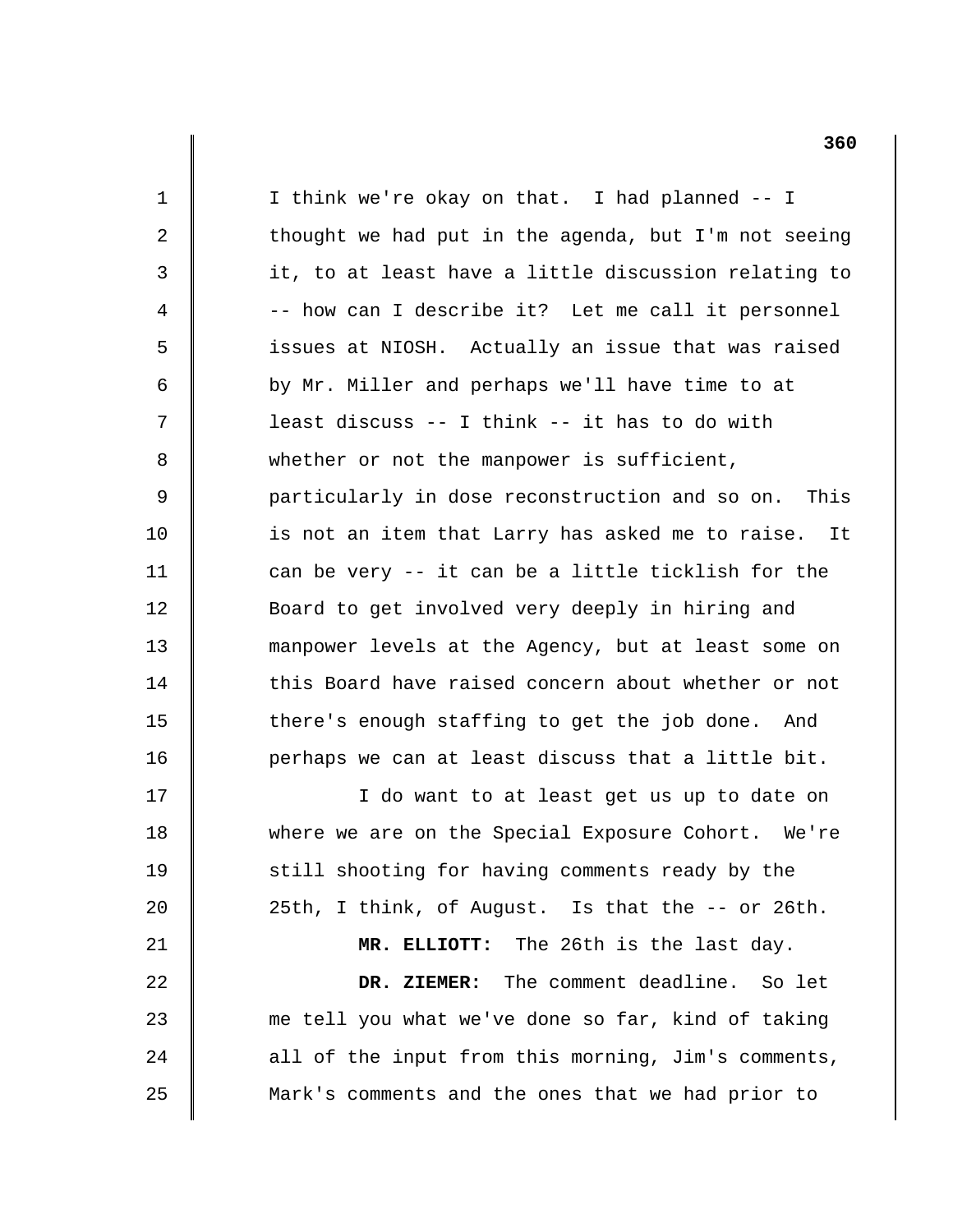that.

1

2

3

4

5

6

7

8

9

10

11

12

13

14

15

16

17

18

19

20

21

22

23

24

25

What we're looking at now would be a letter to the Secretary which included with it a series of comments relating to specific parts of the 42 CFR 83. Some of those were ones I described this morning.

That is, in section 83.1 to reformat the wording in the manner that Tony had suggested. That would be the first paragraph on that page. Plus utilizing Wanda's word for proactive, the word "diligent" in identifying and assisting employees; adding a section 83.2 with the wording that Tony had suggested for that section in his item two. That wording is that a section would be added to state a cancer claimant whose dose reconstruction was completed, but whose claim did not qualify for compensation, cannot reapply for or use the procedures for designating classes of employees as members of the special cohort as a route for appealing a decision, that it is not an appeal process. Section 83.10, as shown on the sheet, 83.13 as shown, 83.15 as shown.

Now we then looked toward dealing with specific things, and let me refer to Jim's comments -- and these overlap a bit with Mark's. First of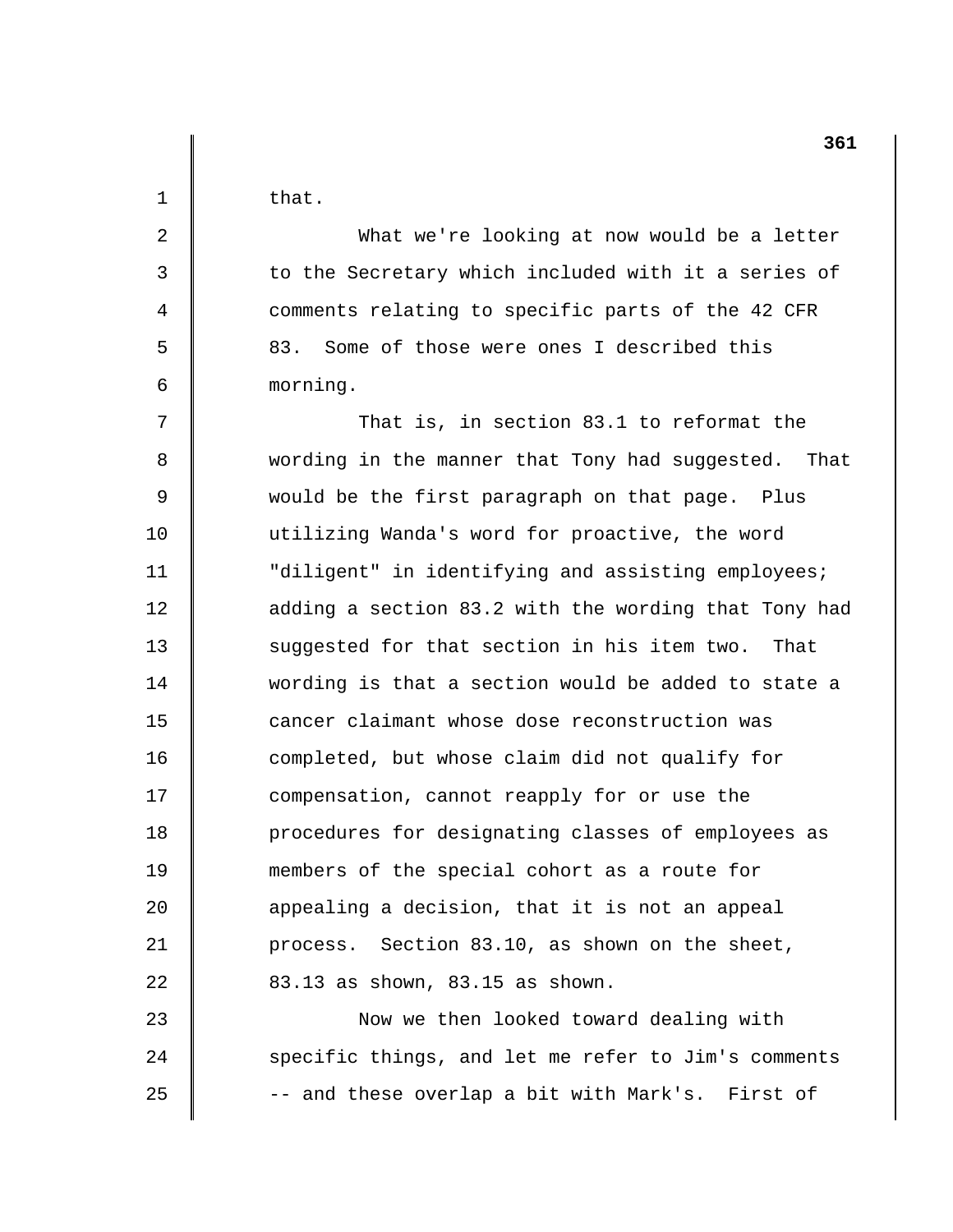all, on the first comment where Jim has recommended NIOSH should modify the approach envisioned by this rule to place more emphasis on the group petitioning process. We note that section 83.7 actually identifies both the group petitioning process and the individual, so our thought here was to use the preamble -- and the preamble will be reformatted, is our understanding, so that there will be descriptive information pertaining to the various sections. So there would be a preamble that would have a portion relating to section 83.7. And our suggestion here is that there be language in the preamble that would sound something like this, and I'll give you the rough draft that the committee came up with this noon.

1

2

3

4

5

6

7

8

9

10

11

12

13

14

15

16

17

18

19

20

21

22

23

24

25

Quote, NIOSH should emphasize the group petitioning process, parentheses, as opposed to the individual petitions, and explain or describe possible types of groups that might consider petitioning; e.g., a group of workers who believe they have been subject to an undocumented exposure at a facility.

So basically then -- end of quote. So basically the preamble would be used to sort of emphasize the group petitioning process and give an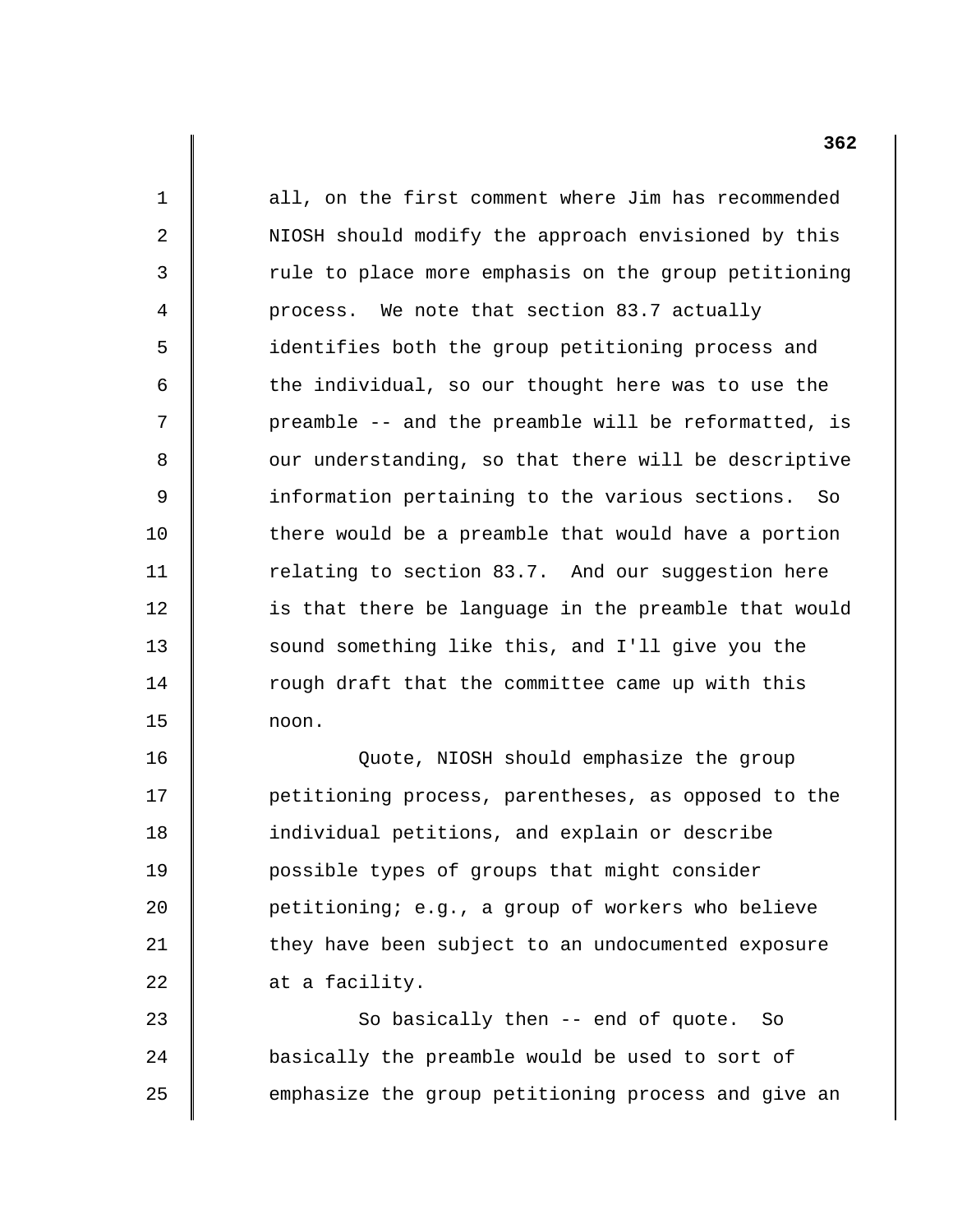1 2 3 4 5 6 7 8 9 10 11 12 13 14 15 16 17 18 19 20 21 22 23 24 25 example, and that might be expanded on, but that at least was our initial recommendation for dealing with that. On the second item - **DR. ANDRADE:** Paul - **DR. ZIEMER:** Yes. Oh, yeah, please -- and any of the working group can help out here. Tony, please. **DR. ANDRADE:** Just a tiny suggestion. This is word-smithing, but nevertheless I think it's important in light of the fact that we're not trying to give higher weight to one process versus the other. Instead of using the words "as opposed to" I would suggest something like "vis a vis" or something along those lines. **DR. ZIEMER:** NIOSH should emphasize the group petitioning process vis a vis - **DR. ANDRADE:** The individual. **DR. ZIEMER:** Okay, I gotcha. This is not final wording right now. This is our draft and we may have to have a conference call and at least get final wording out for -- and even do a phone vote later this month. Now on the issue of guidelines, we struggled with that quite a bit. And where we landed on this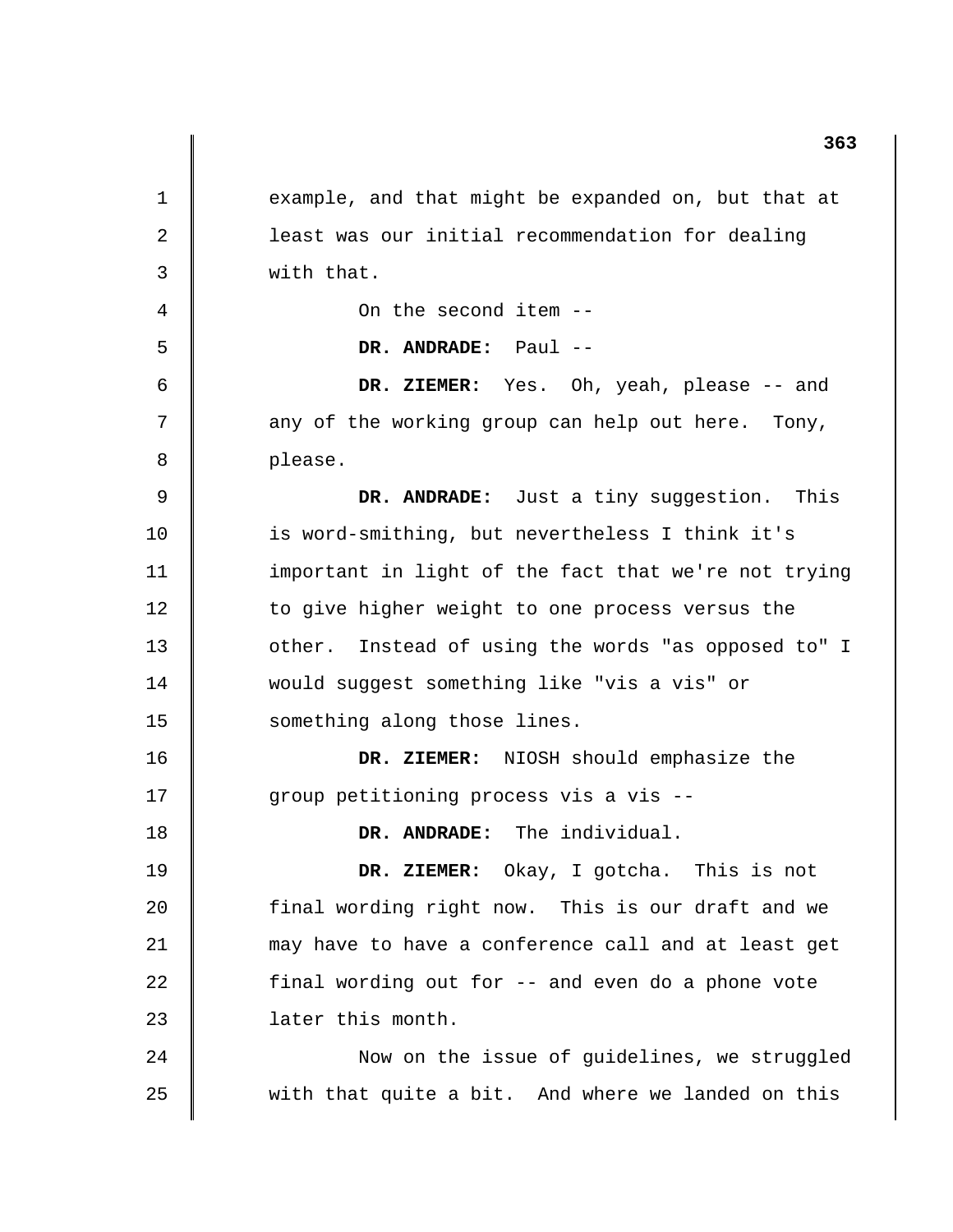1 2 3 4 5 6 7 8 9 10 11 12 13 14 15 16 17 18 19 20 21 22 23 24 25 was to ask -- and our comment would suggest that the -- ask the staff, in the preamble again 'cause the preamble is more like a guide, to add some words to section (e) under -- I guess it's section (e). Section (e) on page 42964, that's the *Federal Register* page. And this would come in in the paragraph that says (reading) commenters asked HHS to define the conditions under which NIOSH would not have sufficient information. And basically, Jim, I think your question was when do we know we don't have sufficient information. Now as we read through the preamble, it was our feeling that to some extent they have described this, but it may be helpful to concisely put this all up front and say that by sufficient information we mean incomplete information on radiation source, incomplete information on processes and practices, incomplete information on source terms. So it would spell out what it is that we're talking about when we mean incomplete. There was a feeling amongst our group that it would be difficult to go beyond that. If you drive down to the next question and say well, what is incomplete source information or what is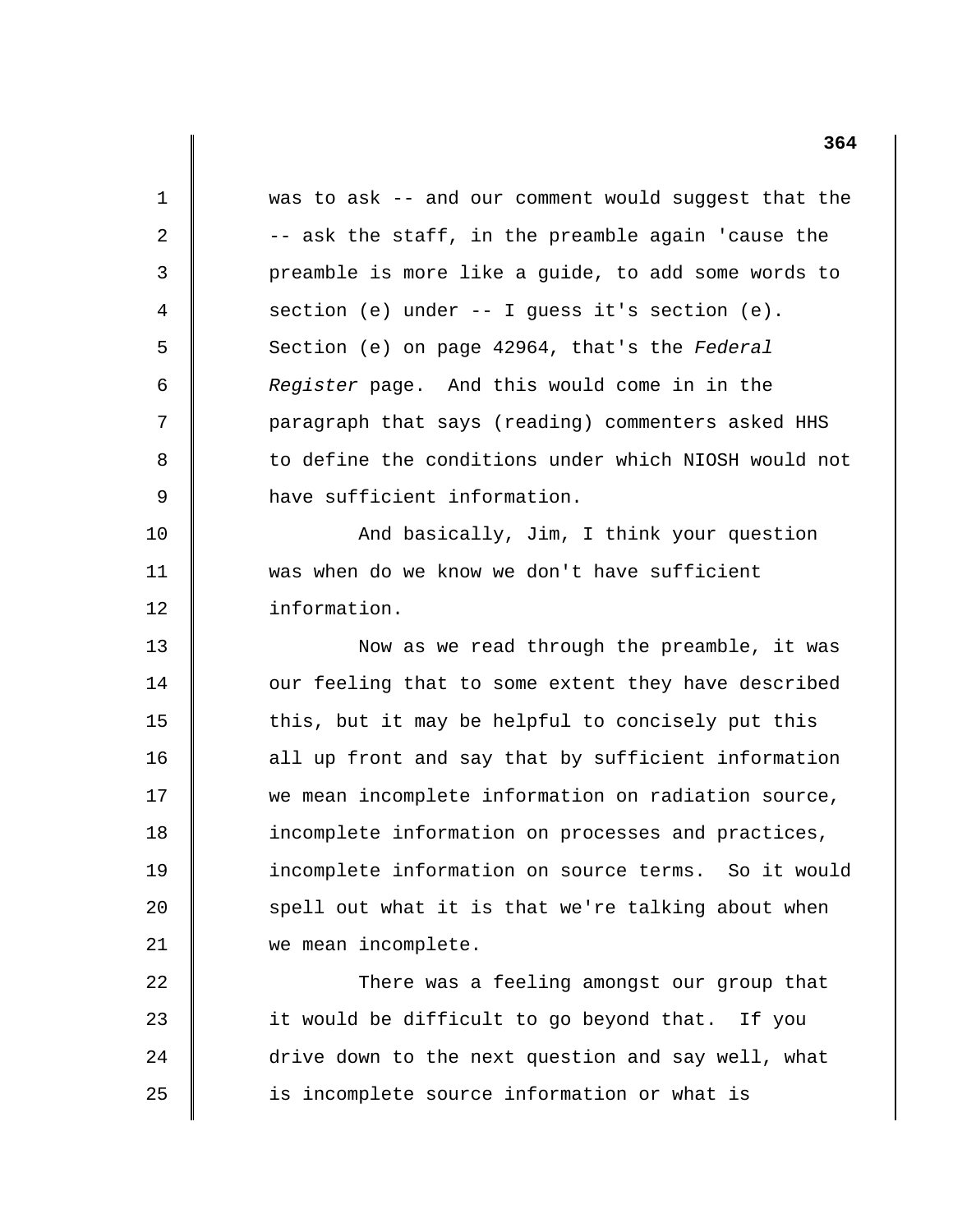incomplete dosimetry information, we can't say it's one missing film badge or it's seven or it's 25 or something. So at this point we're saying the guidelines would have the nature of describing the types of things where the judgment is that there's not enough information in this category to complete the dose reconstruction. And that -- it seemed to us that that would allow sufficient flexibility so that it was not completely proscriptive to those doing the work, but still identified for those petitioning what it is that we're looking for or what it is that's missing. And one could even then have -- if it were an application that said are these pieces of information missing from your records and therefore you are petitioning on that basis. So that's where we landed on that one. Item three we think now is being covered

1

2

3

4

5

6

7

8

9

10

11

12

13

14

15

16

17

18

19

20

21

22

23

24

25

already by our previous section one where we are is it previous section one? Where we are asking NIOSH itself to be more aggressive, formerly known as proactive, more diligent in identifying and assisting employees. And again we ask the Board if that will address the issue, but at least that's where we landed on that.

And then finally -- of course your item five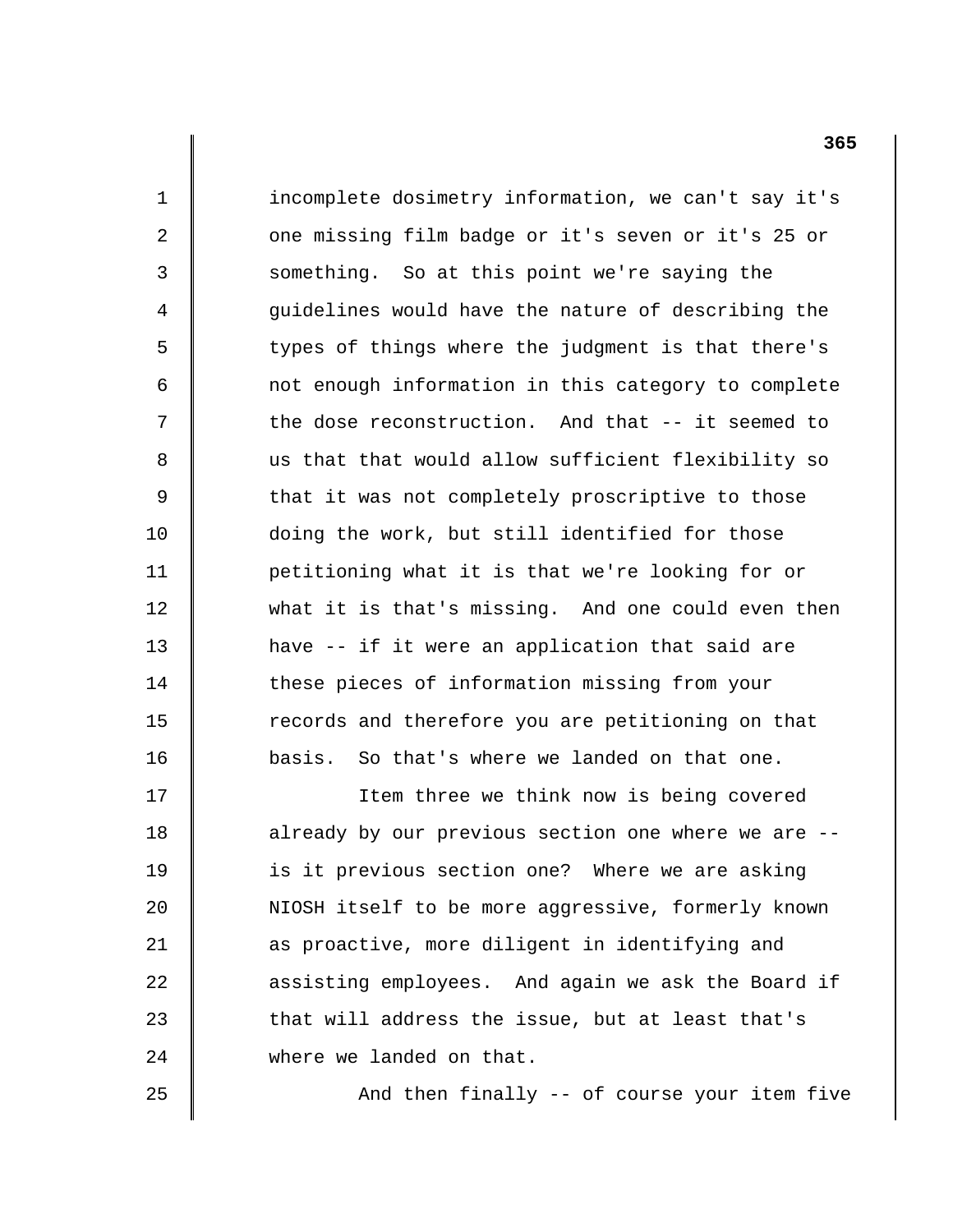we've already covered in a separate motion, and item four I think we -- we think we ended up this morning as realizing that probably we can't insert the time limit into this. Was that -

1

2

3

4

5

6

7

8

9

10

11

12

13

14

15

16

17

18

19

20

21

22

23

24

25

**DR. MELIUS:** Yeah, I think it's -

**DR. ZIEMER:** -- everybody's understanding? We discussed it and so our recommendation was not to include anything on that. So what I've just described now is the nature of what the recommendation would be and I think we'd like some feedback as to whether or not -- and it would have to be worded and we would do that together with a cover letter and distribute that for a final vote, but I want to at least get an early measure of level of comfort with such comments. Or if there are some major issues that remain undealt-with, we need to identify those.

I might also add, I believe that if individuals have issues that they don't -- and the Board is not able to, as a group, deal with, they could always be submitted as an individual's. Is that not the case, Larry? Nothing prevents Board members, as individual citizens, to submit comments, but -- and you may want to address that. Is that --**MR. ELLIOTT:** No, you're absolutely correct,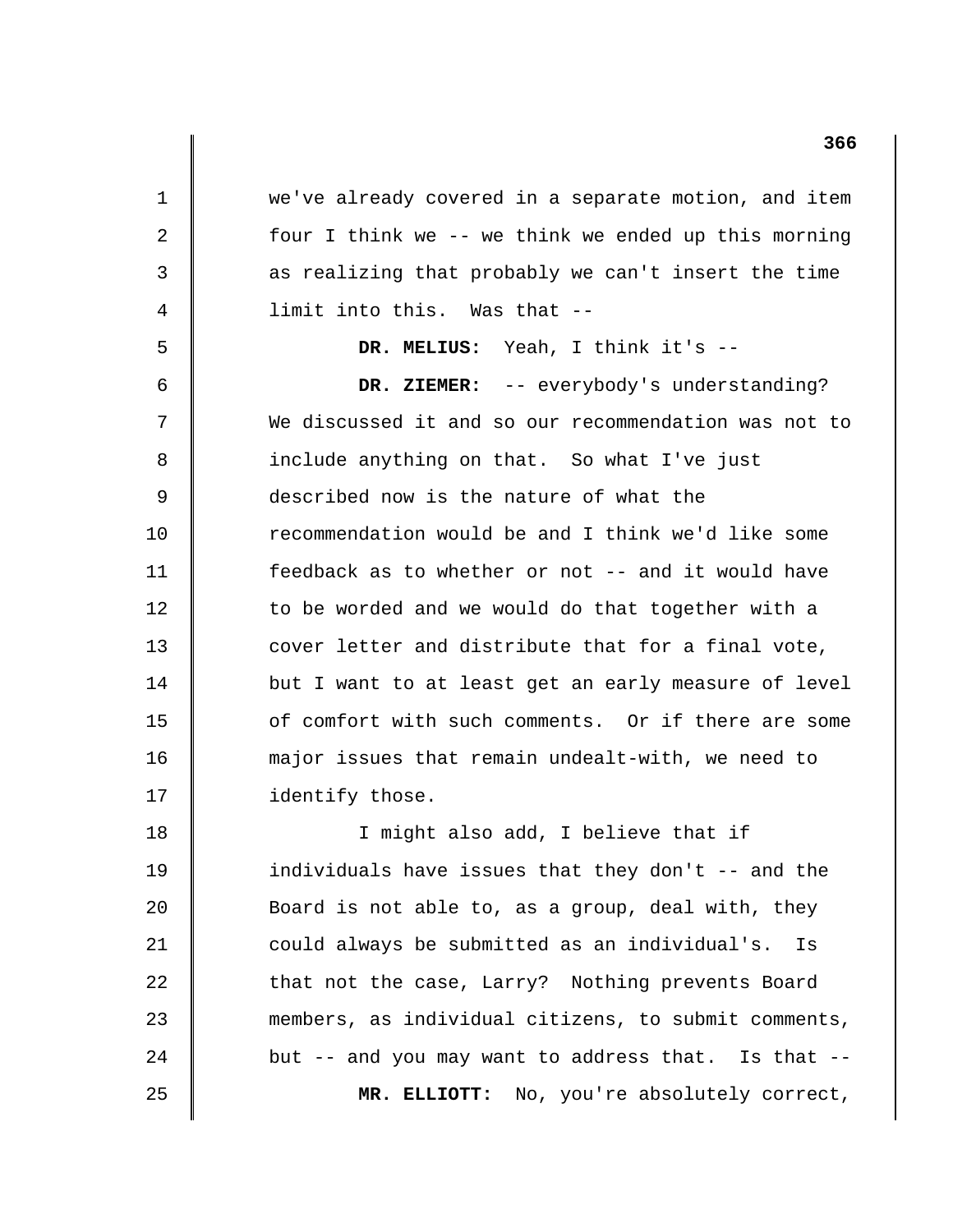1 2 3 4 5 6 7 8 9 10 11 12 13 14 15 16 17 18 19 20 21 22 23 24 25 an individual Board member may submit comments as an individual. **DR. ZIEMER:** Right. We don't lose our citizen privileges. **MR. GRIFFON:** Paul, did the working group address my -- you know, the three -- I know one of them overlapped Jim's, but the other two were - **DR. ZIEMER:** Let me go back to yours here and see what -- you know what? **MR. GRIFFON:** Ran out of time. **DR. ZIEMER:** We missed -- was it the sufficient accuracy issue that you're asking - **MR. GRIFFON:** No, that overlapped with Jim's, I think, but especially the number three, I guess the endangered health question. **DR. ZIEMER:** Actually, we didn't. I'm sorry, I think we ran out of time and so that -that does not imply that this was not important. What -- and maybe we can get some feedback right now. How can we handle that one? Is -- I want to start -- let me ask Ted first. Ted -- or maybe Jim -- Jim's there? Whoever. Is it the staff's feeling that they have in fact defined endangered health in a manner that is fully consistent with the law? That is, it's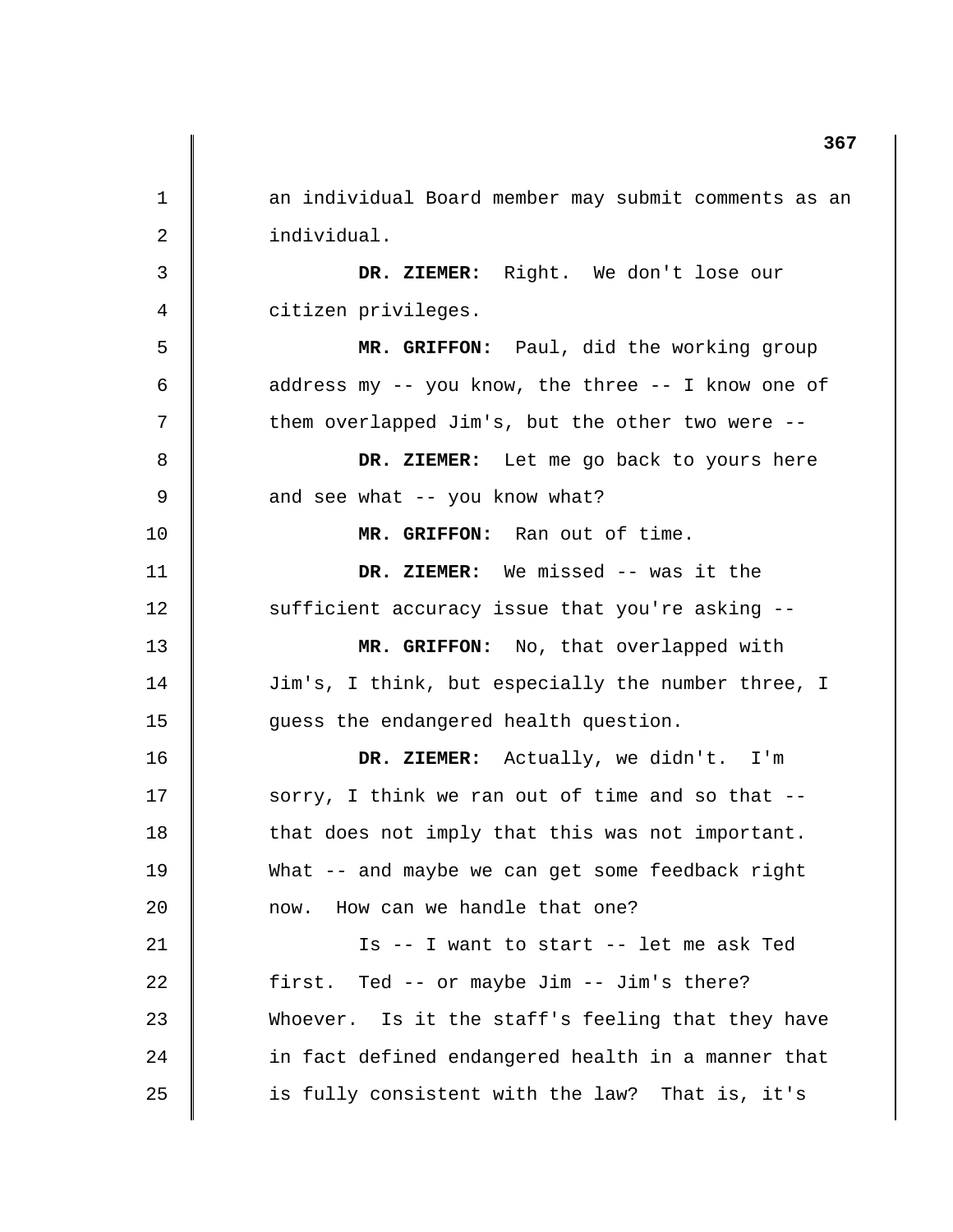|    | 368                                                  |
|----|------------------------------------------------------|
| 1  | based on the law. He obviously has to answer that    |
| 2  | yes. Right?                                          |
| 3  | UNIDENTIFIED: He'd better.                           |
| 4  | DR. ZIEMER: But you understand -- I need to          |
| 5  | rephrase the question. Have you stopped beating      |
| 6  | your wife, Ted?                                      |
| 7  | (Laughter)                                           |
| 8  | DR. ZIEMER: This says the current                    |
| 9  | definition of endangered health relies on an         |
| 10 | estimate of potential dose and expresses some        |
| 11 | concerns. Does the -- we need to consider whether    |
| 12 | endangered health itself is fully and adequately     |
| 13 | defined in the draft here.                           |
| 14 | MS. MUNN: Well, it certainly -- I'm                  |
| 15 | assuming that everyone is relying on the same        |
| 16 | footnote that I am for that definition, where the    |
| 17 | footnote says (reading) HHS interprets the statutory |
| 18 | language, endangered the health -- see 42 USC        |
| 19 | $4384q(b)(2)$ * -- to mean there is a reasonable     |
| 20 | likelihood that the radiation dose may have caused a |
| 21 | specified cancer. That's a quote from the statute.   |
| 22 | DR. ZIEMER: That's the definition here.              |
| 23 | MS. MUNN: Right. Since claimants cannot be           |
| 24 | compensated as members of the cohort for any adverse |
| 25 | health effects other than certain cancers under the  |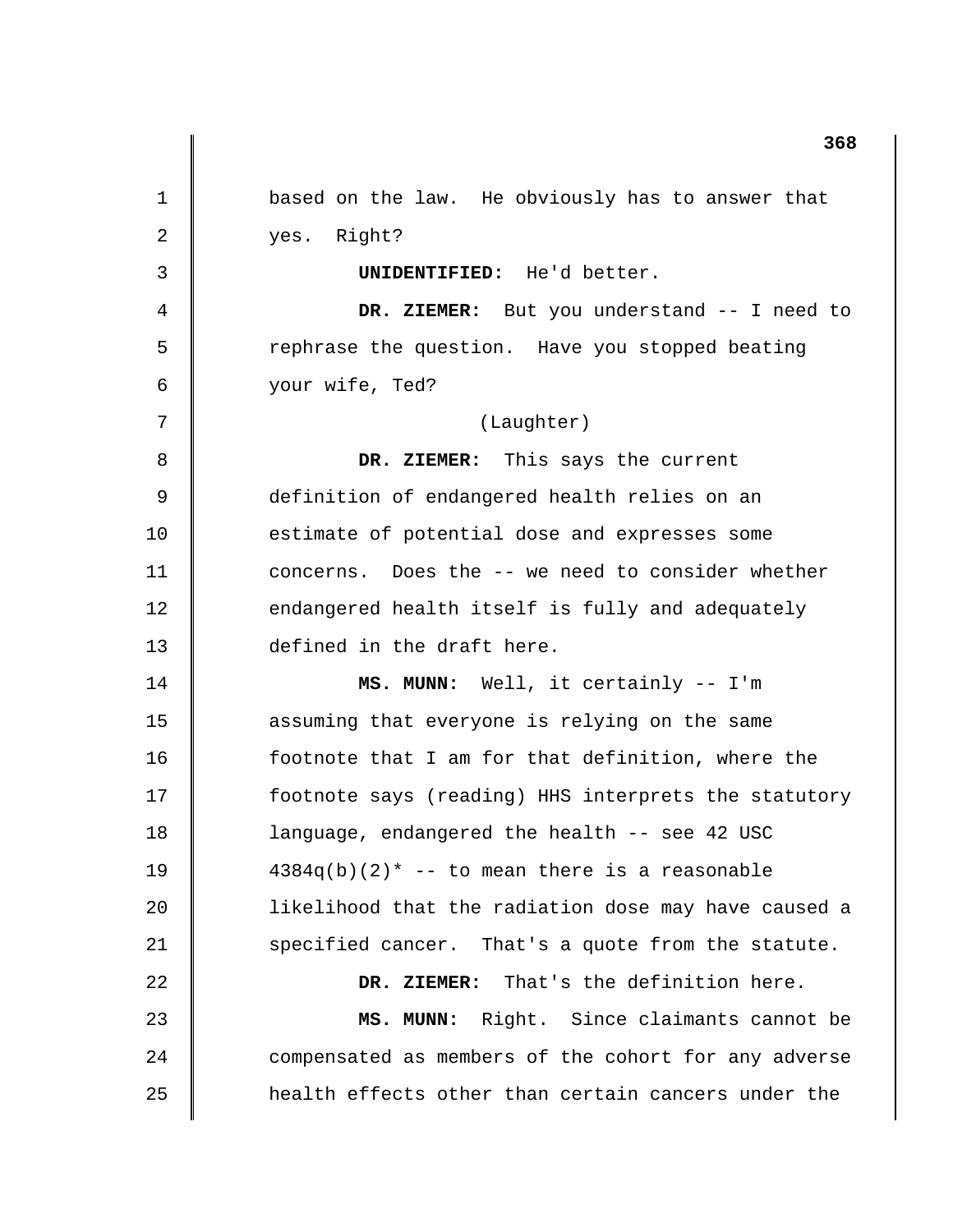1 2 3 4 5 6 7 8 9 10 11 12 13 14 15 16 17 18 19 20 21 22 23 24 25 relevant portions of the law. It appears to me that that's defined by the law already. **DR. ZIEMER:** I believe this is how NIOSH has defined it, based on the law. **MS. MUNN:** Based on the law, uh-huh. **DR. ZIEMER:** Those words may not be in the law itself. Ted? **MR. KATZ:** No, no, the law used the term "endangered the health". HHS had to interpret what that means, and what you're reading is -- it was HHS's interpretation of that. And you know, of course, as Dr. Ziemer said, we believe it's consistent with the law or it wouldn't have gotten out. **DR. MELIUS:** But are you saying it's the only -- it's not the only definition that's consistent with the law. **MR. KATZ:** It's - **DR. MELIUS:** There are other ways of wouldn't you say there are other ways of operationalizing that that would be consistent with that, or are you saying that's the -- this is the only one? **MR. KATZ:** I'm not precluding that there's a possibility of another way of operationalizing this.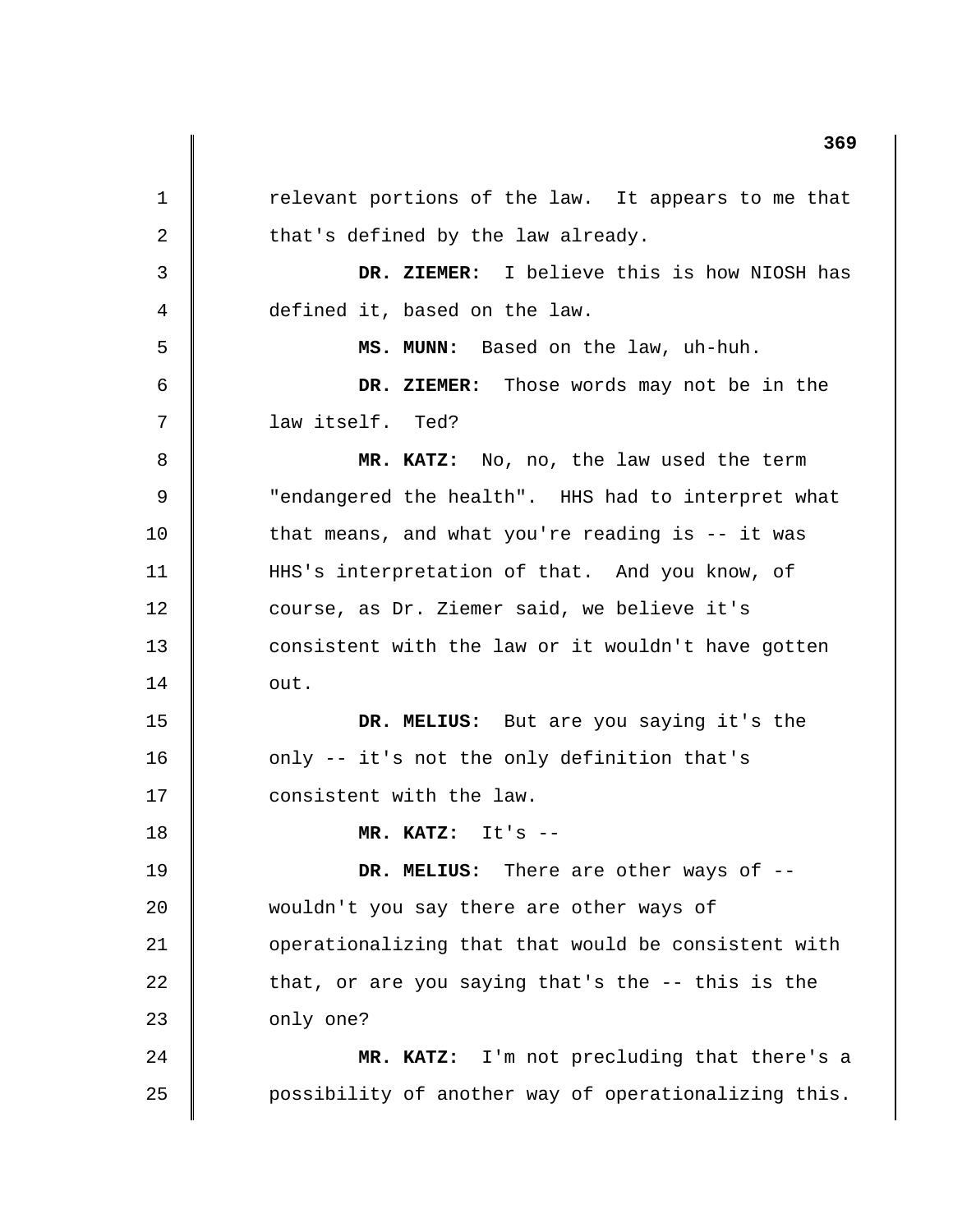| $\mathbf 1$    | I just -- we didn't come up with it. We didn't       |
|----------------|------------------------------------------------------|
| $\sqrt{2}$     | imagine it.                                          |
| 3              | DR. ZIEMER: I think you could argue to some          |
| $\overline{4}$ | extent it is driven by the law itself. I mean I      |
| 5              | suppose I could argue that you could say that it's   |
| 6              | -- endangerment is 50 percent or more likely than    |
| 7              | not at the 50 percent confidence level rather than   |
| $\, 8$         | I mean it's a definitional thing.<br>99.             |
| 9              | DR. MELIUS: Correct. But I'm just saying I           |
| 10             | don't believe that the -- the law is very vague on   |
| 11             | this and what they mean by endangerment, and I don't |
| 12             | think this is necessarily the only way that that can |
| 13             | be interpreted. In fact, I personally think that     |
| 14             | they're taking a relatively narrow interpretation of |
| 15             | what is in the law and what my understanding is in   |
| 16             | the background, and it certainly contrasts with how  |
| 17             | some of the other Special Exposure Cohorts were      |
| 18             | designated. They were designated based on a          |
| 19             | duration of exposure and a question of whether or    |
| 20             | not they were monitored or should have been          |
| 21             | monitored -- facility, which I think sort of begs    |
| 22             | the question of a level of endangerment or level of  |
| 23             | risk in that. So I think there certainly -- the law  |
| 24             | implies some other approaches could be utilized.     |
| 25             | DR. ZIEMER: At the end of the day, you               |

 $\mathbb{I}$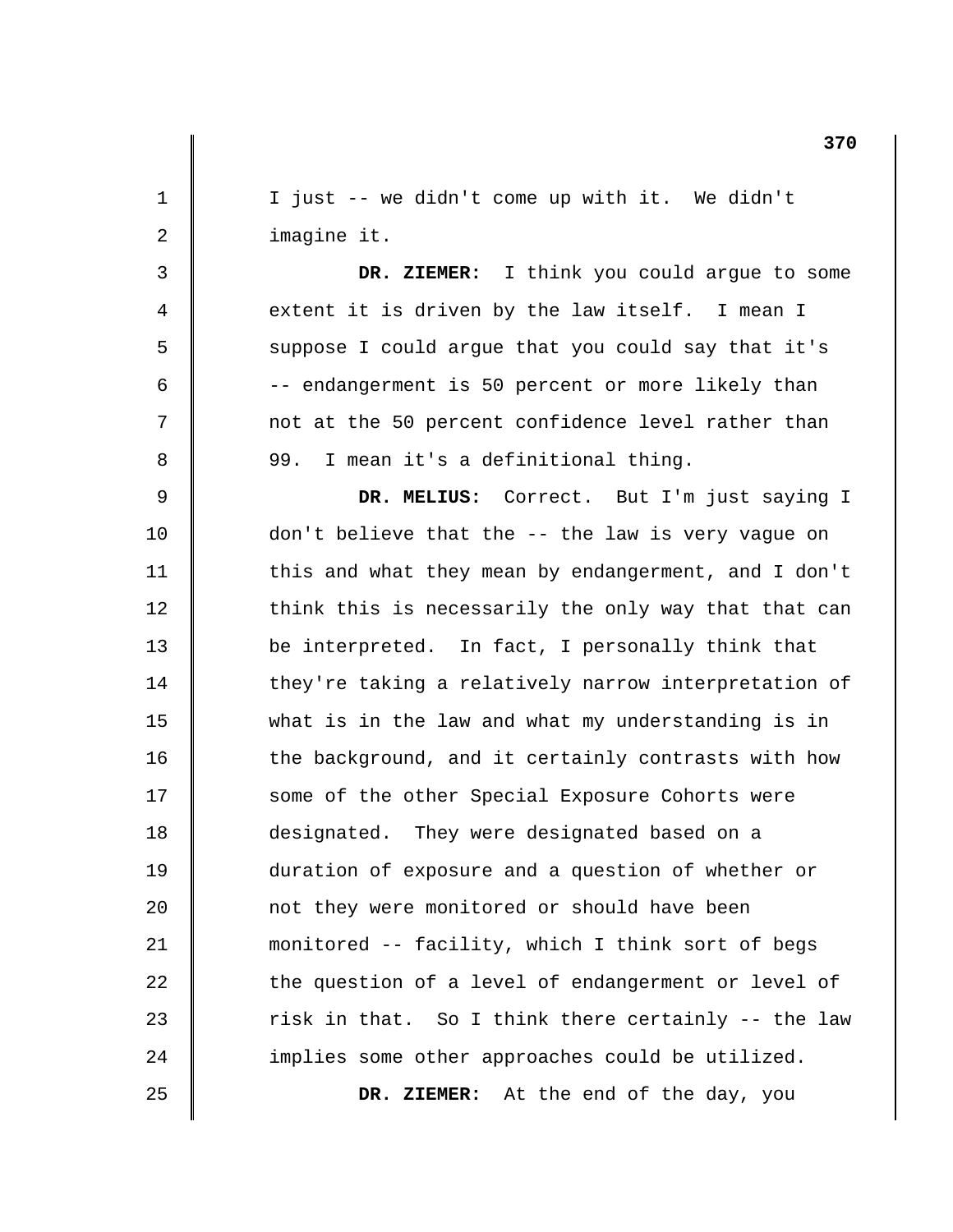1 2 3 4 5 6 7 8 9 10 11 12 13 14 15 16 17 18 19 20 21 22 23 24 25 still -- you end up having to have some criteria, and it's a little difficult for me to see that you could use -- that it would be proper to use a criteria that's different from the criteria that are being used with the regular dose reconstruction 'cause that's - **MR. GRIFFON:** Why? Explain your logic for that. Why would you think that would be improper since in one case you can estimate doses but in the other case you already said that you cannot estimate doses, so why would it be improper to use a different - **DR. ZIEMER:** Because the way that they're doing it here does a group estimate and caps it and makes a -- it's not an individual dose reconstruction, but it makes a -- it makes what I would call a reasonable estimate that their dose is below the same bar. You're basically saying everybody in that group is either over or under that -- well, let's say if they're in the cohort, they're over the bar, that same bar that you're using. **DR. MELIUS:** I don't interpret the calculation that's being done to necessarily -- in that way -- probably 'cause we have very little guidance for how that will be done. I mean what I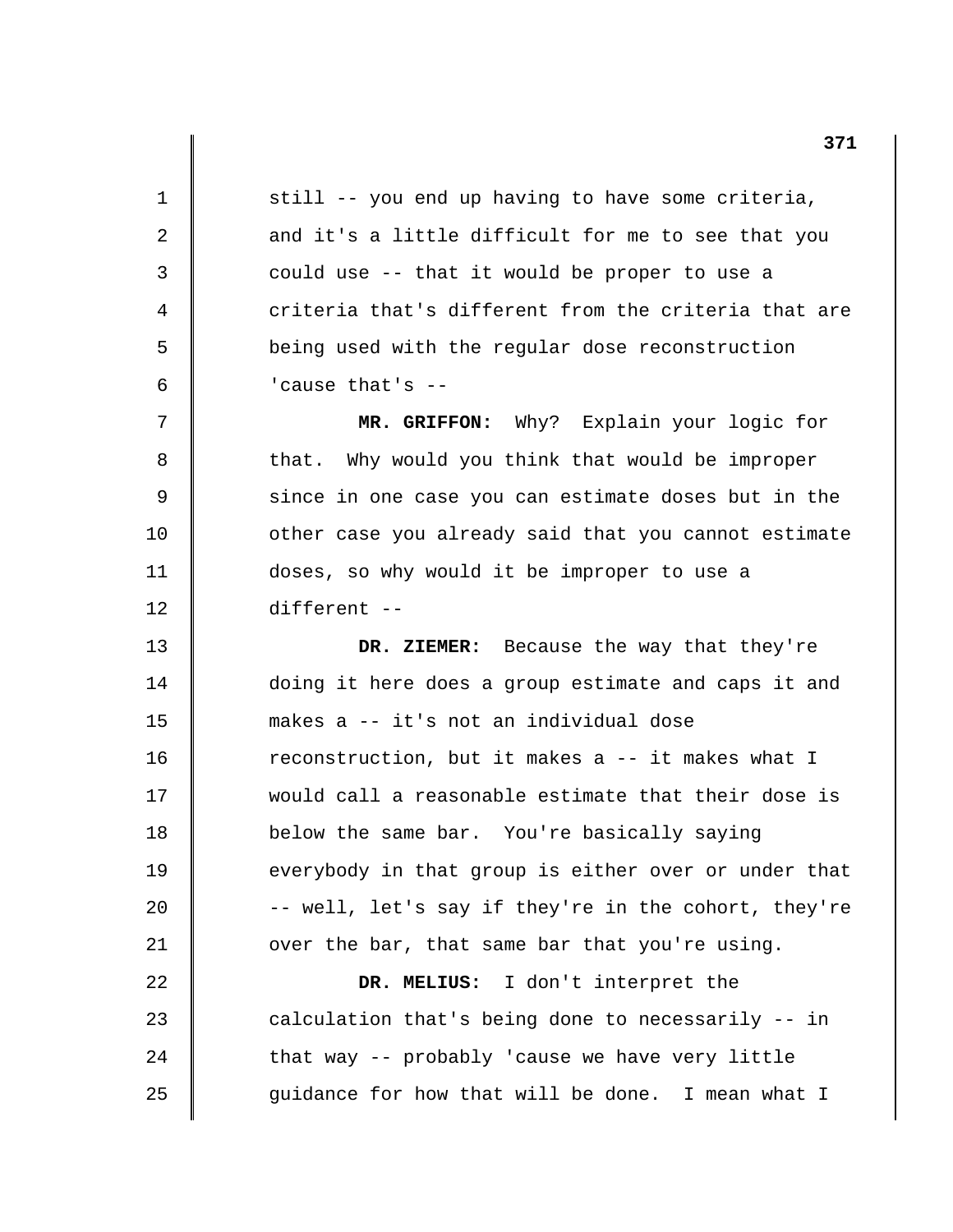1 2 3 4 5 6 7 8 9 10 11 12 13 14 15 16 17 18 19 20 21 22 23 24 25 find to be illogical -- I don't know if that's the right term -- is just the basic fact that you're doing -- you've said you can't do a dose reconstruction, yet you're basing endangerment on a dose reconstruction of some sort, and the -- I'm not saying that's not an approach that can't be used, but I think it has some fundamental problems with it that concern me, and I don't think it's the only approach that's -- certainly not the only approach that's prescribed by the legislation. I don't think this is an easy issue, either, so I'm not trying to trivialize or say that NIOSH's effort wasn't an effort that should not be considered by -- I mean, for example, for the other -- some of the other Special Exposure Cohorts, it was working one year and being badged or working a job that should have been badged, I think is the terminology. Now concern that was is well, would there be -- would we encounter other situations where people may have been badged as a precaution, even though recognizing that very little likelihood they would have had exposure and in case would we be allowing them into the cohort inappropriately. I don't know whether it would be the cafeteria workers, I don't know what the right example is or -- Well, in that case, one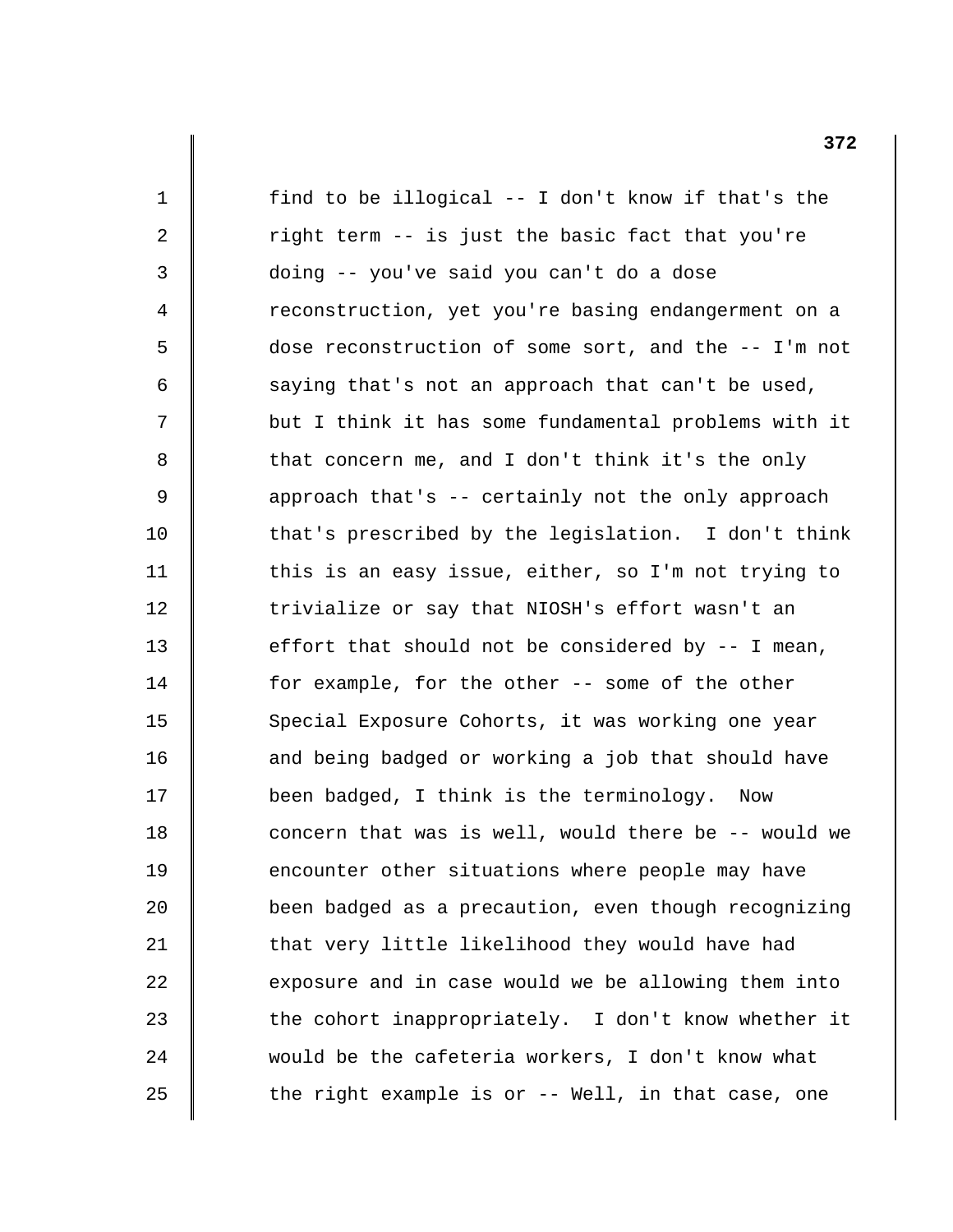1 2 3 4 5 6 7 8 9 10 11 12 13 14 15 16 17 18 19 20 21 22 23 24 25 could argue that one would have enough information to be able to do a dose reconstruction enough to say that they wouldn't qualify. Are there situations where that's -- they're going to fall in between or be complicated from either of these approaches? **UNIDENTIFIED:** Yeah, I think it's a - **DR. ZIEMER:** So even the statement "should have been badged" has certain implications on both nuclides and doses and so on. I mean - **DR. MELIUS:** Should have been monitored, I mean. Excuse me. **MR. GRIFFON:** Monitored or should have been monitored. **DR. ZIEMER:** Oh, should have been monitored. Well, either one of those. **MR. GRIFFON:** Either way, yeah. **DR. ZIEMER:** Yeah, so there are certain implications, as soon as you do that, that there are some levels. **DR. MELIUS:** Yeah. **MR. GRIFFON:** Right, right. **DR. ZIEMER:** Mark, you had - **MR. GRIFFON:** That there's some significant level, right. I mean I -- just to pick up on Jim's point -- I wish Jim Neton were still here, but I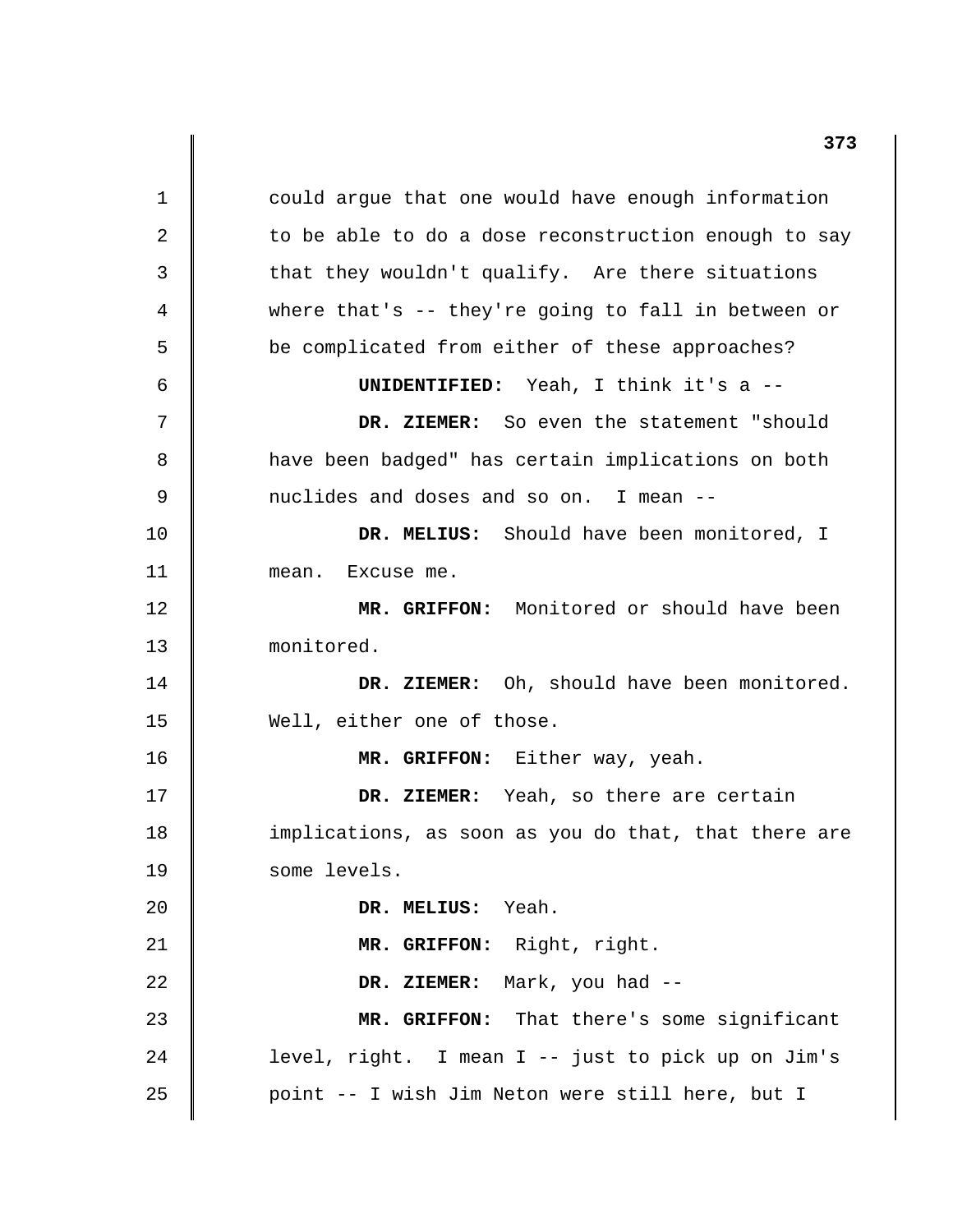1 2 3 4 5 6 7 8 9 10 11 12 13 14 15 16 17 18 19 20 21 22 23 24 25 think that we heard NIOSH's efficiency process is actually going to exclude those insignificant dose cases from getting over that first hurdle of sufficient accuracy. They're going to be able -like Jim said, they're going to be able to do an individual dose reconstruction 'cause they're going to make all these worst-case assumptions and they're likely not to -- even with all the worst-case assumptions, they're not going to trip the 50 percentile, they're out of the potential class automatically, so that to some extent addresses that concern about just putting in -- potentially opening up this class for people that had very little or insignificant exposures. And I think the other - **DR. ZIEMER:** Well, but that still is dependent on that bar being at that same level that you talked about earlier. They're still comparing it with the probability of causation of 50 percent at the 99 level 'cause they're using the same - **MR. GRIFFON:** But that's for individual dose reconstructions. **DR. ZIEMER:** Right. **MR. GRIFFON:** That's the way they do that, right.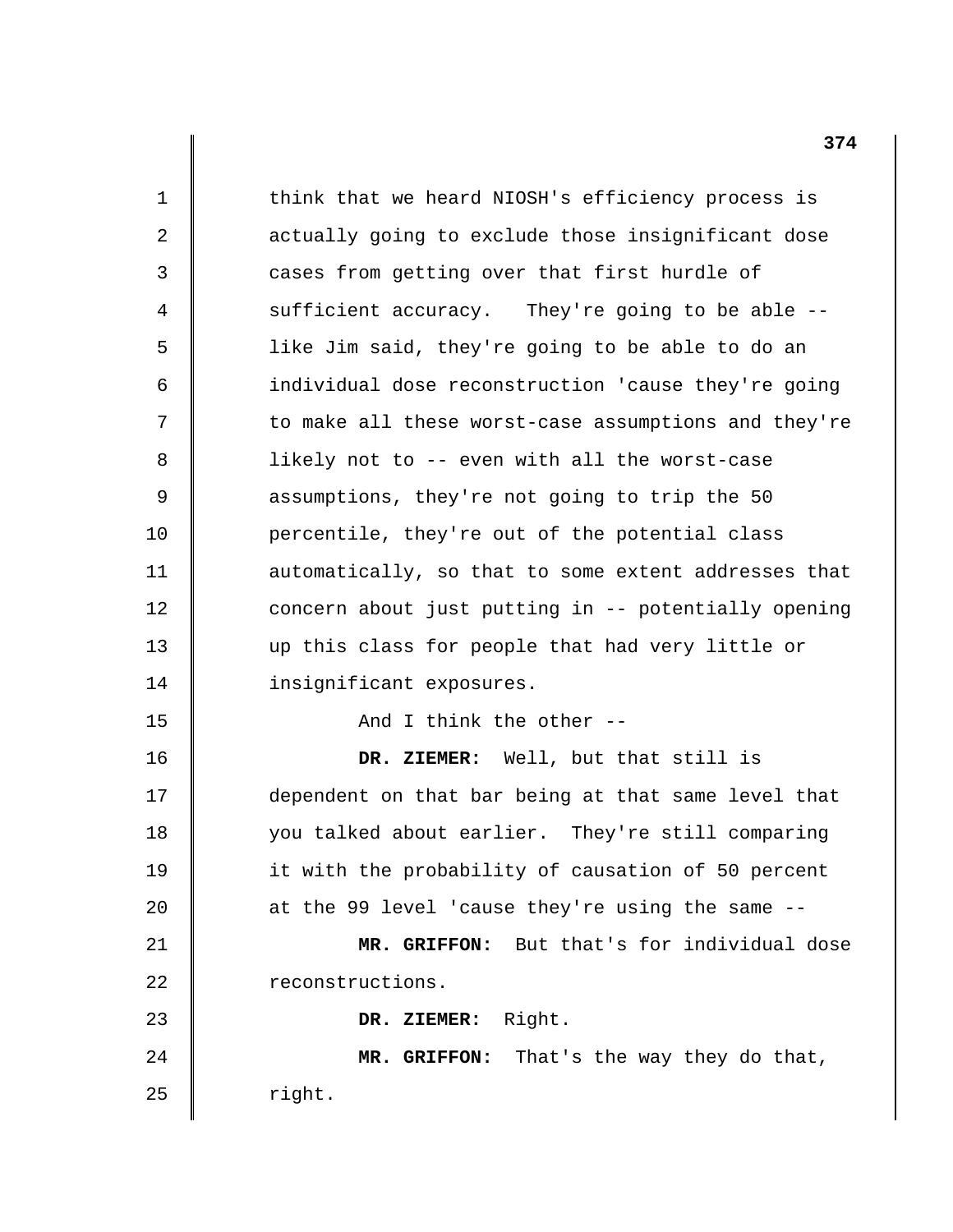**DR. ZIEMER:** Right.

1

2

3

4

5

6

7

8

9

10

11

12

13

14

15

16

17

18

19

20

21

22

23

24

25

**MR. GRIFFON:** Right. I'm not sure I followed your point on that. But anyway, if -- you know, the other reason for arguing for this definition of endangerment that's not tied to -- and I agree with Jim, this is a complicated issue, but the other argument for not tying it to an IREP sort of approach is just -- in addition to what I just said, the hurdle should catch those low ones, but also the secondary thing is that this sort of counter-intuitive nature, especially to the potential claimants, that they couldn't do my dose reconstruction but then they were -- they had enough data to reconstruct the class's dose and we still got booted out, you know. I can see that sort of scenario playing out. And then -- you know, so if you had another sort of criteria for endangered health, you may get to the same end as -- and in fact if your efficiency process works and you have another way of defining endangered health, we may end up at the same end point, but I think it would at least be more understandable to the public and seem less sort of counter-intuitive. I mean I still am concerned about that situation where you're trying to -- you're doing a sort of worst-case dose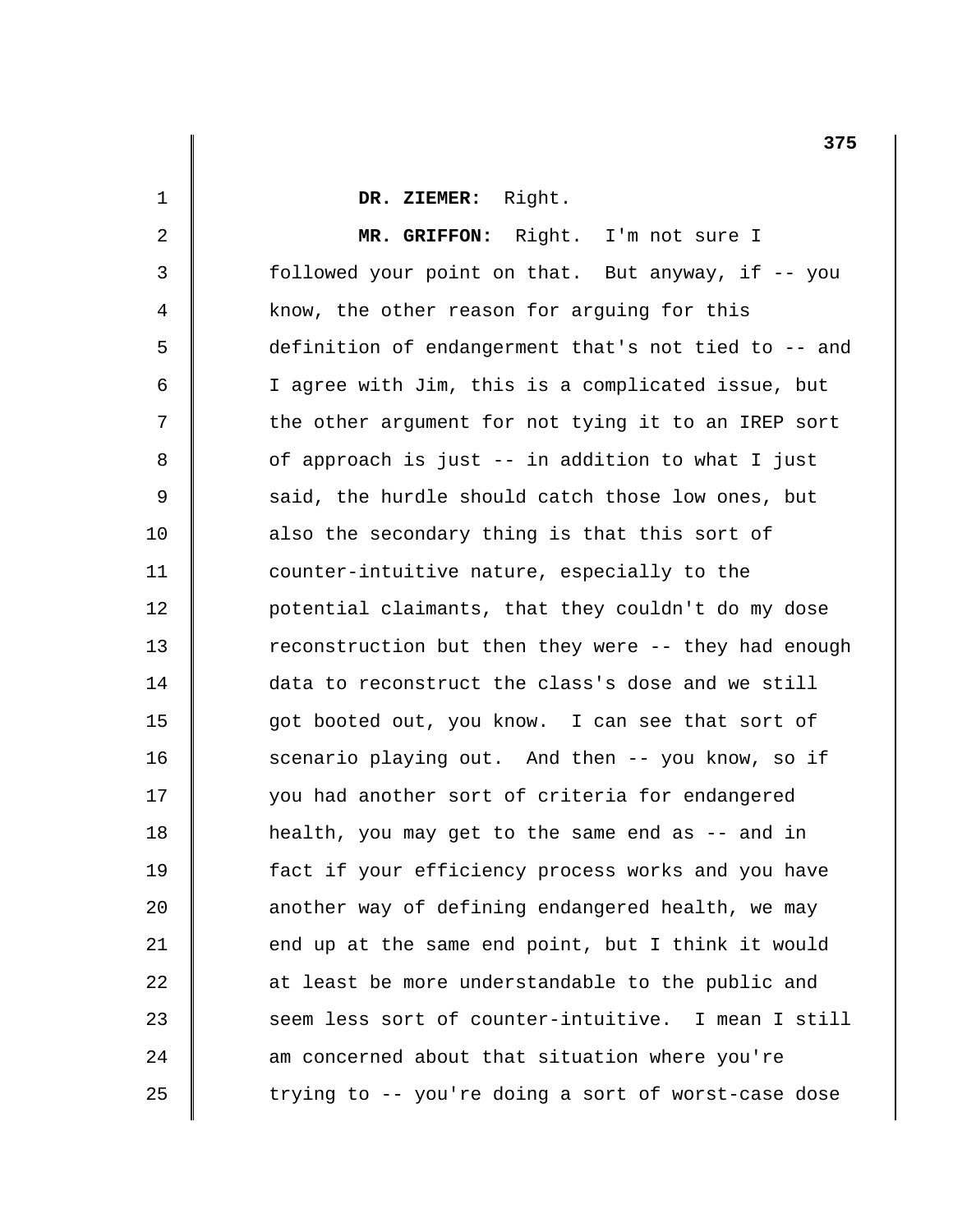1 2 3 4 5 6 7 8 9 10 11 12 13 14 15 16 17 18 19 20 21 22 23 24 25 for a class when you're -- when we're clearly concerned about the extent to which these site profiles can be built up and -- you know. **DR. ZIEMER:** Yeah, Roy. **DR. DEHART:** Endangering to health is almost a fatal error in this document. The definition many physicians would say radiation, per se, is endangering to health if you believe in the linear effects, so I think the definition is a poor choice to begin with. And what we're trying to do is turn a -- I guess a sow's ear into a silk purse with trying to box that in. It's an unfortunate definition to have to deal with. **MR. GRIFFON:** Yeah, but I wonder if the author is -- intended that language for that very reason. **DR. DEHART:** Politically, it may have been. **DR. ZIEMER:** Other comments? Yeah, Larry. **MR. ELLIOTT:** I think when we, within the staff, dealt with trying to address this issue and you're absolutely right, Dr. DeHart, this is an unfortunate piece of meat that we've been given that's full of gristle to try to chew and swallow, we were looking for a test of reasonableness. What's the test of reasonableness here? Endangered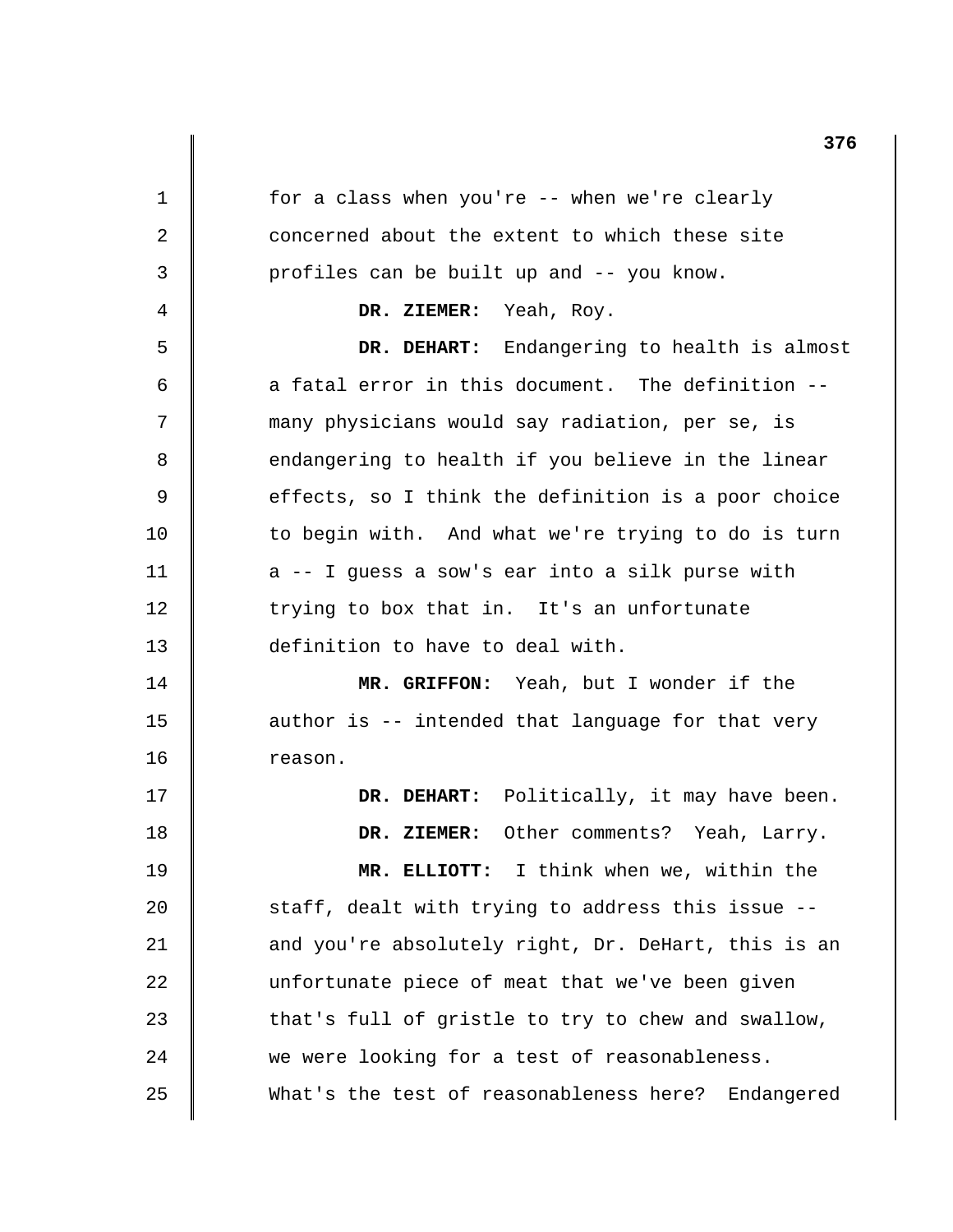| $\mathbf{1}$ | the health. What dose would it take to have          |
|--------------|------------------------------------------------------|
| 2            | resulted in endangered the health? And achieve a     |
| 3            | balance of parity with those that would not -- that  |
| 4            | would have to go through dose reconstruction where   |
| 5            | dose reconstruction could be done, and I think       |
| 6            | that's how we approached this. So maybe -- I don't   |
| 7            | know if that helps or hinders your thinking about    |
| 8            | this or not, but perhaps if you had an alternative   |
| $\mathsf 9$  | suggestion on another option for -- to be considered |
| 10           | on how to define endangered the health in this       |
| 11           | regard and achieve a balance of parity in a test of  |
| 12           | reasonableness.                                      |
| 13           | Tony?<br>DR. ZIEMER:                                 |
| 14           | DR. ANDRADE: After going through this                |
| 15           | proposed rule several times -- and there are several |
| 16           | shortcomings and we are starting to deal with most   |
|              |                                                      |
| 17           | of them, but this is a tricky one. Every time I      |
| 18           | tripped over this particular one, in my simple mind  |
| 19           | I felt that because this legislation deals with      |
| 20           | special circumstances under which somebody might be  |
| 21           | considered -- again, and not as an appeal, but might |
| 22           | be considered again for compensation, given that new |
| 23           | information has come to light about a facility -- a  |
| 24           | facility profile, if you will, whatever that may     |
| 25           | mean at this particular point in time -- about an    |

 $\mathbb{I}$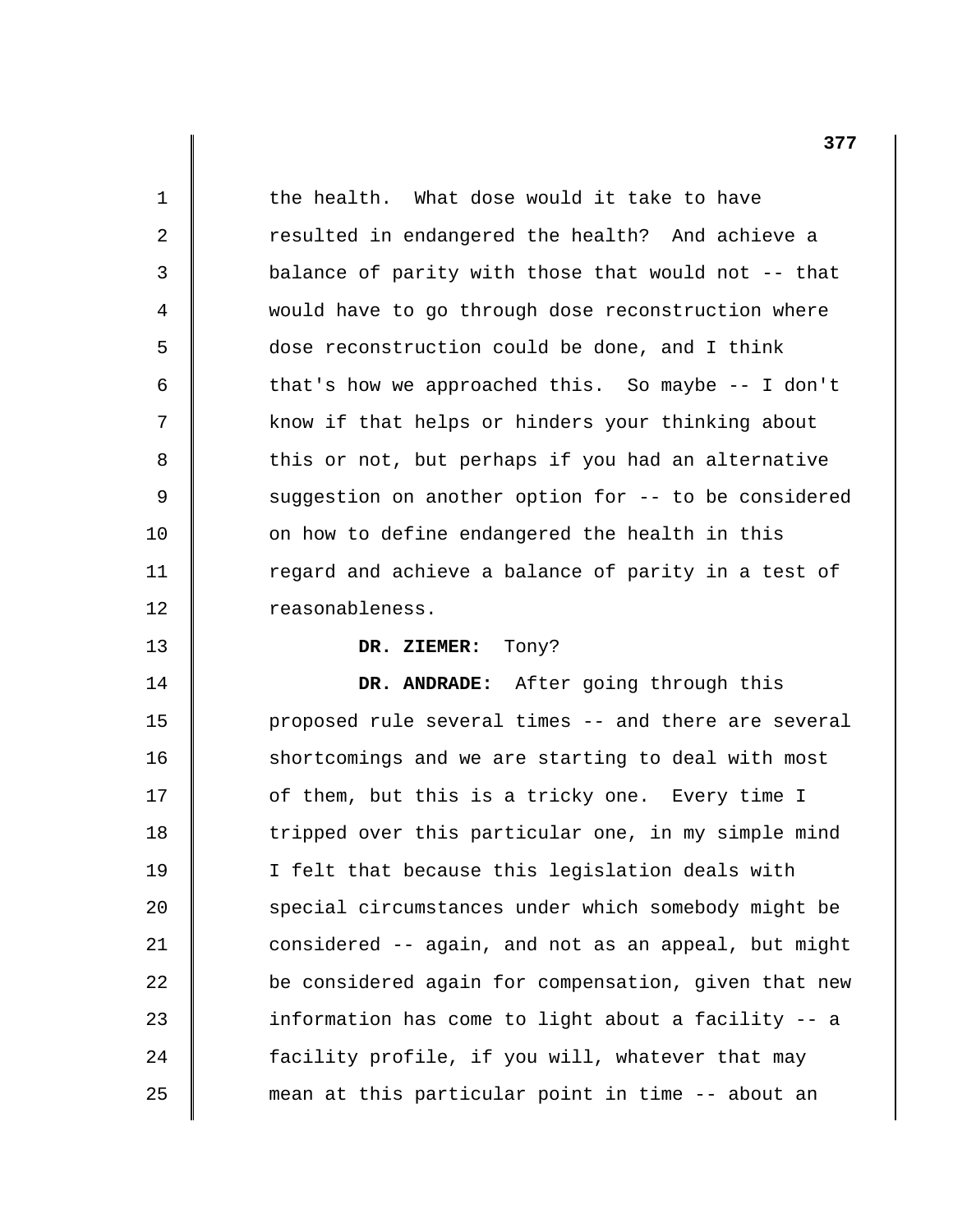1 2 3 4 5 6 7 8 9 10 11 12 13 14 15 16 17 18 19 20 21 22 23 24 25 undocumented exposure which one or many people claim to have been subjected to, then my proposal would be to try to tie this definition to this new event that could potentially have caused additional dose to be added to the person's original dose. It's a simpleminded way of looking at things, but it is a way that a special cohort could be formed, logically. I'm struggling with this even as I speak, so if the experts can rebut what I said or give reasons why that would not make any sense, I'd appreciate it. **DR. ZIEMER:** One possibility -- I think Mark has suggested, and let me read the words 'cause maybe this will help us. At the very least, this needs to be explained further within the regulation, and it's because of the counter-intuitive issue - **MR. GRIFFON:** Right. **DR. ZIEMER:** -- so it may be that we can raise this in the comment and indicate the concern that's reflected in the Board and ask the staff to explain it further within the regulation. Now I don't know what that would mean in terms of how that would play out unless we're at a point where we can suggest what those words might be. **MR. GRIFFON:** I was just going to -- I was actually going to ask Tony if he could restate -- I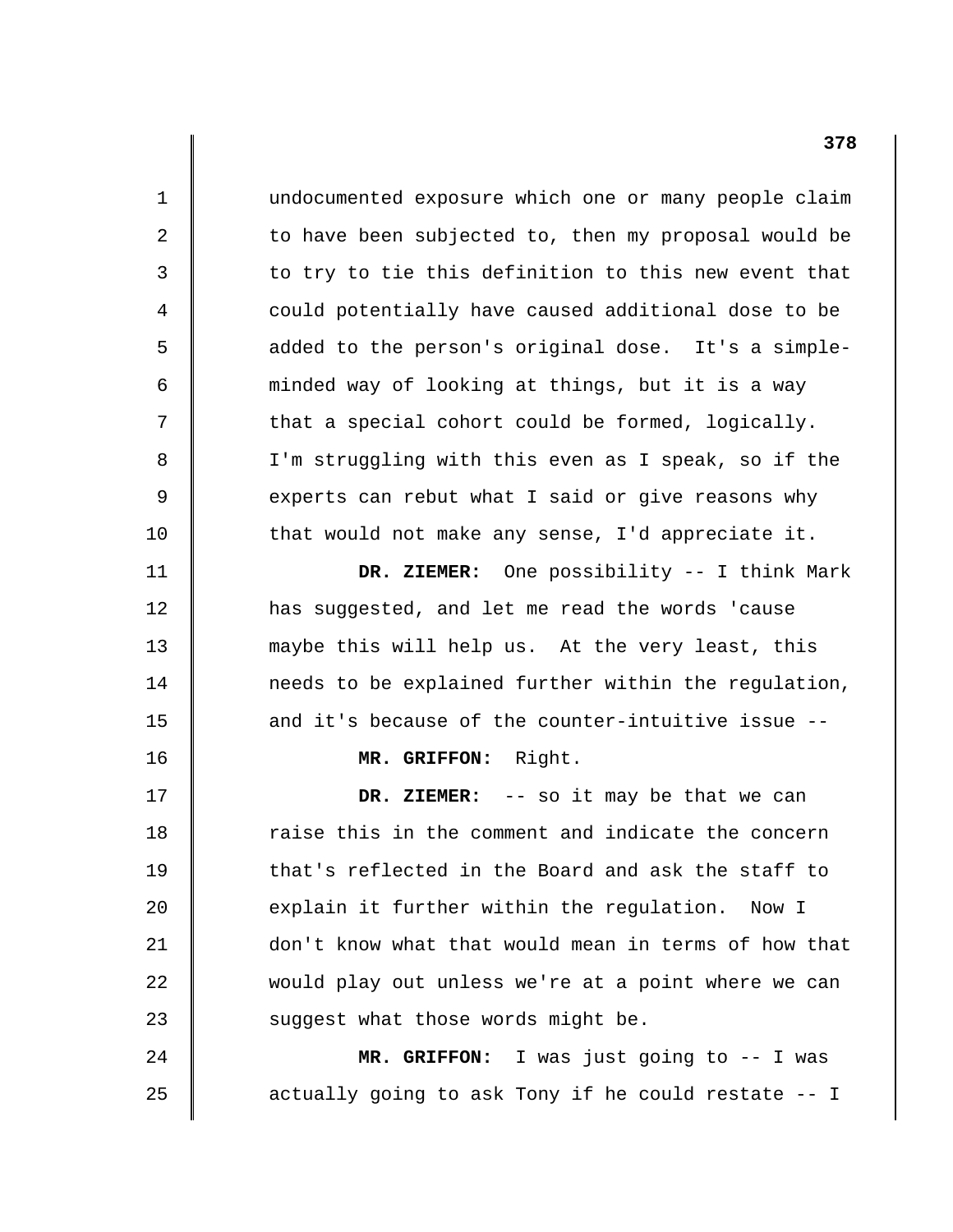1 2 3 4 5 6 7 8 9 10 11 12 13 14 15 16 17 18 19 20 21 22 23 24 25 think I understood what you were proposing, but could you restate that? I'm sorry, I just want to follow your... **DR. ANDRADE:** I'm just saying that processwise, a person may end up with a, quote, incomplete dose reconstruction. However, if new information has come to light with respect to a situation that the person may have been in or that NIOSH has identified with respect to the facility that they worked in, that in itself will result in an additional dose than that that was originally considered in the first dose reconstruction. And maybe it'll take IREP again to calculate what this additional dose is, but it may be that which could be defined as the additional endangerment or whatever this purports to be. **DR. ZIEMER:** I'm not clear, though, how that helps in the definition here. **DR. MELIUS:** Actually when I first interpreted what you said, it actually did help me and let me tell you what I thought you said, which is that if you -- if you think about this, it's going to deal with I guess maybe two situations. One is the unexpected has been found. Go back to the enrichment plants, the transuranics, we just -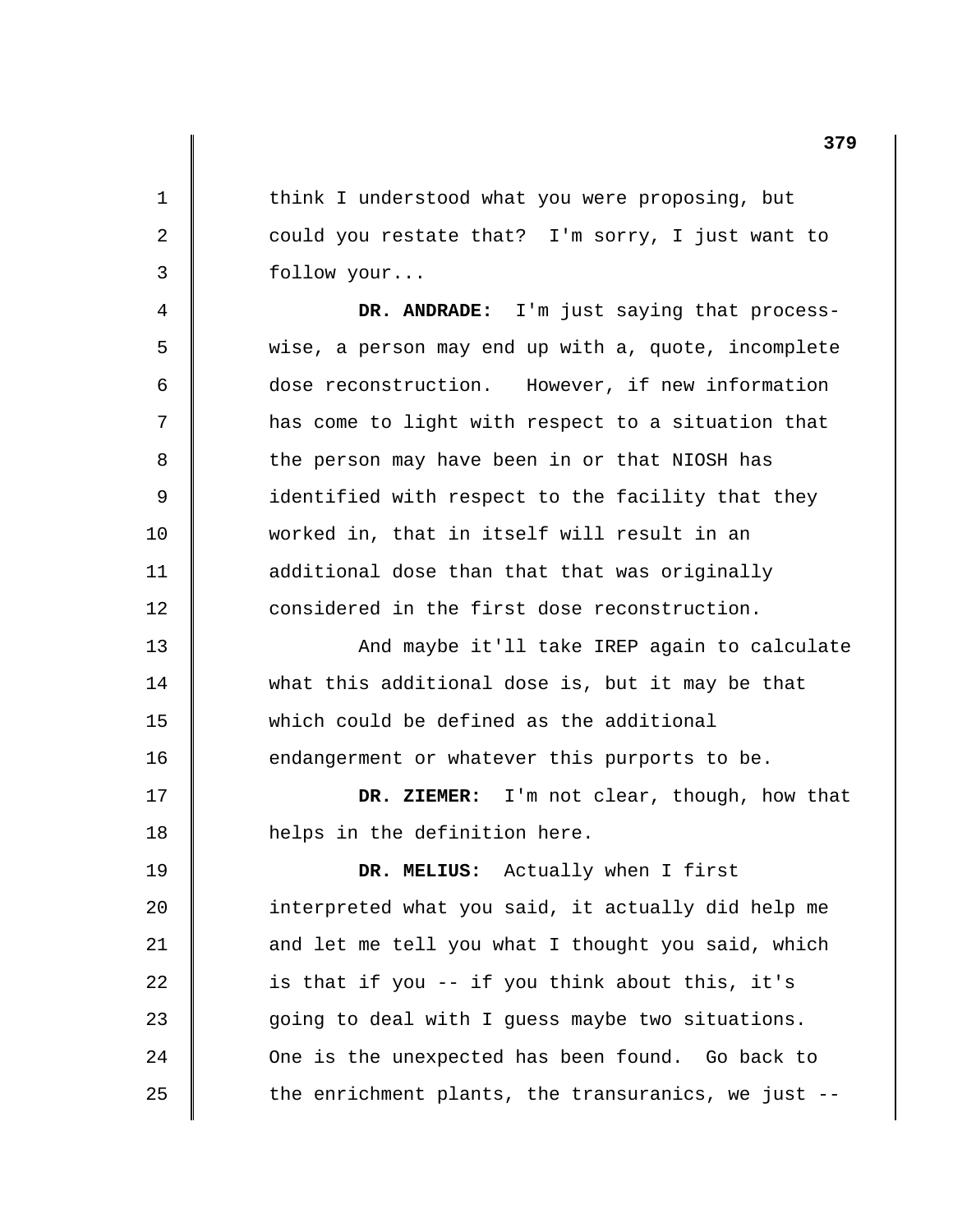nobody thought or not enough people thought or however you want to do that, and you have a surprise and what do you do? And you can't go -- you know, to go back and try to recreate and reconstruct, you can't, so that's one situation this should cover. The second situation this should cover is

1

2

3

4

5

6

7

8

9

10

11

12

13

14

15

16

17

18

19

20

21

22

23

24

25

when there just -- it's an old facility and they just weren't monitoring and -- just 'cause the means weren't available at the time and maybe all the records on sources aren't as good as they would be now and so forth and so on, and therefore we we're just totally befuddled in trying to do a dose reconstruction.

When I worry about the current approach that NIOSH uses to endangerment, I worry about the second situation, where there's just very, very little information and that they're just going to be making a wild guess at what -- at what would -- what number you put into that endangerment calculation that they're going to do. I don't think, for the surprise thing where you know it's a big exposure, that it probably matters. But it could be problematic when there's just very little information and no monitoring and no records. And we really are just going to be guessing at that.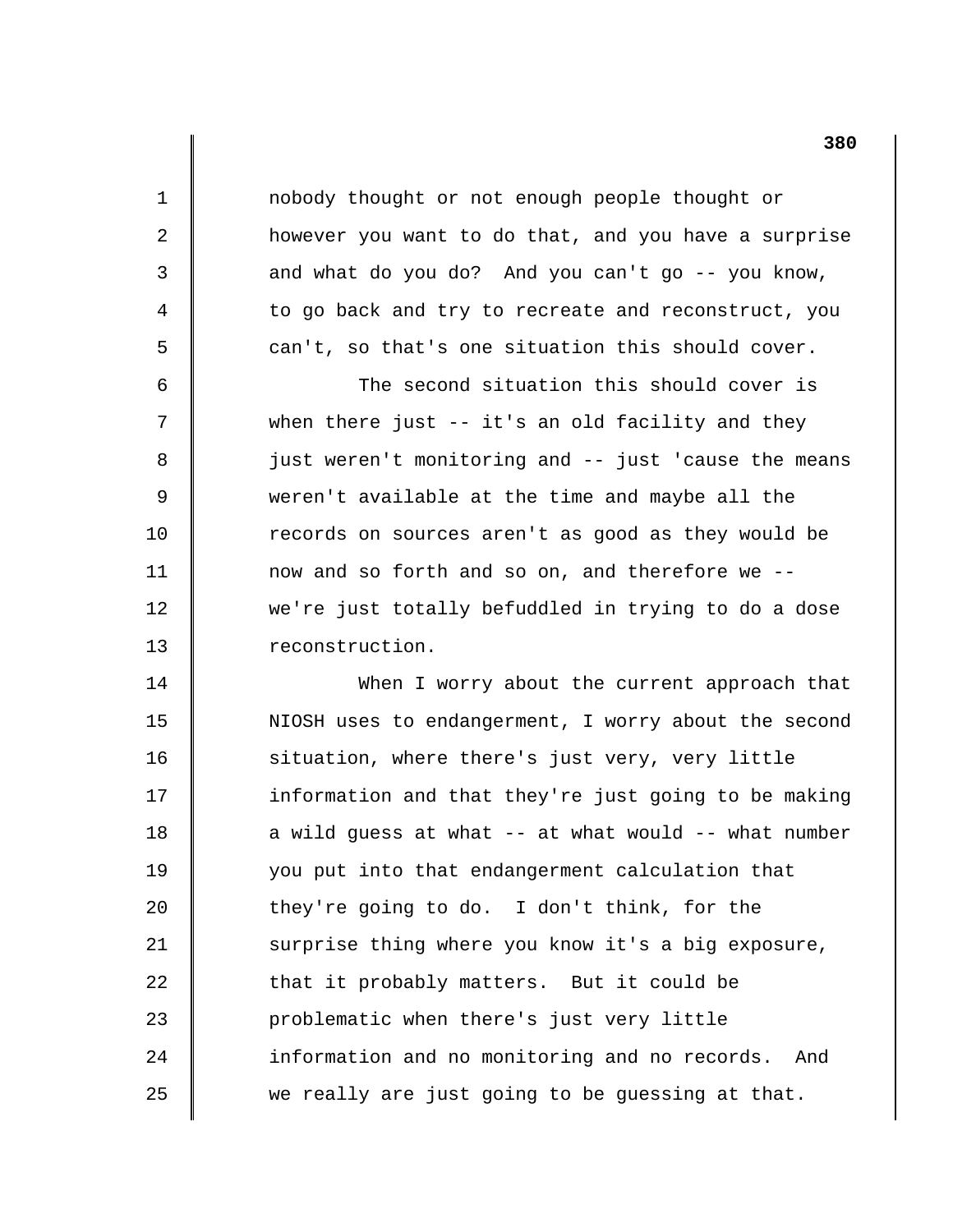| $\mathbf{1}$                           | The opposite situation we worry about is we          |
|----------------------------------------|------------------------------------------------------|
| 2                                      | don't want to include the trivial or non-exposure in |
| 3                                      | this, so how do we come up with a definition that    |
| $\overline{4}$                         | would exclude that, but not I think rely on what     |
| 5                                      | could be an arbitrary guesstimate at what their      |
| 6                                      | exposure should be. And maybe there's just enough    |
| 7                                      | different situations maybe there would be more than  |
| 8                                      | one way of approaching this. I don't know, I -- and  |
| 9                                      | we don't have all the examples, but I do think the   |
| 10                                     | endangerment is -- the Special Exposure Cohort is    |
| 11                                     | the surprise exposure and just the non-existent      |
| 12                                     | monitoring and records. And maybe if we distinguish  |
| 13                                     | those, it helps. Maybe it doesn't.                   |
| 14                                     | DR. ZIEMER: Wanda?                                   |
|                                        |                                                      |
|                                        | MS. MUNN: Well, I guess I still come back            |
|                                        | to the footnote again, and to the original rule-     |
|                                        | making where this term, endangered the health of the |
|                                        | members of the class, is used just as it's beginning |
|                                        | to identify what bases are necessary in order to     |
| 20                                     | establish the finding of a special cohort. And it    |
| 21                                     | includes a finding of short-term radiation health    |
| 22                                     | effects for other members of that class and          |
|                                        | identification of radioactive materials that they    |
| 15<br>16<br>17<br>18<br>19<br>23<br>24 | didn't know about before, as Jim was just saying, a  |
| 25                                     | description of shortcomings of radiation protection  |

 $\parallel$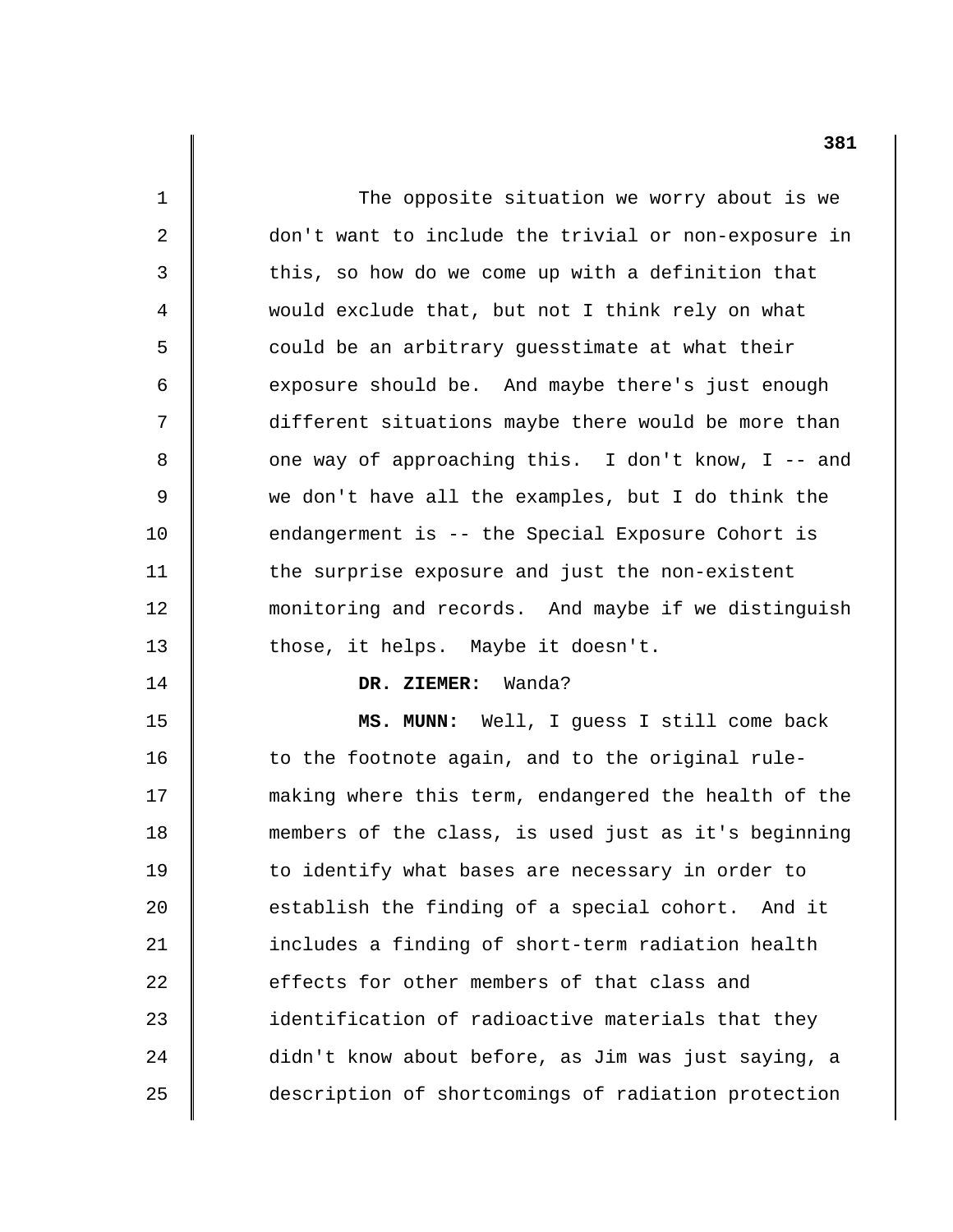| $\mathbf 1$    | measures. And all of the things we're talking        |
|----------------|------------------------------------------------------|
| $\overline{2}$ | about, it seems to me, are in the rule. And since    |
| 3              | this entire law is based only on radiation-induced   |
| 4              | cancers, then I guess, to me, that -- with that      |
| 5              | background and what's already here -- I understand   |
| 6              | that there is some concern there may be other ways   |
| 7              | of defining endangered the health, but this          |
| 8              | definition that's given here that NIOSH has          |
| $\mathsf 9$    | developed, in this context, appears appropriate.     |
| 10             | Because what they're saying is there's a reasonable  |
| 11             | likelihood that this radiation dose may have induced |
| 12             | the cancer and under these certain circumstances.    |
| 13             | I guess if we have better ways of                    |
| 14             | identifying exactly what that means, if it were --   |
| 15             | if it were further unidentified, if these            |
| 16             | descriptions were not given here below, then I would |
| 17             | have the same concerns that everyone else does, but  |
| 18             | -- what does endangered the health mean -- but the   |
| 19             | law says we're talking about only radiation-induced  |
| 20             | cancers and here are very specifics about what that  |
| 21             | endangerment might have resulted from. Are we        |
| 22             | beating a dead horse? I mean can we get any -- if    |
| 23             | we can get any better than this that would give our  |
| 24             | potential claimants broader consideration, then what |
| 25             | is that?                                             |
|                |                                                      |

 $\parallel$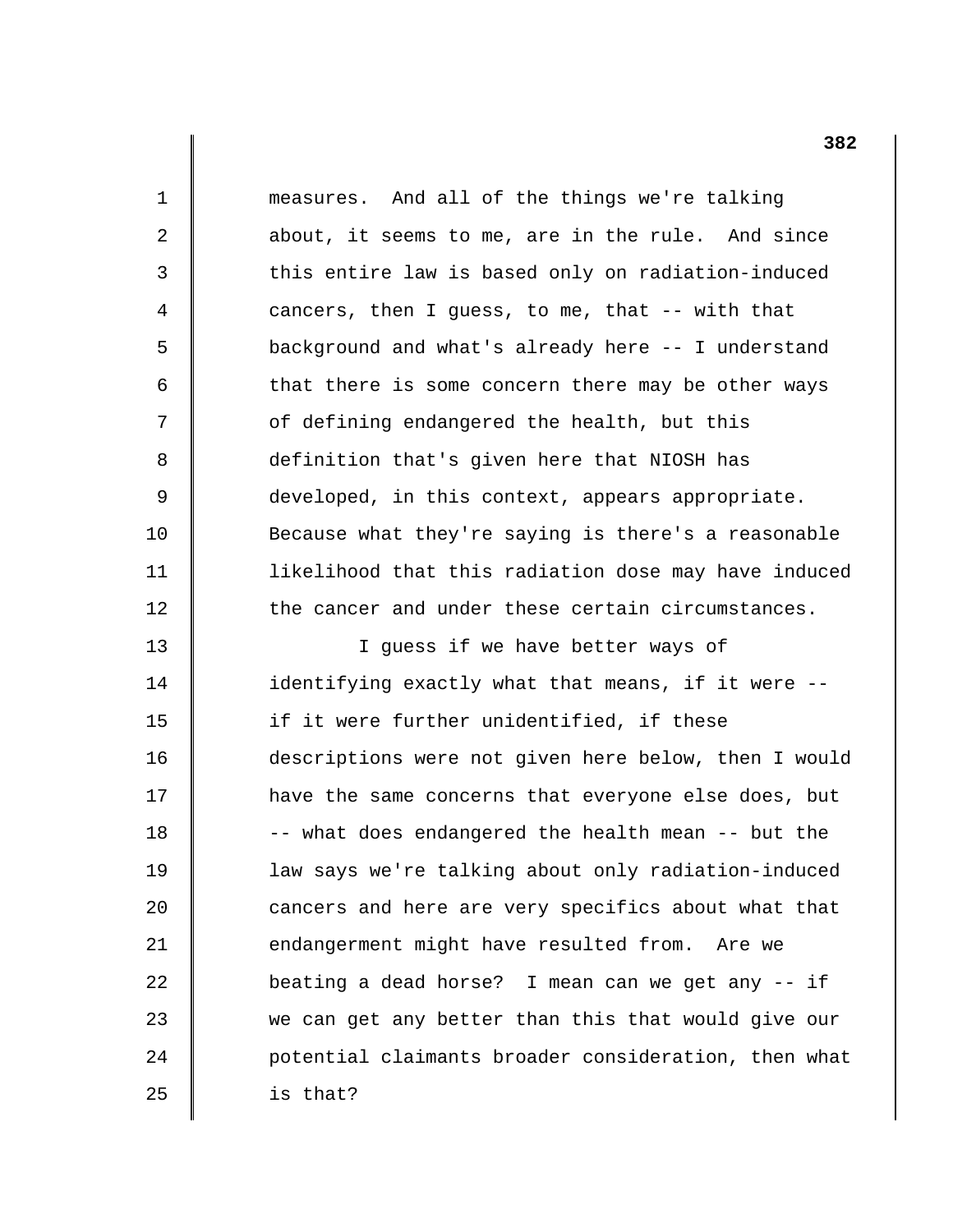| $\mathbf 1$ | DR. MELIUS: I think we're saying the                 |
|-------------|------------------------------------------------------|
| 2           | alternative -- an alternative is, 'cause I think     |
| 3           | there are probably others, also, is that it would    |
| 4           | apply to a situation where NIOSH is unable to        |
| 5           | complete a -- it's not feasible to do a dose         |
| 6           | reconstruction with sufficient accuracy and the      |
| 7           | person has worked at least one year in a facility in |
| 8           | a area where they were monitored or should have been |
| 9           | monitored, and probably would need to flesh that out |
| 10          | with some definitions by -- what means by monitored  |
| 11          | or should have been monitored.                       |
| 12          | MR. GRIFFON: And I mean I keep coming back           |
| 13          | to this point, but this is a two-pronged test, and   |
| 14          | sufficient accuracy is the first test. And if I      |
| 15          | give in on having a more precise definition of       |
| 16          | sufficient accuracy -- you know, the way NIOSH       |
| 17          | defines sufficient accuracy right now is they can    |
| 18          | complete a dose reconstruction and -- you know, an   |
| 19          | individual dose reconstruction. And we know -- I     |
| 20          | mean from our review of some of our cases, we know   |
| 21          | that for these likely low/low situations, to use the |
| 22          | NIOSH efficiency process they likely have low        |
| 23          | exposures to internal and low exposures to external. |
| 24          | They're going to take those through and give them    |
| 25          | every possible -- given the data they have -- worst- |
|             |                                                      |

 $\parallel$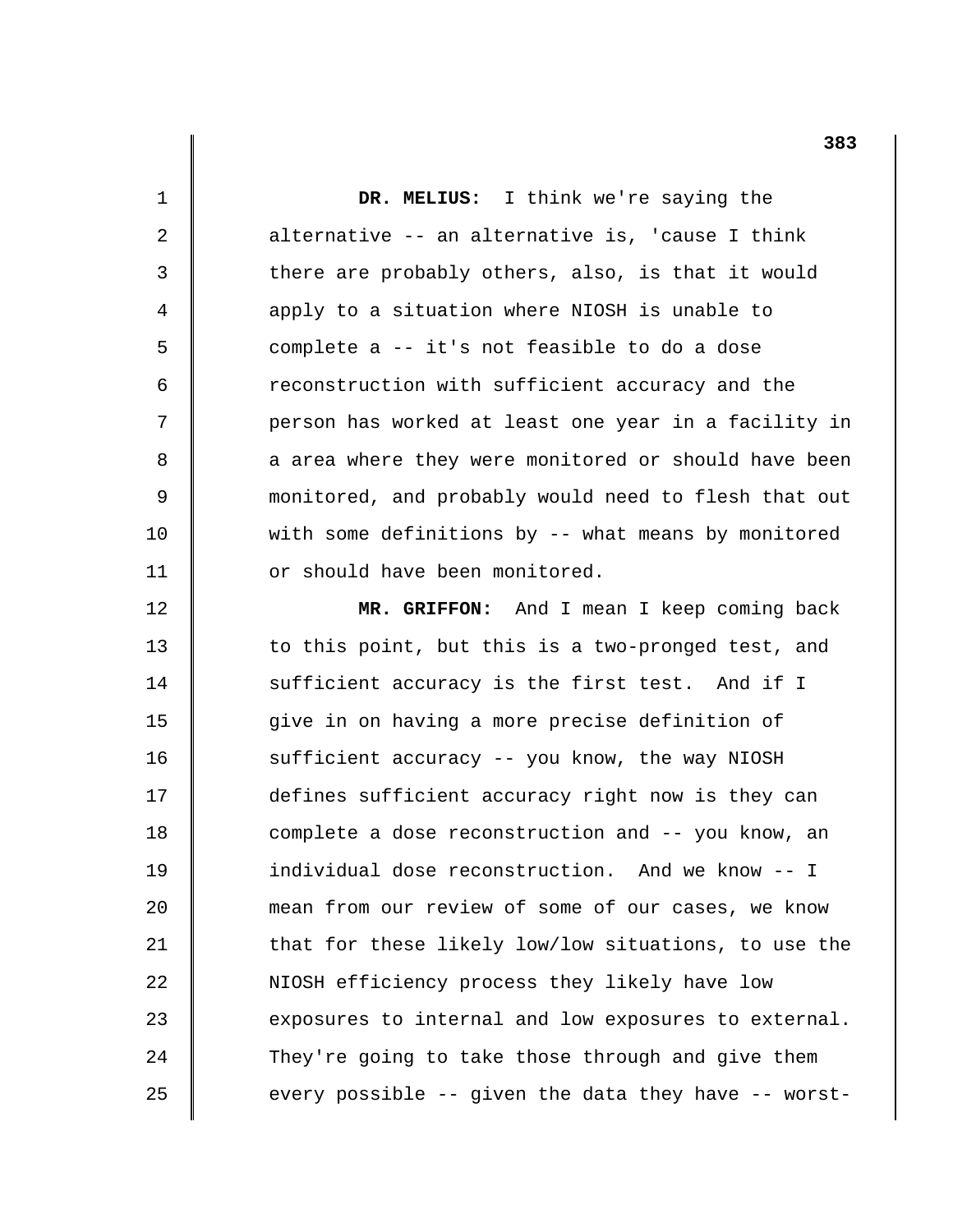1 2 3 4 5 6 7 8 9 10 11 12 13 14 15 16 17 18 19 20 21 22 23  $2.4$ 25 case scenarios, individually test that case against IREP, as they should, and those are going to drop out, the very low, insignificant exposures. The ones that miss -- and that's why I'm focusing on it's a two-pronged test, you know, it's not -- they were just trying to define endangered health in isolation where -- it's a two-pronged test. They have to get over that first hurdle first. **DR. ZIEMER:** But they're still testing it against IREP. **MR. GRIFFON:** They're still testing the individual dose reconstruction against IREP. Correct. **DR. ZIEMER:** Right. **MR. GRIFFON:** As they should, as they do all the time. Correct. But the class against IREP is a different question. **DR. ZIEMER:** Right. **MR. GRIFFON:** Right. And then I'm saying you know, so you get rid of these insignificant cases by their own process by that definition of sufficient accuracy -- I would argue by such a broad definition of sufficient accuracy you're able to get rid of those insignificant or lower doses, lower dose cases. They won't be in that class. They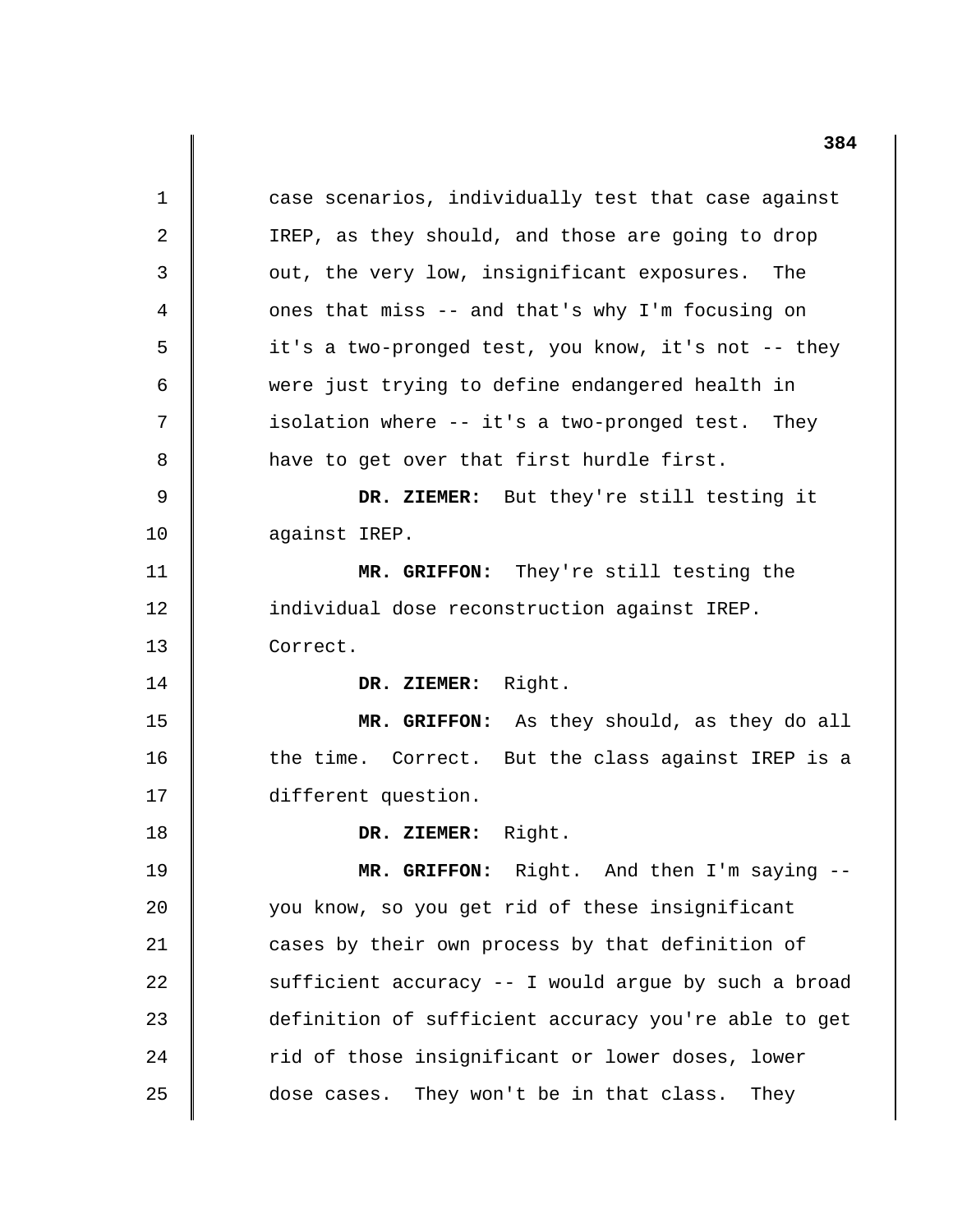1 2 3 4 5 6 7 8 9 10 11 12 13 14 15 16 17 18 19 20 21 22 23 24 won't make that hurdle. And then since you're -- by not being able to calculate a dose with sufficient accuracy, can't -- I mean complete a dose reconstruction for these folks, I think you have to kind of say if they made that hurdle that far, he's -- we're really -- the data we have left, can we really use that data to kind of do the -- as Jim said, to kind of do this worst-case estimate to compare against that bar for the class in IREP or should we have just another set of criteria similar to the original SEC. And so I think of it as this two-pronged test. And I would also have problems if I thought that a lot of the -- I mean I don't think it's equitable if a lot of the -- just because you can't reconstruct the doses but they likely had very insignificant exposures and they make it into this class, that's not equitable. That's not what we're looking for here. But I think we're -- the NIOSH efficiency process and that definition of sufficient accuracy protects against that. I think Jim Neton said that to me either on the record or on the side here earlier, so that's how I'm trying to grapple with this.

25

**DR. MELIUS:** If I can just add, I think with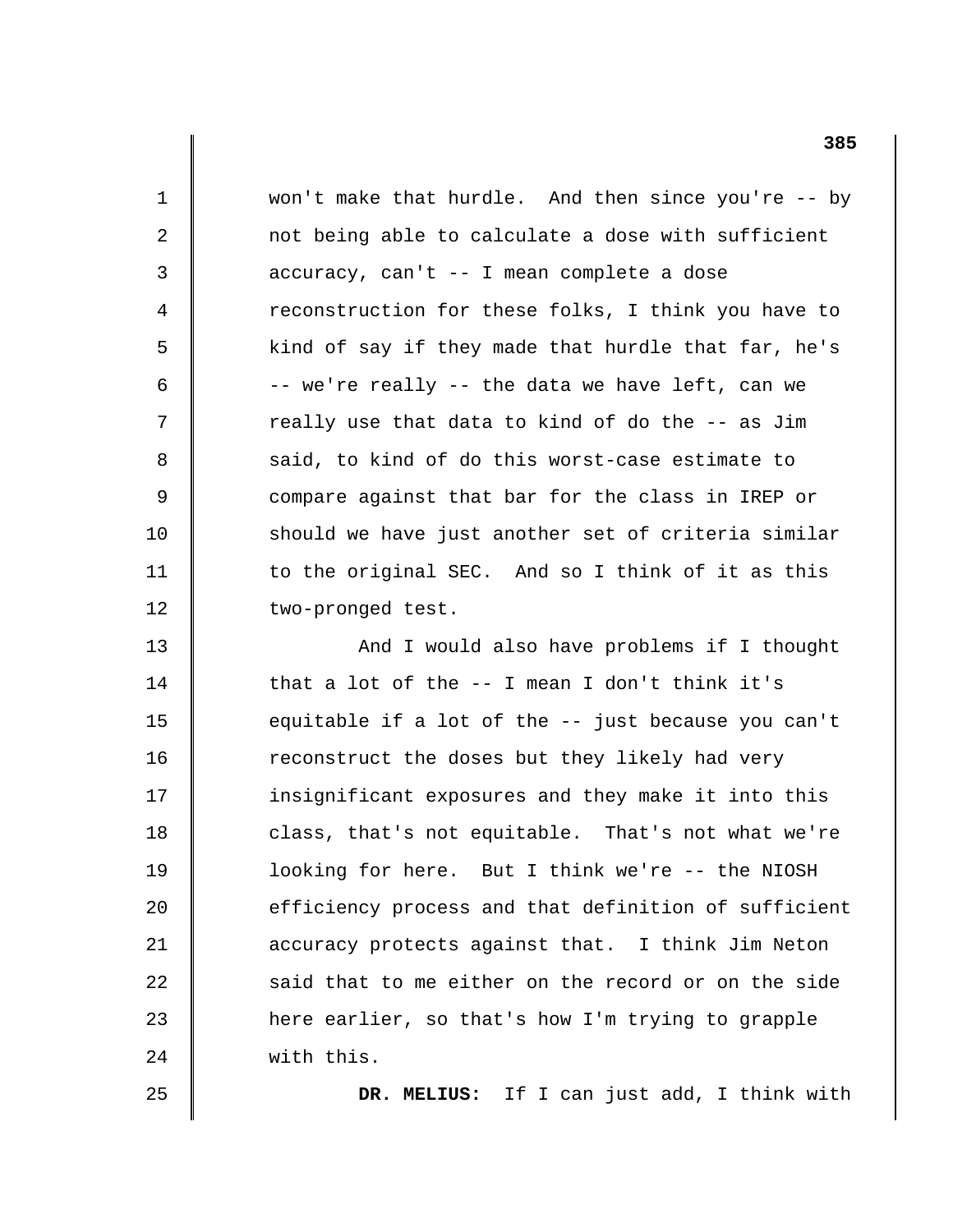12 13 14 15 17 18 19 21 22 the current approach they're using or proposing to use, that I take comfort in the fact that we're going to, as a committee, be reviewing those. Those will be part of the petitions that come to us. I worry about how we're going to make that assessment, evaluate the decisions that they've made because I -- again, we don't have much information and they're making a guesstimate of some sort in order to fit it into this -- to these IREP calculations that they're proposing, and how are we going to assess whether those are appropriate to do or how do we evaluate those? And I think we're going to be hard-pressed -- and particularly to keep them consistent from situation to situation so that we're treating everyone who would fall into a Special Exposure Cohort, or potentially would, in a fair manner, that we're making the same assessment for a cohort at Hanford that we would at one at Oak Ridge or wherever. And where we'll be dealing with some very, very different situations. Your laboratory example we talked about this morning as compared to a production facility and so forth. Where admittedly we don't have enough information to do a very good sort of quantitative evaluation of that risk.

1

2

3

4

5

6

7

8

9

10

11

16

20

23

 $2.4$ 

25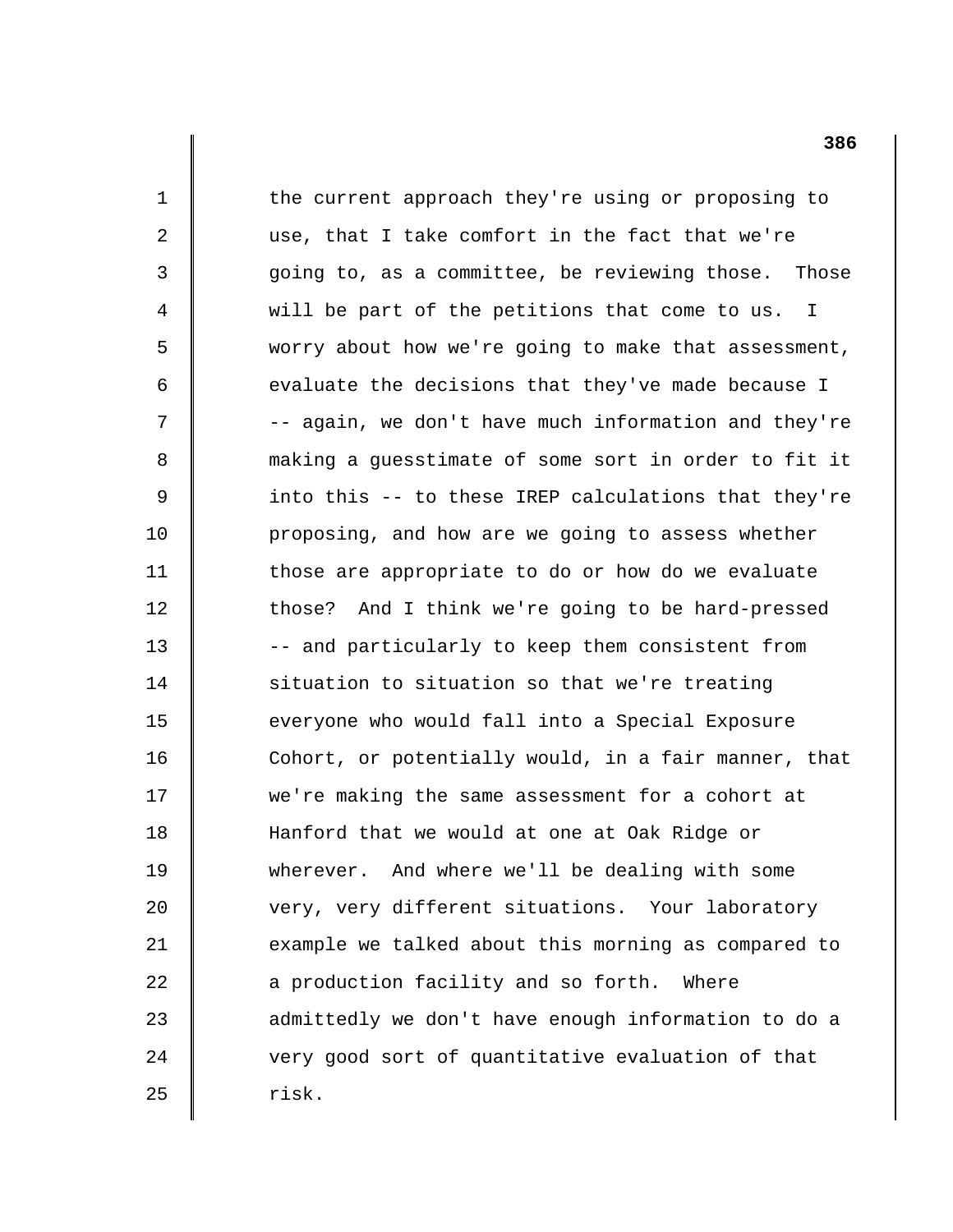**DR. ZIEMER:** I don't know what the process was on the original cohorts. I wasn't involved. But someone made a determination that there had to be a certain length of time and perhaps there had to be some -- there had to be some indication that there were certain types of materials around, even if it wasn't -- people weren't monitored. So there must have been at least a kind of group estimate as to what potential doses might have been, like the screening process, that says it's very conceivable somebody could have been there and gotten more than a few millirem -- pick the number. I don't know where -- somebody must -- in the thinking process, somebody must have had a bar that says they could easily have been up here somewhere. I don't know what the process was. But I mean where did these times come from? They can't be completely arbitrary. I mean how would they -- well, maybe they are. Congress did all this without any scientific input. All right. No, I mean rationally speaking, there's still -- whether you explicitly say that there's some test, dose test or you do it more indirectly and say okay, even intuitively -- I mean I think I

could intuitively take a number of -- say if

1

2

3

4

5

6

7

8

9

10

11

12

13

14

15

16

17

18

19

20

21

22

23

24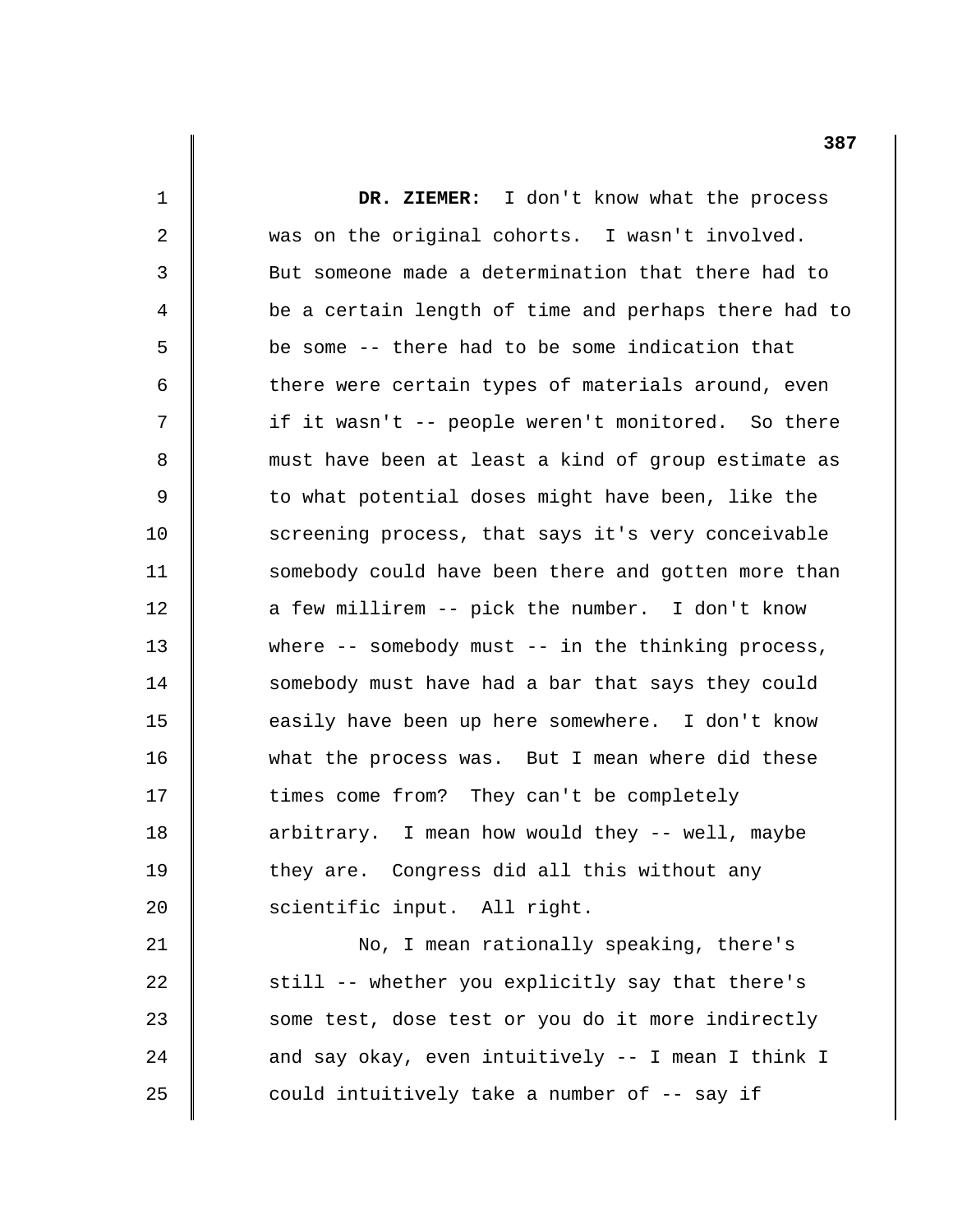somebody's working with these things for a year and we weren't monitoring them, I can guess that there could have been situations where they got pretty high doses. I don't know how -- does anybody know how that was done and -- okay, please.

1

2

3

4

5

6

7

8

9

10

11

12

13

14

15

16

17

18

19

20

21

22

23

24

25

**MR. MILLER:** Richard Miller. I will only offer you this much, that this was an administration proposal when it came forward as the one year, but it had been based on discussions with the Justice Department about the RECA model which uses a working level month criteria for compensability. And so what they did was -- and they looked at the RECA amendments that were done in 2000, in fact, which had been passed as part of what was then S-1515, and in that legislation you will see actually foreshortened periods of time compared to the old RECA, so they -- the one year threshold was sort of -- the whole concept of using a time period, Dr. Ziemer, was derived from the RECA model of compensability. They used time or duration in the mines or in the mills or in the shipping and transfer operations as the criteria. **DR. ZIEMER:** All right. But see, in

general, that implies -- in the radon case it's a concentration times the time and you get a -- an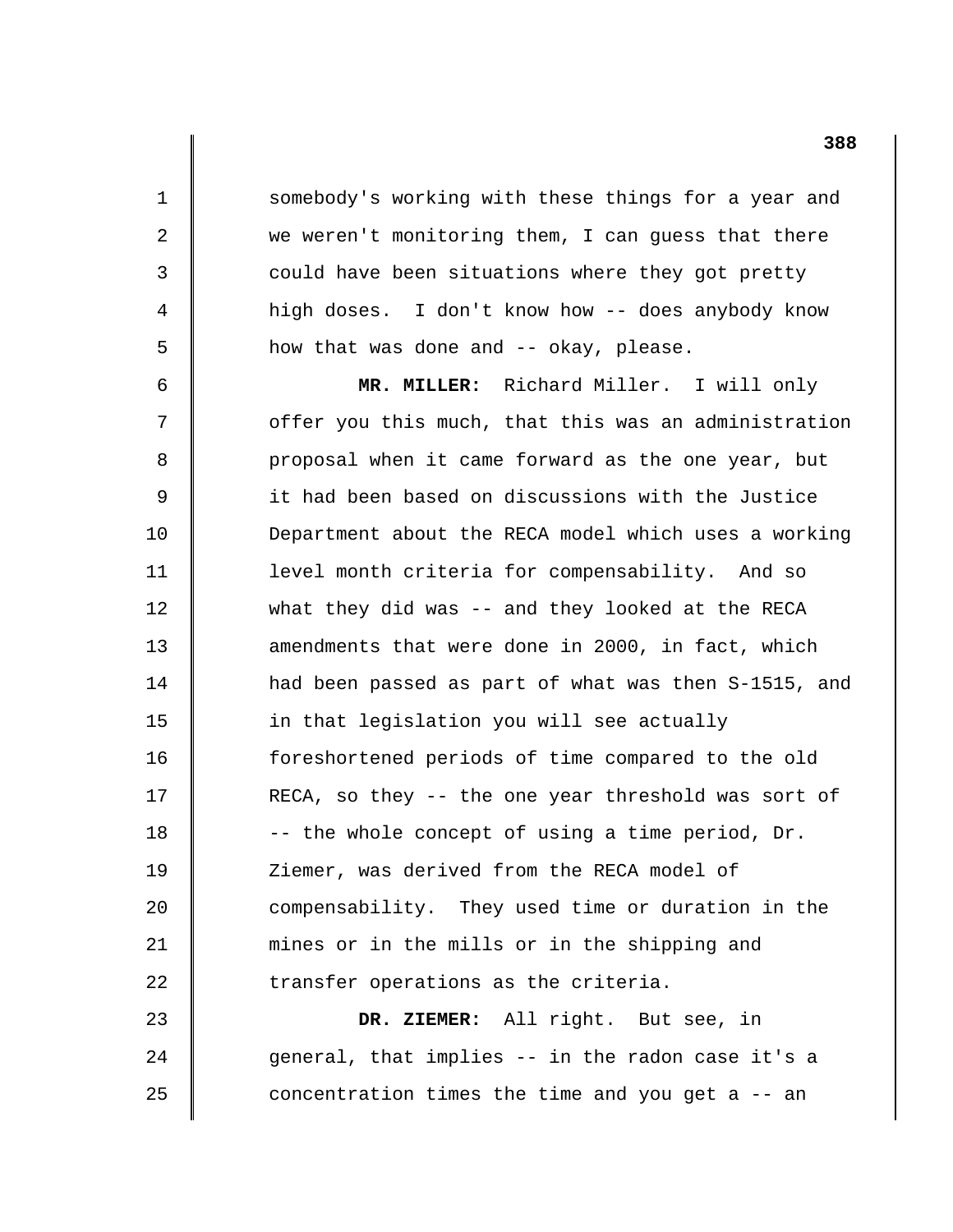1 2 3 4 5 6 7 8 9 10 11 12 13 14 15 16 17 18 19 20 21 22 23 24 25 intake value, but indirectly, somebody is measuring that against some standard. But I'm at a loss as to where we really go with this. It's -- whether we specify it in terms of time or other parameters, we are either directly or intuitively saying that there's some point at which there's an endangerment. And maybe my endangerment level is different than somebody else's, but it's somewhere there. And we're sort of -- we sort of end up, I think, saying it's the way NIOSH has done it, is that a reasonable -- is that one reasonable way to do it or is that completely unreasonable? **MS. MUNN:** No, it's reasonable. **DR. ZIEMER:** Obviously there's other ways to do it. Is there a better way? Is there -- or is the issue simply one -- but yeah, people don't quite understand this, or does it make sense intuitively, and I'm trying to grapple a little bit with -- I think, in principle, you end up doing the same thing. Wherever is you do it and draw some lines, you're doing sort of the same thing. So how do we do it in a way that is reasonable and also does not seem, for those out there, to be black magic. **DR. MELIUS:** To reiterate the concerns on this one, to both, one is that it -- the current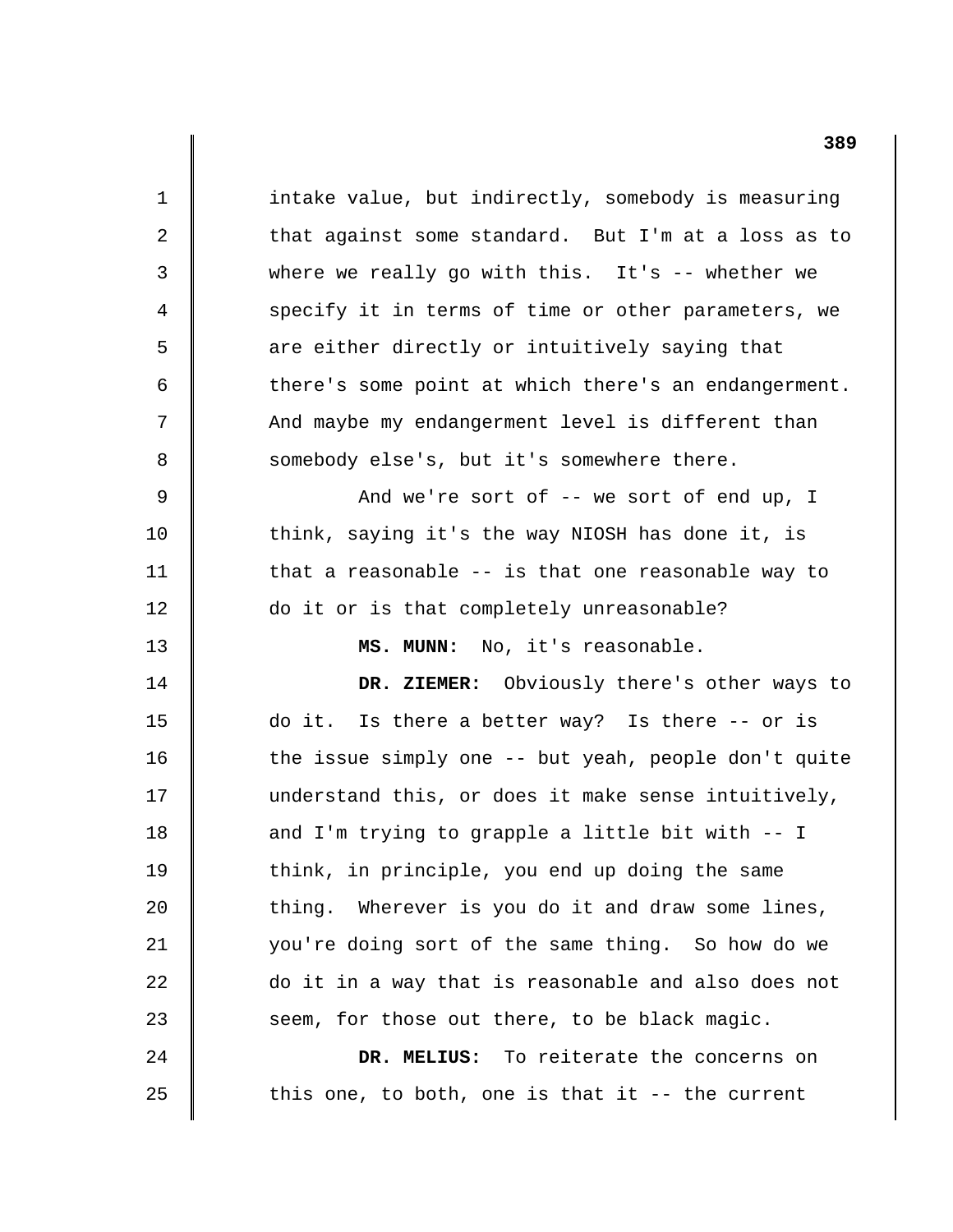1 2 3 4 5 6 7 8 9 10 11 12 13 14 15 16 17 18 19 20 21 22 23 24 25 proposal is, one, it's counter-intuitive. Okay? Which I think poses problems with people viewing it from the outside, a claimant, a group of claimants. Secondly is that I think it is quite arbitrary in terms of how the dose will be selected, and that also is going to cause problems -- again, from your -- someone applying for this program or evaluating this program or for us reviewing these decisions as to how it is being applied. I think the advantage of a time frame, albeit an arbitrary one, is that it's understandable, it's transparent, and it can be applied and we're -- you know. **DR. ZIEMER:** Yeah. I was going to say that certainly the counter-intuitive issue -- I certainly agree with that. The other, I think, is as much arbitrary -- I mean whatever time interval you choose obviously is as arbitrary as any other, so so in any -- it sort of gets down to what is a reasonable way to approach it. **DR. MELIUS:** Just one quick thing is that the 250 days has the advantage of being consistent with what's already being in the law. That's --**DR. DEHART:** My question dealt more or less with consistency, as well. Is this the first time in a rule that this has been defined this way? This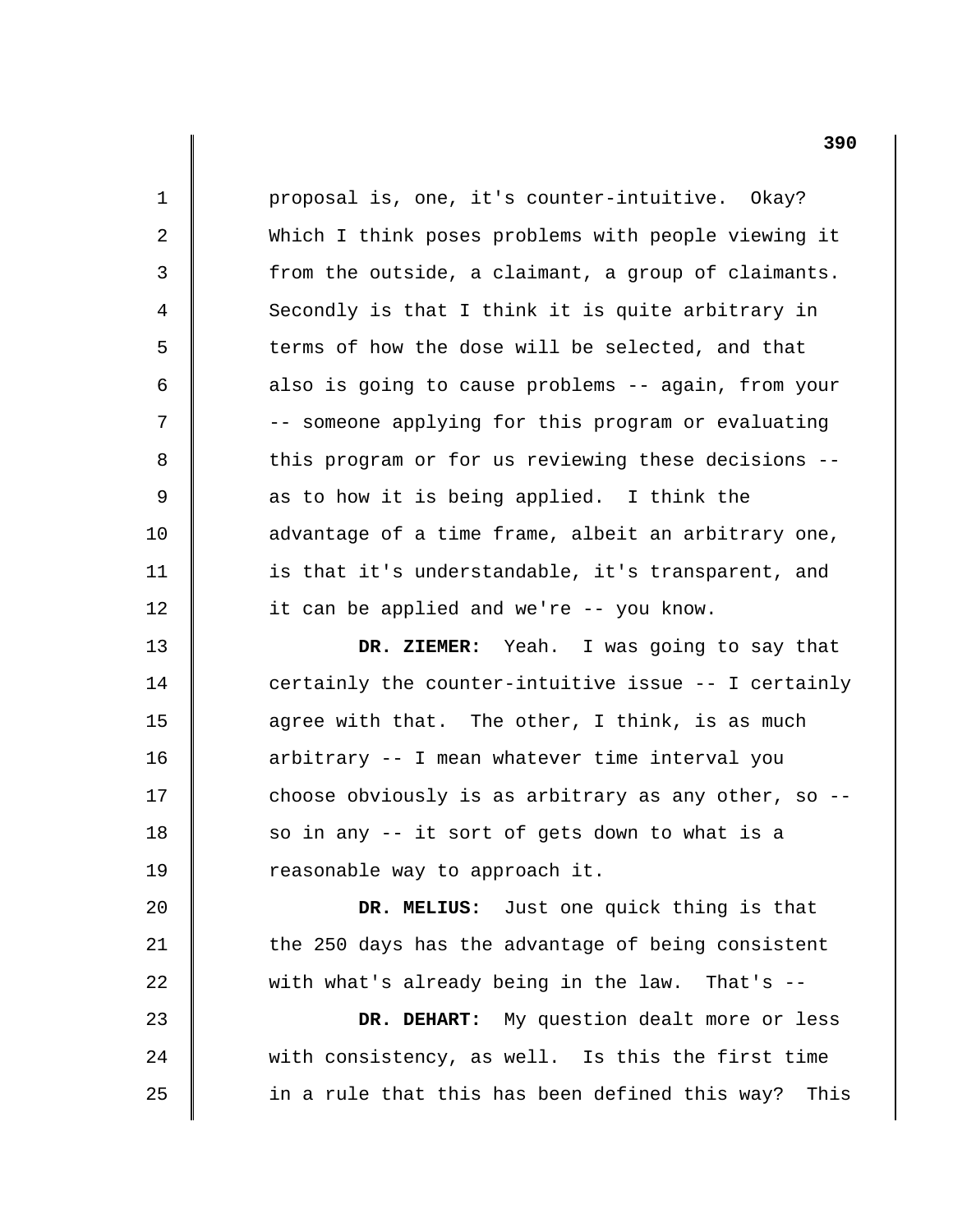is the proposed rule, so if there is to be a change, this is where it would have to be since it doesn't -- it isn't preceded by another...

1

2

3

4

5

6

7

8

9

10

11

12

13

14

15

16

17

18

19

20

21

22

23

24

25

**MR. ELLIOTT:** I'd consider that if you establish 250 days as the requirement, that might go counter, in some instances where the class may not have spent 250 days, or you may need more than 250 days to reach whatever criteria you use for endangerment of health, so that's why we stayed away from that. And in fact, we felt that it was appropriate to say that -- and here I would like to speak to -- comment about the arbitrary nature of what you were talking about, Dr. Melius. I think once you -- what we have not done clearly, in my mind, is articulate clear and well enough what we see happening here, and that is that the class definition that we bring forward for the Board's review would establish what the class -- the time frame that would be appropriate, in our mind, that would support the test for endangerment of health and is appropriate for the given situation that the class experienced. And I think you would see all of that laid out. We don't -- we should perhaps prepare a mock-up example of a class definition. I don't know if that would help or not.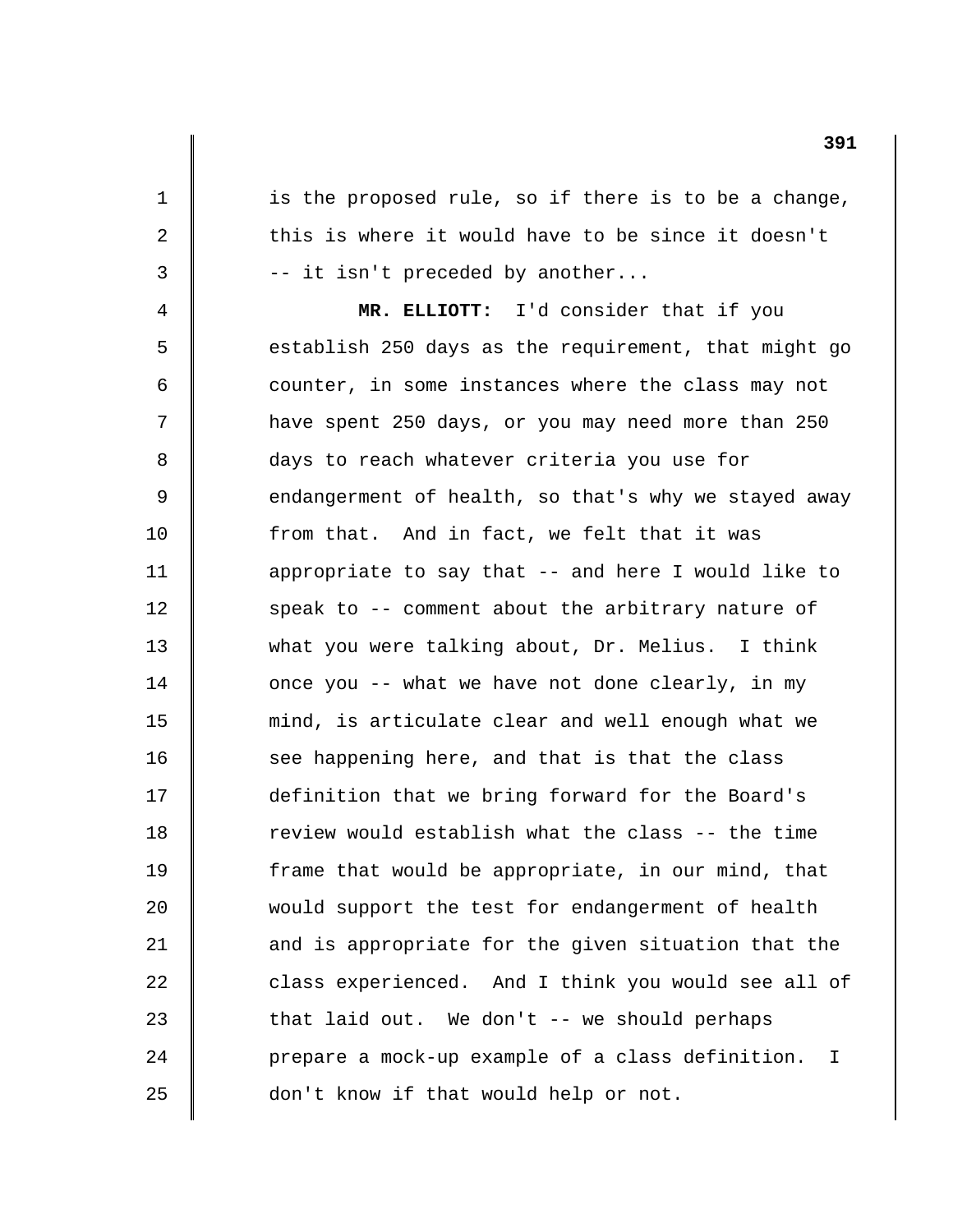And I think there's also a hang-up here -- I think Jim tried to speak to this earlier this morning, Jim Neton, about if the counterintuitiveness here is based upon we can't do a dose reconstruction but we can put a dose in and determine whether or not health was endangered, you've got to come at that just the opposite way. You've got to come in from IREP and say okay, what is the most -- worst case likely scenario here this class experienced, which is the radionuclide most of concern, and what's the most likely answer that would result from that -- from an exposure to that? And so you don't plug in a dose number, you plug in the demographics of the class as it's defined into IREP and you see what the 50 percent at the 99th percent probability -- credibility limit dose is, and then that's the test of reasonableness that we've been talking about.

1

2

3

4

5

6

7

8

9

10

11

12

13

14

15

16

17

18

19 20 21 22 23 24 25 If that, on the face of it, looks reasonable, we're going to come forward and say we recommend that this class be added. But if it's not reasonable, we're going to say that, as well. So maybe that's where we've lost you all, or maybe where we're not understanding what you're talking about, or maybe passing by each other.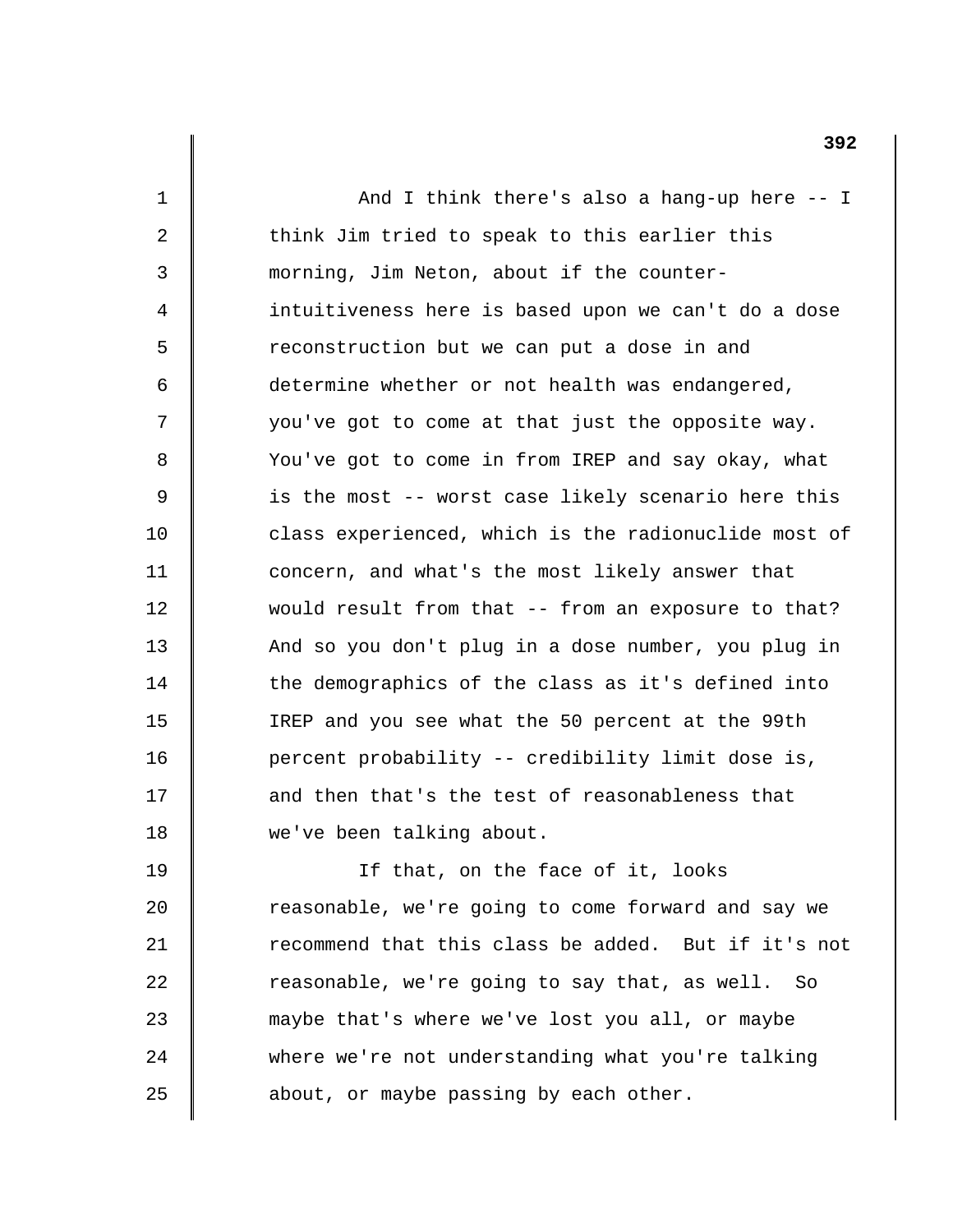| $\mathbf 1$    | DR. ZIEMER: Okay, Jim.                               |
|----------------|------------------------------------------------------|
| $\overline{2}$ | DR. MELIUS: Yeah, just back to one comment.          |
| 3              | In trying to think through this -- and again, we     |
| 4              | don't know all the potential situations involved,    |
| 5              | but I don't think that there would be very many      |
| 6              | where there would be exposure less than 250 days --  |
| 7              | a situation where you wouldn't be able to do the     |
| 8              | dose reconstruction in a way that -- have enough     |
| 9              | information to do that that would still pass this    |
| 10             | test, as you develop it. But I'm guessing, too, on   |
| 11             | We just don't know. So I think -- I'm not<br>that.   |
| 12             | real worried about the false negatives in that       |
| 13             | group, but it could occur with this situation.       |
| 14             | I also don't want to be -- repeat my soap            |
| 15             | box speech too many times, but I think this does go  |
| 16             | back to this issue which I'm going to talk about     |
| 17             | some more if I'm not satisfied with how we resolve   |
| 18             | this, is this whole issue of defining when we can -- |
| 19             | how we're going to do these dose reconstructions,    |
| 20             | when we cannot do them, how it applies in different  |
| 21             | situations. And I suspect if we spent some time      |
| 22             | working on that issue and then came back and we're   |
| 23             | talking about this regulation and this situation, I  |
| 24             | think a lot of it would be easier to -- discussion   |
| 25             | would be easier for all of us. But we are dealing    |

 $\begin{array}{c} \hline \end{array}$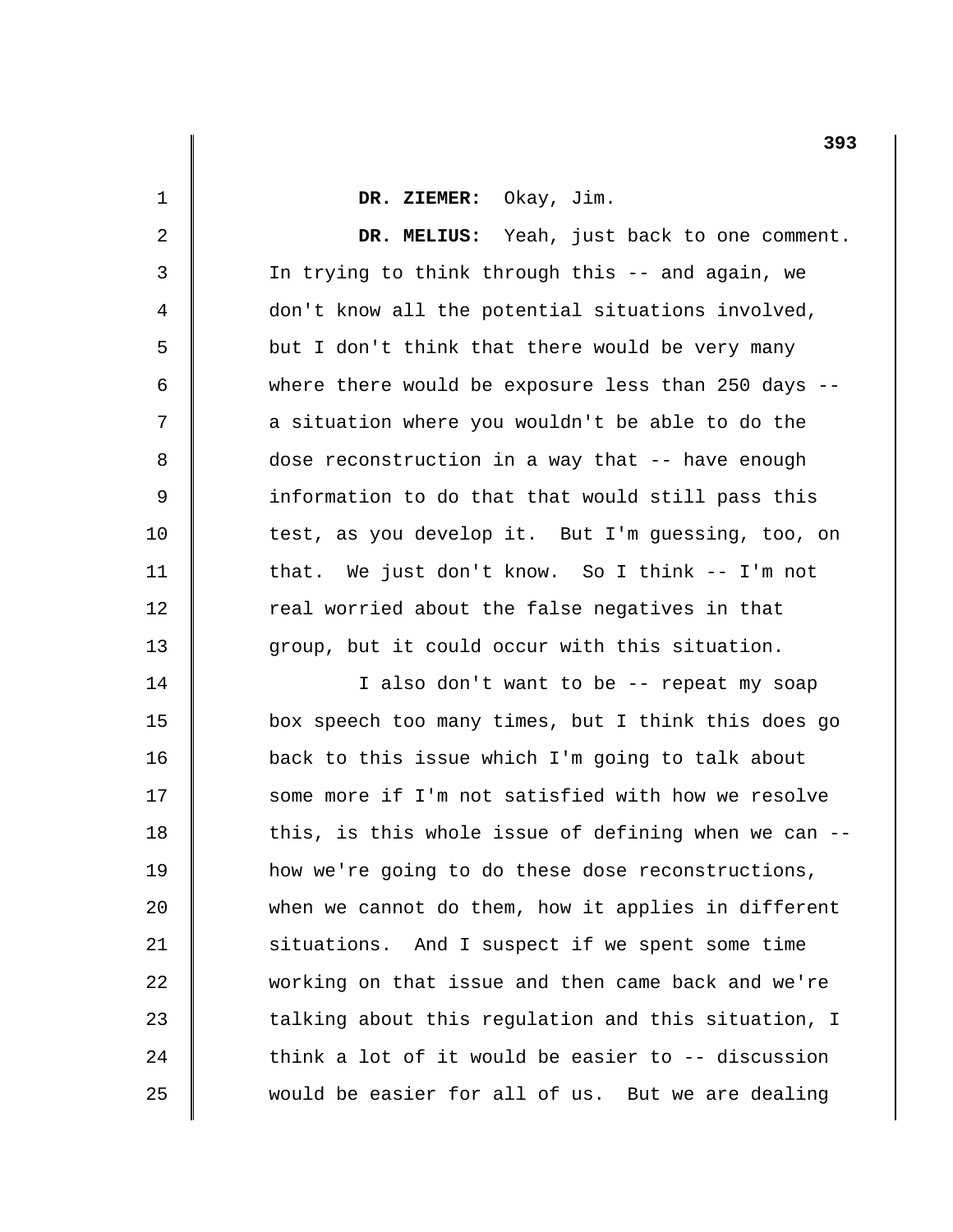| $\mathbf 1$ | in a vacuum and -- to a large extent 'cause we       |
|-------------|------------------------------------------------------|
| 2           | haven't really -- at least I haven't -- don't see    |
| 3           | the criteria there for when you will and when you    |
| 4           | will not be able to do dose reconstructions. I       |
| 5           | think you're starting to get away from case by case  |
| 6           | in terms of the presentation, but it's still, to me, |
| 7           | very arbitrary. And I think it makes this            |
| 8           | discussion that much more difficult, also.           |
| 9           | DR. ZIEMER: Any more comments?                       |
| 10          | <b>UNIDENTIFIED:</b> Why don't we take a break?      |
| 11          | MR. GRIFFON: That's a good comment.                  |
| 12          | DR. ZIEMER: It's 3:15. Let's take a 15-              |
| 13          | minute break and we'll reconvene.                    |
| 14          | MR. ELLIOTT: I remind you all I need your            |
| 15          | preparation time.                                    |
| 16          | (Whereupon, a recess was taken.)                     |
| 17          | DR. ZIEMER: In order to think about                  |
| 18          | reaching some level of closure today, one of the     |
| 19          | ideas that has arisen during the break is to perhaps |
| 20          | do two things. One is, on this issue of clarifying   |
| 21          | the definition on health endangerment would be to    |
| 22          | have the document that we send to the Secretary      |
| 23          | indicate that at least some of the Board members are |
| 24          | concerned about NIOSH's definition. The other        |
| 25          | option would be to endorse the definition and vote   |
|             |                                                      |

 $\begin{array}{c} \hline \end{array}$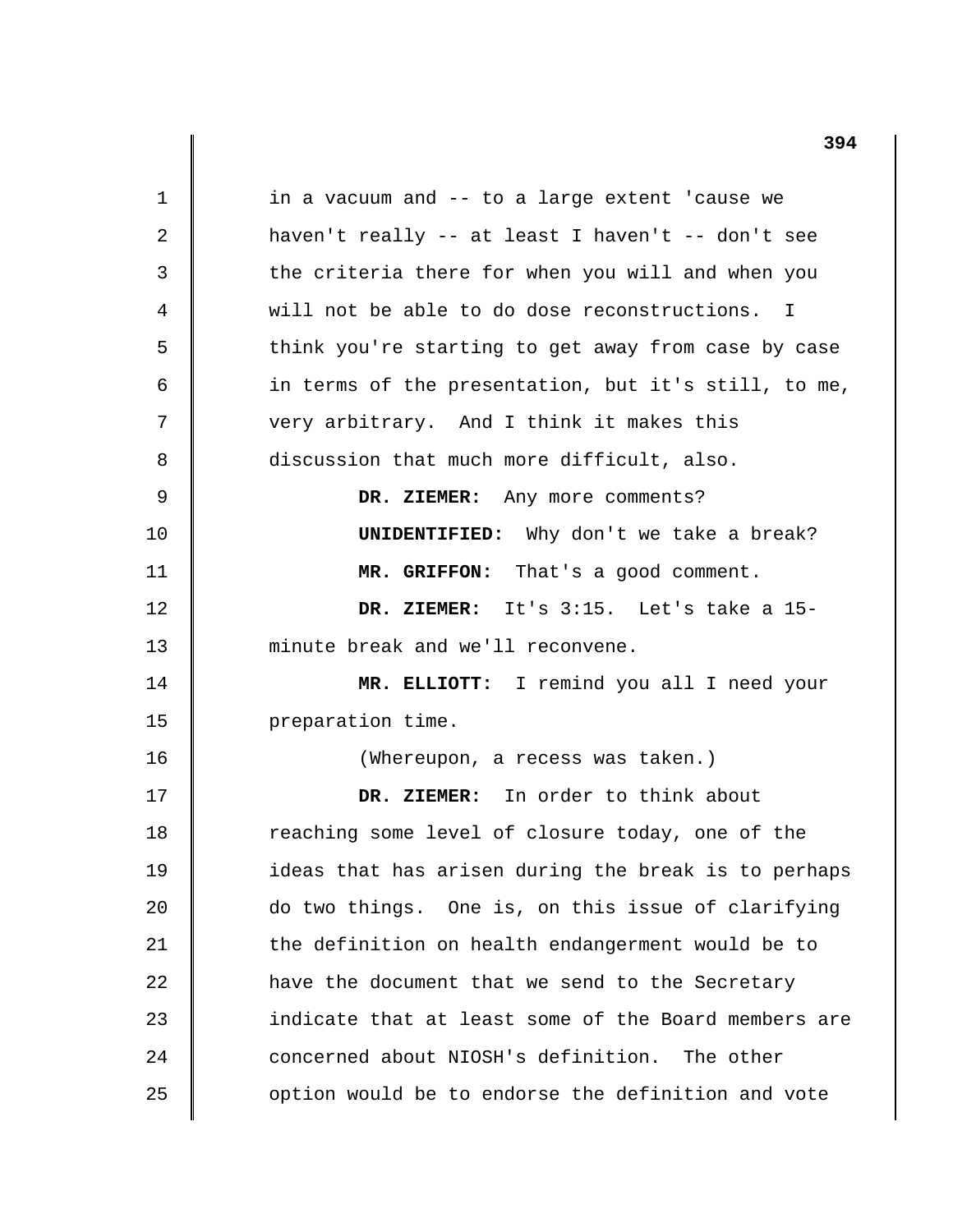1 2 3 4 5 6 7 8 9 10 11 12 13 14 15 16 17 18 19 20 21 22 23 24 25 it up or down as far as the Board is concerned. My personal feeling is that it would be useful to at least have our document reflect the concern of those members -- and it could be a majority, actually -but reflect both of those views by indicating, for example, that the definition that's being used in the document is of concern to some of the Board members. That doesn't address the issue of exactly what a better definition would be, unless we were to come up with something, or those who have expressed the concerns would come up with some alternatives. And then the other issue, and Jim indicated just before the break that he was still somewhat concerned about how the guidelines are defined for the issue of determination of special exposure -- or determination of when you can't do a dose reconstruction. And I think has a potential way of addressing that, also, in the document that might be satisfactory to all concerned. Jim, why don't you suggest that one first and then we'll back up to the other one. **DR. MELIUS:** Okay. What if the Board makes a recommendation that NIOSH develop a set of guidelines for how they will be making the determination as to when a dose reconstruction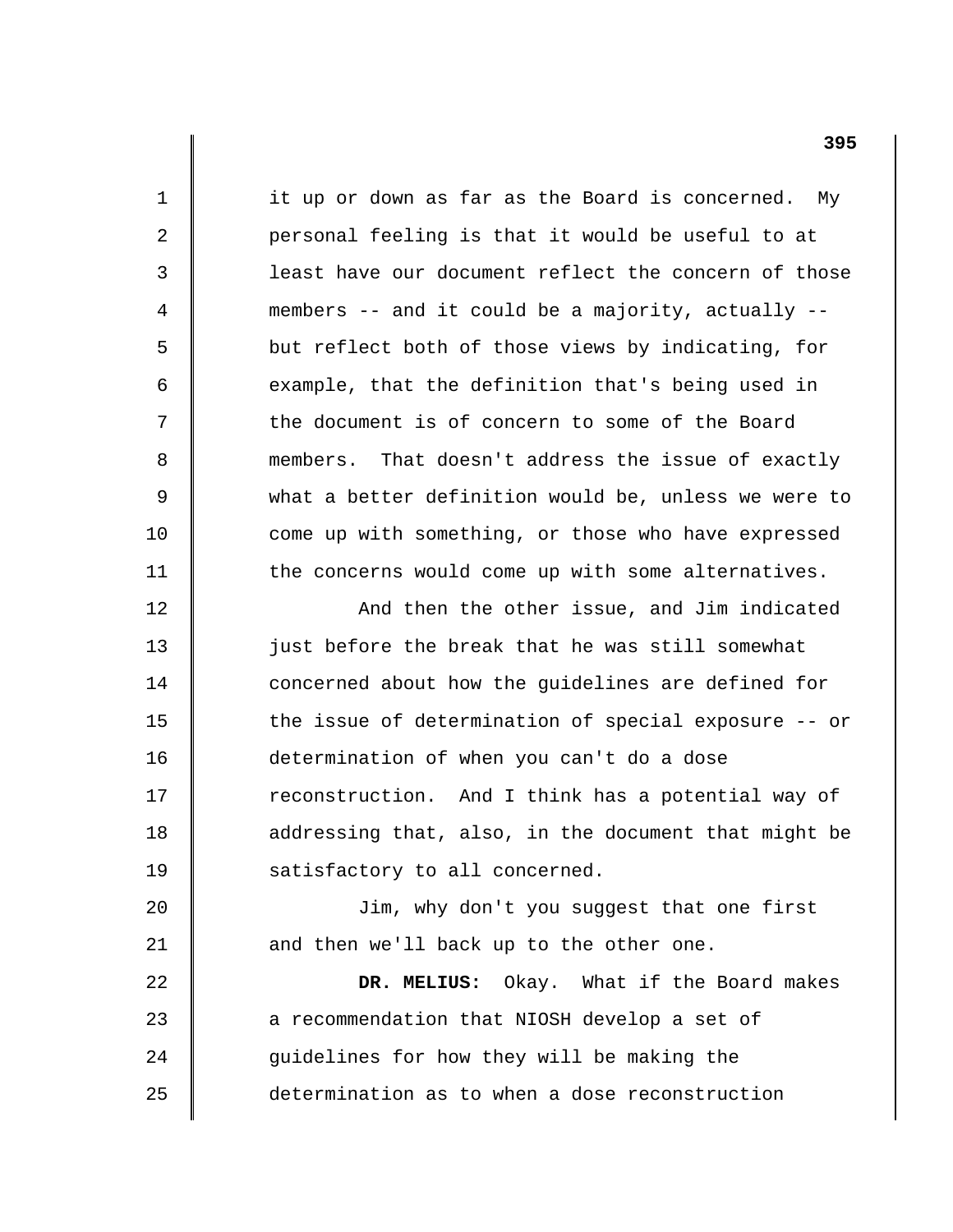1 2 3 4 5 6 7 8 9 10 11 12 13 14 15 16 17 18 19 20 21 22 23 24 25 cannot be adequate -- completed with sufficient accuracy, et cetera, the verbiage that's in the regulation and so forth, and do that -- that would be presented to the Board for review. So it would not be part of the change in the regulation, per se, but it would be something that would come back to us as a Board to review so we would better understand, provide better guidance on how they do that. So similar to how we've done with the dose reconstruction. We have a framework that's in the regulations, and then we have a -- some implementation documents that we have reviewed at various points. Same with the IREP. **DR. ZIEMER:** And so in the document itself, are you suggesting that in the preamble where these sort of broad guidelines are given that there simply be some words that suggest that the staff would develop operational guidelines for use, and they wouldn't be part of the rule. **DR. MELIUS:** They would then pin -- we ask them -- I think we formally ask for that in our recommendations and that they come back to the Board for review. **DR. ZIEMER:** And there could be a sentence inserted here saying that such guidelines would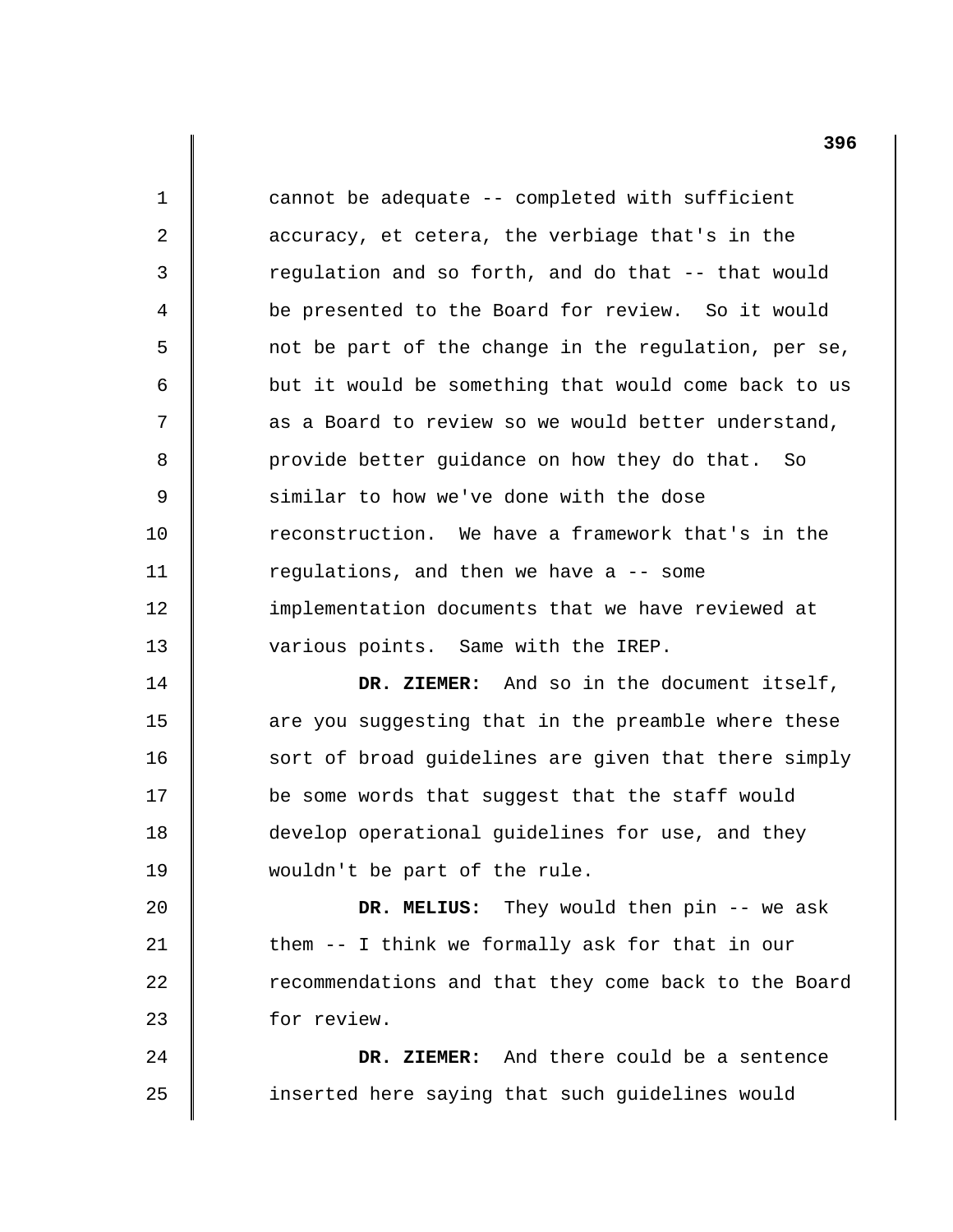exist, and I would simply ask Jim to construct a few sentences which we would insert in that section.

1

2

3

4

5

6

7

8

9

10

11

12

13

14

15

16

17

18

19

20

21

22

23

24

25

Okay. Now back to the other issue, the definition of endangerment of health, Jim, what is your feeling on having a statement in the -- I ask Jim and maybe Mark 'cause I think the two of you have this concern. What about having a statement in the document -- it might actually be in the cover letter, or it could be associated with the definition where -- that footnote definition, to indicate at least some of the Board members are concerned with that operating definition. I don't know what we would do with that at that point, other than  $--$ 

**DR. MELIUS:** Well, I think if we had a statement that a number of Board members or some Board members -- I can talk about the wording have concerns about this definition and this approach that's being proposed by NIOSH and suggest that NIOSH -- and carefully review this approach and consider alternative approaches, and I think we've talked about one approach -- such approach.

**DR. ZIEMER:** I just bounce that off the group. We were trying during the break to see whether we could find a kind of -- I don't know if I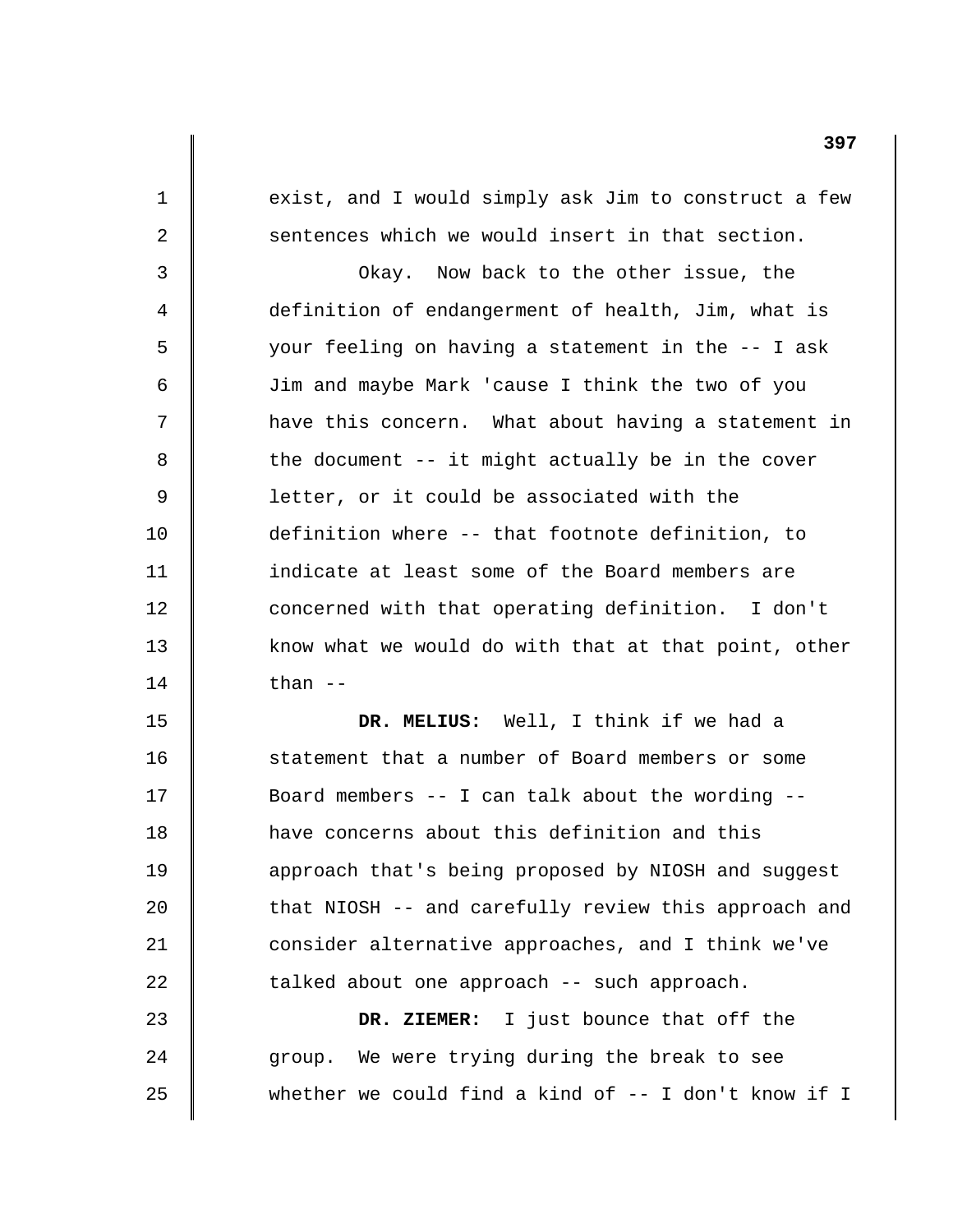1 2 3 4 5 6 7 8 9 10 11 12 13 14 15 16 17 18 19 20 21 22 23 24 25 want to call it middle ground, so much as a way to comment and raise the issues, particularly including those which are of concern to maybe not the full group, but at least some members of the group. How do the others feel about that approach. Roy? **DR. DEHART:** I agree with both points, but I would also add that there needs to be a sentence or two -- some kind of explanation of why there was concern on the definition. **DR. ZIEMER:** Right, and you could even reference the definitions used in the other legislation or the statutes, yeah. And again, Jim, would you be willing to draft a few lines that we could insert there and -- yeah. **DR. MELIUS:** Yeah, I'll draft Mark to pull something off his computer. I think he's written some of this. **DR. ZIEMER:** Now let me ask the group overall -- and again, we're not voting today, but I wanted to see if we've -- have we covered -- with those two methods of handling those two issues and the other ones, have we covered everything that we would need to address in this document? **DR. MELIUS:** Can I ask one question of -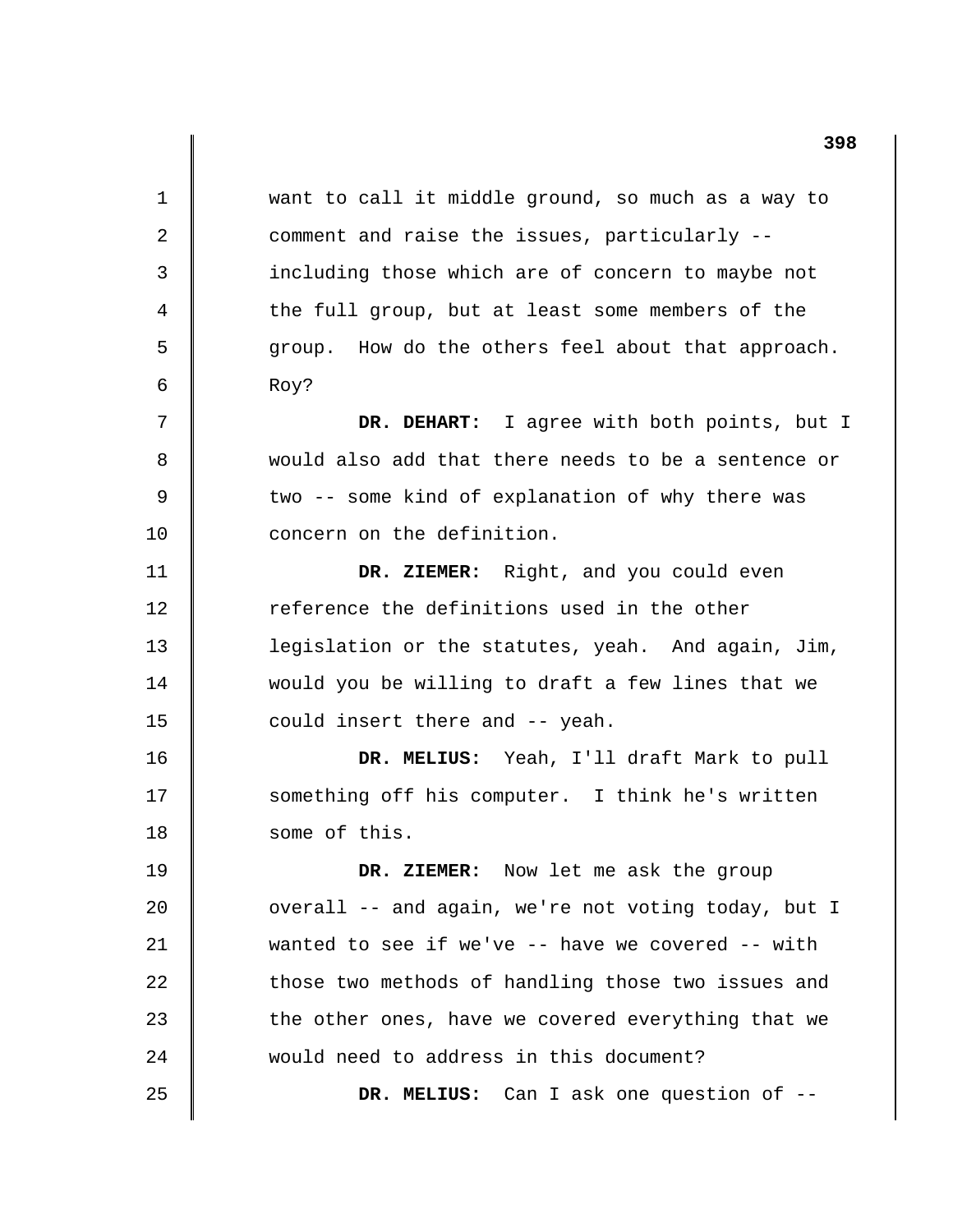1 2 3 4 5 6 7 8 9 10 11 12 13 14 15 16 17 18 19 20 21 22 23 24 25 **DR. ZIEMER:** Sure. **DR. MELIUS:** -- Larry and -- when people write in to DOE requesting records -- I'm thinking in terms of the class petitions, and you have a requirement that people have one of two items, a letter from DOE saying those records do not exist, or a report from a health physicist or dose reconstructionist, I'm concerned that the burden of doing the second one is a lot for people to do. If they want to do it, fine. I think -- and you have it as an "or". I'm worried that -- I'd like to be reassured that the DOE does respond when they don't -- can't find the records and say they don't have this. My personal experience with FOI's is when you put them into an Agency and they don't find the records, you never hear from them 'cause they don't find them. And those are the most frustrating ones to pin them down. And I don't want people having to chase after a letter saying there aren't any records. It's Wanda's proving the negative. **MR. GRIFFON:** And you're asking the petitioner to do that. **DR. MELIUS:** Yeah, and in the petition you're asking them to do that. If they do it routinely, where we can assure that they routinely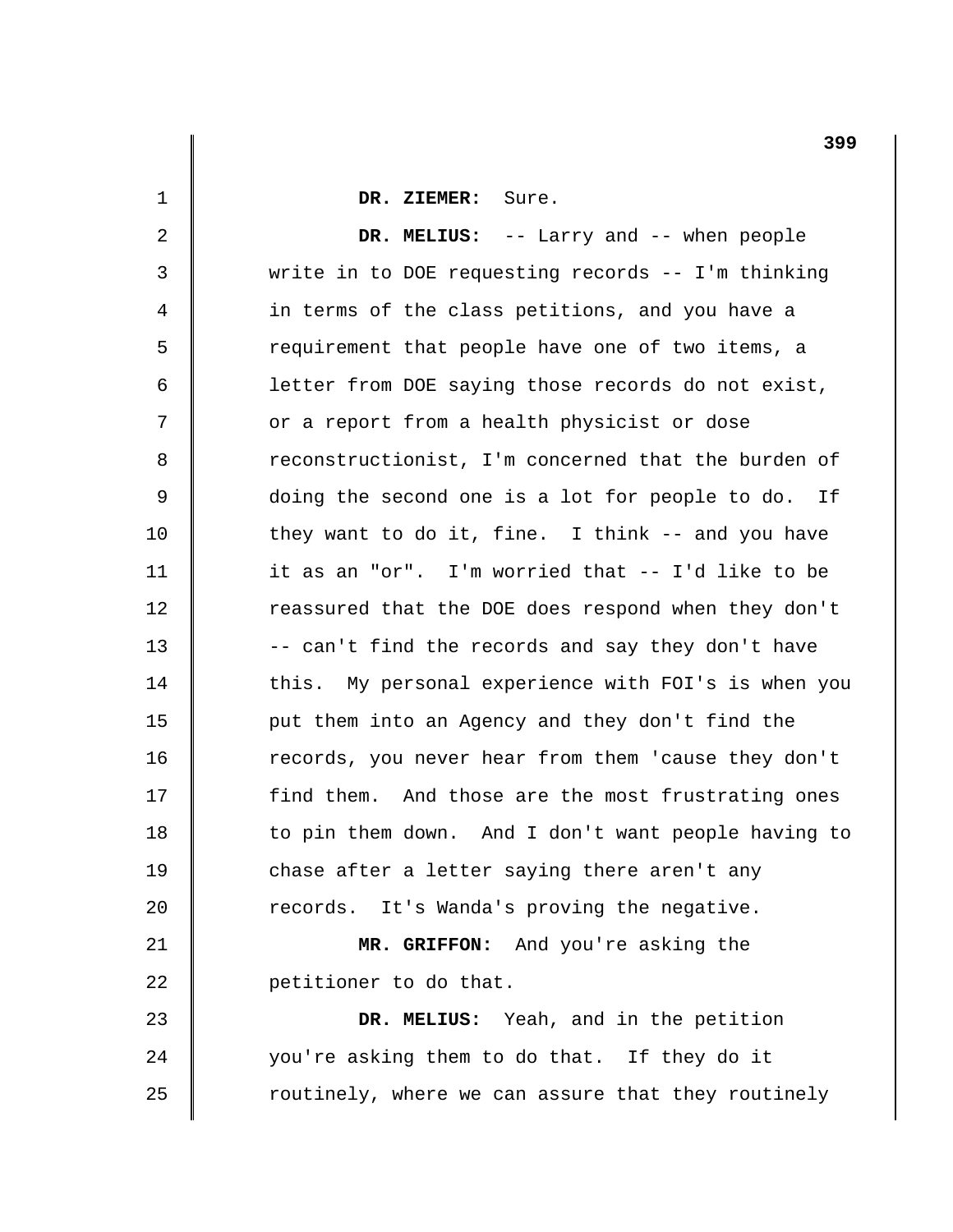-- fine, I'm not worried about it.

1

2

3

4

5

6

7

8

9

10

11

12

13

14

15

16

17

18

19

20

21

22

23

24

25

**MR. ELLIOTT:** I can't speak for DOE, but I can speak about our experience in listening to claimants and in public meetings, and it runs all over the board. It runs over the board from -- I got my information back, I didn't like what I got and I asked for more; I got it back, I liked it to I haven't heard a word. And it seems to me that it varies from site to site, for individual to individual. But I would also add this in my response to you, that our intent in putting that there was not to force -- I don't believe, and Ted can correct me if I'm wrong 'cause I wasn't privy to all of the discussions among staff in crafting this language -- was not to force an individual claimant to do one or the other or either. But if they had it, it certainly added credence to their petition.

**MR. GRIFFON:** That's not the way it's worded.

**MR. KATZ:** No. I mean it's a requirement, one or the other. Let me just clarify, the dose reconstructionist report or whatever -- I mean we especially had in mind, why that's there as an "or", is not for someone to go out -- and we didn't think -- we didn't imagine that happening, someone going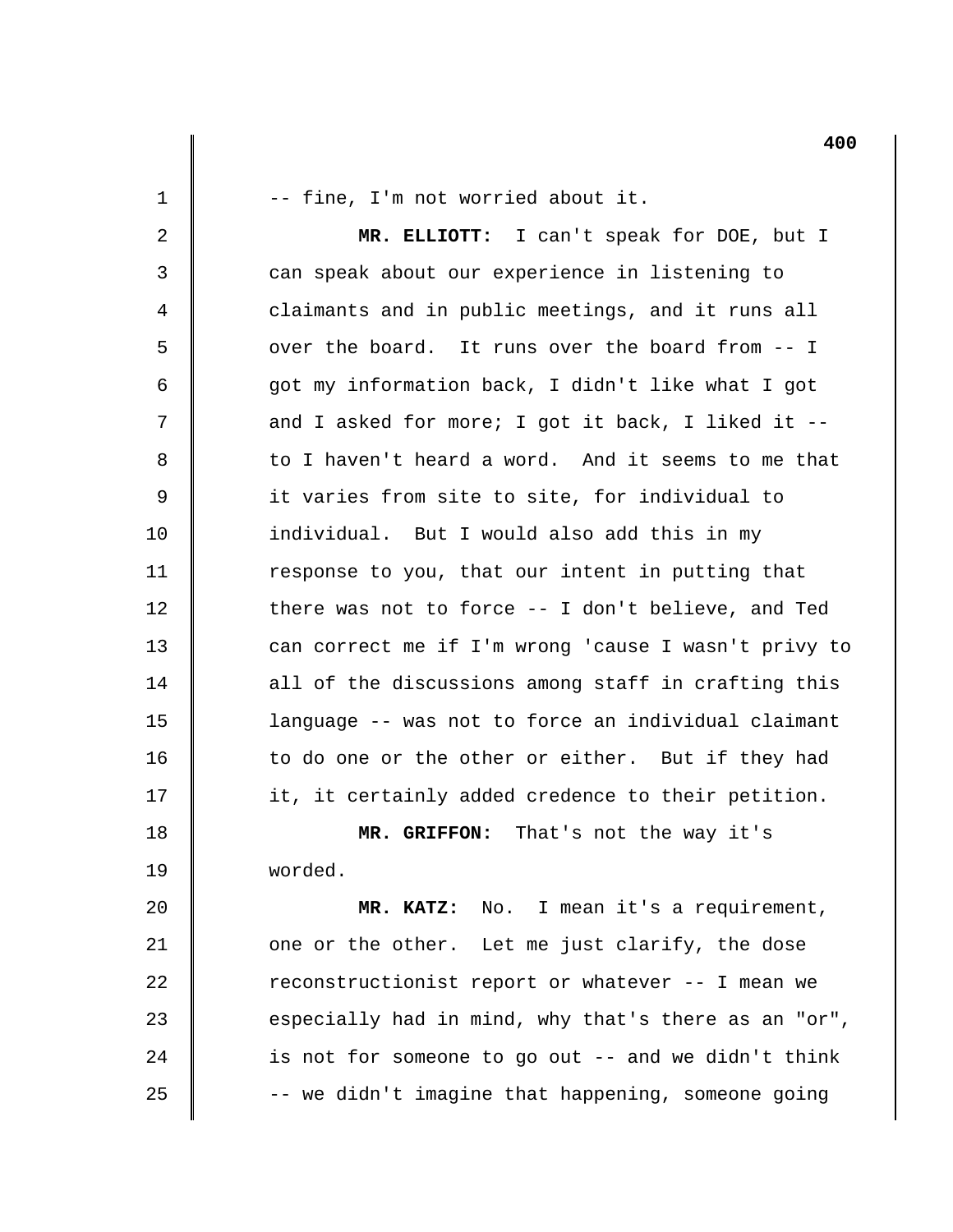out and hiring themself (sic) someone to review DOE records, but really to address the situation -- some of this sort of work has been done already and someone could just grab, at hand, something off the shelf to make their case. And then -- I mean -- and you probably want to recall, too, you made a suggestion for something in addition to this, which is if there have been studies elsewhere, published studies, whatever, that address this lack of records for certain cohorts of workers or so on. That should be a third alternative. That's not in there right now so you probably want to comment on that, as well. **DR. MELIUS:** But I guess my concern is that you've made it a -- the "or" is a requirement. Is

1

2

3

4

5

6

7

8

9

10

11

12

13

14

15

16

17

18

19

20

21

22

23

24

25

required either to have the health physicist's report or -- we add a third one, or this outside report, or a response from DOE saying the records don't exist. And if they're unable to get that response, they can't apply. **MR. KATZ:** Right. And the assumption we

made is that DOE would have to respond to them when they make the request. And another assumption we made is that in cases where a petitioner is having no luck getting a response, we'd hear about it and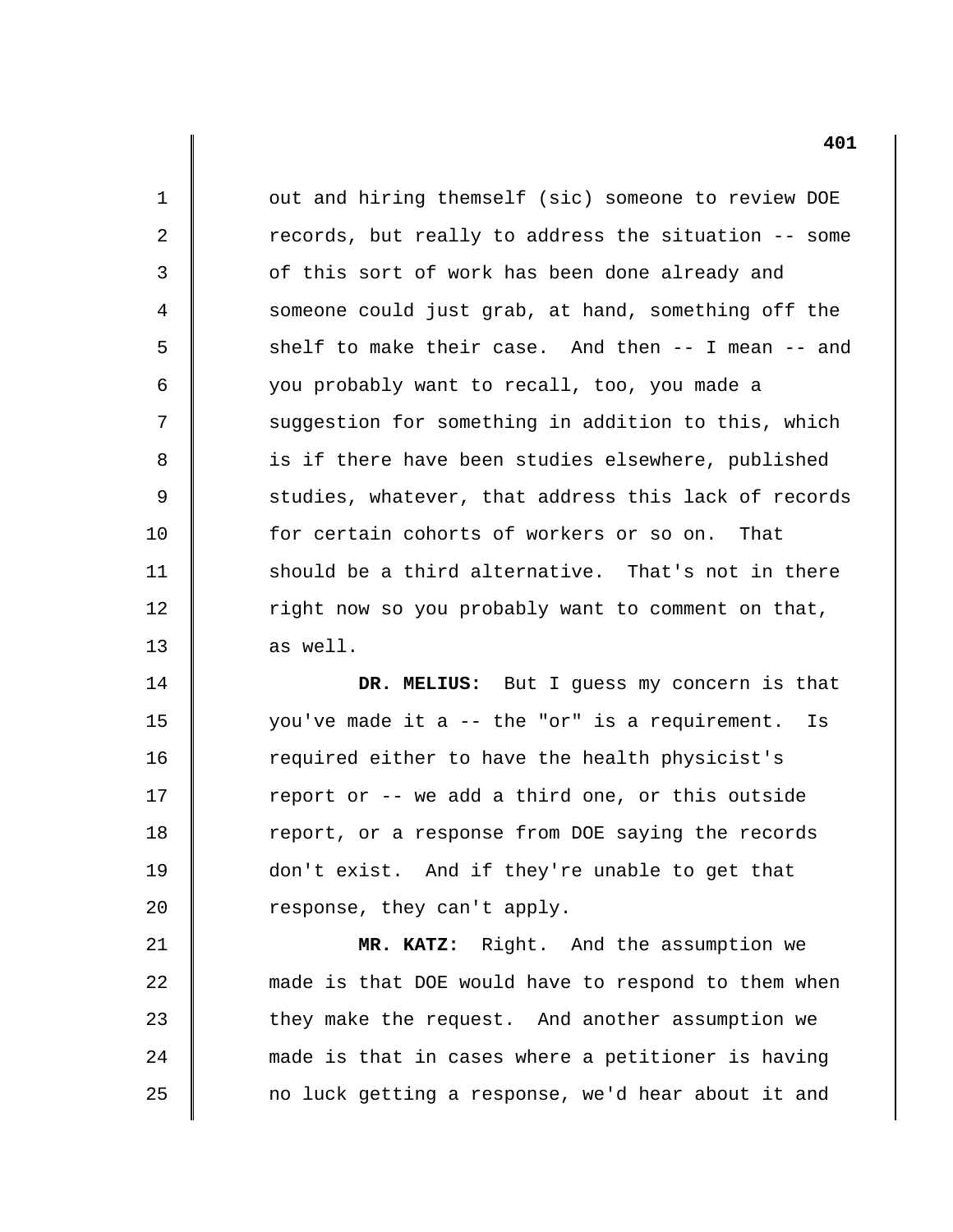then we could help them -- put pressure on DOE to respond to their inquiry. 'Cause I mean most government agencies I thought are bound under Foyle\* to respond, but -- so that's sort of a revelation to me that they actually can ignore a Foyle request 'cause that's legally binding, I thought. **DR. MELIUS:** I would then -- personally, I guess I would suggest for that one that they have documentation that they've made a good-faith effort to obtain records and were unable to should suffice, rather than having them have to wait six months to get DOE -- I mean I don't argue with the need for them to have tried to get records if they do exist and not just to flood you with petitions for things, but they ought to -- you know, if they can give you the letter they sent and didn't get a response in 60 days or whatever. **MR. KATZ:** Right, and let me -- Richard just

1

2

3

4

5

6

7

8

9

10

11

12

13

14

15

16

17

18

19

20

21

22

23

24

25

reminded me that in the case of the AWE's you're not -- there's no government -- there's no government to be, but -- so that's a case aside, as well.

**DR. MELIUS:** I think we can take care of that specific language. I just want to  $-$ -

**DR. ZIEMER:** Roy?

**DR. DEHART:** I haven't heard that we did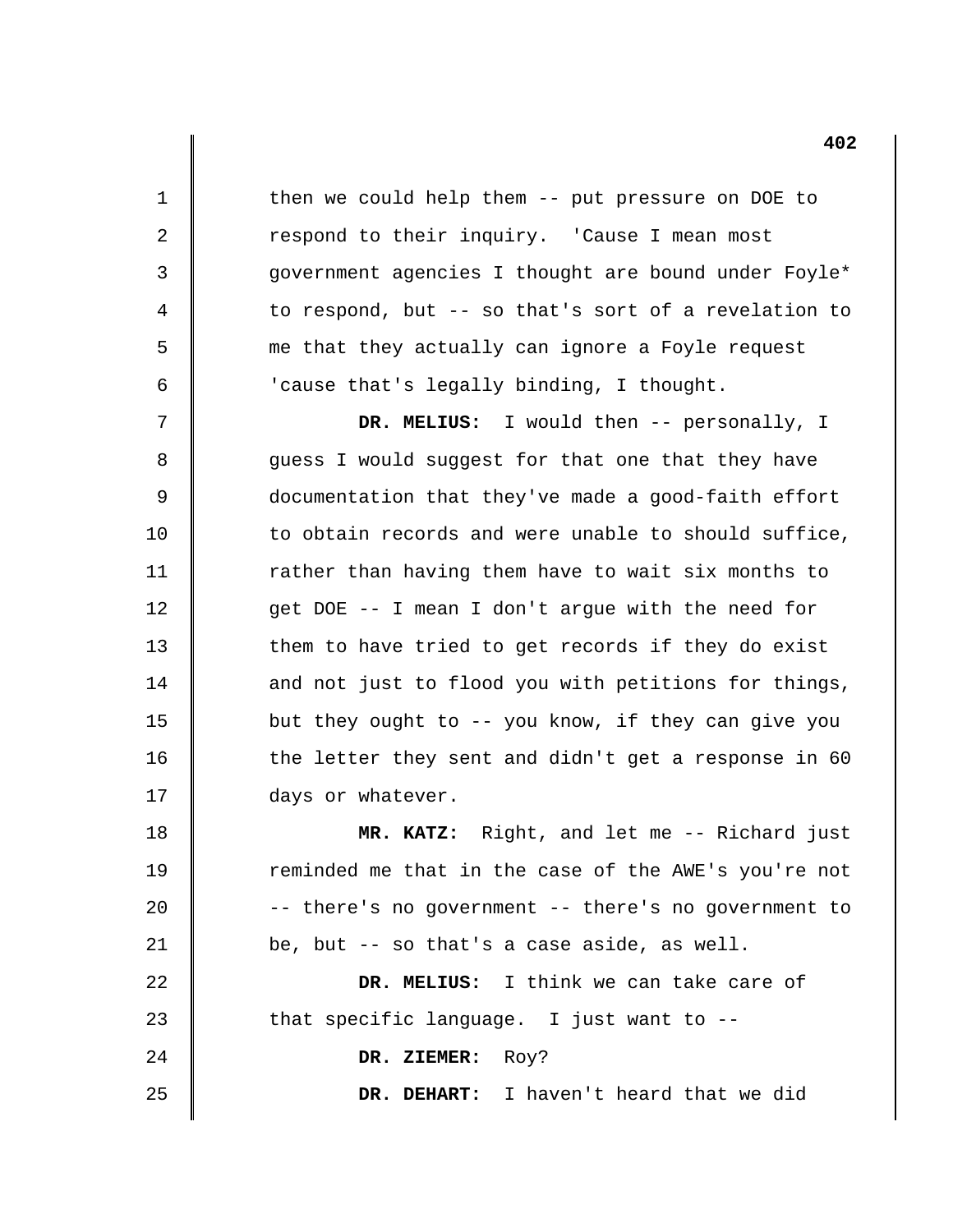anything regarding the storage of records. We were going to comment on it, I thought, perhaps in the letter. Didn't we decide to do that with regard to the letter that was to be written on the MOU? The issue of record storage.

1

2

3

4

5

6

7

8

9

10

11

12

13

14

15

16

17

18

19

20

21

22

**DR. ZIEMER:** Actually when we did the MOU resolution, we hadn't talked about the record storage. The record storage came up today. I think that -- I think I heard that the -- Larry was talking about reissuing the reminder, but -- or -

**MR. ELLIOTT:** Well, it's not my job to reissue the reminder; it's DOE's. And I would encourage you in your letter about the MOU to speak to this. The storage of records, the archival of records, retention of records, the moratorium and resubmitting -- re-notifying across the complex that there is a moratorium and these records have importance -- maybe this is the leverage you really should apply is not only importance for epidemiologic research, but importance for compensation.

**MS. MUNN:** Yeah, that's easy.

23  $2.4$ 25 **MS. GADOLA:** Can I just address that simply? **DR. ZIEMER:** Yes. **MS. GADOLA:** To reiterate the importance of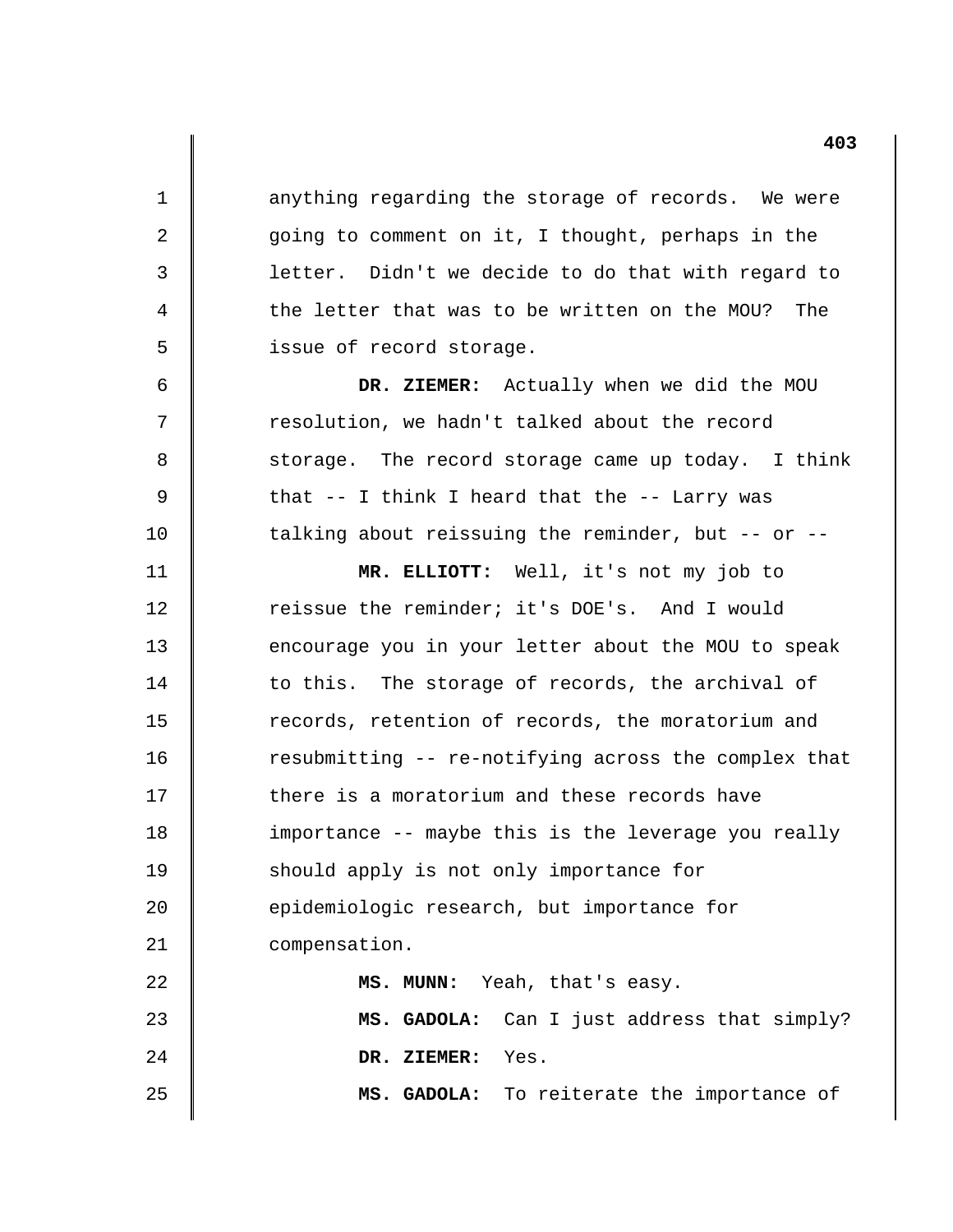what Larry just said and of the Board addressing that issue is from hearing what I've been hearing from people who have been trying to obtain records in Oak Ridge. Some of the problems they have encountered is that due to the storage of different contractors, records are stored in different ways. Some were stored under people's last names, some were stored under years. Some of them they have no -- not been able to locate, but they know they must be there someplace. They have also found folders that have pages of medical records that have never been put in files because they said well, the files are here somewhere but we can't find them or we don't have time to find them. Some of them they discovered were put in with the personnel file in a different file. Like the medical file is in with about three other files that pertain to personnel records, then -- and other ones are in a separate box that has just medical records in it. So I think the more that you emphasize the importance of this, the better record-keeping we're going to have and people are going to get reminded. And it has changed hands because there are some people that do know the rules, some people that are professionals. As Bob knows, you encounter some people that

1

2

3

4

5

6

7

8

9

10

11

12

13

14

15

16

17

18

19

20

21

22

23

24

25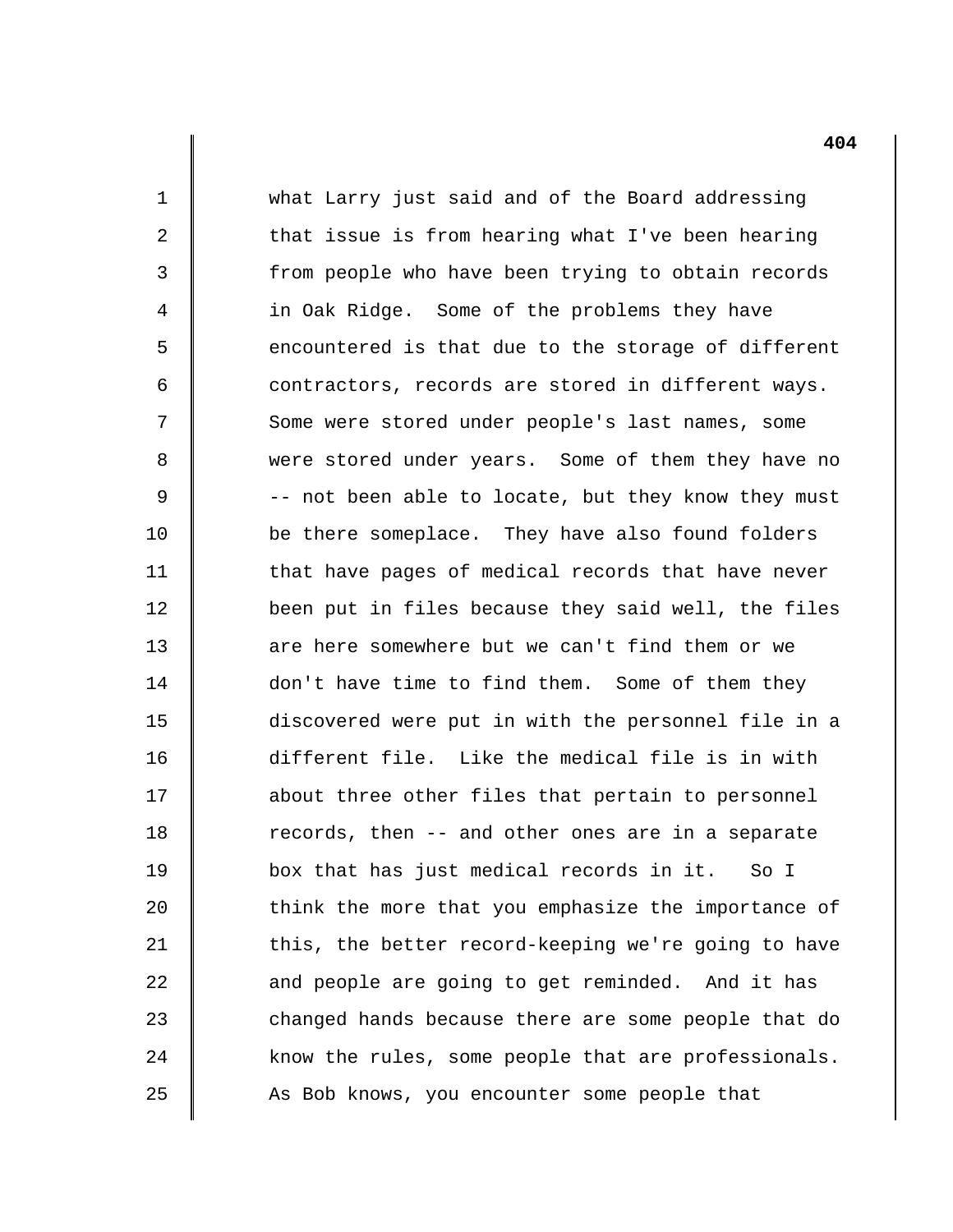1 2 3 4 5 6 7 8 9 10 11 12 13 14 15 16 17 18 19 20 21 22 23 24 25 understand the whole process very well, and then you get others that don't have a clue. **DR. ZIEMER:** Thank you. I think actually the memo to the Secretary will probably have to be limited to asking DOE to re-issue or to remind people about the storage issue. This is a whole additional thing on how DOE keeps its records or - **MR. PRESLEY:** Right now this will be a great thing, too -- Bob Presley -- because DOE is in a process of trying to either upgrade or redo what they do with a lot of their records. They're right now in the process of redoing this, so it would be wonderful to get something out on this. This is the time to do it. **DR. ZIEMER:** Is there a particular past memo that could be referenced to the Secretary that covers that, and then we can reference that and say the information that -- previously issued in memorandum such-and-so should be reissued? Okay, thank you. Staff will run that down. **DR. MELIUS:** One other issue I think we talked about before. I just wanted to make sure everyone agrees it should be in our comments. That was from Mark's set of comments and it was number two, clarify the issue regarding SEC class applying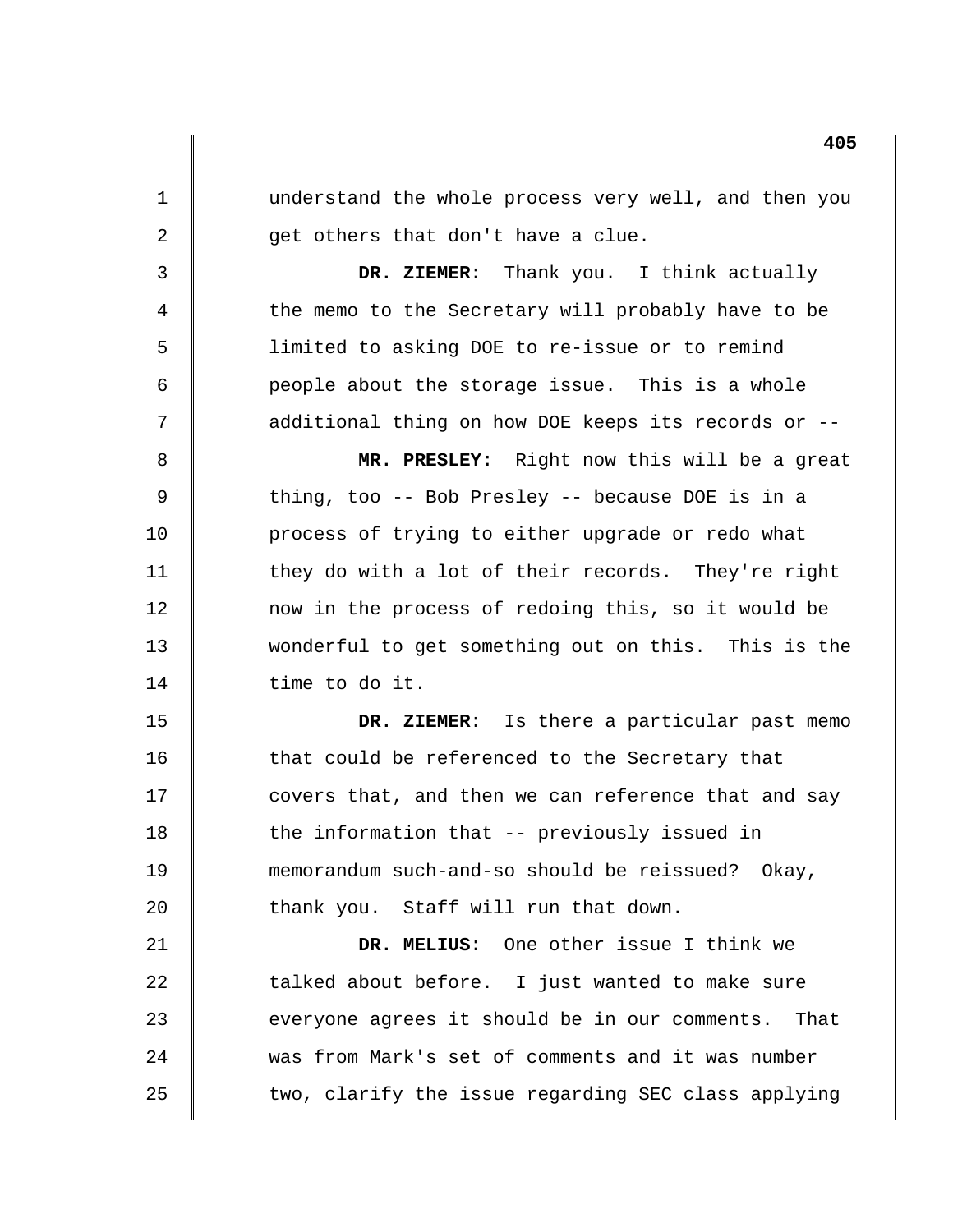| $\mathbf 1$ | for non-SEC-listed cancers. I think what we were     |
|-------------|------------------------------------------------------|
| 2           | going to recommend and NIOSH said they were going to |
| 3           | do was that they were going to work out procedures   |
| 4           | for dealing with these different situations. And     |
| 5           | then our recommendation for these -- for these set   |
| 6           | of regulations is that NIOSH review those and make   |
| 7           | sure that the current regulations would not preclude |
| 8           | any approaches that might be used to deal with these |
| $\mathsf 9$ | situations. I think that's just sort of a technical  |
| 10          | legal wording issue. I don't know of any verbiage    |
| 11          | right now that might be a problem, but there -- I    |
| 12          | haven't looked at it from that point of view, but I  |
| 13          | think we ought to make sure that gets captured. And  |
| 14          | I don't think there's any objection to that.         |
| 15          | DR. ZIEMER: What -- can you -- just so I             |
| 16          | have it in my record here, what section are we       |
| 17          | talking about? Is it on the regulation on the -- or  |
| 18          | the definition of the class and the listing of       |
| 19          | the $--$                                             |
| 20          | DR. MELIUS: I think so, I just -- I don't            |
| 21          | want to pick on Ted, but I get worried if he         |
| 22          | misinterpreted or mis-spoke or got misquoted on it   |
| 23          | that -- was thinking of something and I'm just --    |
| 24          | just want to make sure we're not -- I just hate to   |
| 25          | have to reopen the reg. just to deal with some minor |

 $\mathsf I$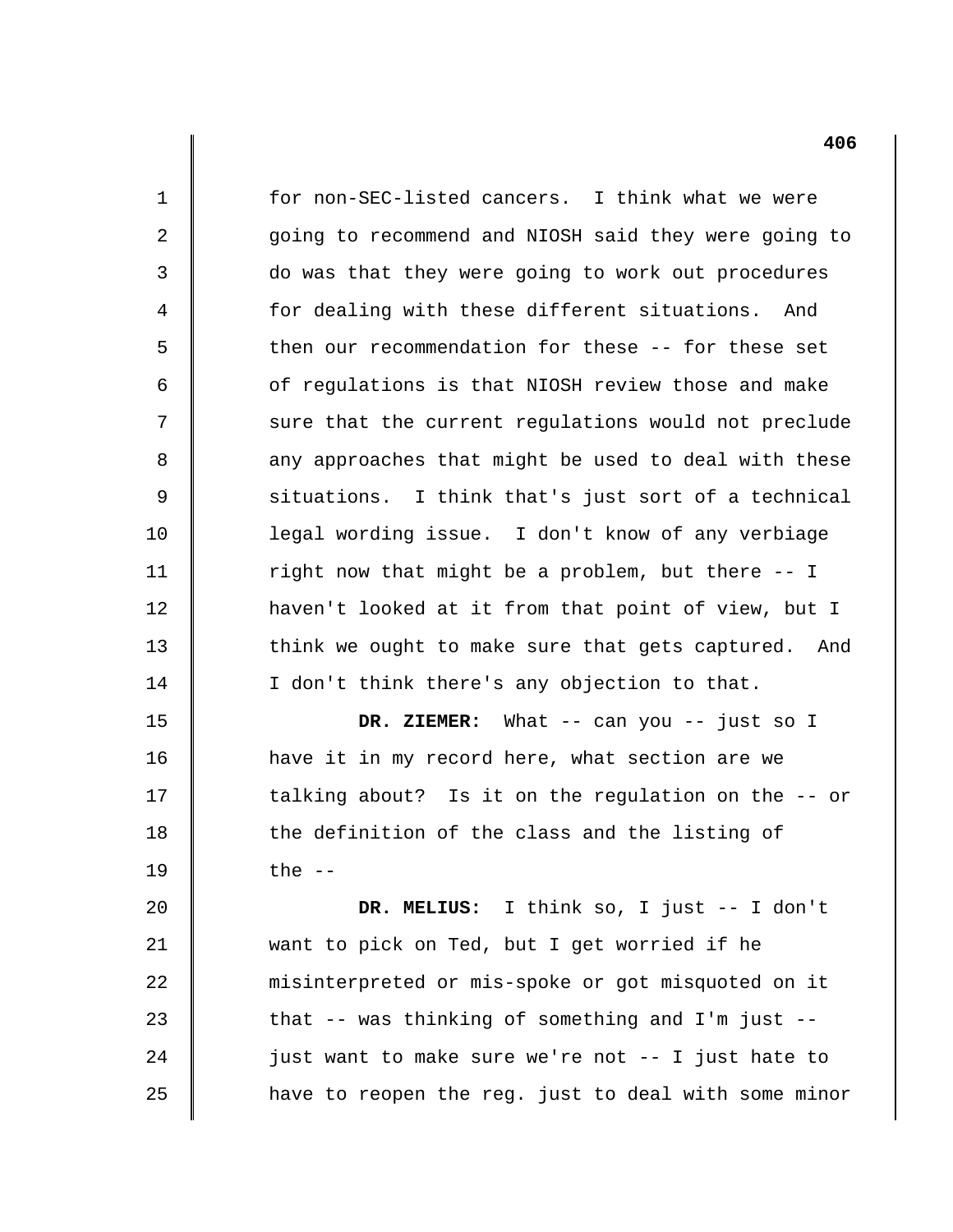1 2 3 4 5 6 7 8 9 10 11 12 13 14 15 16 17 18 19 20 21 22 23 24 25 thing. **DR. ZIEMER:** I think it would be the section that says the individual -- if they're determined to be part of an SEC class defined -- let me see. It's the issue of the non-SEC-listed cancers, is it not? **DR. MELIUS:** Yeah. **DR. ZIEMER:** And I'm looking for where that appears. **MS. MUNN:** Well, the specified ones are listed in  $83$  -- is that --**DR. ZIEMER:** Specified cancers, those specified cancers I guess is what we're talking about. **UNIDENTIFIED:** Is it 83.11? **DR. ZIEMER:** Section 83.11? **MR. KATZ:** Can I make a suggestion? I think you're not going to find -- I mean I'm not sure what part of the rule we need to look at hard to make certain this concern is addressed. I think that's a real concern that Jim raised, and I think if you if it's enough that the Board specifies that their concern that classes of employees can be defined in such a was as not to preclude that sort of scenario, I think that'll handle it, and then we -- I mean it's going to take some serious looking to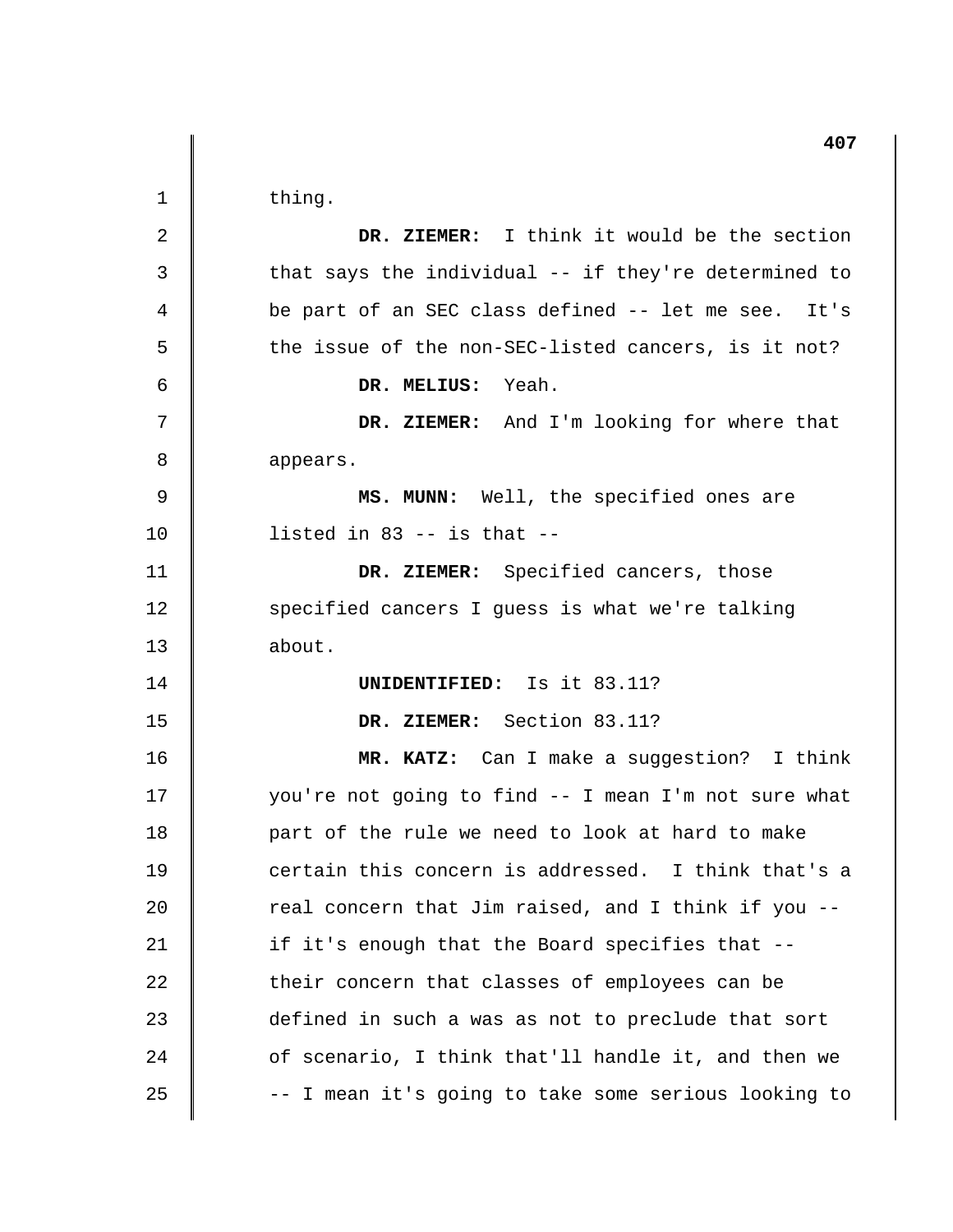1 2 3 4 5 6 7 8 9 10 11 12 13 14 15 16 17 18 19 20 21 22 23 24 25 see what, in the construction of this rule right now, might get in the way. But I don't think you're going to solve it quickly, flipping through the rule. **DR. ZIEMER:** So this will be a general comment, not referenced to a particular section right now. Thank you. Anything else? (No responses.) **DR. ZIEMER:** Now since all of this has been developed in the public meeting, can we then distribute the text to everyone and the web site prior to having a conference call? This no longer has to go through the working group, I believe would be -- okay. So what I will do is collate all this with the additional verbiage that is provided and we'll get this distributed to everyone in preparation for a conference call, the time of which we will need to designate yet today. Is that agreeable? Let's look right now at calendars, if we could, for that. **MR. ELLIOTT:** And while you're looking for your calendars and your time, let me explain what will have to happen here. We'll have to announce in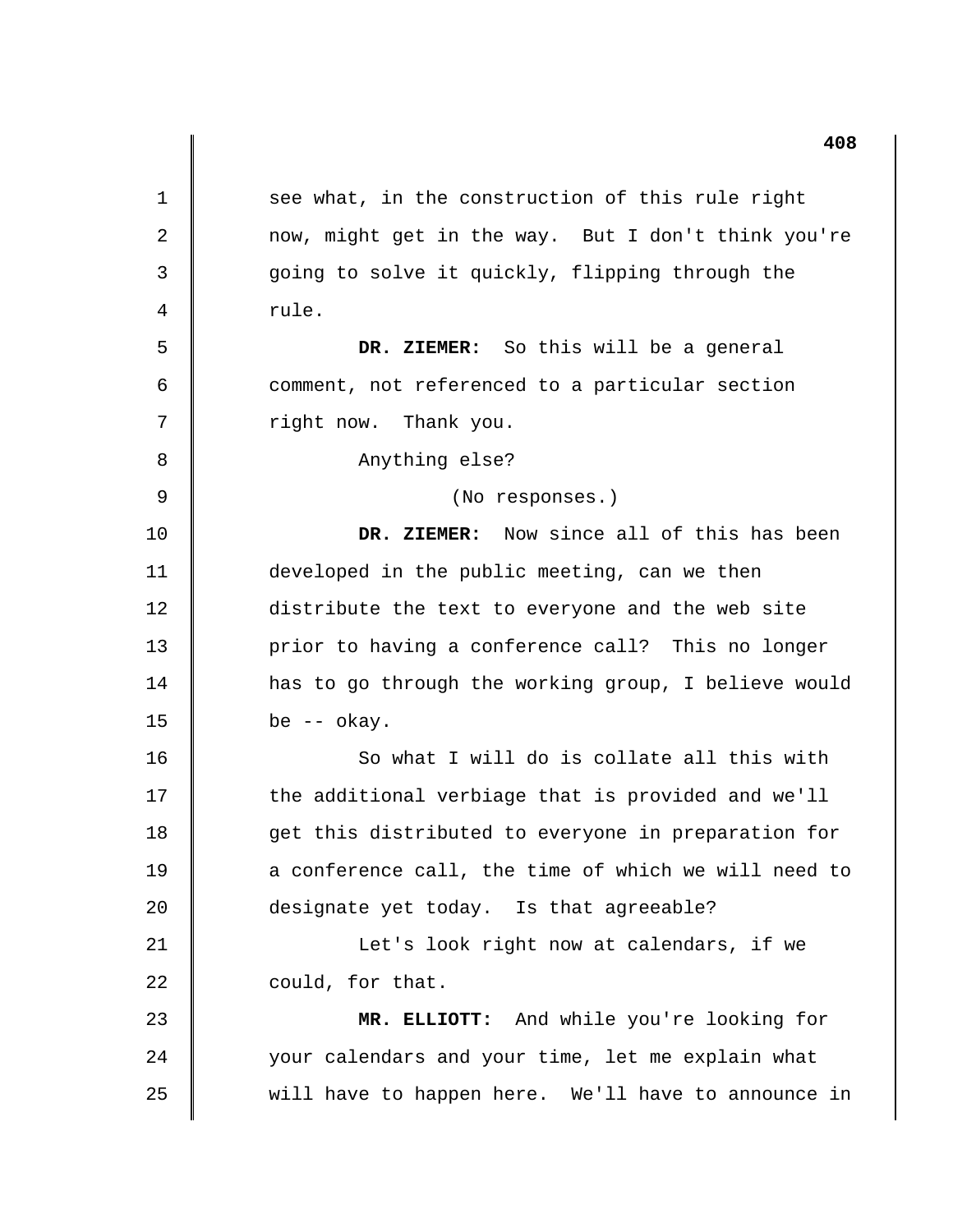1 2 3 4 5 6 7 8 9 10 11 12 13 14 15 16 17 18 19 20 21 22 23 24 25 the *Federal Register* that the Board will convene a conference call to deliberate and vote upon the language to present your comments on this notice of proposed rule-making. And we need to know today which day you want to have your conference call 'cause we're going to have to announce that early next week in order for it to be out there in time. And as we did the last -- the conference call back I think in February, we will allow the public an opportunity during that -- to listen in on that conference that you have and provide any comment at that point. Anything else, Cori, that I need to share with them on this? I think we -- we have to -- there are some things we have to put in place, like *Federal Register* notice. We'll get everybody lined up on a call-in number and get that out to you. But this should be the only real business you should take care of that particular day. **DR. DEHART:** What's the earliest date, do you think, from your perspective? **MS. HOMER:** From my perspective? When does this have to be placed by? **DR. ZIEMER:** We need to have it by the 26th of August, and that's very -- probably very close to the earliest date that they can -- there's not a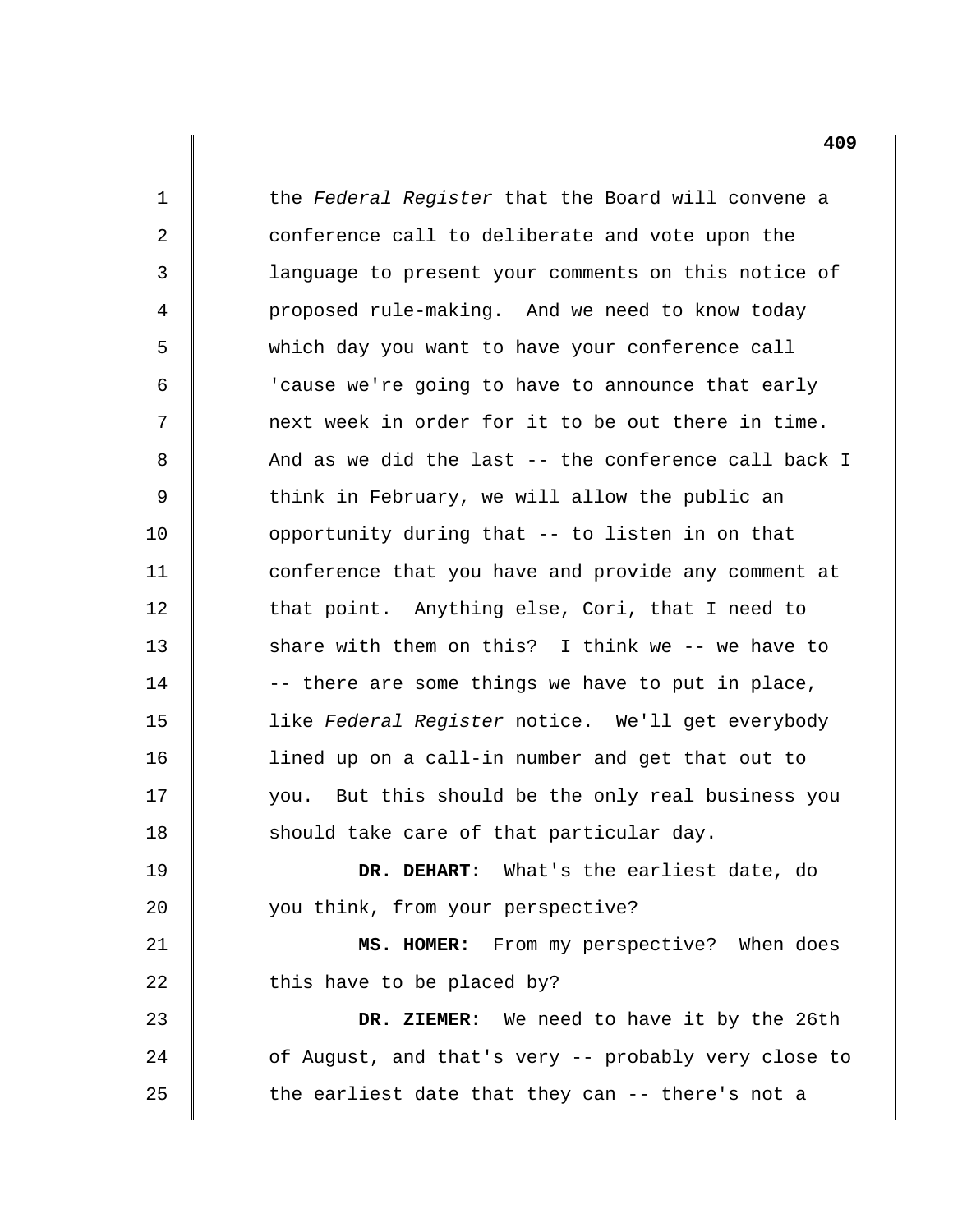1 2 3 4 5 6 7 8 9 10 11 12 13 14 15 16 17 18 19 20 21 22 23 24 25 whole lot of time. Today is --**MS. HOMER:** Okay. Let's see if we can go for the  $21st$  --**DR. ZIEMER:** As the earliest. **MS. HOMER:** -- or the 22nd as the absolute earliest. **DR. ZIEMER:** Okay, let's just check timing, 'cause we need to also get stuff out to people for them to look at. How's the 26th itself, Monday the 26th? DR. DEHART: Can you get that turned around to get it submitted then? **MS. MUNN:** I don't think you can do that in a day. **MS. HOMER:** Yeah, is it possible to submit it within a day? **DR. ZIEMER:** If we agree on the telephone call -- who has to have it that day? **MR. ELLIOTT:** It has to be postmarked that day. Postmark it to the Secretary and a copy that goes to the regulatory docket. **DR. ZIEMER:** Okay, so we're better if we back it up a little bit, in case there's some changes. **MS. HOMER:** What about the 23rd?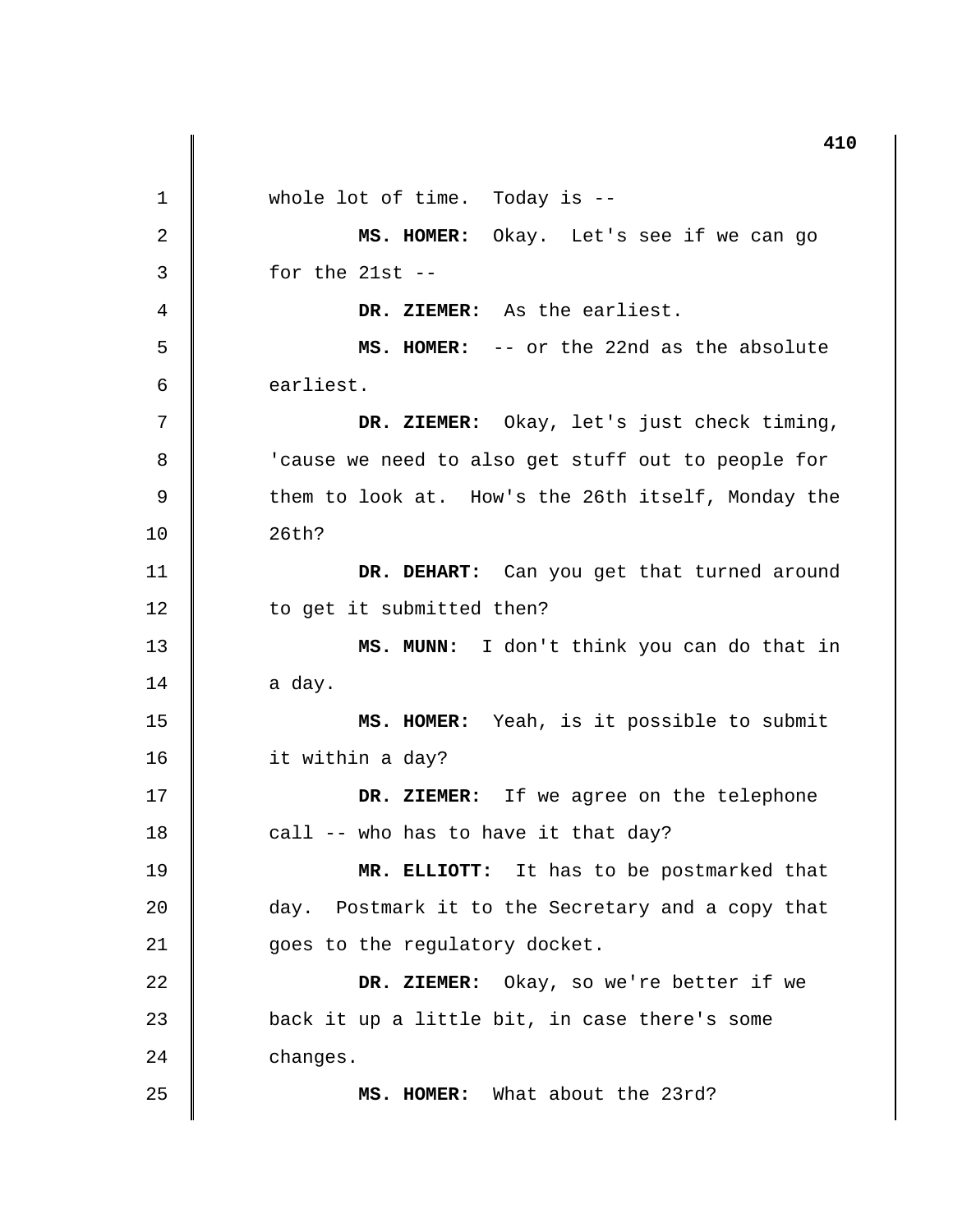|                | 411                                                 |
|----------------|-----------------------------------------------------|
| $\mathbf 1$    | DR. ZIEMER: 23rd, Friday the 23rd -- bad?           |
| $\overline{2}$ | How many -- for whom is the 23rd not feasible? Not? |
| 3              | DR. MELIUS: Not. That's --                          |
| 4              | DR. ZIEMER: Not.                                    |
| 5              | DR. MELIUS: -- good for me.                         |
| 6              | MR. GRIFFON: Not so good.                           |
| 7              | DR. ZIEMER: Not so good.                            |
| 8              | MR. GRIFFON: The 22nd is better, but I can          |
| 9              | do it if I have to.                                 |
| 10             | DR. ZIEMER: 22nd? Is the 22nd okay?                 |
| 11             | MR. ESPINOSA: What time frame?                      |
| 12             | DR. ZIEMER: Well, in terms of New Mexico            |
| 13             | time $--$ we won't do it at 7:00 in the morning New |
| 14             | York time.                                          |
| 15             | DR. ZIEMER: Late morning? East coast time,          |
| 16             | late morning?                                       |
| 17             | MS. HOMER: Late morning, early afternoon?           |
| 18             | MR. PRESLEY: Early afternoon would be               |
| 19             | better for me.                                      |
| 20             | DR. ZIEMER: Early afternoon? How is say             |
| 21             | 1:00 p.m. eastern daylight time?                    |
| 22             | MR. PRESLEY: On the 22nd. Right?                    |
| 23             | MR. ELLIOTT: About a week from today.               |
| 24             | DR. ZIEMER: Is that enough time, Cori, one          |
| 25             | week?                                               |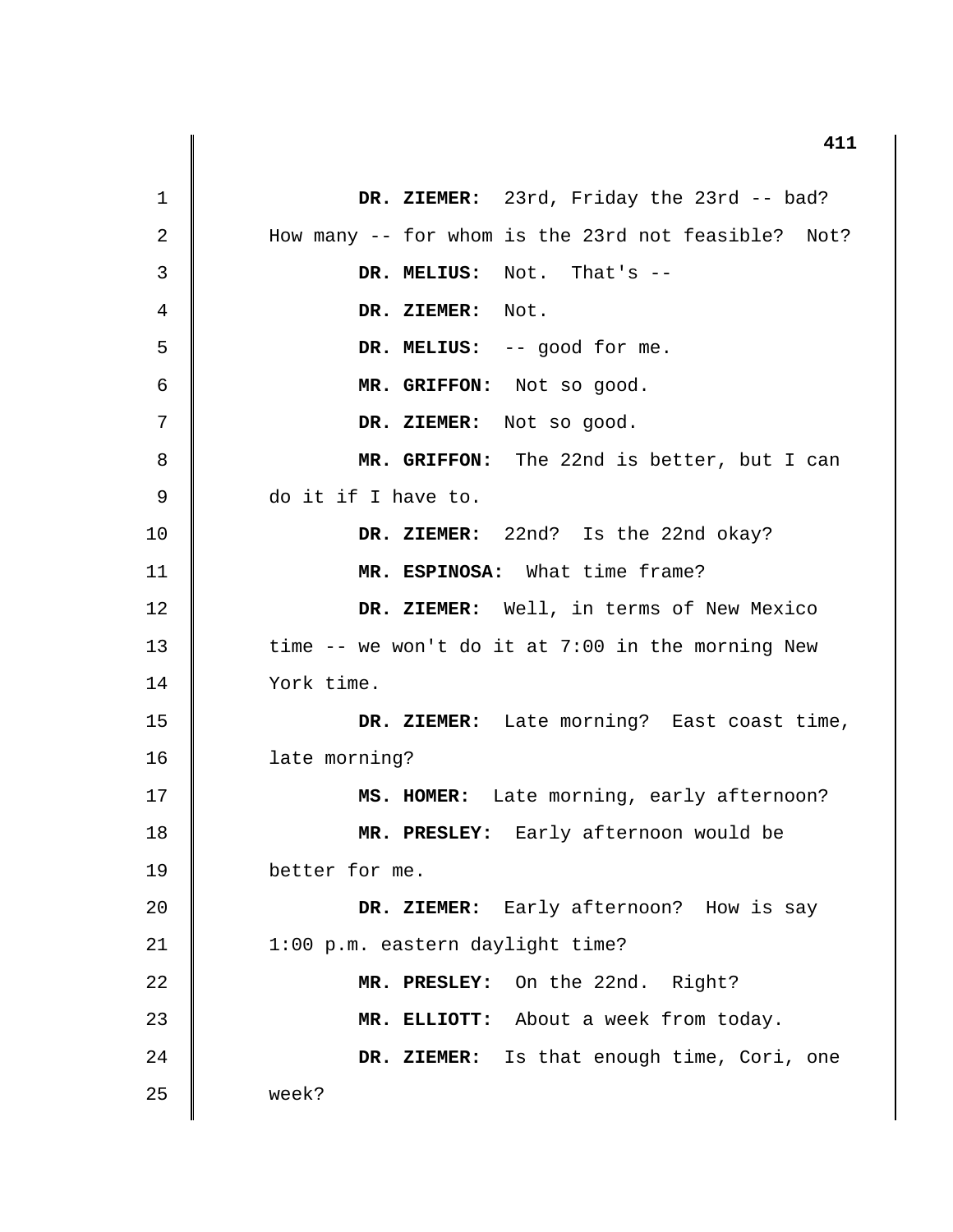| 1<br>MS. HOMER: Yes, that'll be enough time.<br>2<br>DR. ZIEMER: Can we get a recorder?<br>3<br>MS. HOMER: Ray?<br>4 |  |
|----------------------------------------------------------------------------------------------------------------------|--|
|                                                                                                                      |  |
|                                                                                                                      |  |
|                                                                                                                      |  |
| THE COURT REPORTER: A week from today?                                                                               |  |
| 5<br>MS. HOMER: Yeah.                                                                                                |  |
| 6<br>THE COURT REPORTER: Have this ready?                                                                            |  |
| 7<br>MS. HOMER: I'm sure we can get a reporter.                                                                      |  |
| 8<br>DR. ZIEMER: No, we don't need that ready.                                                                       |  |
| 9<br>MR. ELLIOTT: No, no, you don't --                                                                               |  |
| 10<br>The conference call, can you attend the                                                                        |  |
| 11<br>conference call.                                                                                               |  |
| 12<br>THE COURT REPORTER: Oh, a week from today?                                                                     |  |
| 13<br>MS. HOMER: Marie, how's your schedule?                                                                         |  |
| 14<br>MS. MURRAY: Oh, you want me on it, too?                                                                        |  |
| 15<br>MS. HOMER: Uh-huh.                                                                                             |  |
| 16<br>MS. MURRAY: Hold on.                                                                                           |  |
| 17<br>MS. HOMER: 1:00 p.m., how long do you                                                                          |  |
| 18<br>expect the call --                                                                                             |  |
| 19<br>DR. ZIEMER: One hour.                                                                                          |  |
| 20<br>MS. HOMER: Just one hour?                                                                                      |  |
| 21<br>DR. MELIUS: 1:00 p.m. eastern?                                                                                 |  |
| 22<br>DR. ZIEMER: Is that okay for recorders?                                                                        |  |
| 23<br>THE COURT REPORTER: Yes -- well, she's                                                                         |  |
| 24<br>checking. It is for me.                                                                                        |  |
| 25<br>MS. MURRAY: Thursday's good. The 23rd's                                                                        |  |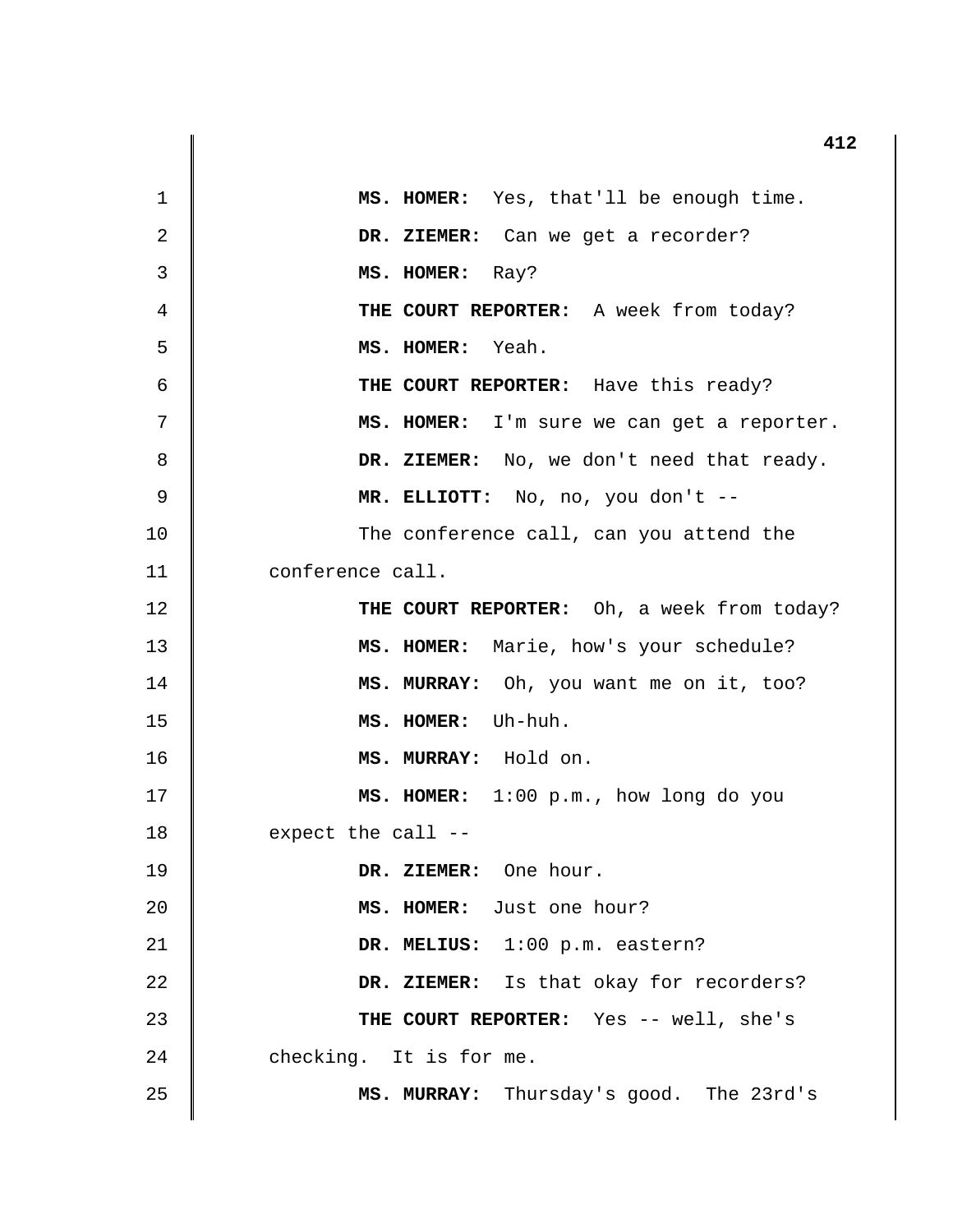1 2 **DR. ZIEMER:** So ordered. Open your e-mail 3 4 5 6 7 8 9 10 11 12 13 14 15 16 17 18 19 20 21 22 23 24 25 not good. Well done, y'all. just before the call. No, no, we'll try to get it out early in the week. **MR. ELLIOTT:** We'll send an e-mail. We'll send it via e-mail and we'll also put it on the web site, and if anybody's in travel status or needs us to get it to them by Fed Ex or a hard copy somehow, we'll do our very best to accomplish that. **MS. HOMER:** If you know where you're going to be ahead of time, I'm sure we can Fed Ex it to you. **DR. MELIUS:** Can I ask one other - **DR. ZIEMER:** You bet. **DR. MELIUS:** -- quick procedural question. And this is something I don't understand at all, so hopefully somebody does. We're talking about a number of changes to this document, and you're going to be developing a number of other guidance documents. You're going to be dealing with the issue of how to deal with the non-SEC cancers and so forth. Is there advantage to having this as a -- rather than as a final rule, as an interim final rule? Does that give you more flexibility in terms of being able to adopt some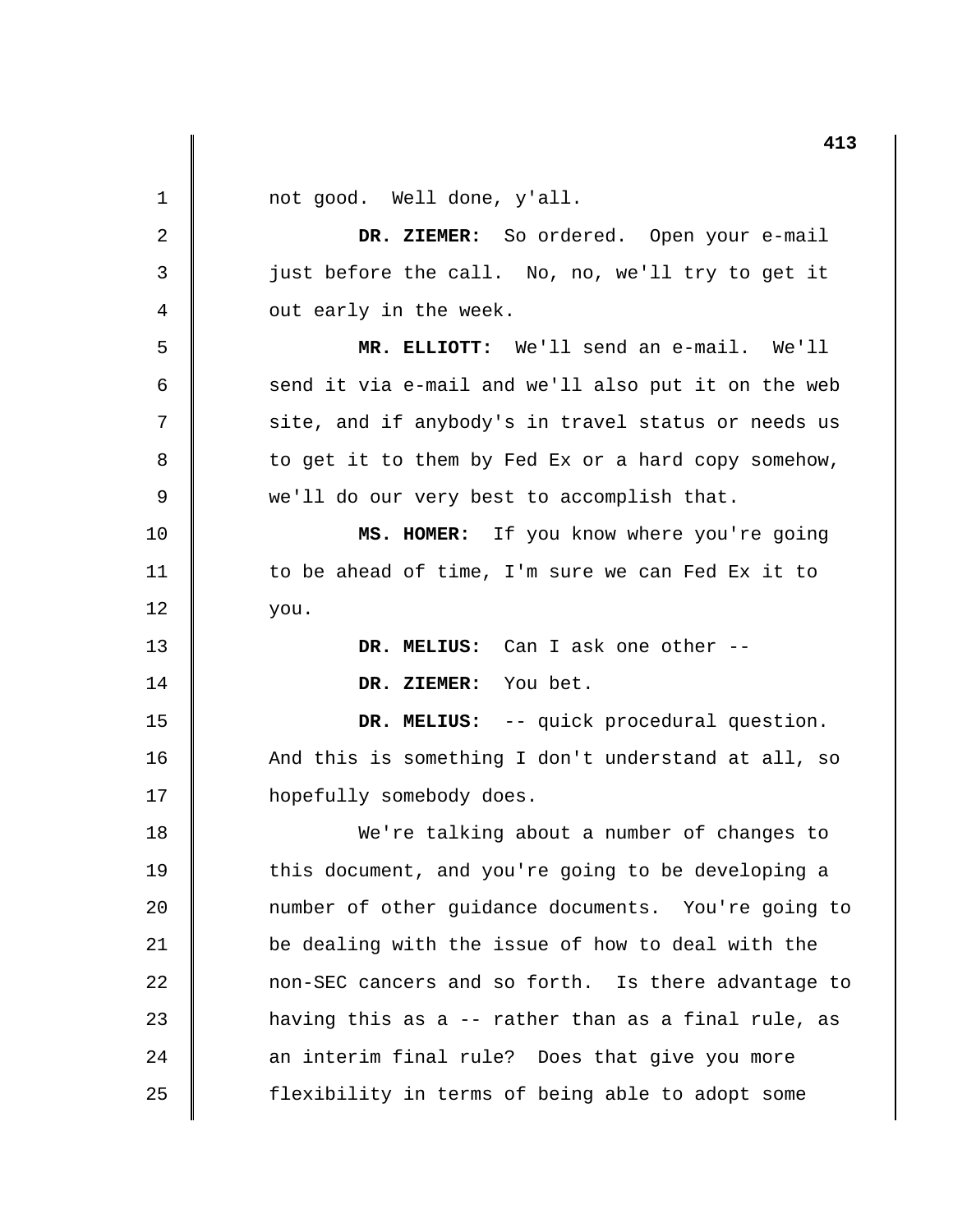other changes and sort of notify people that you're going to be working on this -- 'cause there are some things that aren't worked out here yet and...

1

2

3

4

5

6

7

8

9

10

11

12

13

14

15

16

17

18

19

20

21

22

23

24

25

**MR. ELLIOTT:** Go ahead, Ted, if you want to answer that.

**MR. KATZ:** Let me just explain what an interim final rule, issuing that would do. That would mean that you could operate and you could deal with petitions, but that at some point in the future you can produce then a final rule that changes things. Now I think you're still required -- if you change things substantially beyond what the public has had an opportunity to have input on, you would have to actually issue another interim final rule because you have to give the public opportunity. But  $-$ - so what it would  $-$ - the difference is, I guess, if we issue a final rule now and we want to change things, what we would have to issue later is a notice of proposed rule-making again and then go to a final rule. And the problem with that is the notice of proposed rule-making is not effective law. But I guess it'd be a -- you'd still be operating under your existing final rule while you were doing that, so you'd be changing an existing rule. So I -- I'm not entirely certain, you know, what the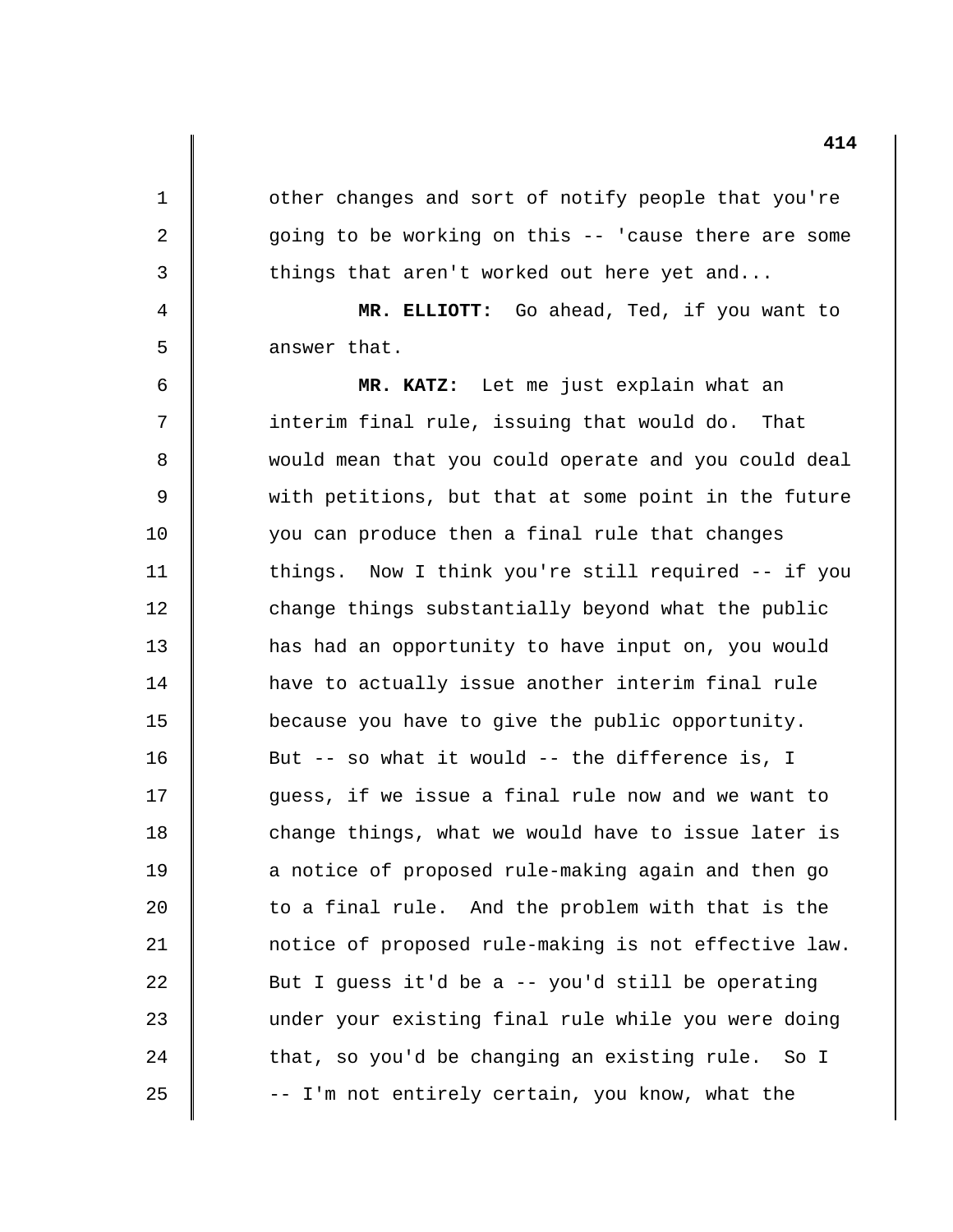difference would be, but certainly it would allow you to make changes in the future. Whether you'd have to issue another interim final rule or not would depend on what those changes were.

1

2

3

4

5

6

7

8

9

10

11

12

13

14

15

16

17

18

19

20

21

22

23

24

25

**DR. MELIUS:** But it just seems to me we're wrestling with a number of issues that we as being NIOSH, the Board here -- trying to determine this endangerment issue, how we'll make determinations in terms of there not being enough information, the issue of how do you do the non-SEC cancers and how we fit them into rule-making. And if there are advantages to doing it that way -- and plus at the same time we'll be gaining -- NIOSH will be gaining experience, we'll be gaining experience reviewing some of these situations. I think -- I can certainly see better information, more information coming from NIOSH as you're starting to review more petitions and recognizing different situations. Ted and I were talking at the break about acute exposures and which is the best way of handling them under -- in terms of looking at endangerment and I just think -- if there are advantages like that, I think it may be something that ought to be considered. Maybe we ought to recommend that it be considered as a way. And it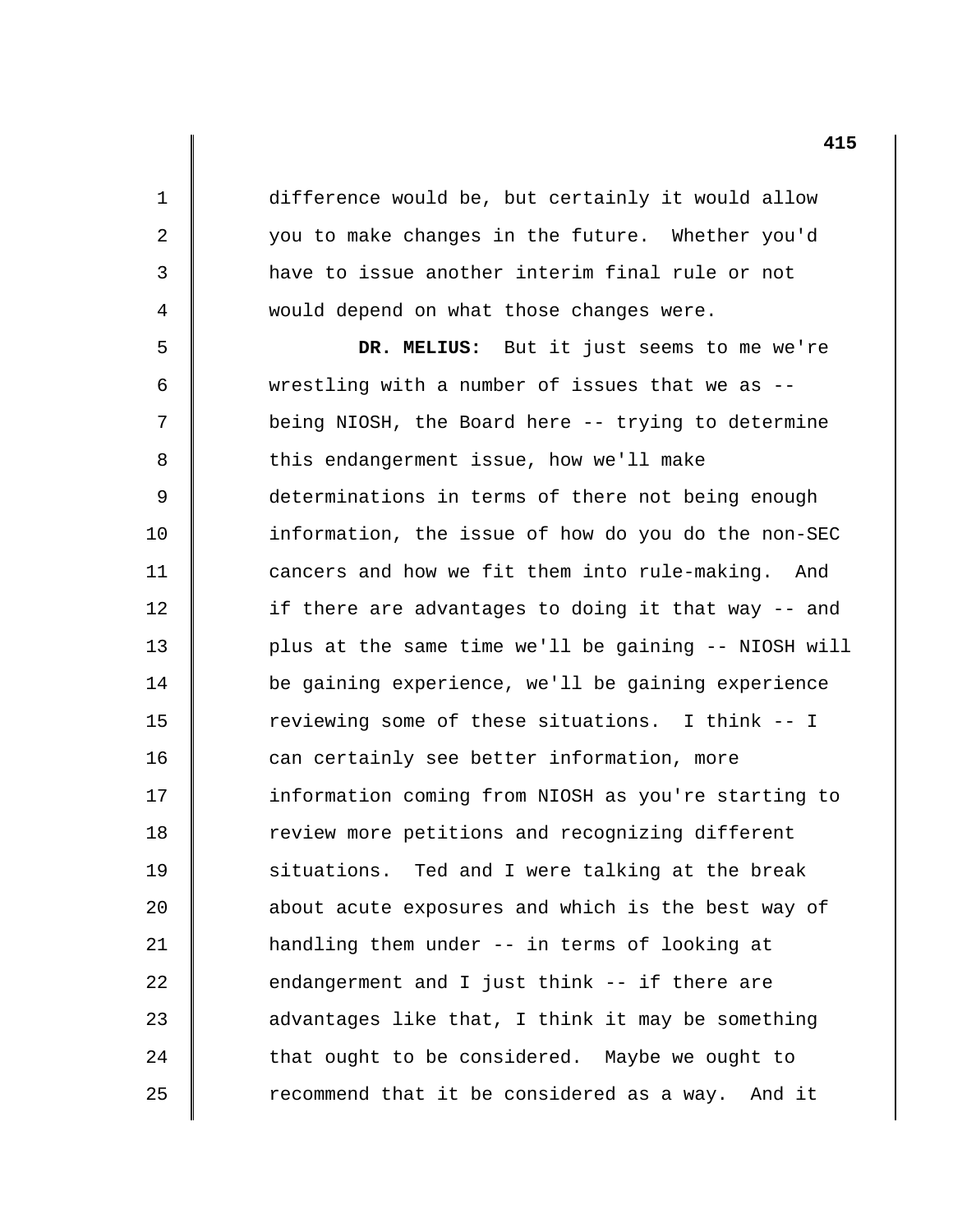1 2 3 4 5 6 7 8 9 10 11 12 13 14 15 16 17 18 19 20 21 22 23 24 25 would also allow things to -- claims to be processed. At the same time it would sort of notify people that look, we're still looking at this and aren't -- you know, may make some changes down the road and are still considering changes to improve this process. **DR. ZIEMER:** Any comments or reactions? It's -- Mark? **MR. GRIFFON:** Yeah, I think that would also be -- I mean just the case history alone I think would be helpful to all the Board. You know, we're playing a lot of what-if games with different scenarios and how they're going to play out. I think it'd be useful for NIOSH, too, to see how this definition of endangerment is going to play out and how -- versus the sufficient accuracy side of things. So I would think that would be helpful to have it as a interim. **DR. ZIEMER:** Wanda? **MS. MUNN:** I don't know how I got on this see-saw with Jim and Mark on the other end. But aren't we in real danger of running up against time and energy limitations of both the staff and this Board every time we say oh, good, let's have another rule-making? Aren't we really creating some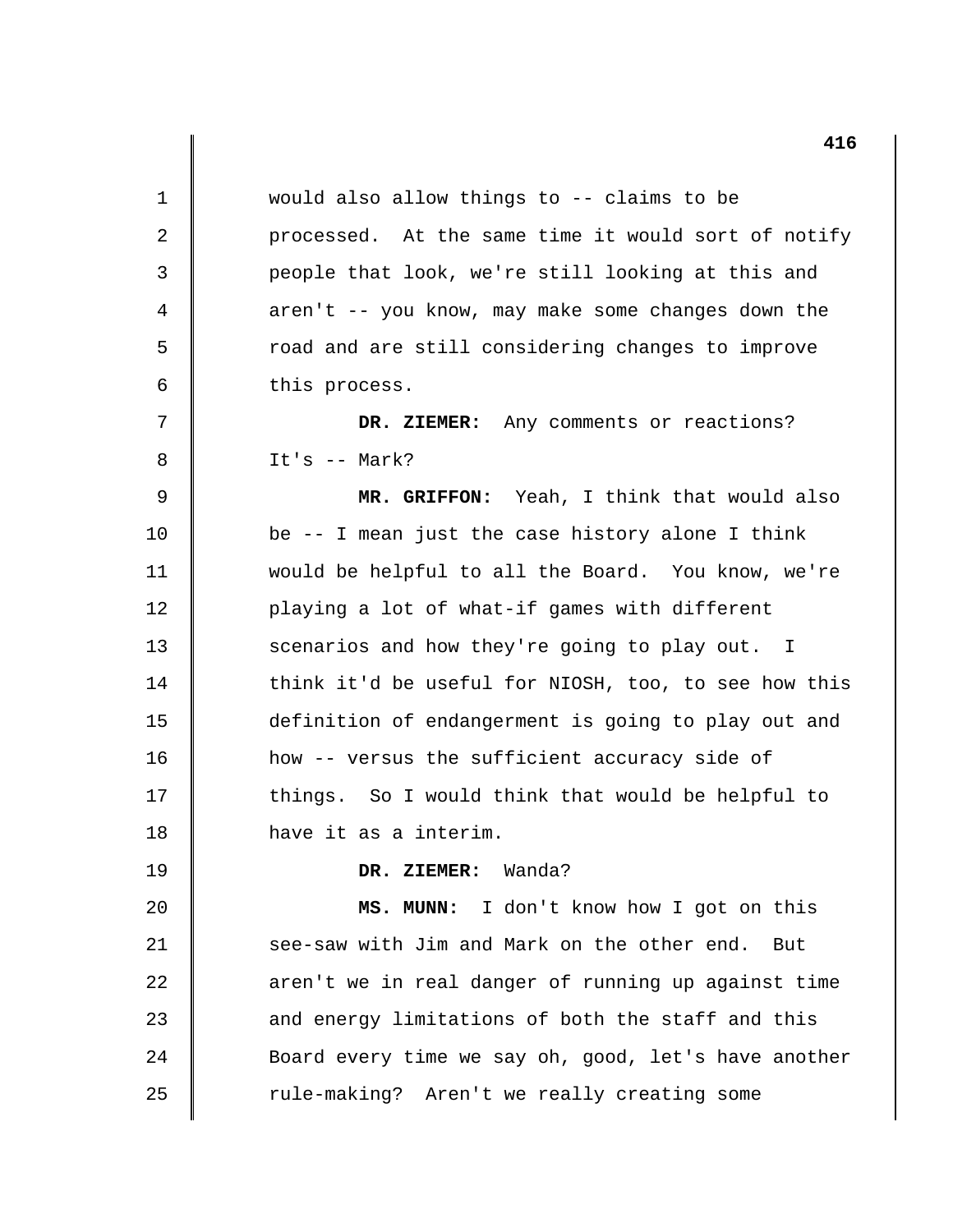potentially unsurmountable problems because of our concern over one or two issues that we would like to have very clearly delineated that possibly may never be delineated? I understand the rationale behind wouldn't it be nice if we could make this an interim, but I also foresee an enormous amount of time and public hearings and all that being done repeatedly, at great cost of both time and effort of everyone concerned. I don't want to shortchange anybody, but I have some real hesitation of saying oh, yeah, let's just make -- let's make this the inbetween time and we'll think of a lot of good things in the meantime and have another rule-making. It seems like we're stretching ourselves and staff when we start thinking of not doing this in as crisp a manner as we can now. I know we're time-constrained now, but I can't imagine we'd be less so later. **DR. MELIUS:** I guess I would -- if I

1

2

3

4

5

6

7

8

9

10

11

12

13

14

15

16

17

18

19

20

21

22

23

24

25

understood the explanation why, it's to the contrary. This allows some changes to be made, certain types of changes, without having to repeat the whole rule-making process, so it should, if anything, save time and effort on the part of the staff and everyone else involved in looking at this, that there could be adjustments of this rule -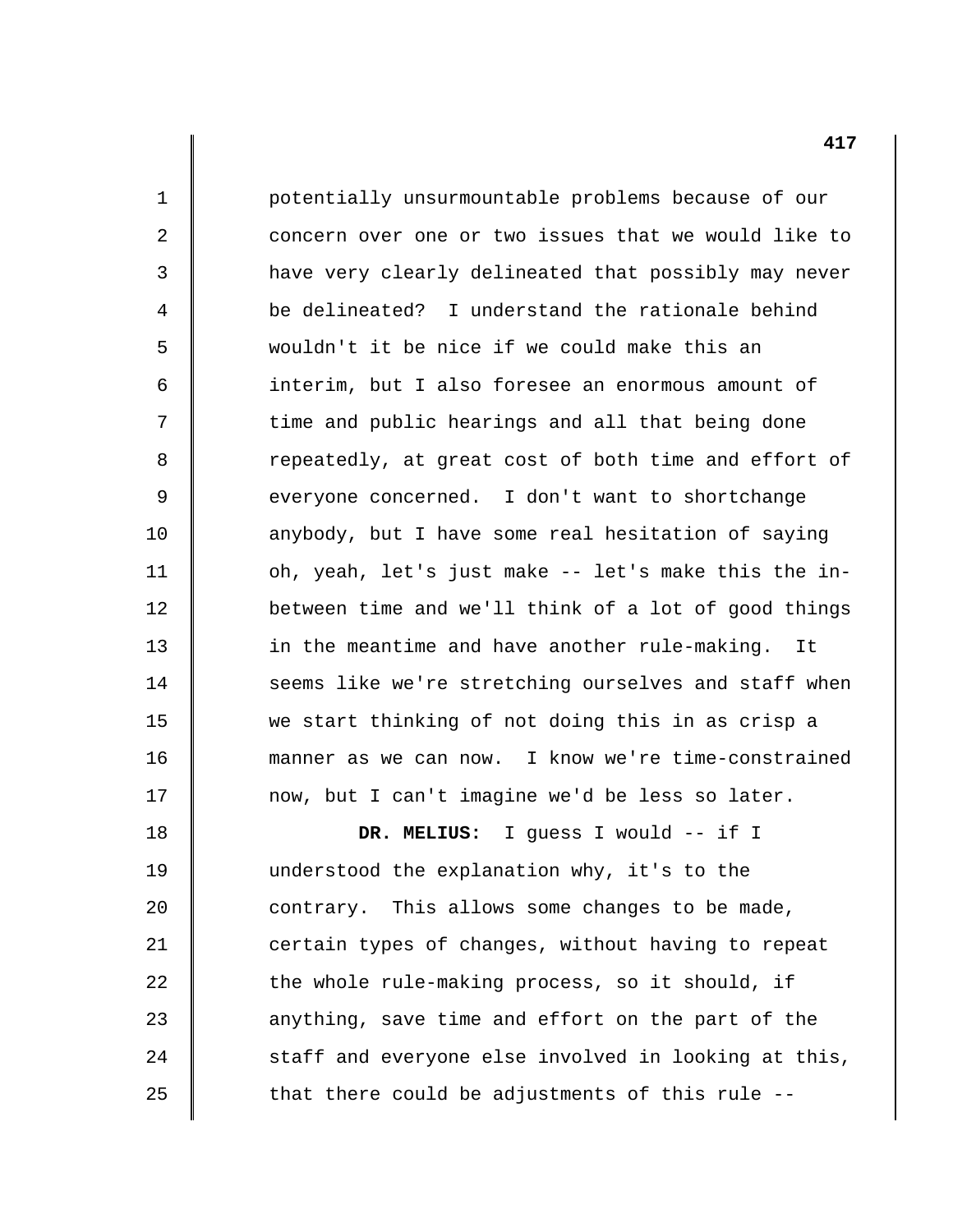| $\mathbf{1}$   | would allow the work to go forward, which we all     |
|----------------|------------------------------------------------------|
| 2              | want. We want this to go forward. At the same time   |
| 3              | it would allow some adjustments without necessarily  |
| 4              | requiring a full rule-making again. Now if they're   |
| 5              | going to make major adjustments, yes, that requires  |
| 6              | a full rule-making. But if they're going to make     |
| 7              | non-major adjustments -- which I think they may very |
| 8              | well do $-$                                          |
| $\overline{9}$ | MS. MUNN: Define non-major.                          |
| 10             | DR. MELIUS: Yeah, I know. It's sort of               |
| 11             | like a negative, you know, proving the negative.     |
| 12             | DR. ZIEMER: I wonder if we could ask Ted,            |
| 13             | how difficult is it to make minor adjustments in a   |
| 14             | final rule, as compared -- what is the real          |
| 15             | advantage of an interim final rule, other than the   |
| 16             | nomenclature is --                                   |
| 17             | MR. KATZ: Well, the final rule -- I mean I           |
| 18             | suppose it's not that hard if it's just a most minor |
| 19             | technical adjustment, you can issue that pretty      |
| 20             | readily. But really otherwise, a final rule, you     |
| 21             | can't make changes without giving public notice and  |
| 22             | going through rule-making again. So again -- and I   |
| 23             | can't -- sorry about this negative bit thing here,   |
| 24             | but I can't tell you what the bright line is for     |
| 25             | what is substantial changes to the rule that the     |
|                |                                                      |

 $\begin{array}{c} \hline \end{array}$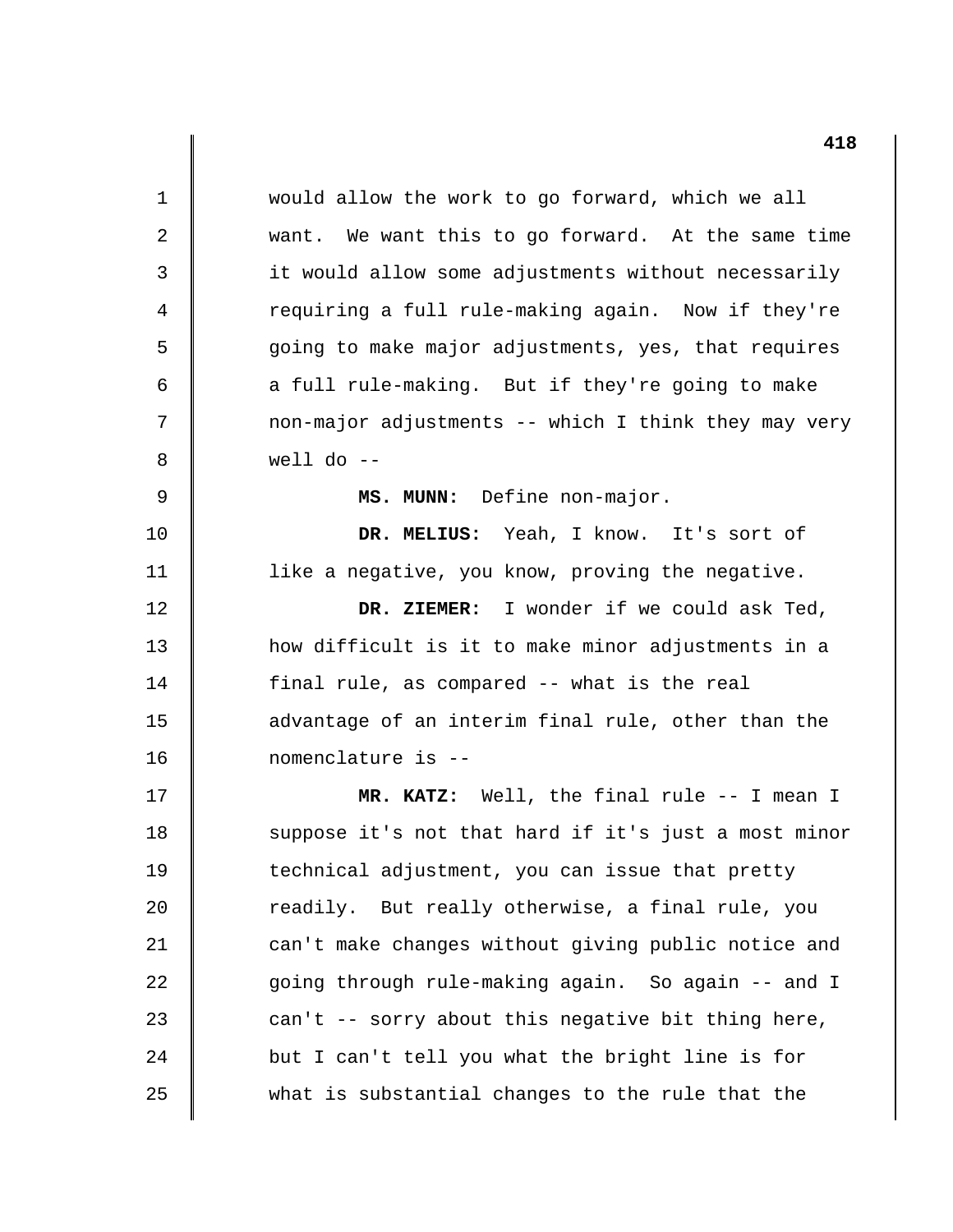1 2 3 4 5 6 7 8 9 10 11 12 13 14 15 16 17 18 19 20 21 22 23 24 25 public would not have been able to foresee, but I think there's language along those lines, really, that the public has to be able to sort of foresee how the changes arose out of what they were privy to, so -- that would trip it otherwise. So if you don't trip that line, then you can go from an interim final rule to a final rule that has changes in it, but they're just foreseeable changes, I think -- changes that arose out of what the public had to consider and the Agency had to consider previously. **DR. ZIEMER:** It sounds like either way if the changes are substantial, then you still go through a much more extensive process. If the changes are not substantial, you don't have much process either way. So how does it differ? **DR. MELIUS:** The advantage is -- I think the advantages -- I mean the technical change to the final rule are really minor things. You change the name of the Agency, and even sometimes that's gone to announced rule-making, but I think it's little technical things like that, or the decimal point missing or whatever -- you know, something like that. What we're talking, if there's adjustments to the rule that have been part of the public comment and have just taken some more experience to be able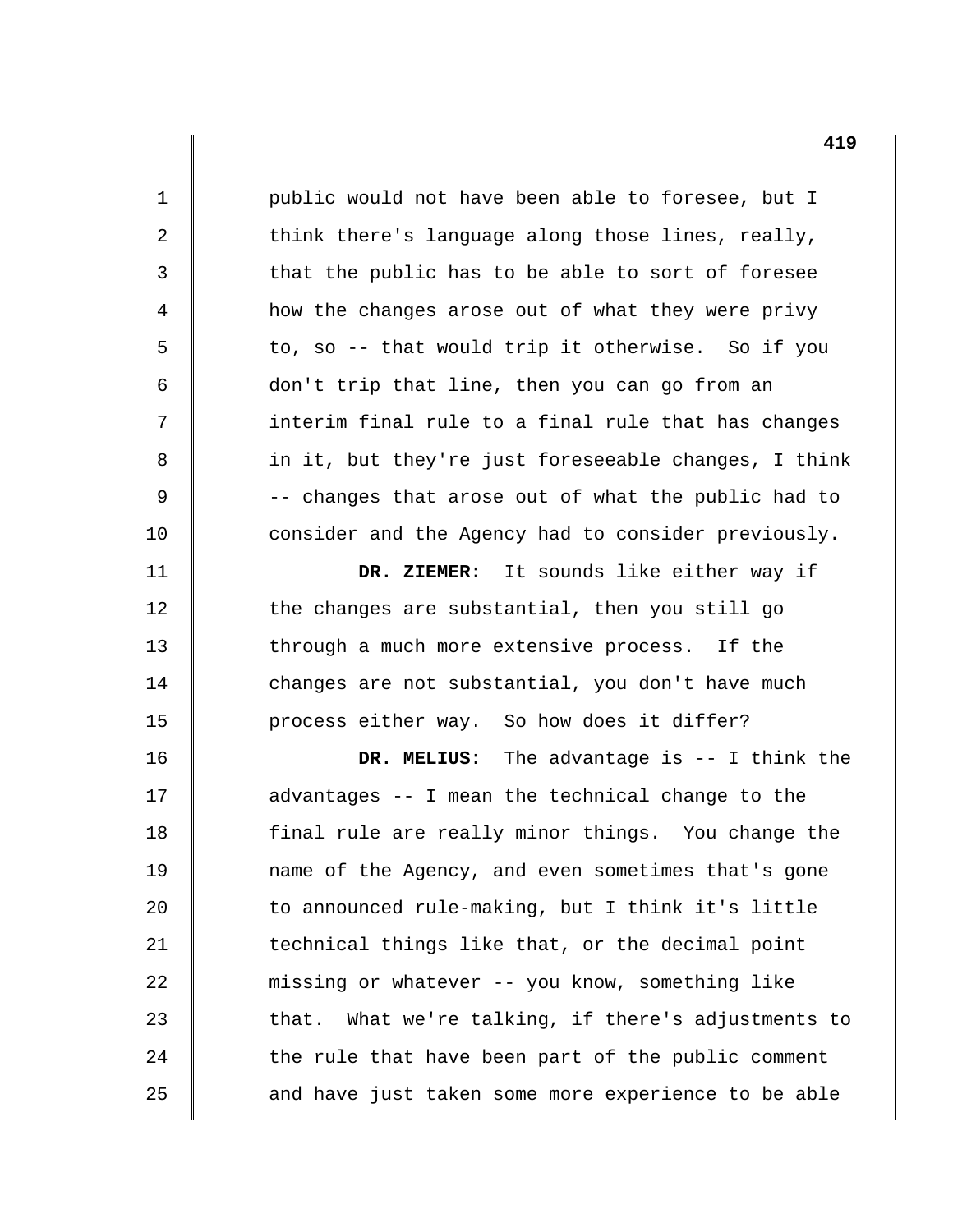to decide which is the best way to go and then you don't have to go through another process. So it has advantages for -- I hate to use this -- moderate changes as opposed to really minor.

1

2

3

4

5

6

7

8

9

10

11

12

13

14

15

16

17

18

19

20

21

22

23

24

25

**MR. ELLIOTT:** Well, I'm coming at this from a perspective of having to talk to the Secretary's office about this, and I know there's a considerable interest in the Office of the Secretary to put this in place to address the concerns of people across the weapons complex about wanting to petition. I would suggest to you that -- I don't know, I'm not saying this is what the Secretary would do, but I think the Secretary has some very conservative counsel that would speak in his ear and say until there is a final rule, you should not make a final decision on a petition. So if you're operating under an interim final rule and we need to be careful and cautious here about adding a class that we may wish we hadn't have added or it may not have been -- we have to go back and revisit that each time for everything that was -- every petition that came forward under the interim final and we took action upon.

I think that you have addressed this issue by making the recommendation about operational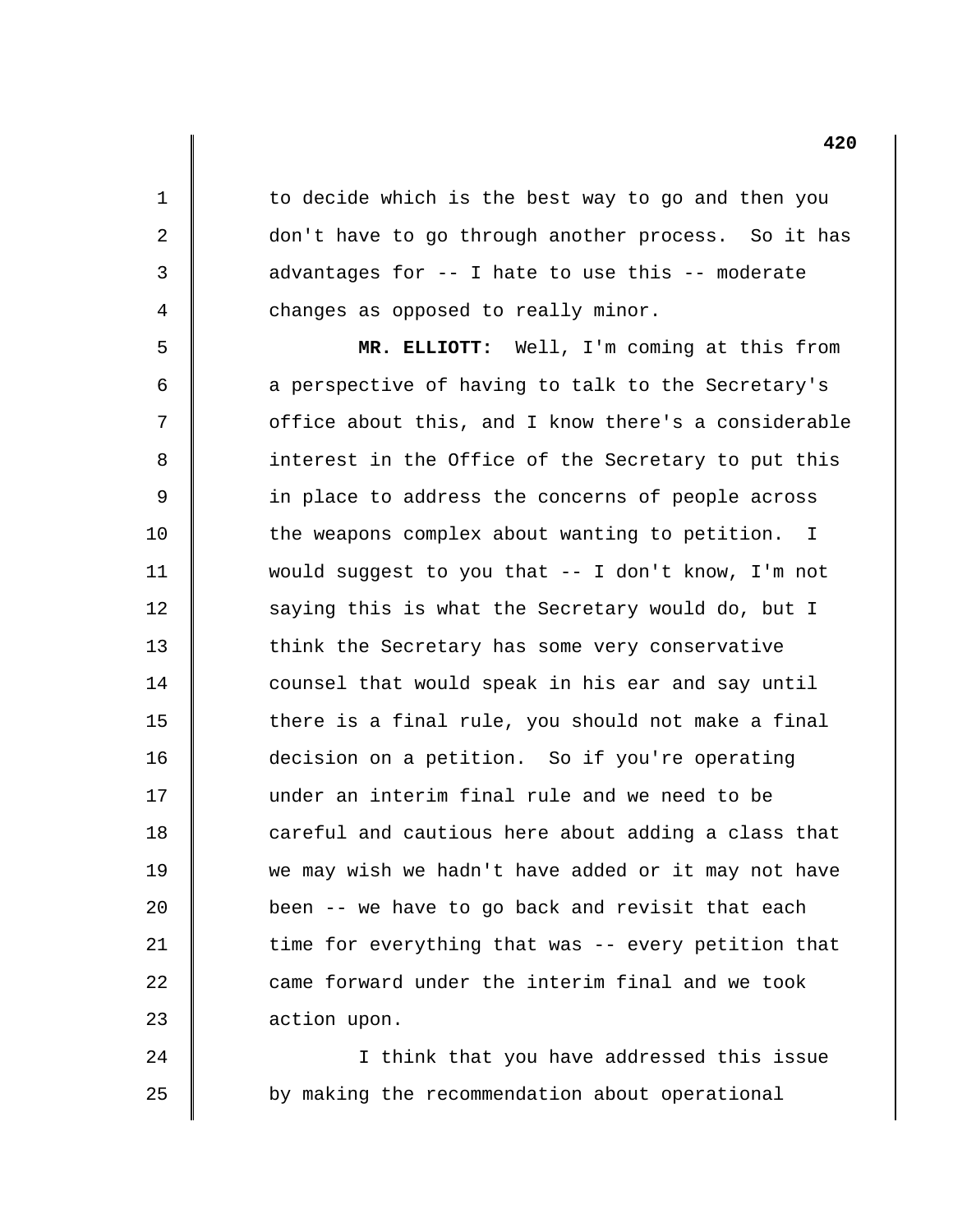1 2 3 4 5 6 7 8 9 10 11 12 13 14 15 16 17 18 19 20 21 22 guidelines. I think that's where -- I'm enthused by that. I think that's the appropriate place to handle these different changes that come forward. Those things -- those are the operational guidelines that you would see, you'd react to, you'd work with us on, and that's where we can -- I think we can gain some ground. But if you go forward, you want to go forward, that's certainly your prerogative as a Board to go forward with a recommendation. But I would just ask you to consider what you might be facing with the Secretary making a decision on a petition under an interim final. **DR. ZIEMER:** I guess I would also be concerned about the public perception of an interim rule and what the implications of that might be with respect to how claims are handled, that it's kind of the picture that well, the system really isn't ready to go yet so how do I know my claim is really going to be handled the way it would or should be. I don't know what the perception would be out there. It may or may not be. An interim final rule -- we're hearing a lot

of -- you know, people are dragging their feet getting this system in place. It sounds like -- it sounds like the Agency's dragging along again.

23

24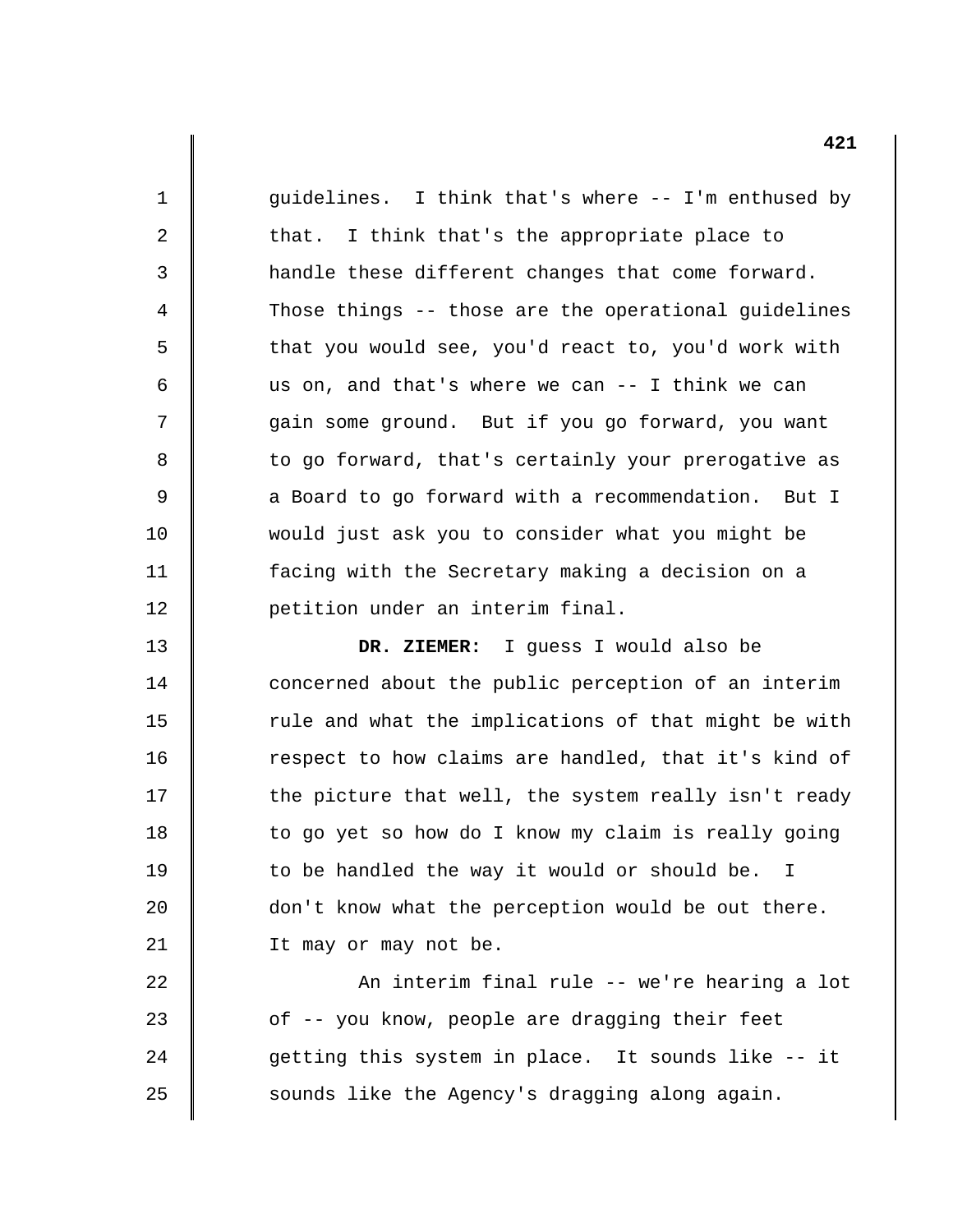| 1  | That's what I'd be concerned about.                   |
|----|-------------------------------------------------------|
| 2  | DR. DEHART: Roy DeHart. I think the                   |
| 3  | potential downside from the political perspective     |
| 4  | could be severe here if they decided not to start     |
| 5  | allowing us to review petitions. We can't afford      |
| 6  | that. We can't $-$ we can't be seen by the claimants  |
| 7  | as being obstructive. We've got to move forward, I    |
| 8  | think.                                                |
| 9  | DR. MELIUS: I think we can couch our                  |
| 10 | recommendation -- we're making a recommendation.      |
| 11 | They can consider it. They -- it can be outweighed    |
| 12 | by counsel's advice that the Secretary shouldn't      |
| 13 | make a designation until they've got a final rule in  |
| 14 | place. We've gone from -- this was guidelines to      |
| 15 | regulation, and I -- so who knows where the right     |
| 16 | place to stop is and I think we put forward -- it     |
| 17 | has some advantages. If it has a serious downside     |
| 18 | like that, then I would hope that the Secretary       |
| 19 | would not listen to us. I suspect the Secretary       |
| 20 | wouldn't listen to us in that case. But we don't      |
| 21 | know that and I think Larry's speculating, probably   |
| 22 | on more facts than I have and more experience with    |
| 23 | this, but let's -- if it would help. I don't think    |
| 24 | it's -- if it's -- people see that things are being   |
| 25 | processed, then it won't be a perception issue.<br>If |
|    |                                                       |

 $\begin{array}{c} \hline \end{array}$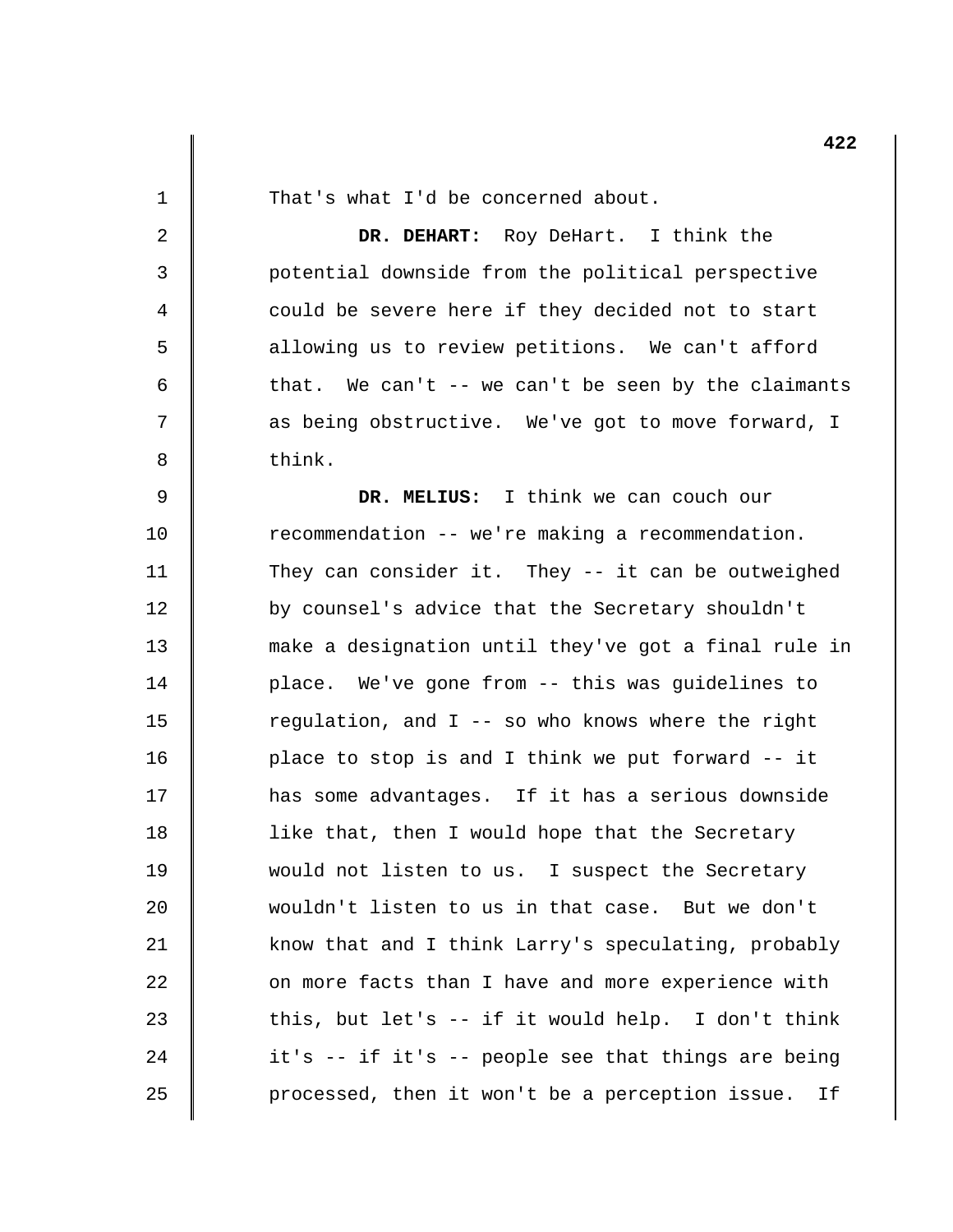1 2 3 4 5 6 7 8 9 10 11 12 13 14 15 16 17 18 19 20 21 22 23 24 25 it's -- holds up processing, yeah, obviously people are going to be concerned. If anybody sat here and listened to us today in trying to -- wrestling with all this stuff, they'd probably be glad we get anything recommended and out, so... **DR. ZIEMER:** Further comments on this? (No responses.) **DR. ZIEMER:** Again, I think this is one where there's a little bit of a split and the possible solutions would be either, one, to vote it up or down, or two, to indicate in the cover letter that some of the members have suggested that the interim final rule process be considered. Is that  $--$ **DR. MELIUS:** Yeah, I think that's proper. **MS. MUNN:** I'd prefer to vote it up or down. **UNIDENTIFIED:** Make the motion. **MS. MUNN:** I move that we vote up or down. I would prefer that this become a final rule. **DR. ZIEMER:** That's sort of two motions. Are you making a motion that we vote on this issue or are you making a motion that -- what is your motion? **MS. MUNN:** I move that we vote on this issue.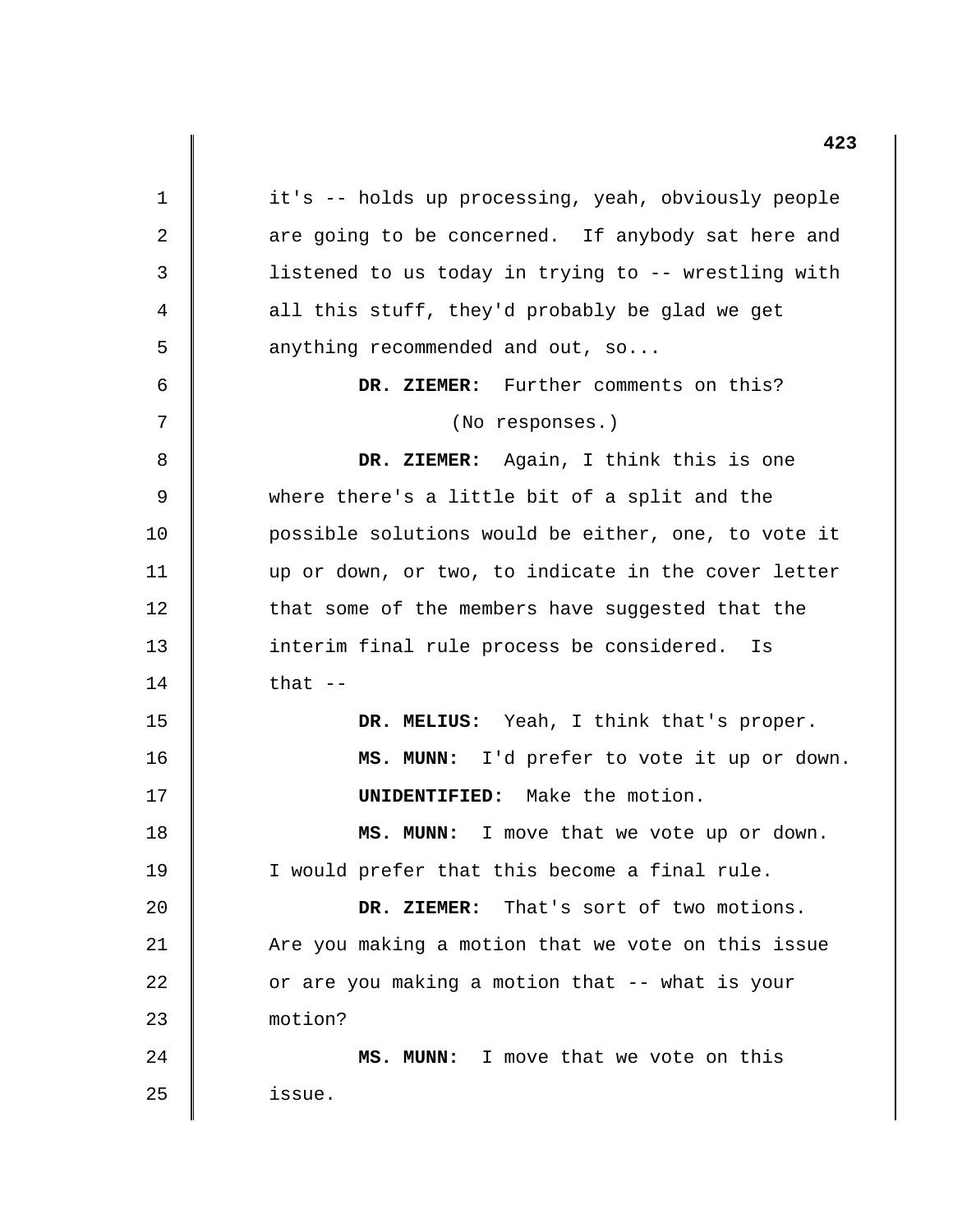|    | 424                                                  |
|----|------------------------------------------------------|
| 1  | DR. ZIEMER: Okay. And is there a second to           |
| 2  | that?                                                |
| 3  | DR. MELIUS: Well, are we going to vote on            |
| 4  | it today or at the telephone conference call?        |
| 5  | MS. MUNN: No, now.                                   |
| 6  | DR. ZIEMER: The motion is to vote on this            |
| 7  | now as to whether or not it appear in the document.  |
| 8  | Is there a second to that motion?                    |
| 9  | (No responses.)                                      |
| 10 | DR. ZIEMER: I hear no second. So do I                |
| 11 | interpret that to mean that the others -- I don't    |
| 12 | know fully how to interpret that at this point.      |
| 13 | Tony, did you -- are you making a motion?            |
| 14 | DR. ANDRADE: Yeah, I'd like to make a                |
| 15 | motion here. I'd like to be as specific as I         |
| 16 | possibly can be. I'd like to move that we vote up    |
| 17 | or down on whether the rule go forward.              |
| 18 | DR. ZIEMER: As a rule?                               |
| 19 | DR. ANDRADE: As a rule, with                         |
| 20 | recommendations sent to the Secretary that have been |
| 21 | adopted today. However, and this may be a different  |
| 22 | motion, with respect to the two -- I believe two     |
| 23 | issues that exist, that those issues be taken care   |
| 24 | of in language to be adopted in either guidelines or |
| 25 | a preamble to the rule that will go forward. It's    |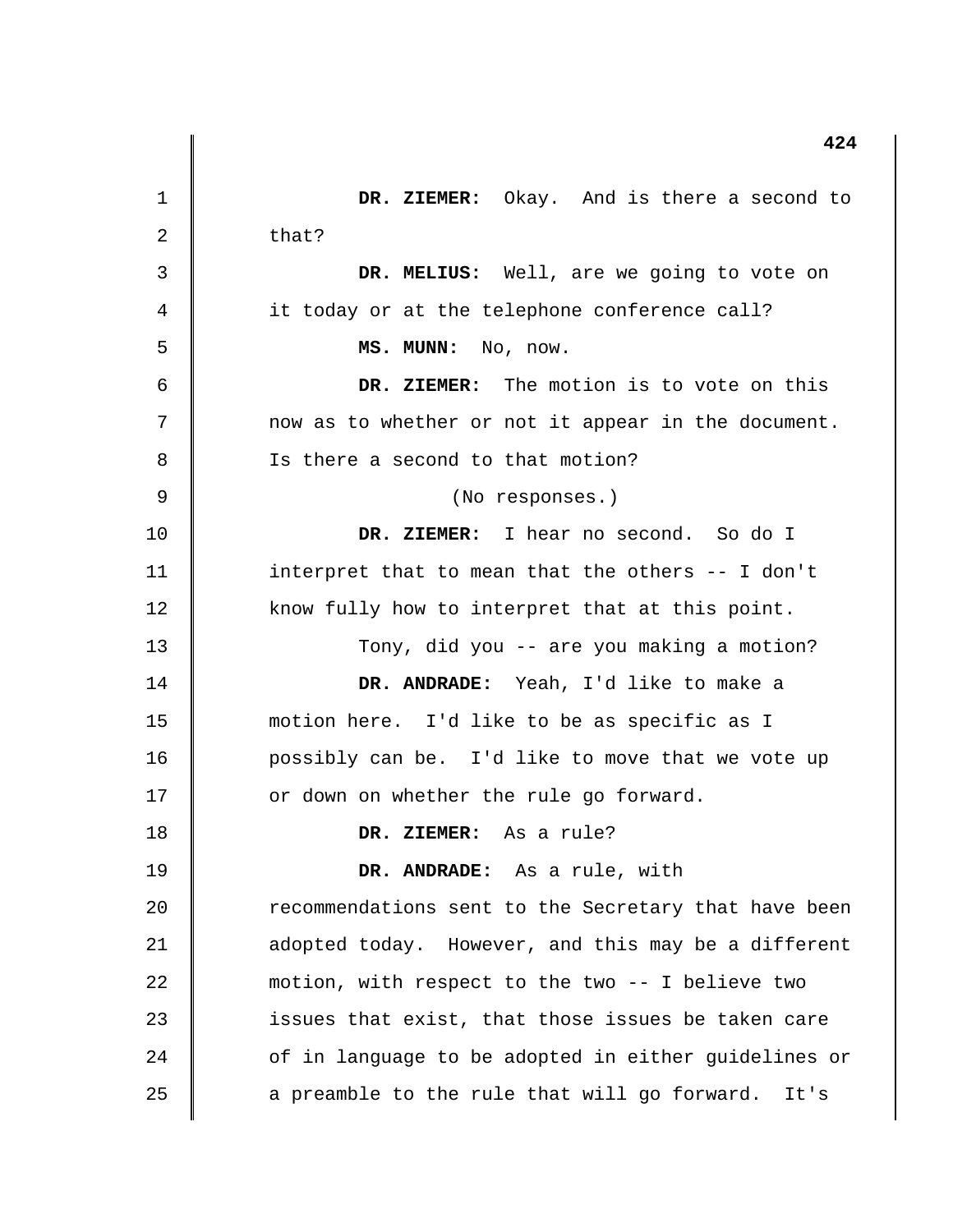1 2 3 4 5 6 7 8 9 10 11 12 13 14 15 16 17 18 19 20 21 22 23 24 25 complicated. It's a complicated motion, but it's - I think it handles everything all at once. **DR. ZIEMER:** As I understand the motion, which is not yet seconded, it's a motion to adopt all of the items that we've previously discussed, although we don't have the wording before us, which, if adopted -- I'm not sure what that does and we still are going to need the wording, right, for and we had already agreed to a meeting at which we would vote on this, but nonetheless, your motion is to adopt now those items that we had previously discussed. Is that -- and that did not include this issue of interim rule or was that part of that? **DR. ANDRADE:** What is the best way to proceed? **DR. ZIEMER:** All you've covered is everything but the interim rule, because the other items I think we've agreed on how we're going forward. We haven't agreed on the interim rule issue, so your motion would be to basically adopt the others. I think we still need to refine the wording though. **DR. ANDRADE:** Okay. Then let's take it step by step. In which case, I move that we do not pursue a path that includes an interim final rule.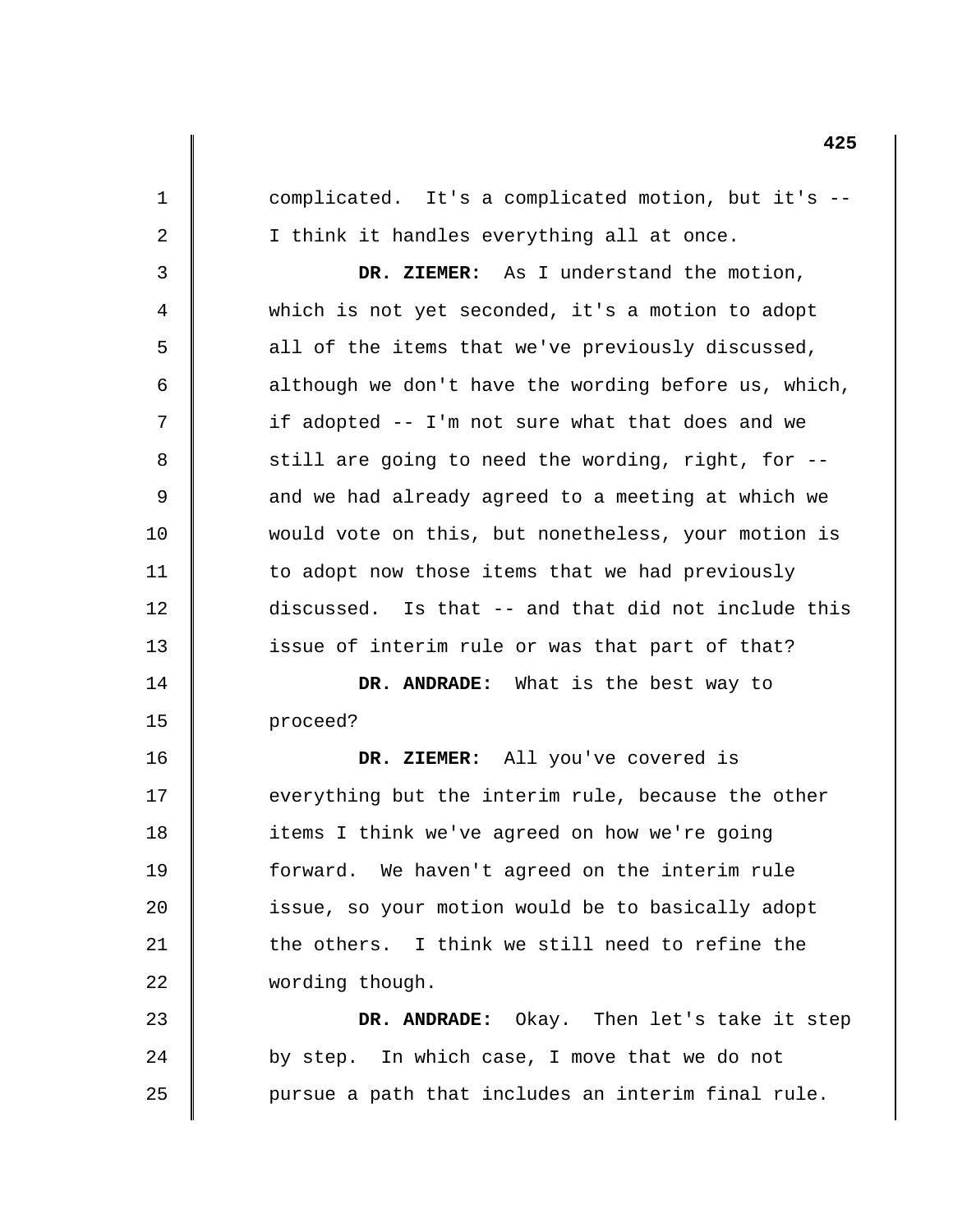|    | 426                                                  |
|----|------------------------------------------------------|
| 1  | DR. ZIEMER: Okay. The motion to not pursue           |
| 2  | a path that includes an interim final rule is        |
| 3  | essentially a motion not to say anything in the      |
| 4  | document to the Secretary about an interim final     |
| 5  | rule. Is that -- is that the motion?                 |
| 6  | DR. ANDRADE: That's the motion.                      |
| 7  | MS. MUNN: Second that.                               |
| 8  | DR. ZIEMER: And that's seconded. Now                 |
| 9  | discussion on that motion. Mark?                     |
| 10 | MR. GRIFFON: Well, I mean I think several            |
| 11 | Board members have addressed this as a possible --   |
| 12 | this sort of resolution -- potential resolution to   |
| 13 | this problem of operating in a vacuum of how these   |
| 14 | cases or how these petitions are going to fall out.  |
| 15 | And I think that's -- that's part of the reason --   |
| 16 | and actually Henry Anderson at the last meeting made |
| 17 | this as a recommendation -- or I don't know -- you   |
| 18 | know, not a formalized recommendation, but he        |
| 19 | brought this concept up of a possibility of an       |
| 20 | interim final rule, so I think a number of us feel   |
| 21 | that that might be -- and you know, understanding    |
| 22 | and I agree with what Jim pointed out, that you      |
| 23 | know, these -- if there's downfalls, then the        |
| 24 | Secretary's going to consider both sides and, you    |
| 25 | know, make that decision. But there is at least      |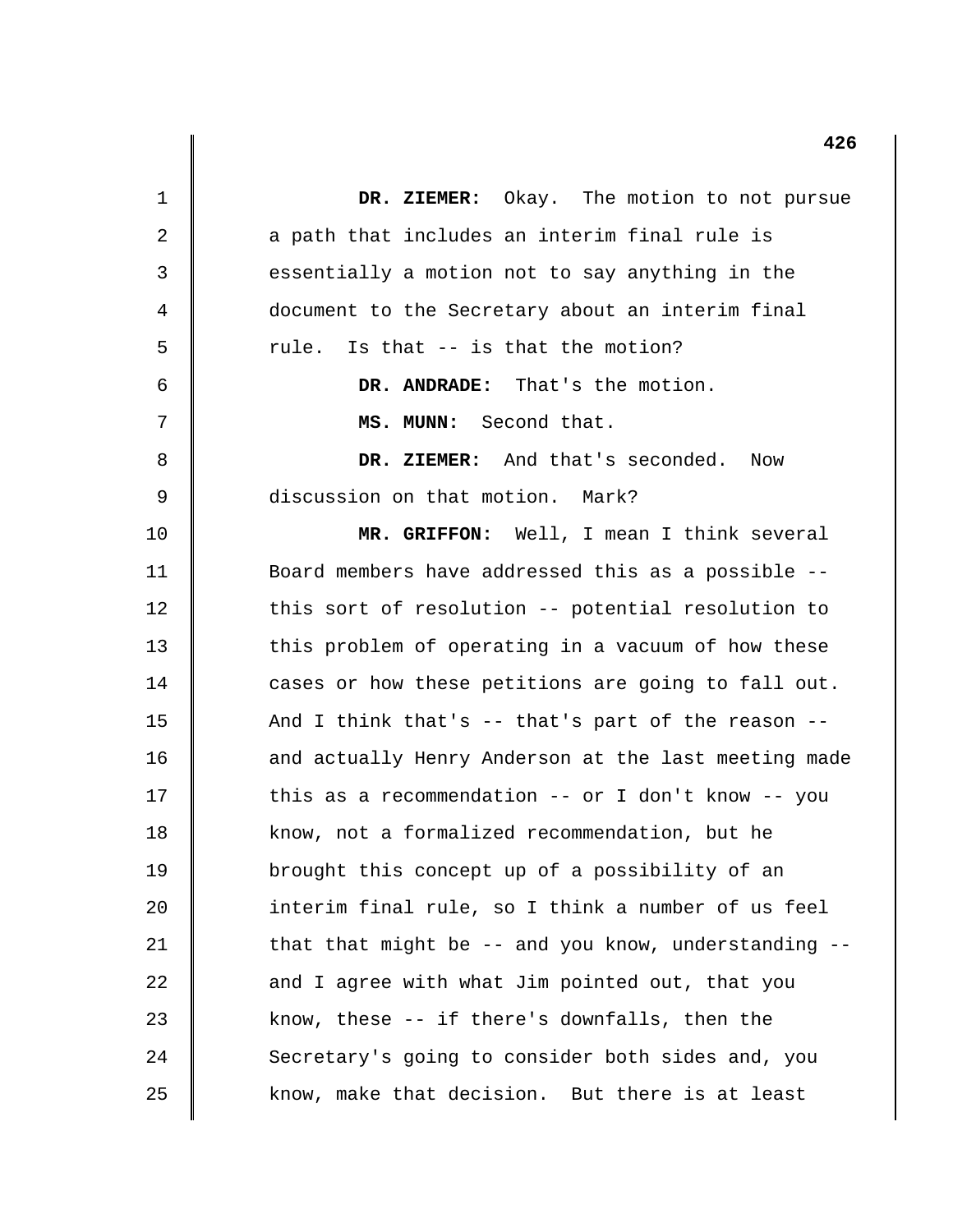1 2 3 4 5 6 7 8 9 10 11 12 13 14 15 16 17 18 19 20 21 22 23 24 25 some up side to it. We feel there could be some benefit to that, or some members feel there could be some benefit to that. **DR. ANDRADE:** That's precisely why I'm calling for a vote. **DR. ZIEMER:** The vote -- if you vote yes, that will mean that the document does not say anything about an interim rule. If you vote no, that provides, if desirable, an opportunity to state that some members have this concern. **DR. MELIUS:** I have a -- yeah. **DR. ZIEMER:** It would not necessarily have to be a recommendation. **DR. MELIUS:** I guess I have a procedural concern about our committee. We've operated by consensus and by adopting documents that reflect that consensus and not by voting on individual recommendations. And I think we're in a little awkward spot here because we had -- led to believe there would be a conference call -- a document produced and that we'd be reviewing and voting on agreeing on -- or reaching -- trying to reach agreement on particular language, and we really haven't completed that process. And just sort of changing our procedures and our approach and sort of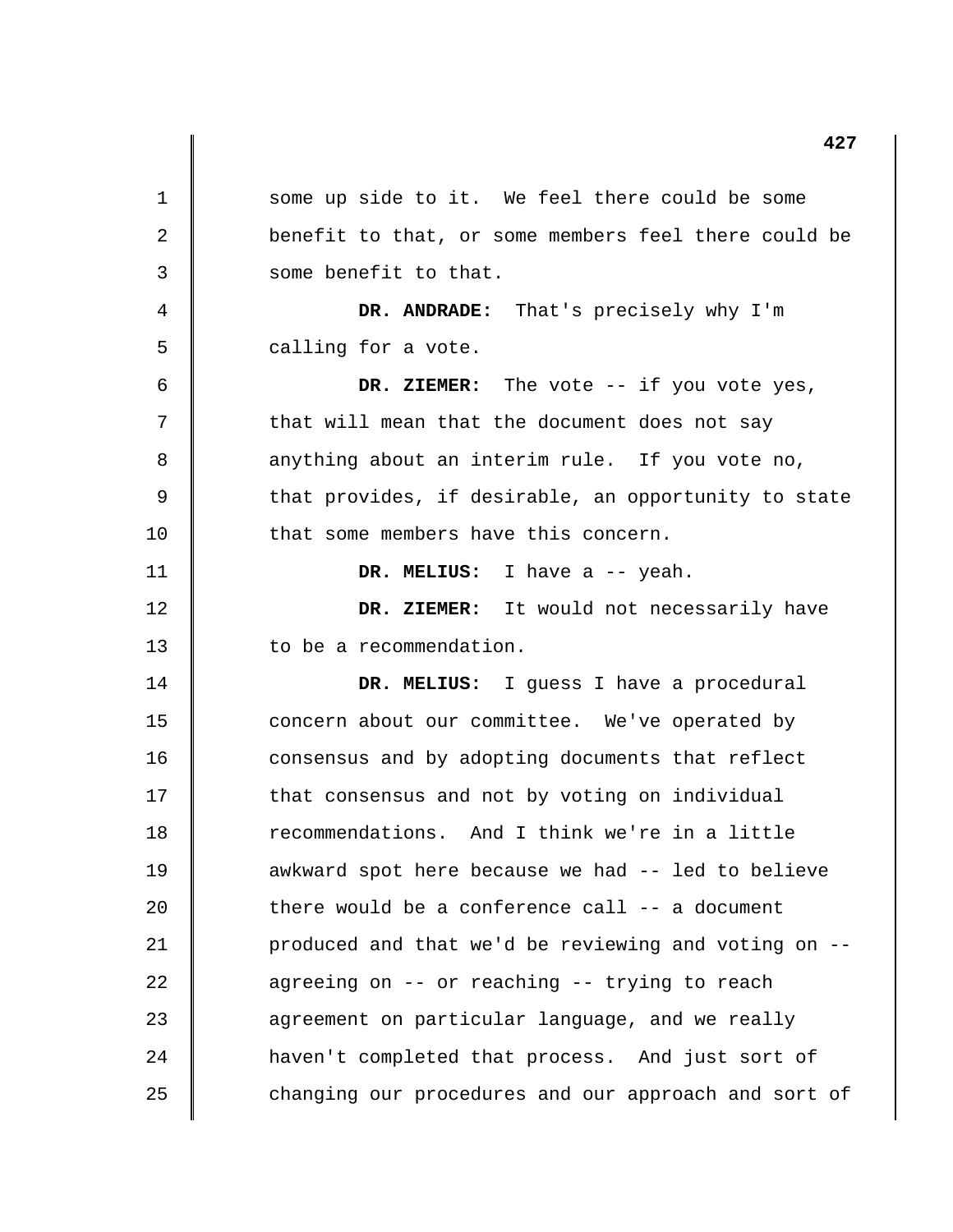1 2 3 4 5 6 7 8 9 10 11 12 13 14 15 16 17 18 19 20 21 22 23 24 25 -- certainly has some implications for how long the conference call will be a week from Thursday. **DR. ZIEMER:** The Chair is going to call a five-minute comfort break while you chat amongst yourselves. (Whereupon, a recess was taken.) **DR. ZIEMER:** Are we all comfortable again? Before we were so rudely interrupted by the Chair, I think that -- I think to some extent, Jim, what I heard you saying, through my discomfort, was that a sort of plea for operating on this issue in a similar manner to some of the others and maybe allowing the document to the Secretary to suggest that at least some members suggest that the Secretary consider this as a possible path to take, but if that were done, it would not have the weight of being a recommendation of the full committee but would at least raise the issue, I think is what you **DR. MELIUS:** I think that's correct. That's fair to  $-$ **DR. ZIEMER:** And so I guess I'm interpreting what the outcome of a vote, if a vote is yes, to sustain the motion, then the note to the Secretary would not mention this issue. A vote to defeat the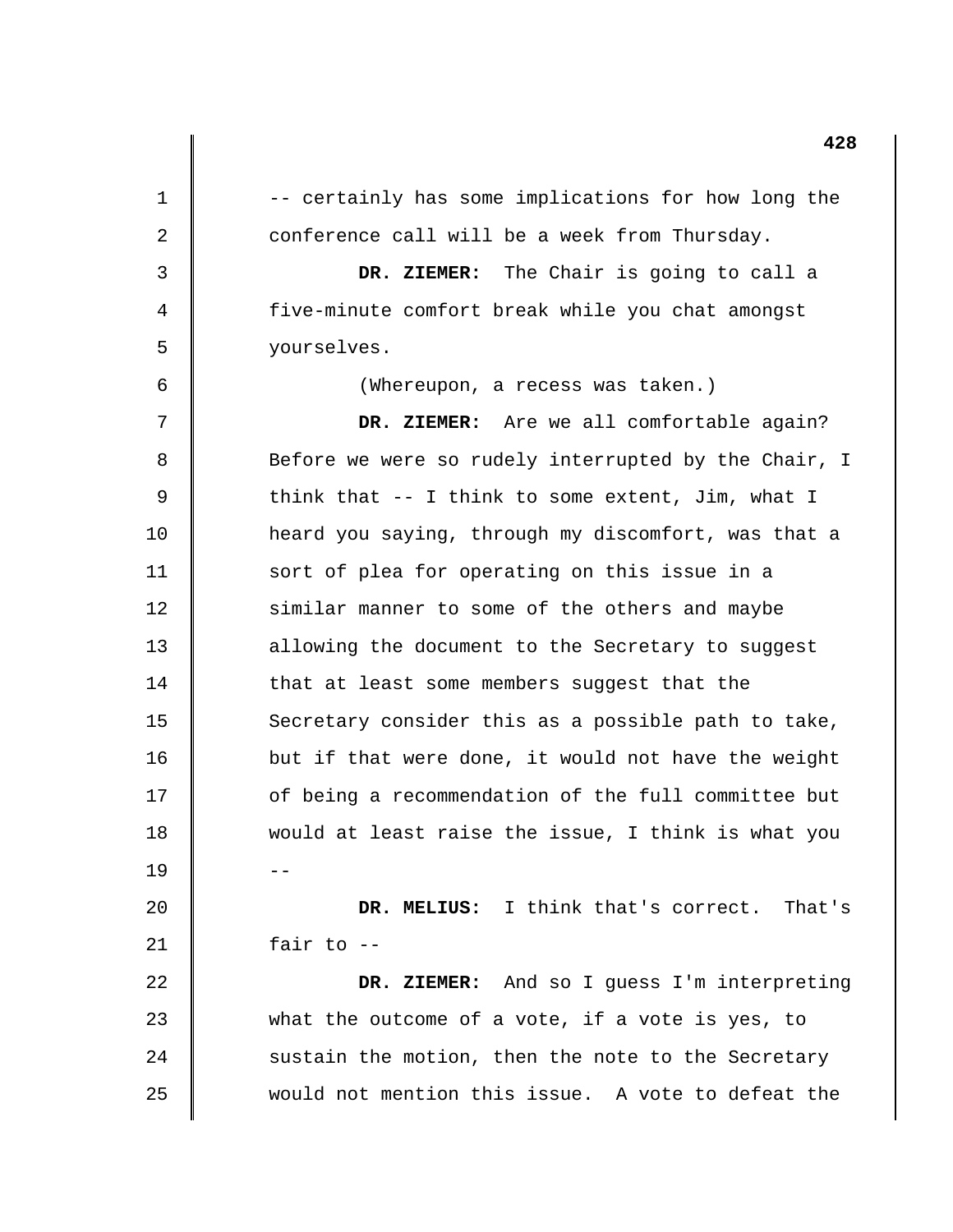motion would keep the door open for what you're sort of requesting, and that is to allow this to be mentioned as a sort of -- I don't know, minority report or something like that, or at least -

**DR. MELIUS:** Well, I'm trying to avoid minority -

1

2

3

4

5

6

7

8

9

10

11

12

13

14

15

16

17

18

19

20

21

22

23

24

25

**DR. ZIEMER:** No, no, no, it wouldn't have such words, just say some of the members have suggested.

**DR. MELIUS:** Right. Much as we've tried to make sure members who aren't here are available and get to participate and review things, I think this is similar to what's -- it should try to reflect what the committee has talked about. And there may be times when we do need to vote on these issues. I don't want to preclude that 'cause that's a way of evaluating how we -- what we believe and so forth. But at the same time I think if we can deal with it sort of through the wording and sort of reflecting what we've recommended, I think -- I'd prefer that, but  $-$ 

**DR. ZIEMER:** If the motion were defeated, the issue would arise in the final document again in terms of the wording itself. Tony?

**DR. ANDRADE:** I just wanted to say that I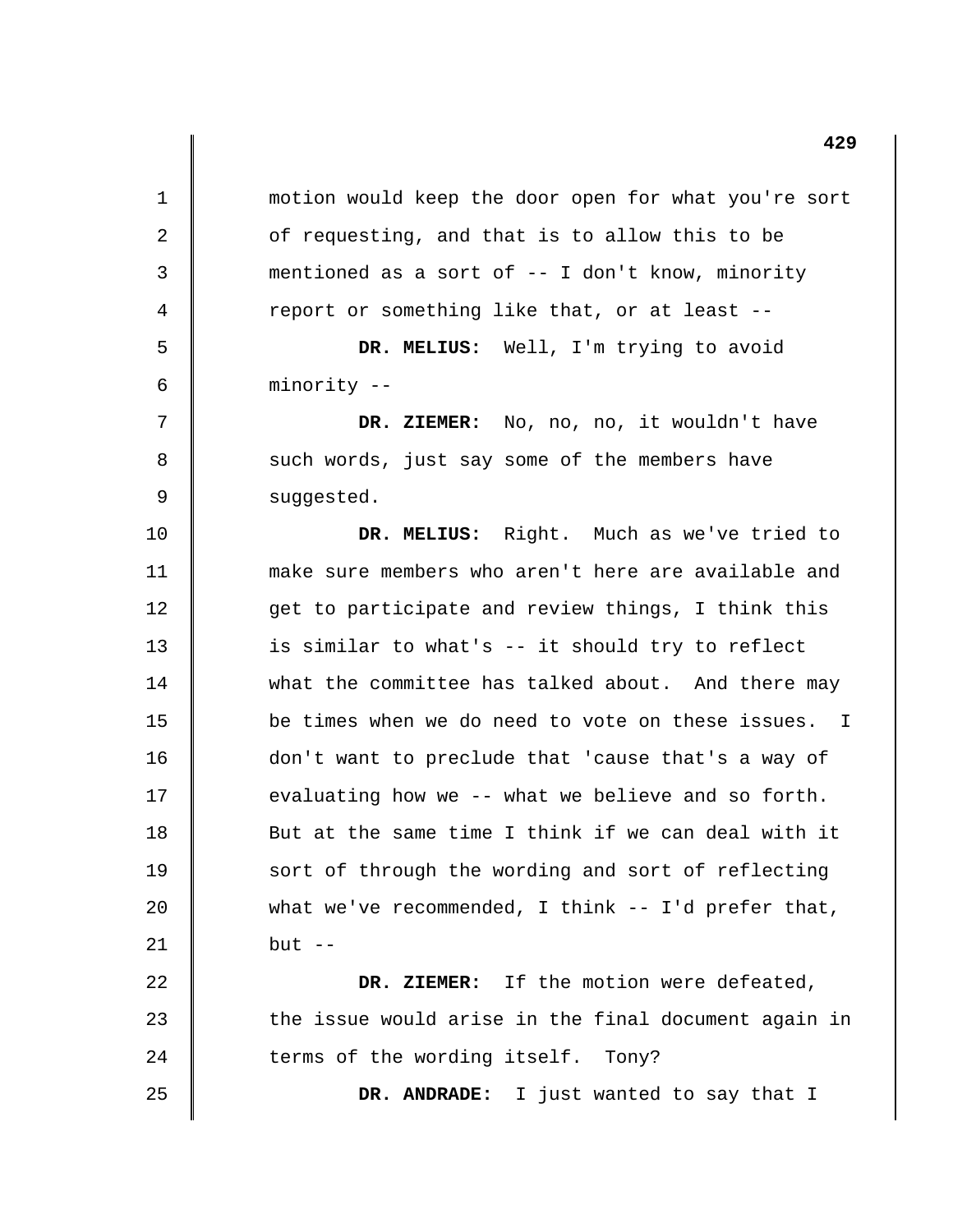1 2 3 4 5 6 7 8 9 10 11 12 13 14 15 16 17 18 19 20 21 22 23 24 25 have no objection to continuing the discussion. And what I'm proposing here is really a two or threestep process that will be followed. Number one is determining whether this body believes that there is value-added in holding -- or standing up an interim final rule. That's step number one. Step number two is to have our telephone our teleconference, during which time we will discuss the final language that we will be suggesting for the final rule, whether it exists in the preamble or in the body of the rule itself. And perhaps at the same time people will have thought through some of the questions that have been brought to -- brought up on the floor and maybe we'll have -- or somebody will have a clearer definition from the staff or from among our body. Or we will decide at that time -- which might be step number three -- to address these I think last two issues that we're grappling with, which are difficult, but nevertheless I think handleable in the long run. For example, in guidelines that will be developed or some other vehicle. So again, I'm not proposing to break up the way we've normally done business. It's just that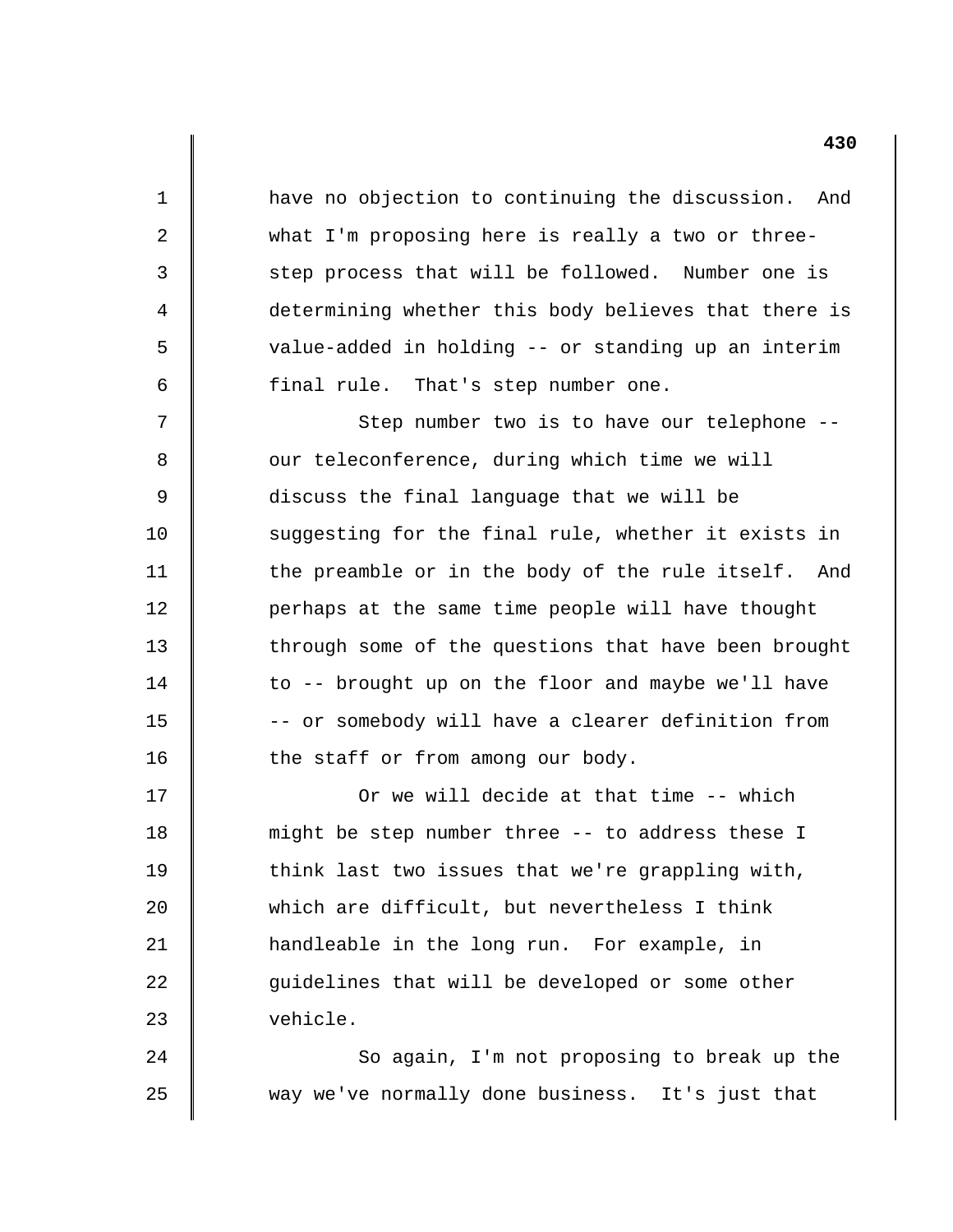1 2 3 4 5 6 7 8 9 10 11 12 13 14 15 16 17 18 19 20 21 22 23 24 25 the only path forward that I can see at this particular point so that we can move on, allow NIOSH to begin its work as quickly as possible, and for us to get as much of those things that we are in consensus about into the rule as quickly as possible, is to go down this path - **DR. ZIEMER:** To the final rule. **DR. ANDRADE:** -- to the final rule. **DR. ZIEMER:** Okay. Are you ready to vote on the motion? **MS. MURRAY:** May I ask for clarification on the two issues, whether it's an interim final rule or not? Those are the two issues? What are the two issues? **DR. ZIEMER:** The motion is to whether or not this committee would include in its recommendation to the Secretary that he consider issuing this as an interim final rule or not. The motion was that it be issued as a final rule, so voting yes for the motion is to preclude its being discussed in the letter as an interim. **MS. MURRAY:** Gotcha. Thank you. **DR. ZIEMER:** Is that everybody's understanding? So if you vote yes for the motion, you are voting to identify it as the final rule, in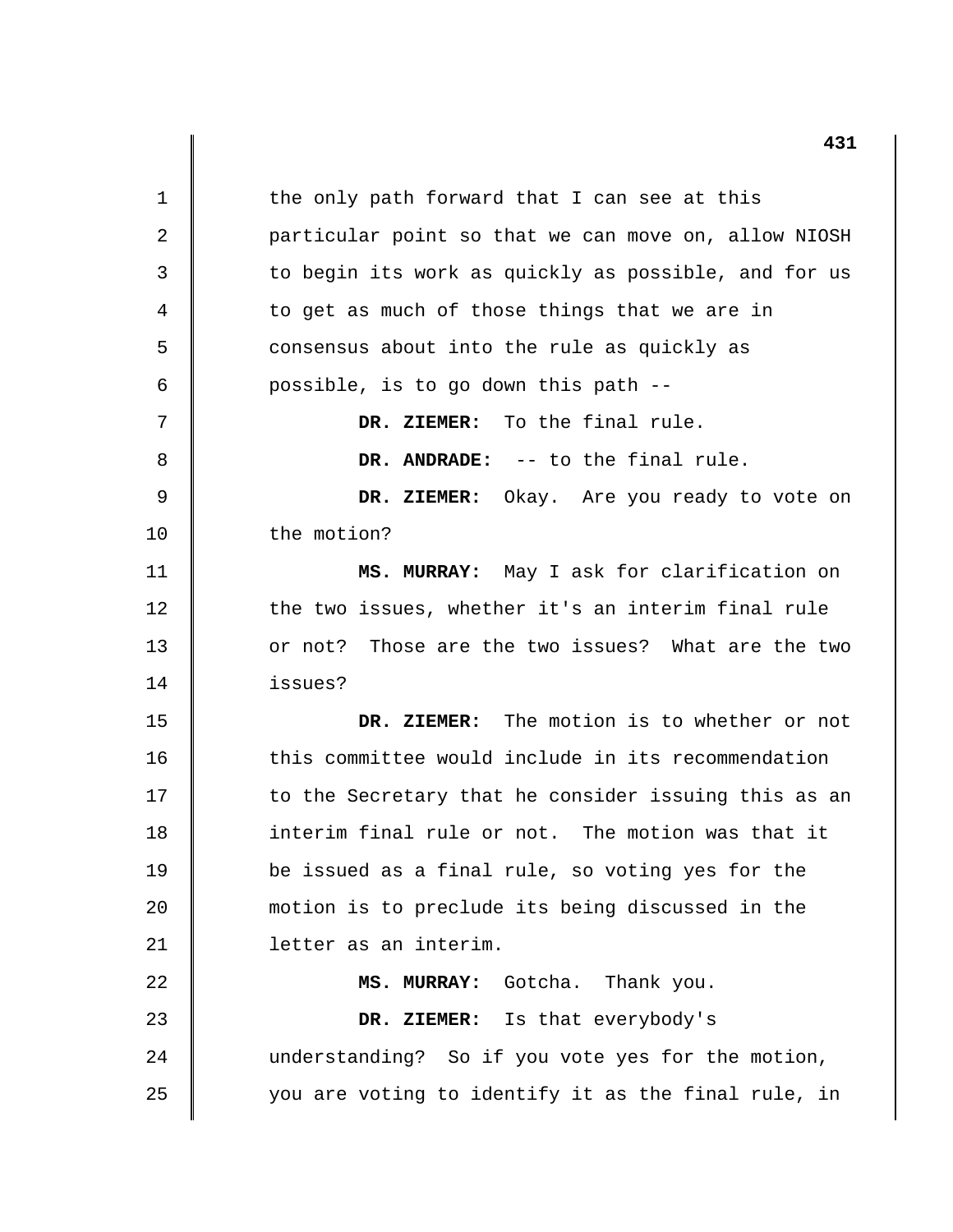1 2 3 4 5 6 7 8 9 10 11 12 13 14 15 16 17 18 19 20 21 22 23 24 25 which case nothing is said to the Secretary. Voting no doesn't -- it doesn't preclude stating that some members suggest it be issued as a final rule. Okay. All who favor the motion, say aye. (Affirmative responses) **DR. ZIEMER:** All who oppose the motion, say no. (Negative responses) **DR. ZIEMER:** Okay, I'm going to call for a show of hands, so all in favor, raise your hand. One, two, three, four in favor. All opposed, raise your hands. One, two, three, four. The Chair votes against the motion. The motion dies -- or is not carried. Okay. Now I think we're back to where we were. We will vote on the full document at the telephone conference. I will ask Jim for an additional sentence or two on that interim rule issue. You still have an opportunity to wipe it out, if his words aren't good enough, at the final vote. The time of the next meeting. Actually there is one other item that -- there's housekeeping issues. Maybe I will ask that we at least have on the record this item that was raised by a member of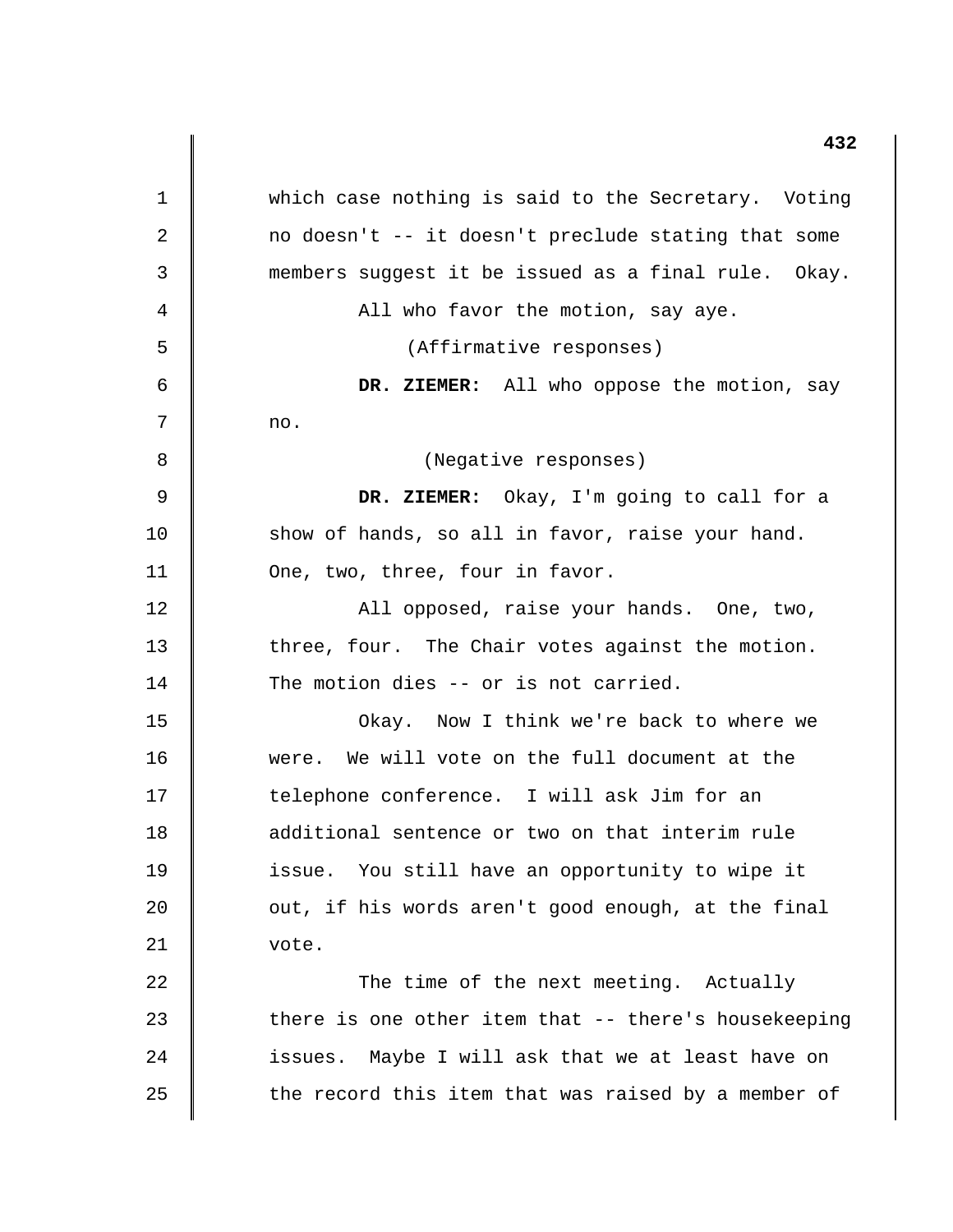1 2 3 4 5 6 7 8 9 10 11 12 13 14 15 16 17 18 19 20 21 22 23 24 25 the public raising concern about the -- not by a member of the public today, but by a member of the public in an e-mail to me -- concern as to whether NIOSH had sufficient staffing to actually handle the workload that is before them. This is a little bit difficult forum to discuss that because if you ask any manager in a Federal facility if they need more staff, that's an automatic yes. But on the other hand, it could be discussed in the framework of what the Board sees as the workload and a little bit of feeling now, at least by the working group, is the staffing level. And knowing that a contractor is to come aboard soon and help with the real dose reconstruction -- I guess I will only ask the Board, are you concerned about the workload and the staffing levels, from what you see? **DR. MELIUS:** Yes. **DR. DEHART:** Yes. **MR. GRIFFON:** Yes. **DR. ANDRADE:** Definitely. **MR. PRESLEY:** Definitely. **DR. ZIEMER:** Let the record show that virtually all the Board members expressed some concern about the staffing levels. Now do I interpret that to mean that you all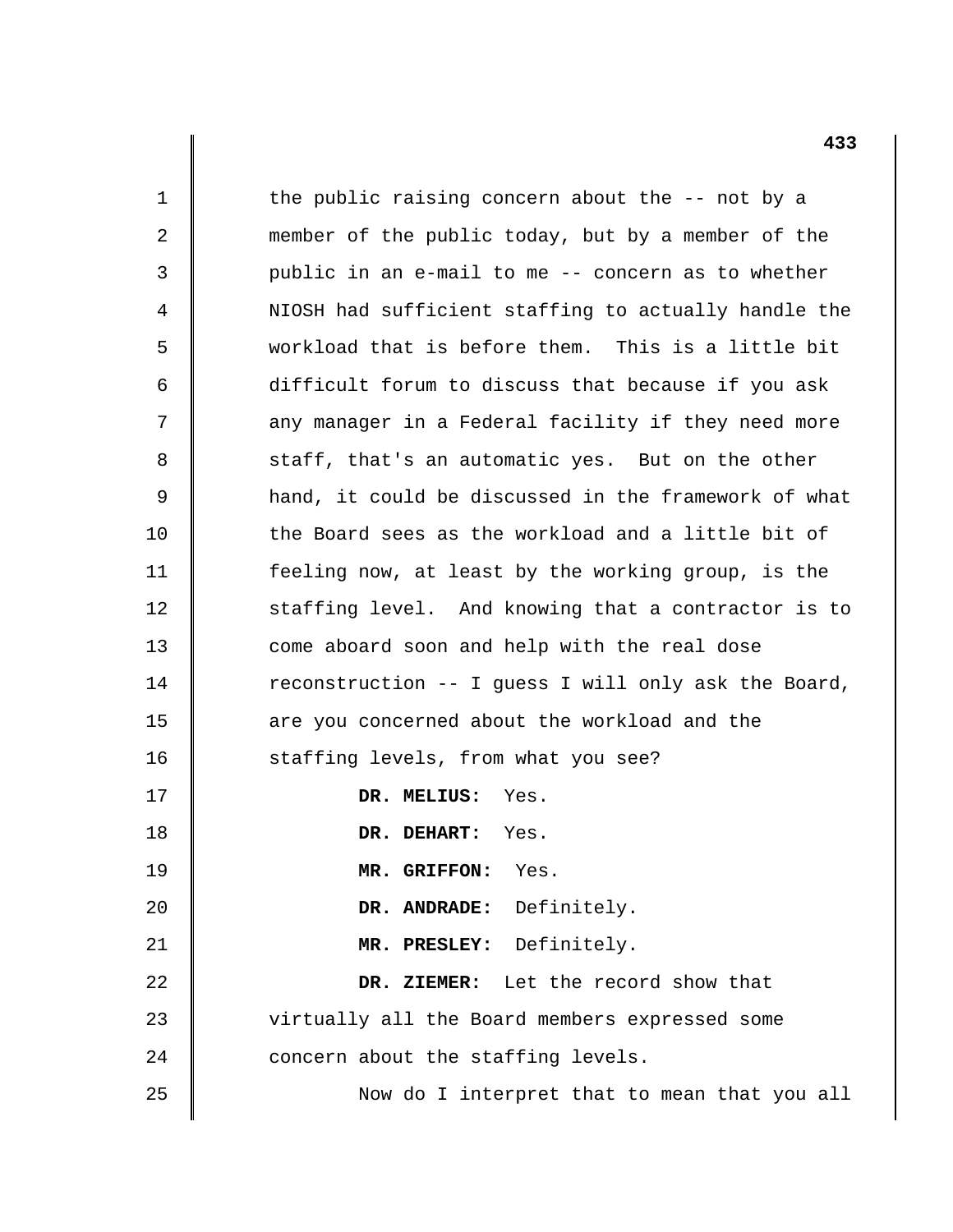1 2 3 4 5 6 7 8 9 10 11 12 13 14 15 16 17 18 19 20 21 feel that there's too many staff members? (Laughter) **DR. ZIEMER:** There is a general concern amongst the Board that the staffing may be pretty minimal for the job that's ahead. I'm not sure that it's appropriate for us to raise this with the Secretary as an issue at this point because I don't know that we have all the facts in terms of what the workload is. Perhaps when the contractor comes aboard very soon, we will have a better feel for this and can address it in the future. I at least, as a starting point, wanted to have it on the record. And perhaps we would even put it on our little action item as something we want to look at on an ongoing basis to make sure that the staffing level is sufficient to carry out the mandate of what is before you. Again, I want to make it clear to everyone that Larry has not had any contact with me on this issue to ask me to raise this. This has come from a completely different source, member of the public,

and I just wanted to at least see if that reflected

Anyone have any particular additional comments along

everyone else's sort of perception of the issue.

22

23

 $2.4$ 

25

this -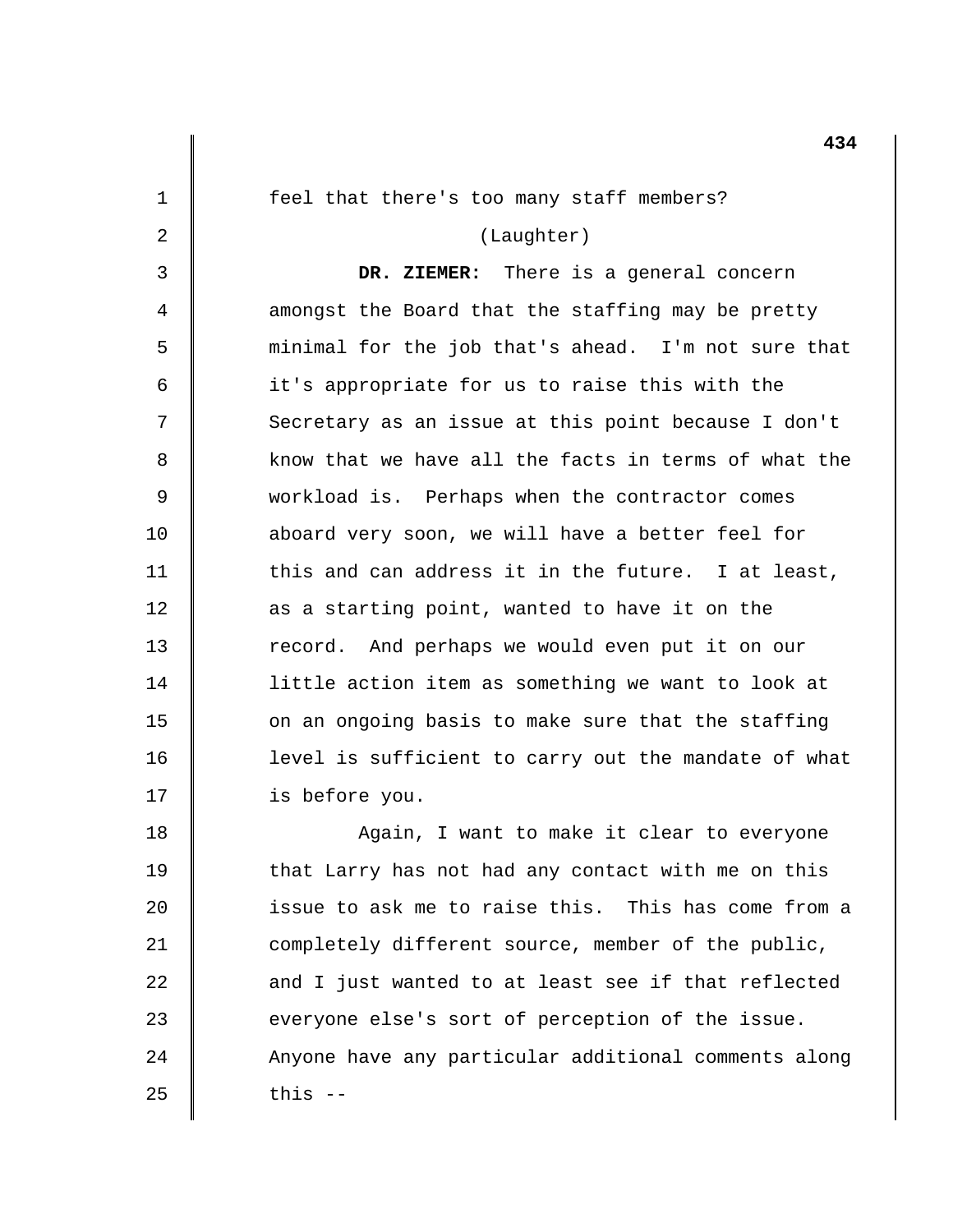1 2 3 4 5 6 7 8 9 10 11 12 13 14 15 16 17 18 19 20 21 22 23 24 25 **DR. MELIUS:** Given the hour, I will try to make this very short, is that I think I would ask for the agenda for the next meeting to include an update on hopefully the contract's awarded, how that contract's going to be managed, how we stand in the claims process and what we foresee -- the staff foresees down the future to -- in terms of handling this program so that we can have some discussion. **DR. ZIEMER:** Thank you. Okay, administrative housekeeping. Cori, what items do you have for us? **MS. HOMER:** Well, most of you have at least sent in a voucher and it's been prepared. Not all of you have been reimbursed. I think there's one that I received - **DR. ZIEMER:** Previous meeting, right? **MS. HOMER:** From the previous meeting. There is one I received and was not able to get to, as it got to my desk the day before I left. Salary issues, if anybody has not been paid, please let me know. One more item 'cause the fiscal year is closing. I need your vouchers mailed back to me as soon as possible. I must have them on my desk within two weeks. We have to file an annual report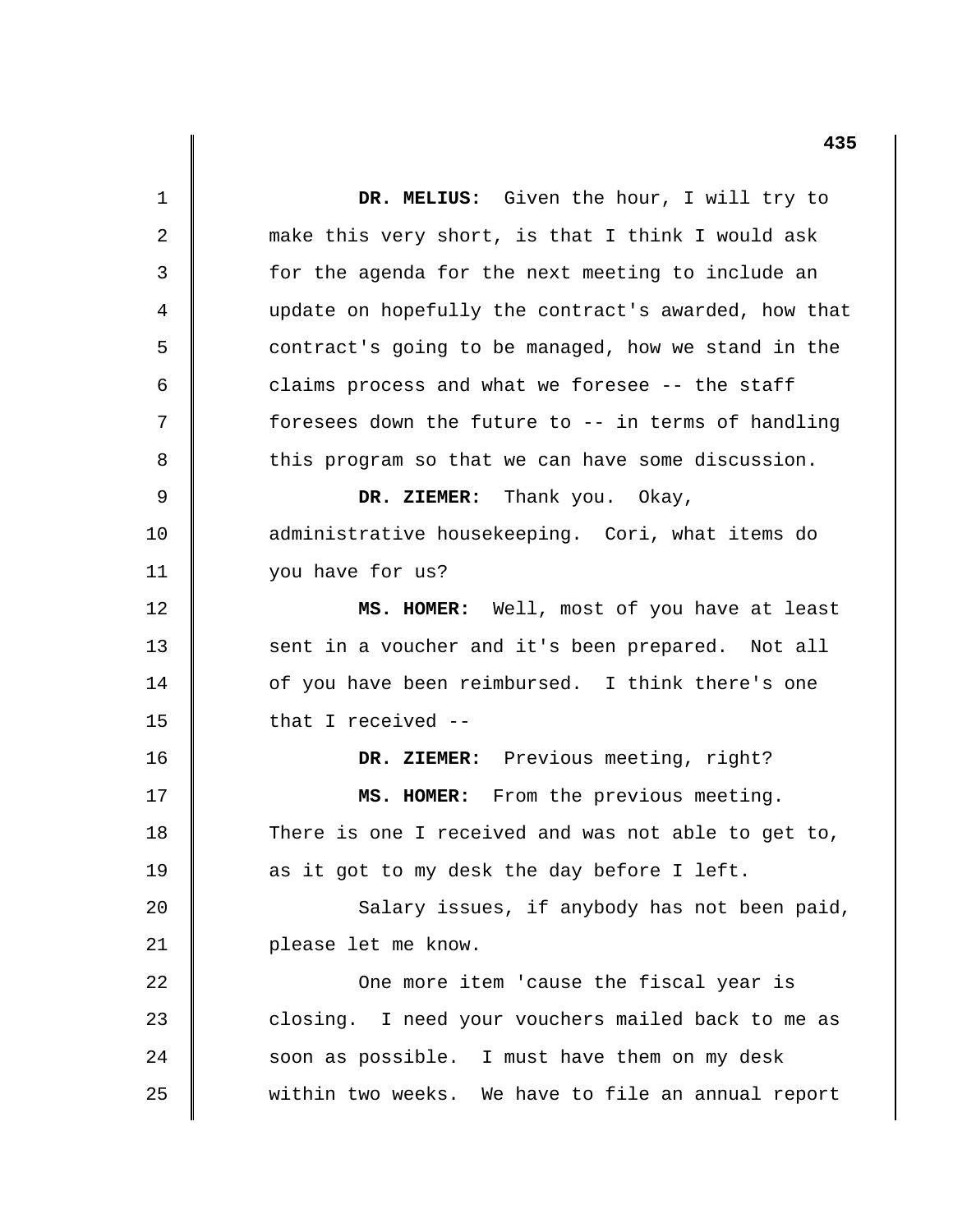1 2 3 4 5 6 7 8 9 10 11 12 13 14 15 16 17 18 19 20 21 22 23 24 25 and that has got to be compiled -- the costs of the Board, including travel, has to be compiled prior to that report being prepared. Also, roster changes. If any of your information has changed on the roster, if you would like to switch addresses from your home to your office or vice versa, please let me know so that I can update the agenda. And if you haven't already done so, please let Larry know -- write down your time, preparation time and outside time getting ready for either the work group and/or the Board meeting, and let Larry sign off on that and give it to me so I can submit it for salary payment. **DR. ZIEMER:** Okay. Thank you. **MR. ELLIOTT:** I would like to add to Cori's list that if your employment status changes or anything on your OGE-450, you know what that thing is; that's your declaration of conflict of interest issues, we need to call for that again. So if any employment change happens or anything changes that would reflect upon that form, please file a new form and call me and we need to discuss it. Thank you. **DR. ZIEMER:** Now time of the next meeting. We had blocked off -- at least according to my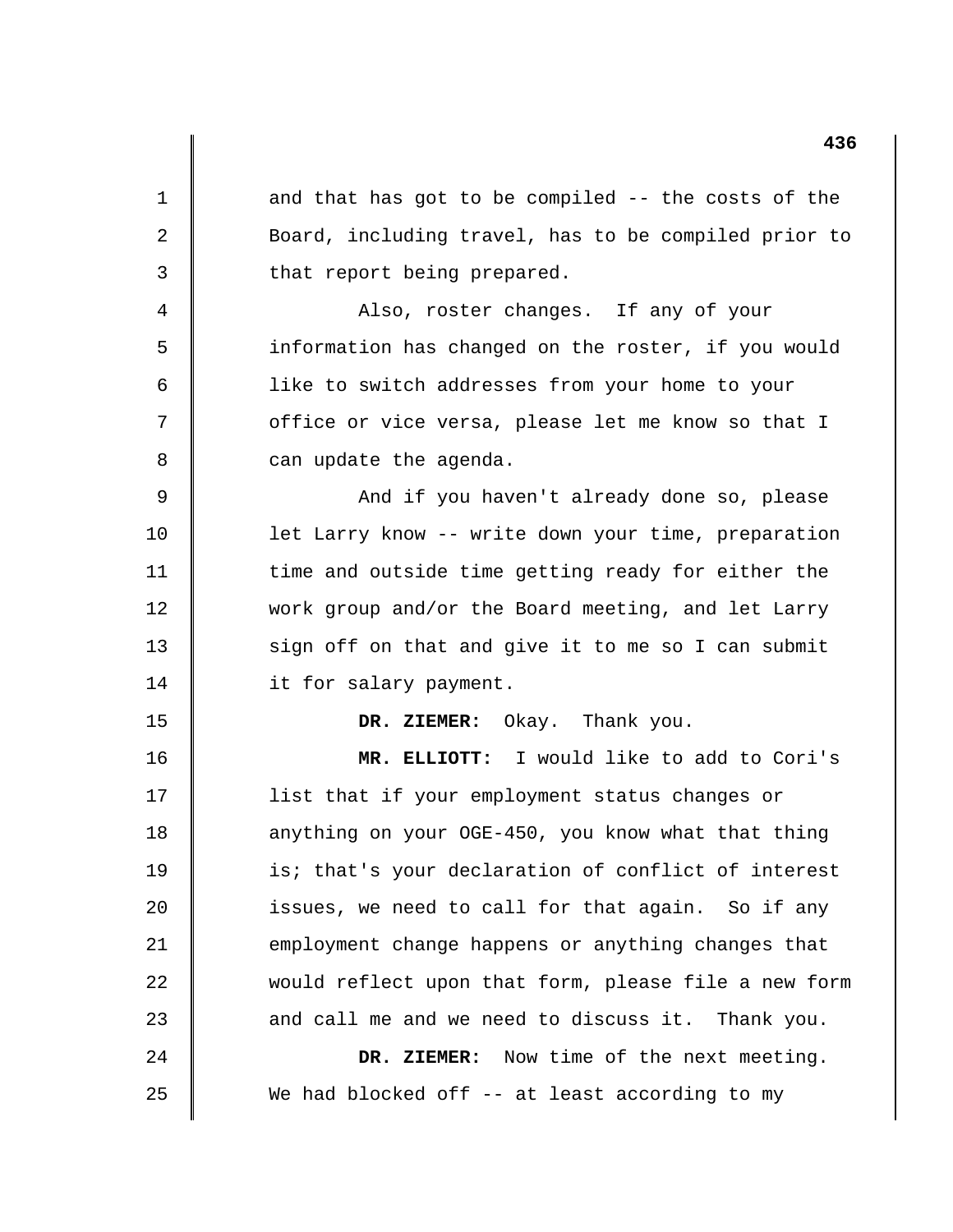1 2 3 4 5 6 7 8 9 10 11 12 13 14 15 16 17 18 19 20 21 22 23 24 25 calendar -- October 15 and 16 as a possible date. I think we had a back-up date, also. **MR. ELLIOTT:** I think we had 14, 15 and 16. **DR. ZIEMER:** And November 18th and 19th was also blocked off. Okay, October 15th and 16th is basically two months from now. We are assuming, I think, that the dose reconstruction -- or the contractor will be up and running by then. We have some items on our master list to address. We have perhaps some dose reconstruction groups to be underway, perhaps, and test out the system and so on. Is October still good? I had a note in my book that we were thinking about meeting in Santa Fe. Is that still good for y'all? Richard say oh, yeah. And do we know logistically, Cori, or staff, is that - **MS. HOMER:** I actually have checked into a couple of sites - **DR. ZIEMER:** Okay, so that's - **MS. HOMER:** -- independent contracts on that basis. **DR. DEHART:** Was there a holiday problem? **MS. HOMER:** Yes, it was a government holiday on the 14th.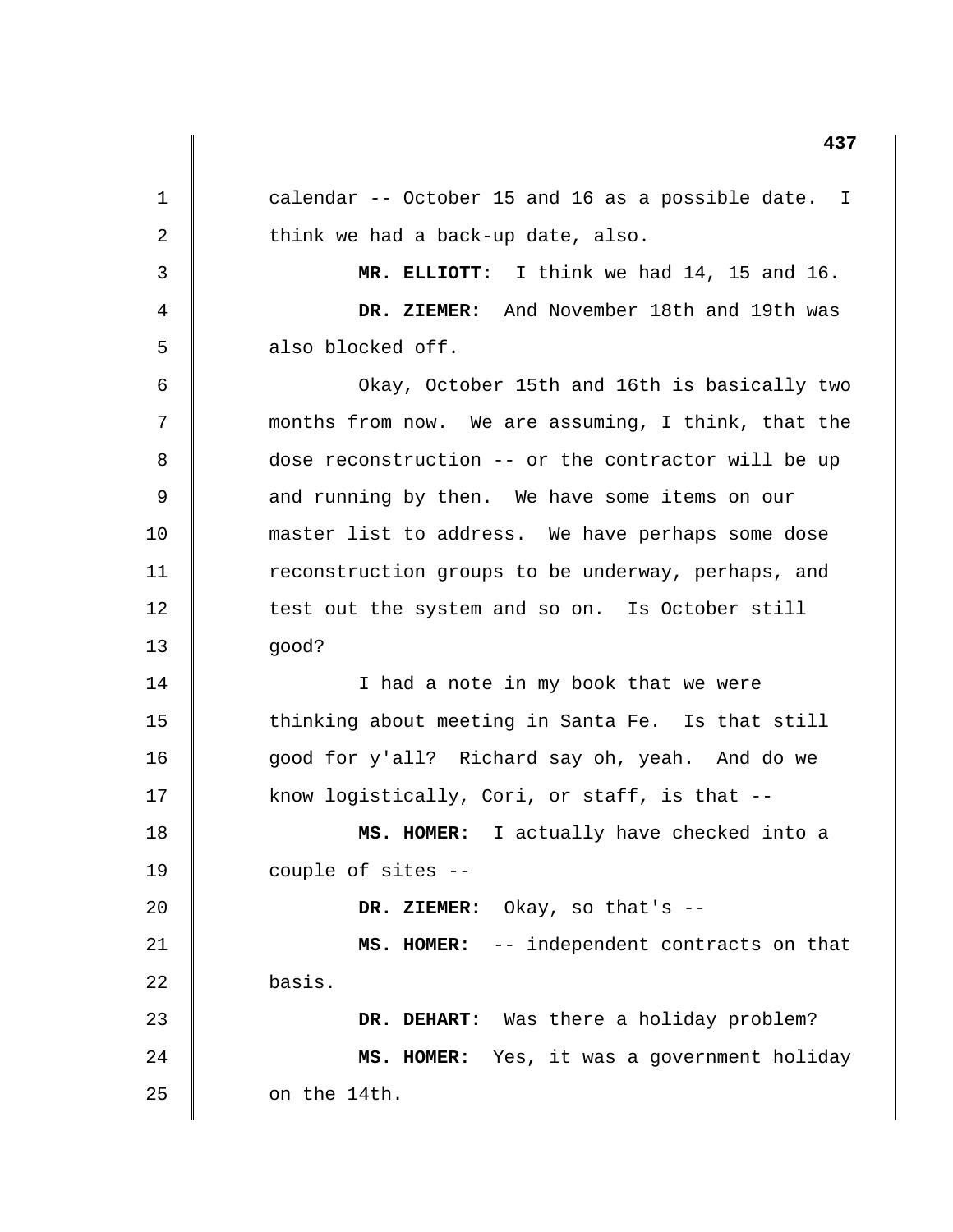|    | 438                                                |
|----|----------------------------------------------------|
| 1  | DR. ZIEMER: On the 14th.                           |
| 2  | MS. MUNN: Columbus Day. It doesn't keep me         |
| 3  | from traveling.                                    |
| 4  | DR. ZIEMER: Is it a major problem?                 |
| 5  | MR. ELLIOTT: It's not a staff issue.               |
| 6  | DR. ZIEMER: Right. Then we will proceed            |
| 7  | with those dates for Santa Fe. It appears to be    |
| 8  | still clear on everybody's calendar. I think we'll |
| 9  | have plenty of items to address at that point.     |
| 10 | Do you anticipate, Mark, that any of the           |
| 11 | working groups would meet ahead of that or --      |
| 12 | MR. GRIFFON: The panels? No, we won't have         |
| 13 | a -- I mean we're hoping that we -- at least by    |
| 14 | conference call -- start to resolve and start the  |
| 15 | procurement process --                             |
| 16 | DR. ZIEMER: The procurement process and            |
| 17 | $maybe$ --                                         |
| 18 | MR. GRIFFON: I doubt that we'll have --            |
| 19 | DR. ZIEMER: Okay, but you can work --              |
| 20 | MR. GRIFFON: Right, right.                         |
| 21 | DR. ZIEMER: Okay. Any other comments on            |
| 22 | that? Then we'll proceed with that schedule,       |
| 23 | develop the --                                     |
| 24 | <b>UNIDENTIFIED:</b> And the dates are?            |
| 25 | DR. ZIEMER: The actual meeting dates would         |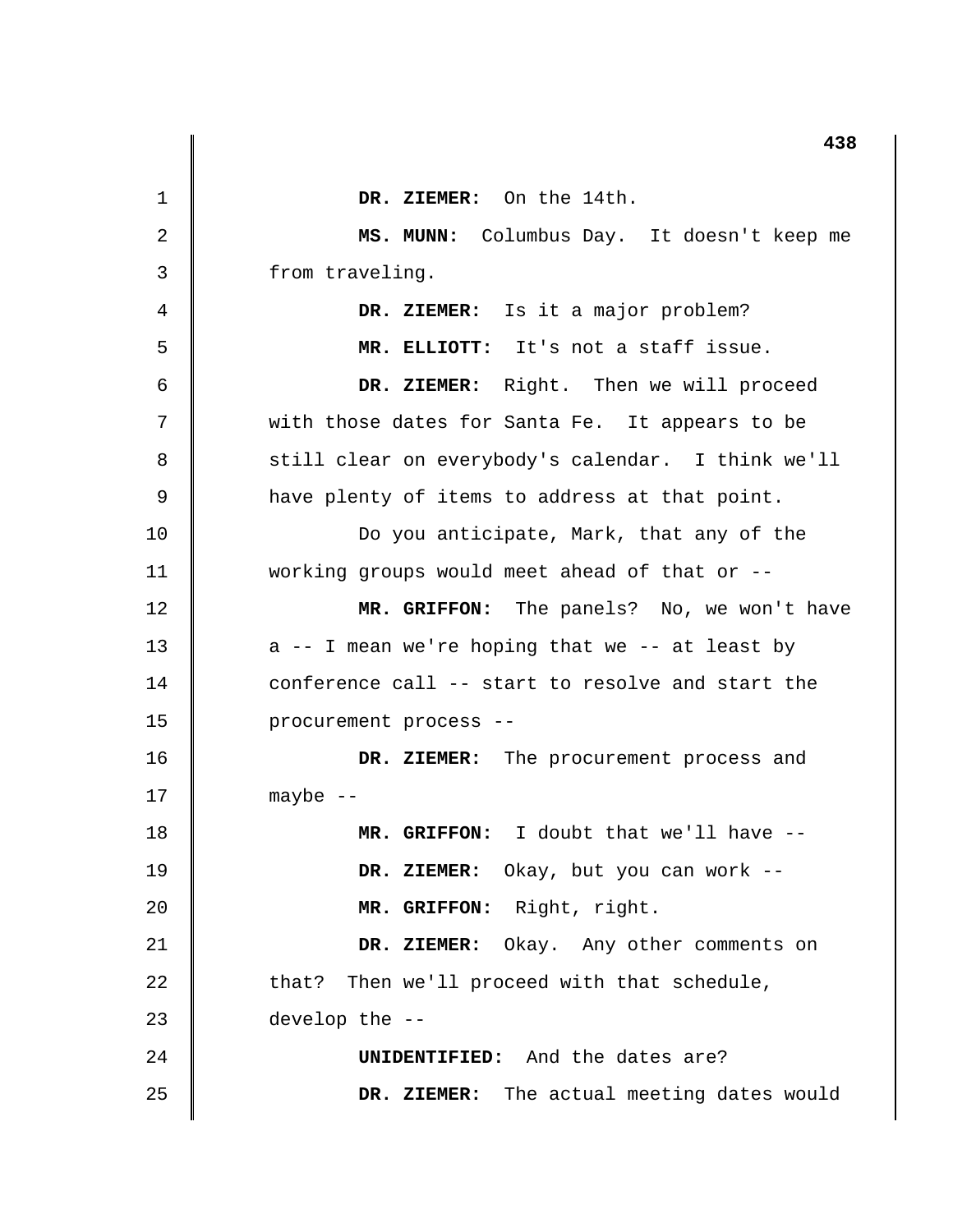| $\mathbf 1$    | be the 15th and the 16th, so many will have to allow |
|----------------|------------------------------------------------------|
| $\overline{2}$ | the 14th for travel and the 17th for travel.         |
| $\mathfrak{Z}$ | We do have on the agenda one last                    |
| 4              | opportunity for any other public comments. I have    |
| 5              | not received notes that there -- oh, Bob? Okay,      |
| 6              | thank you. Bob, please proceed.                      |
| 7              | MR. TABOR: Can I do that from here?                  |
| 8              | Yes.<br>DR. ZIEMER:                                  |
| $\mathsf 9$    | MR. TABOR: Bob Tabor again, for the record.          |
| 10             | Folks, all's I wanted to say is one thing, and it's  |
| 11             | not real specific upon me -- it's not real specific  |
| 12             | about the fine detail which you're involved here.    |
| 13             | It's kind of an over-arching comment. But at one of  |
| 14             | the meetings I pointed out that -- do not forget     |
| 15             | that we need to do the right thing right the first   |
| 16             | time and do the right thing right for the right      |
| 17             | reasons. If this stuff is not really clear and not   |
| 18             | clean and it's not ready, I would beg you, don't do  |
| 19             | it until it is. And if it requires extending or      |
| 20             | whatever kind of process you go through to say hey,  |
| 21             | we need more time, I think that from a worker        |
| 22             | perspective I would rather wait to have something    |
| 23             | right than to take and rush ahead just to show       |
| 24             | progress. You know, for whatever those words are     |
| 25             | worth. So if you need additional time, you know,     |
|                |                                                      |

 $\begin{array}{c} \hline \end{array}$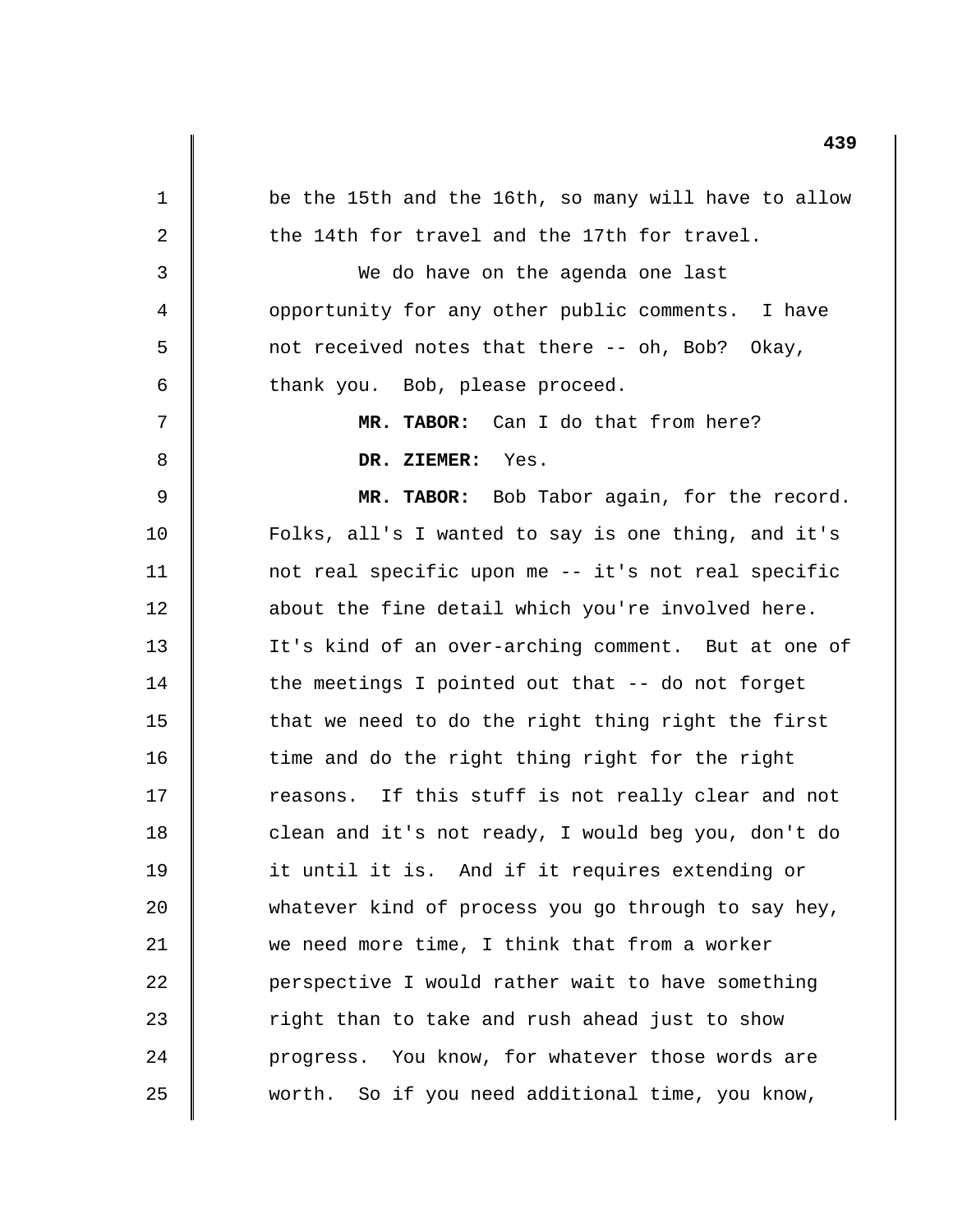| $\mathbf 1$    | even in your public comment period, I know it's done |
|----------------|------------------------------------------------------|
| $\overline{2}$ | many times in the government stuff. They set a       |
| 3              | date, but you find that there's a lot of interest    |
| 4              | out there in a particular topic matter and people    |
| 5              | will request -- we want more time to take in comment |
| 6              | on this and work through this. And I'm just saying   |
| 7              | I know you're doing your very best. But you know,    |
| 8              | from a worker perspective, please, do the right      |
| 9              | thing right, as best you can the first time and for  |
| 10             | the right reasons. And if you need more time, take   |
| 11             | more time.                                           |
| 12             | DR. ZIEMER: Thank you, Bob. That's                   |
| 13             | basically measure twice and cut once. Right?<br>For  |
| 14             | the tailors. Right? Thank you.                       |
| 15             | Any other items to come before us?                   |
| 16             | (No responses.)                                      |
| 17             | DR. ZIEMER: Anything for the good of the             |
| 18             | order?                                               |
| 19             | (No responses.)                                      |
| 20             | If not, we're adjourned.<br>DR. ZIEMER:              |
| 21             | (Meeting adjourned at 4:50 p.m.)                     |
| 22             |                                                      |
| 23             |                                                      |
| 24             |                                                      |
| 25             |                                                      |
|                |                                                      |

 $\begin{array}{c} \hline \end{array}$